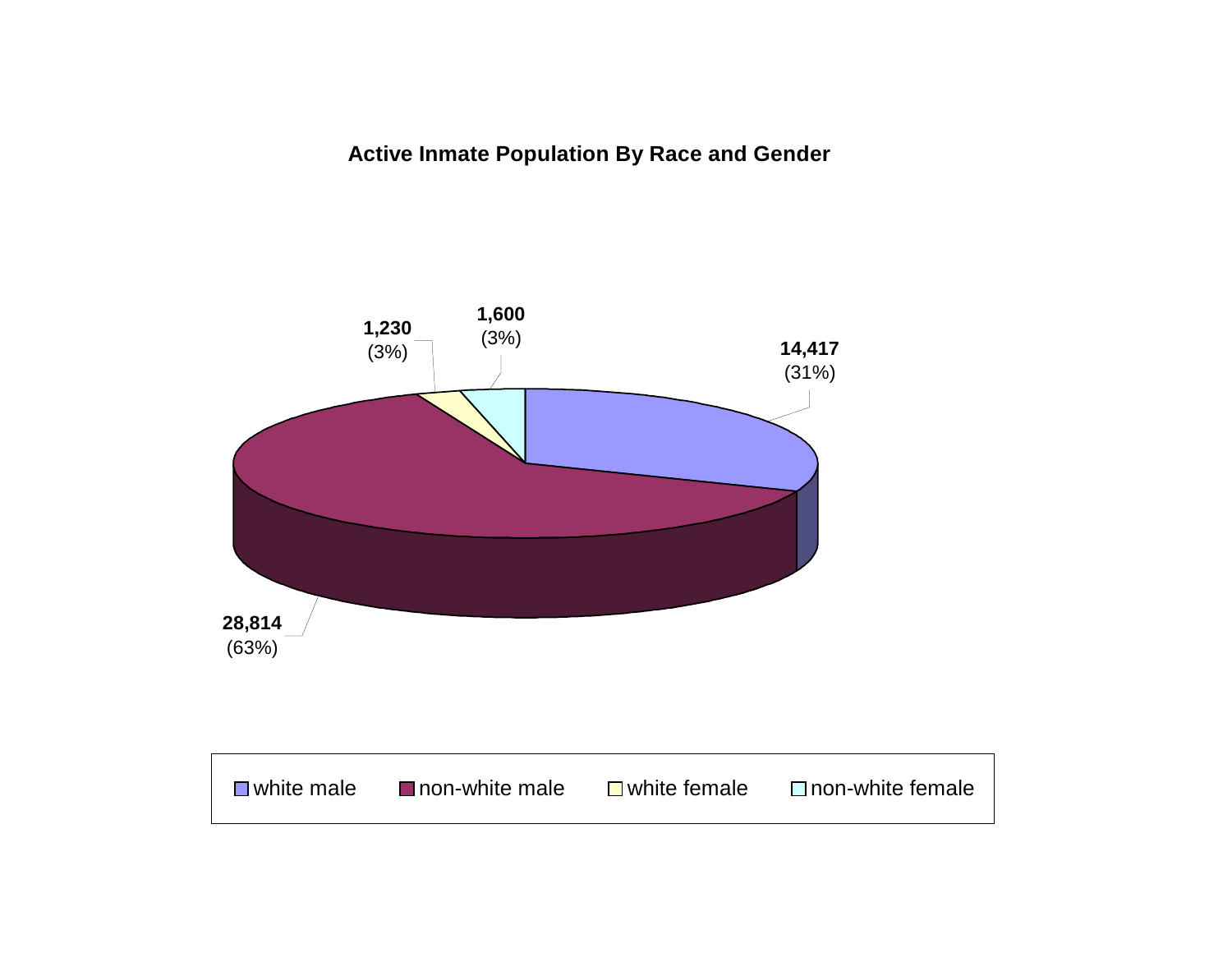### **Active Inmates By Security Status**

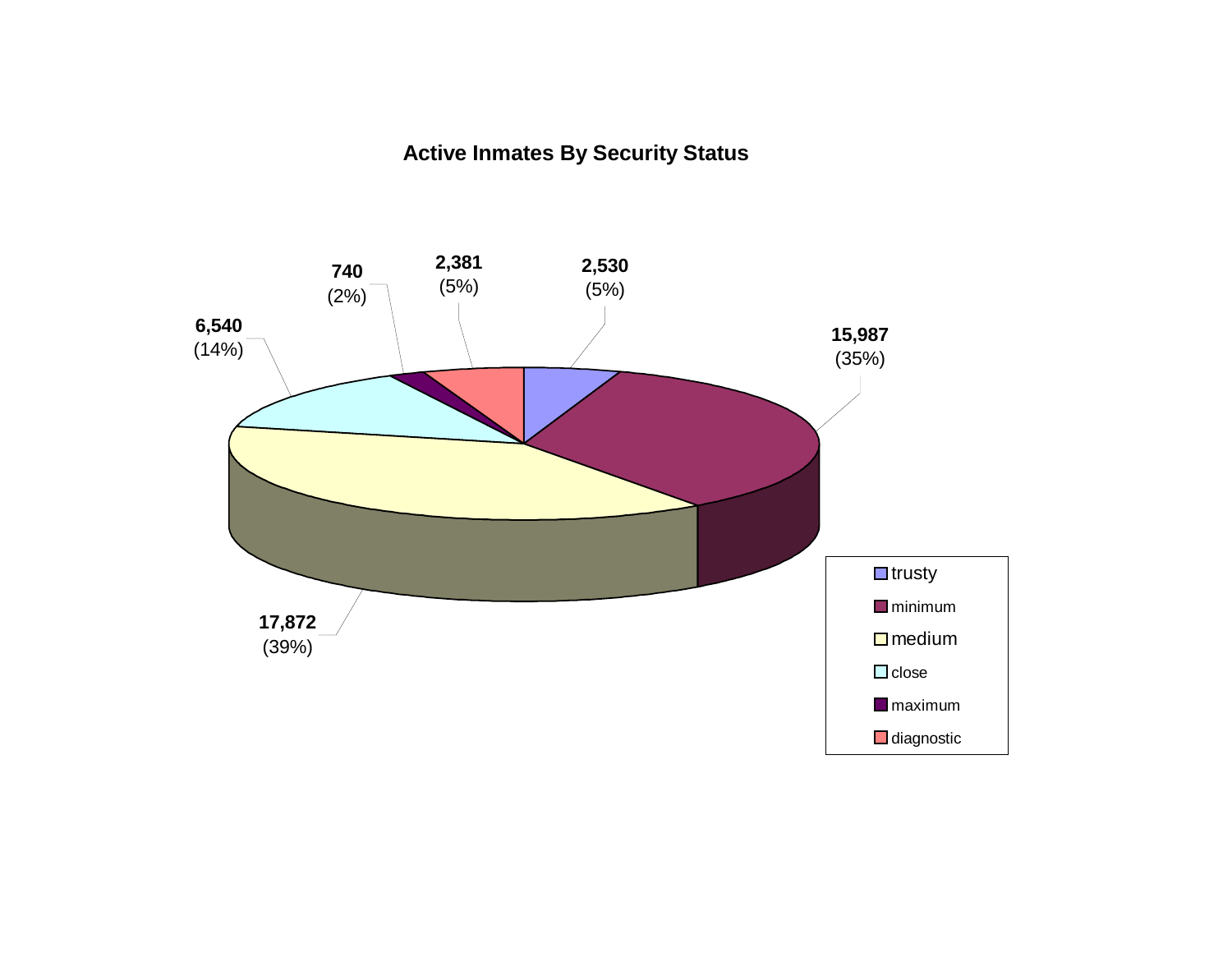**Active Inmates Prison Sentence In Years**

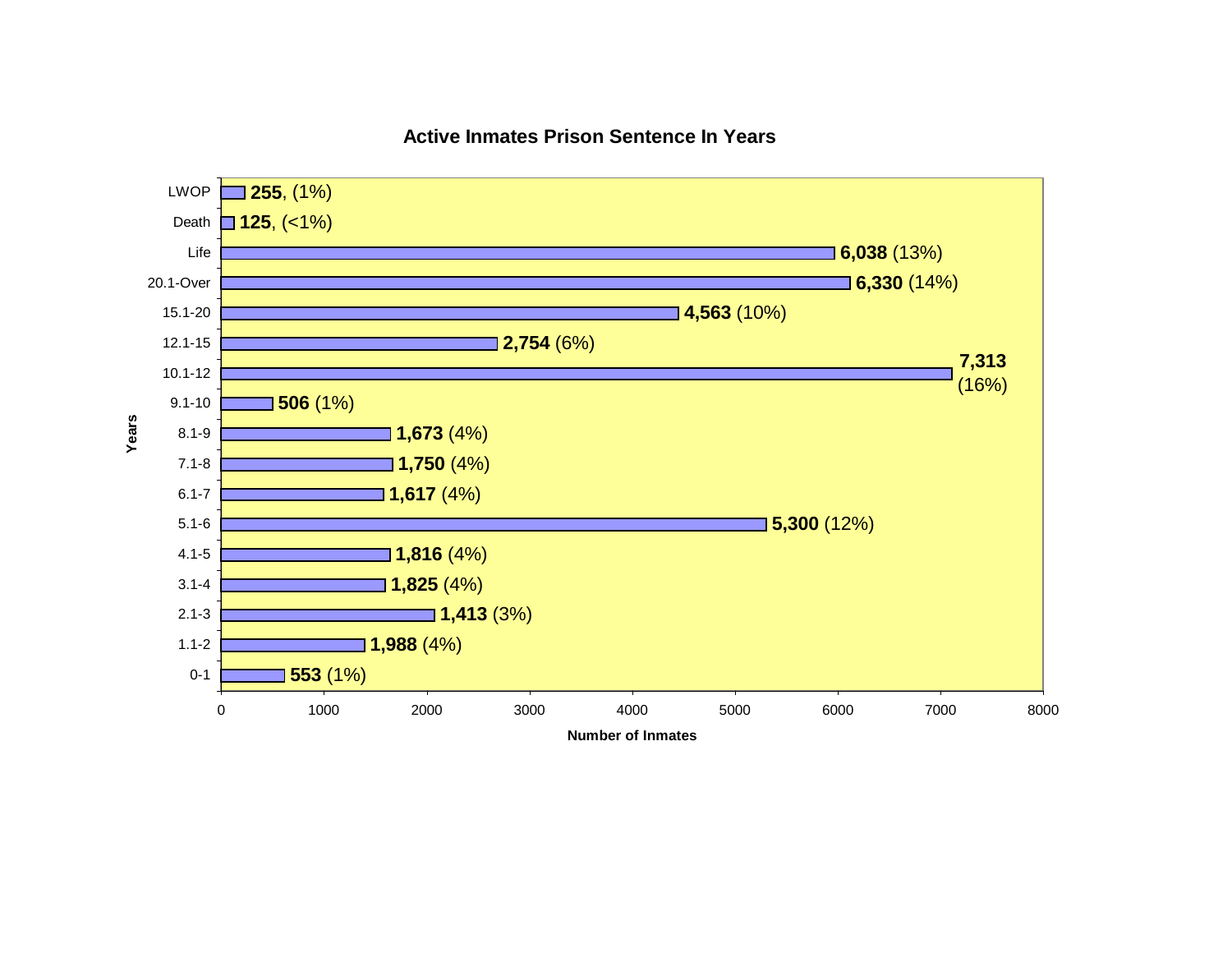### **Active Inmates Who Have Probation To Follow Prison**

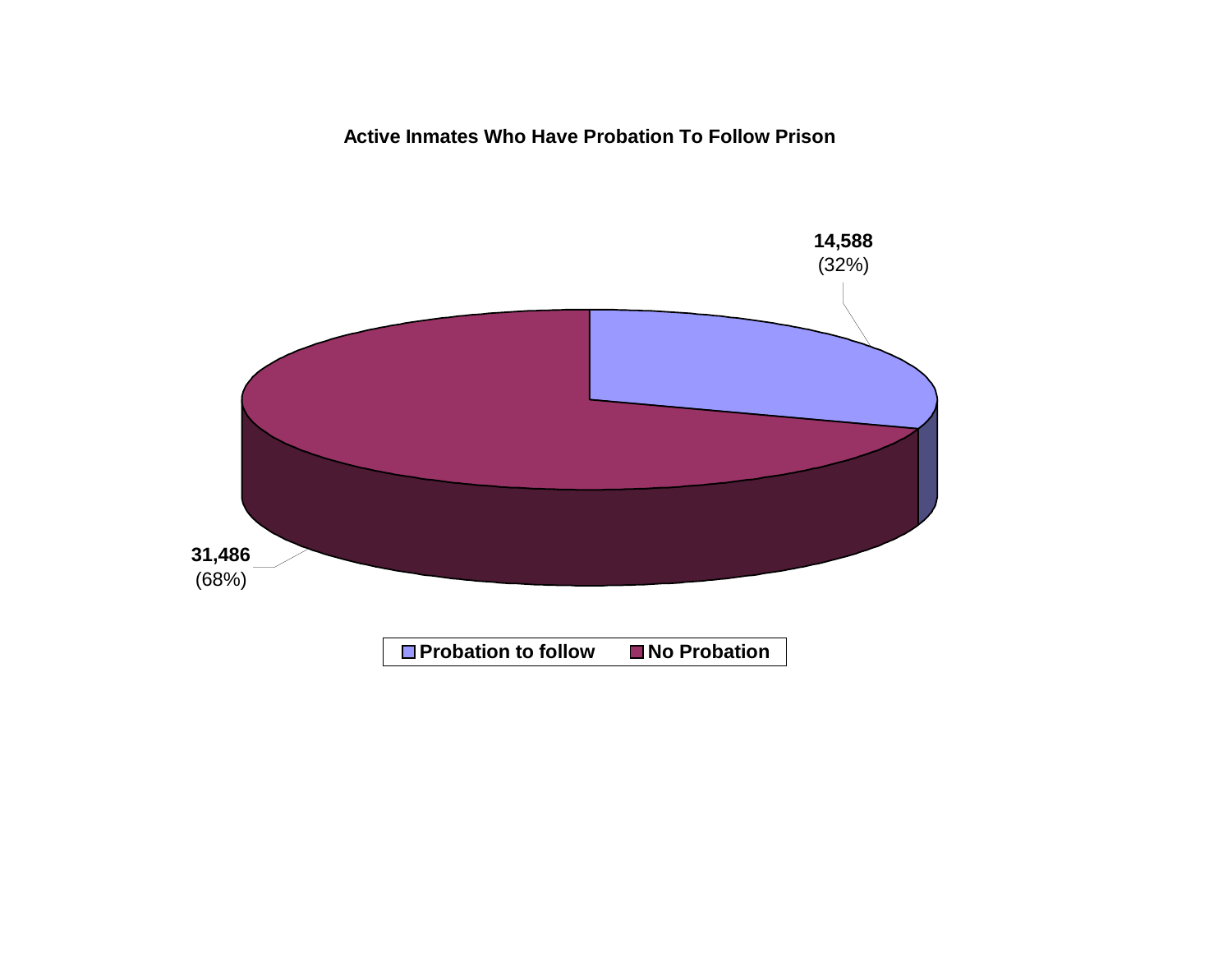### **Active Inmates Grouped By Institution**

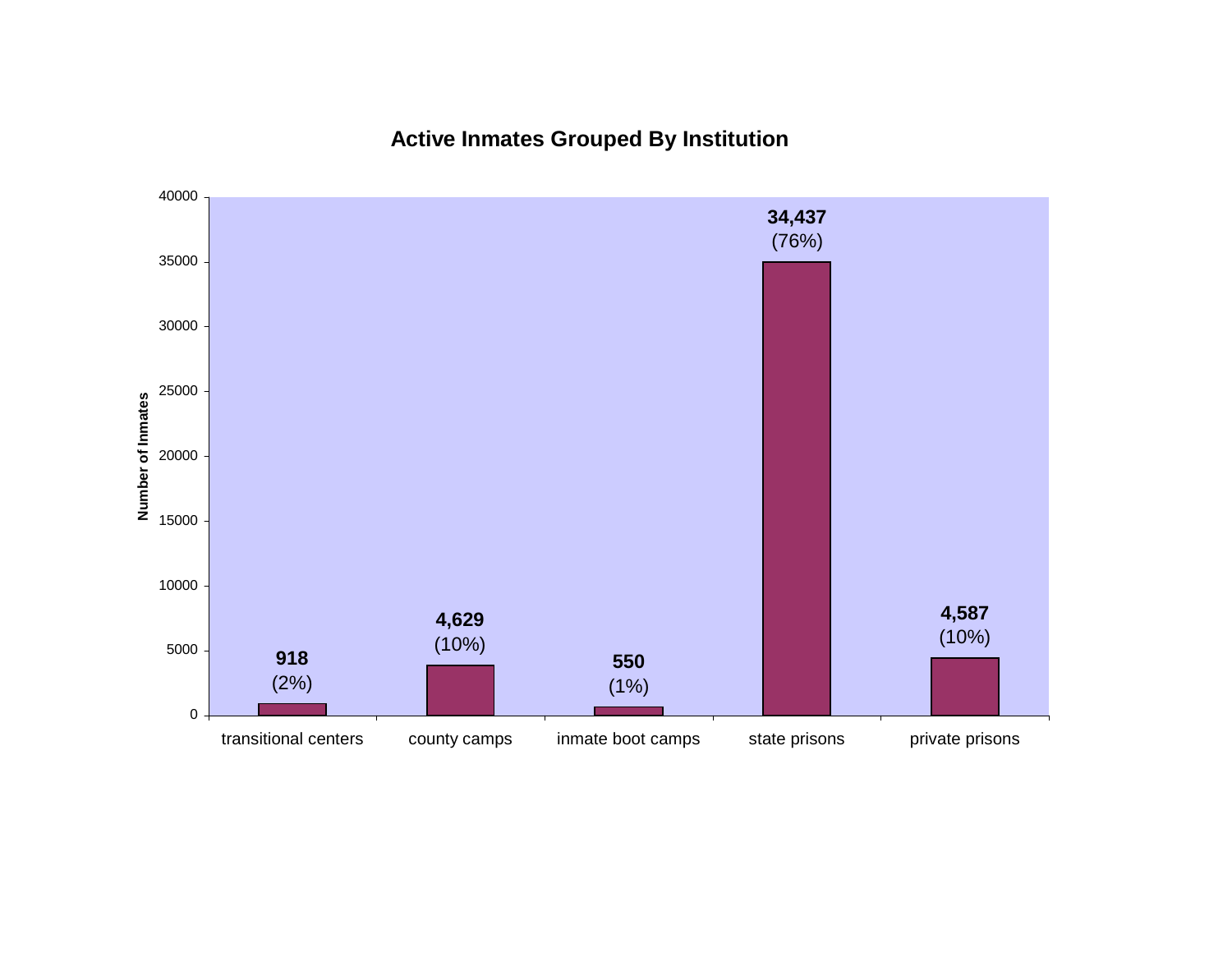### **Active Inmates By Most Serious Crime Type**

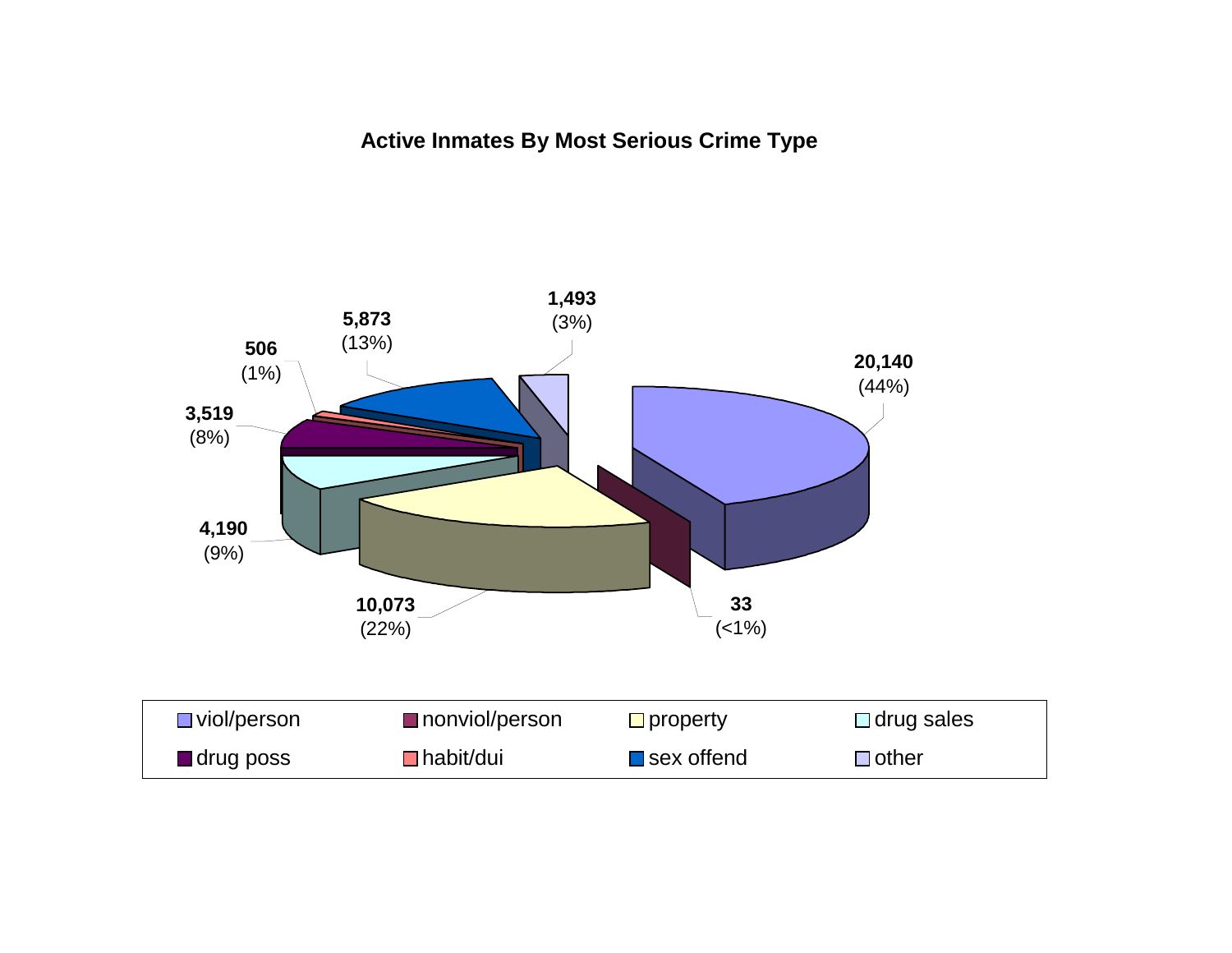Georgia Department of Corrections Page 1 Run 11/20/01 Decision Support

#### Inmate statistical profile

TABLE OF CONTENTS FOR ACTIVE PRISONERS EXCLUDING JAIL

Title PAGE ----- ----RACE AND SEX................................ 2 Culture Fair IQ Scores.................. 3 Self-Rpt Socioeconomic Class............ 4 Self-Rpt Environment To Age 16.......... 5 Self-Rpt Education Level................ 6 Functional Reading Level (WRAT Scores).. 7 Functional Math Level (WRAT Scores)..... 8 Functional Spelling Level (WRAT Scores). 9 Self-Rpt Guardian Status To Age 16......10 Self-Rpt Employment Status Before Prison11 Self-Rpt Marital Status At Admission....12 Self-Rpt Number Of Children At Admission13 Self-Rpt Religious Affiliation..........14 Self-Rpt Family Behavior Patterns \*.....15 Inmate Diagnostic Behavior Problem \*....16 Physical Profile (General Condition)....17 Security Status...........................18 Number Of Sentences.....................19 Number Of Disciplinaries................20 Number Of Escapes.........................21 Number Of Prior Georgia Incarcerations \*22 Number Of Transfers.....................23 County Of Conviction....................24 Circ Of Conviction.............................29 Home County................................31 Prison Sentence In Years................36 Probation To Follow Prison..............37Admission Type.............................38 Release Type...............................39 Inst By Group.............................40 Institution.............................41 Misdemeanors And Felonies...............44 Crimes By Group...........................45 Most Serious Offense....................46 Most Serious Crime Type.................52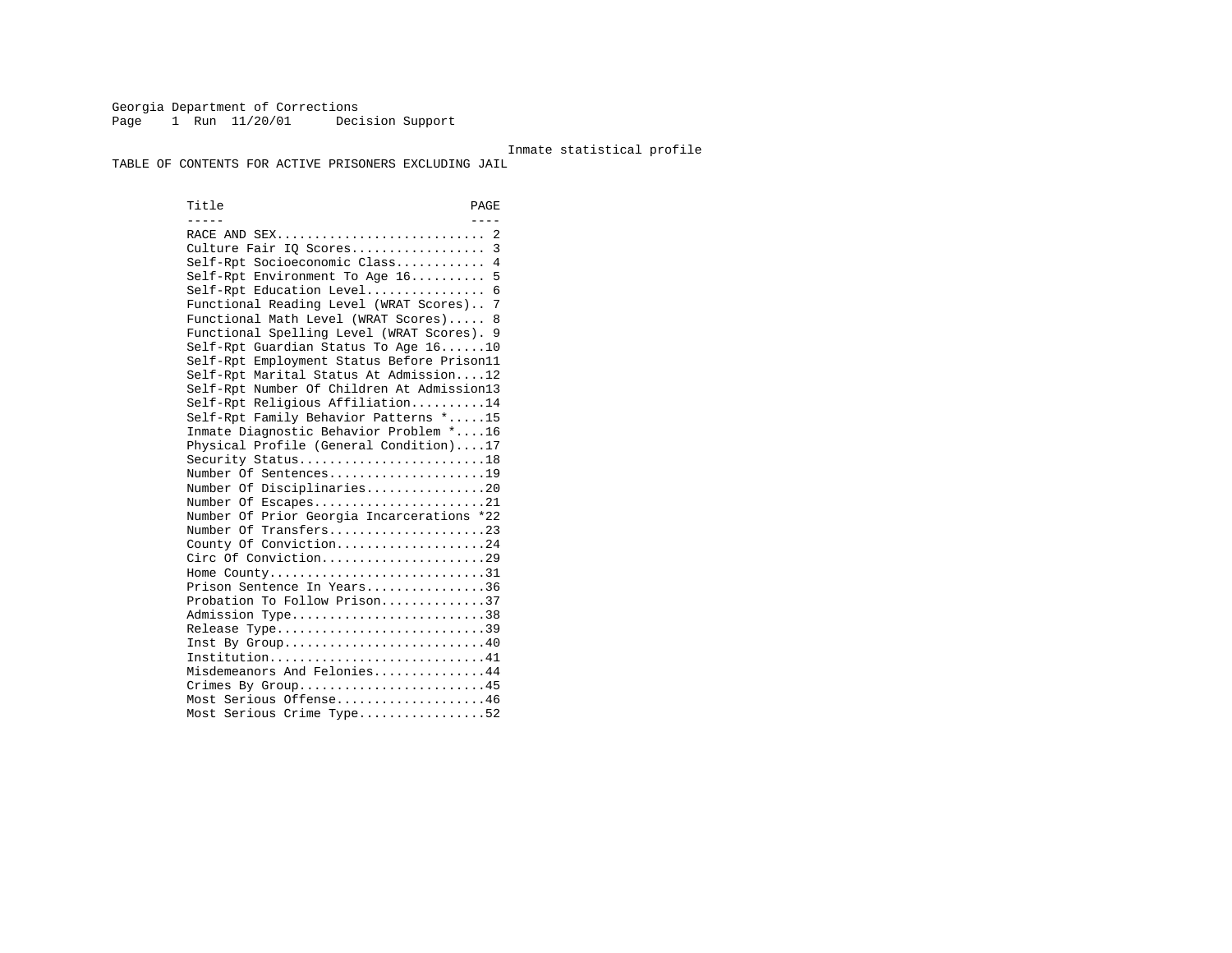Georgia Department of Corrections Page 2 Run 11/20/01 Decision Support

#### Inmate statistical profile

Sample: ACTIVE PRISONERS EXCLUDING JAIL **Requestor: DECISION SUPPORT** Active inmates 11/20/2001

RACE AND SEX by current age & sex

|                                  |                   |                                                | M E N                    |                                                          |                                  |                                                    |                              | <b>WOMEN</b>                        |                         |                             |                             |
|----------------------------------|-------------------|------------------------------------------------|--------------------------|----------------------------------------------------------|----------------------------------|----------------------------------------------------|------------------------------|-------------------------------------|-------------------------|-----------------------------|-----------------------------|
| RACE AND SEX                     | Age<br>00-21      | Age<br>$ 22-39 $                               | Age<br>$ 40-54 $         | Age<br>$8 55-99$                                         | Men<br>% Total                   | Age<br>$8   00 - 21$                               | Age<br>$ 22-39 $             | Age<br>$ 40-54 $                    | Age<br>$8 55-99$        | Women<br>% Total            | Grand<br>%   Total %        |
| WHITE MALE<br>NON WHITE MALE     | 973<br>27<br>2674 | 8038<br>30<br>73 18378<br>70                   | 4426<br>39<br>7022<br>61 | 980<br>740                                               | 57 14417<br>33<br>43 28814<br>67 | $\Omega$<br>$\Omega$<br>$\mathbf 0$<br>$\mathbf 0$ | 0<br>$\mathbf 0$<br>$\Omega$ | $\Omega$<br>$\mathbf 0$<br>$\Omega$ | $\mathbf 0$<br>$\Omega$ | ი -<br>$\Omega$<br>$\Omega$ | 14417<br>-31<br>28814<br>63 |
| WHITE FEMALE<br>NON WHITE FEMALE | $\Omega$<br>0     | $\Omega$<br>0<br>$\Omega$<br>0<br>$\mathbf{0}$ | 0<br>0<br>0<br>0         | $\Omega$<br>0 <sup>1</sup><br>$\Omega$<br>0 <sup>1</sup> | $\mathbf{0}$<br>0<br>0<br>0      | 44<br>65<br>56<br>84                               | 793<br>43<br>1035<br>57      | 330<br>42<br>447<br>58              | 42<br>55 <br>45 <br>34  | 1230<br>43<br>1600<br>57    | 1230<br>3<br>1600<br>3      |
| Total reported                   |                   | 3647 100 26416 100 11448 100                   |                          |                                                          | 1720 100 43231 100               | 149 100                                            | 1828 100                     | 777 100                             | 76 100                  | 2830 100                    | 46061 100                   |
| Percent reported                 | 100.0             | 100.0                                          | 100.0                    | 100.0                                                    | 100.0                            | 100.0                                              | 100.0                        | 100.0                               | 100.0                   | 100.0                       | 100.0                       |
| NOT REPORTED                     | $\Omega$          | $\Omega$                                       | $\Omega$                 | $\mathbf 0$                                              | $\Omega$                         | $\mathbf 0$                                        | $\Omega$                     | $\Omega$                            | $\Omega$                |                             | 0                           |
| Total                            | 3647              | 26416                                          | 11448                    | 1720                                                     | 43231                            | 149                                                | 1828                         | 777                                 | 76                      | 2830                        | 46061                       |
|                                  |                   |                                                |                          |                                                          |                                  |                                                    |                              |                                     |                         |                             |                             |
| AVERAGE AGE                      | 19.96             | 30.18                                          | 45.09                    | 60.55                                                    | 34.47                            | 20.12                                              | 31.19                        | 44.66                               | 59.49                   | 35.07                       | 34.51                       |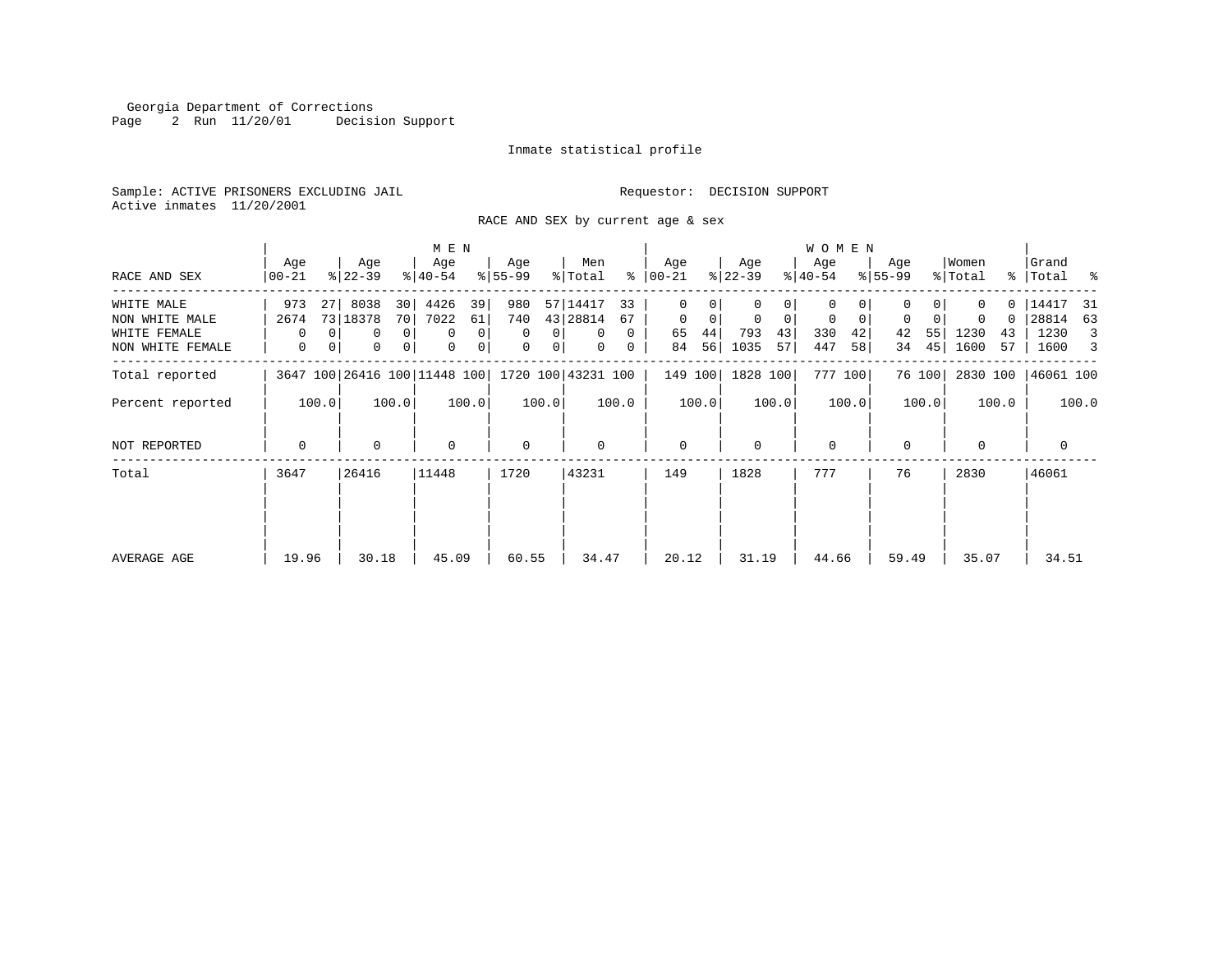Page 3 Run 11/20/01

#### Inmate statistical profile

Sample: ACTIVE PRISONERS EXCLUDING JAIL **Requestor: DECISION SUPPORT** Active inmates 11/20/2001

Culture Fair IQ Scores by current age & sex

|                           |                  |                              | M E N                     |                   |                             |                      |                         | W O M E N              |                      |                         |                         |
|---------------------------|------------------|------------------------------|---------------------------|-------------------|-----------------------------|----------------------|-------------------------|------------------------|----------------------|-------------------------|-------------------------|
| IQ Score                  | Age<br>$00 - 21$ | Age<br>$ 22-39 $             | Age<br>$ 40-54 $          | Age<br>$8 55-99$  | Men<br>% Total<br>ႜ         | Age<br>  00-21       | Age<br>$ 22-39 $        | Age<br>$ 40-54 $       | Age<br>$8 55-99$     | Women<br>% Total        | Grand<br>%   Total %    |
| LESS THAN 70<br>70 AND UP | 89<br>3388       | 947<br>97 24357              | 844<br>4<br>96 9964<br>92 | 8 <br>106<br>1435 | 1986<br>5<br>93 39144<br>95 | 3 <br>4<br>128<br>97 | 164<br>10<br>1506<br>90 | 170<br>23<br>554<br>77 | 28<br>41<br>59<br>41 | 366<br>14<br>2229<br>86 | 2352<br>-5<br> 41373 95 |
| Total reported            |                  | 3477 100 25304 100 10808 100 |                           |                   | 1541 100 41130 100          | 132 100              | 1670 100                | 724 100                | 69 100               | 2595 100                | 43725 100               |
| Percent reported          | 95.3             | 95.8                         | 94.4                      | 89.6              | 95.1                        | 88.6                 | 91.4                    | 93.2                   | 90.8                 | 91.7                    | 94.9                    |
| <b>NOT REPORTED</b>       | 170              | 1112                         | 640                       | 179               | 2101                        | 17                   | 158                     | 53                     | 7                    | 235                     | 2336                    |
| Total                     | 3647             | 26416                        | 11448                     | 1720              | 43231                       | 149                  | 1828                    | 777                    | 76                   | 2830                    | 46061                   |
|                           |                  |                              |                           |                   |                             |                      |                         |                        |                      |                         |                         |
| AVERAGE IQ                | 100.07           | 100.04                       | 96.18                     | 94.16             | 98.81                       | 97.98                | 94.82                   | 85.45                  | 76.80                | 91.89                   | 98.40                   |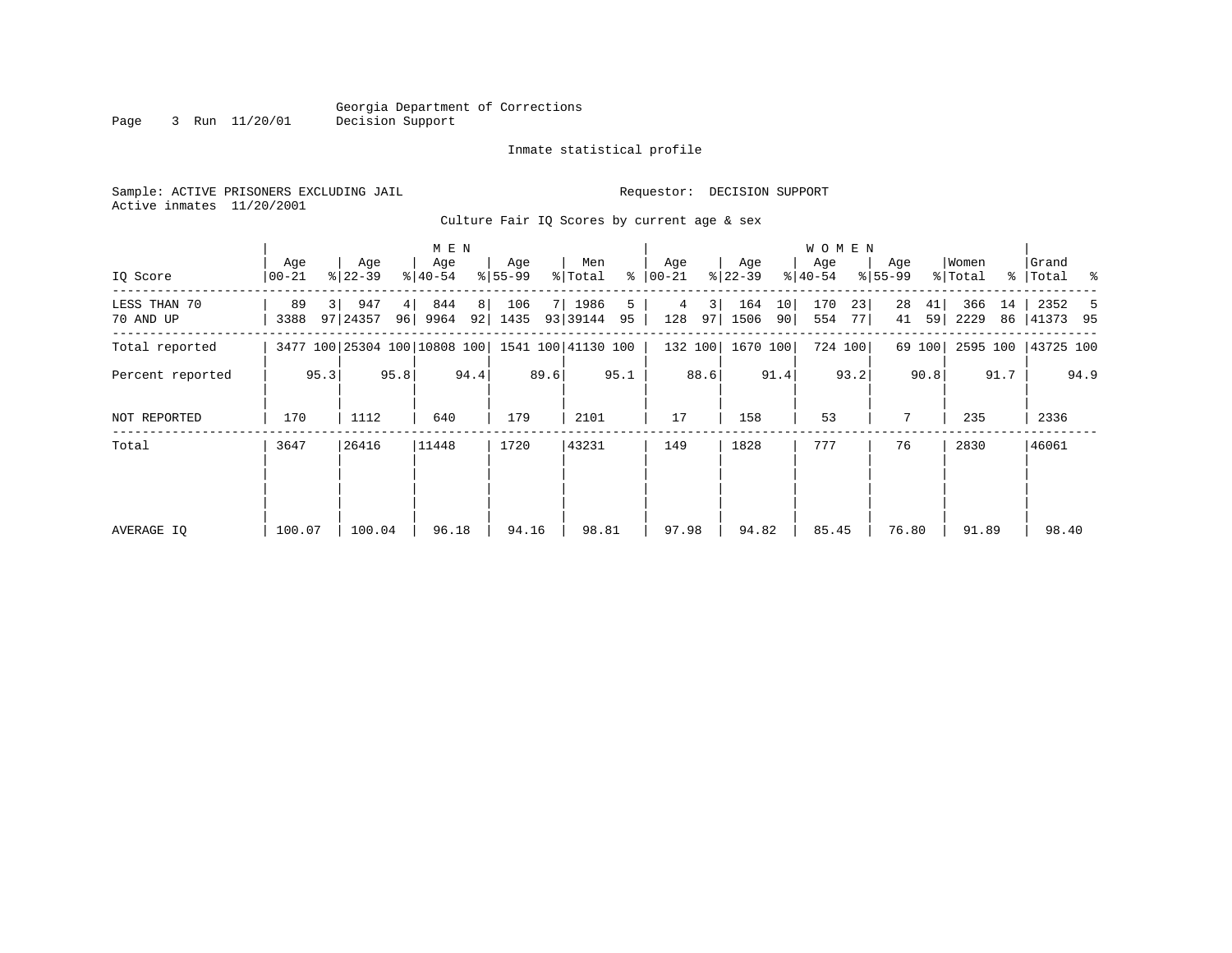Page 4 Run 11/20/01

#### Inmate statistical profile

Sample: ACTIVE PRISONERS EXCLUDING JAIL **Requestor: DECISION SUPPORT** Active inmates 11/20/2001

### Self-Rpt Socioeconomic Class by current age & sex

|                     |           |                |                              |                | M E N     |      |             |      |                    |      |         |                |             |                 | W O M E N |                 |                |        |          |      |           |      |
|---------------------|-----------|----------------|------------------------------|----------------|-----------|------|-------------|------|--------------------|------|---------|----------------|-------------|-----------------|-----------|-----------------|----------------|--------|----------|------|-----------|------|
|                     | Age       |                | Age                          |                | Age       |      | Age         |      | Men                |      | Age     |                | Age         |                 | Age       |                 | Age            |        | Women    |      | Grand     |      |
| Socioeconomic Class | $ 00-21 $ |                | $8 22-39$                    |                | $8 40-54$ |      | $8155 - 99$ |      | % Total            | ៖    | 00-21   |                | $8$   22-39 |                 | $8 40-54$ |                 | $8155 - 99$    |        | % Total  |      | %   Total |      |
| WELFARE             | 313       | 9              | 1954                         | 8              | 740       |      | 88          | 5    | 3095               |      | 28      | 20             | 286         | 16 <sup>1</sup> | 74        | 10 <sub>1</sub> |                |        | 389      | 14   | 3484      | -8   |
| OCC EMPLOY          | 262       | 8 <sup>1</sup> | 2001                         | 8 <sup>1</sup> | 515       | 5    | 45          | 3    | 2823               | 7    |         |                | 9           |                 | 4         |                 | 2              |        | 16       |      | 2839      | 6    |
| MINIMUM STD         | 1548      |                | 46 10665                     | 42             | 4732      | 43   | 774         | 47   | 17719              | 43   | 38      | 27             | 568         | 32              | 309       | 40              | 40             | 57     | 955      | 35   | 18674     | 42   |
| MIDDLE              | 1224      |                | 36 10630                     | 42             | 4924      | 45   | 706         | 43   | 17484              | 42   | 71      | 50             | 873         | 49              | 366       | 48              | 25             | 36     | 1335     | 49   | 18819     | 43   |
| OTHER               | 27        |                | 214                          |                | 86        |      | 18          |      | 345                |      | 5       | 3 <sup>1</sup> | 29          | $\overline{2}$  | 12        | 2               | $\overline{2}$ | 3      | 48       | 2    | 393       |      |
| Total reported      |           |                | 3374 100 25464 100 10997 100 |                |           |      |             |      | 1631 100 41466 100 |      | 143 100 |                | 1765 100    |                 |           | 765 100         |                | 70 100 | 2743 100 |      | 44209 100 |      |
| Percent reported    |           | 92.5           |                              | 96.4           |           | 96.1 |             | 94.8 |                    | 95.9 |         | 96.0           |             | 96.6            |           | 98.5            |                | 92.1   |          | 96.9 |           | 96.0 |
| NOT RPTD            | 273       |                | 952                          |                | 451       |      | 89          |      | 1765               |      | 6       |                | 63          |                 | 12        |                 | 6              |        | 87       |      | 1852      |      |
|                     |           |                |                              |                |           |      |             |      |                    |      |         |                |             |                 |           |                 |                |        |          |      |           |      |
| Total               | 3647      |                | 26416                        |                | 11448     |      | 1720        |      | 43231              |      | 149     |                | 1828        |                 | 777       |                 | 76             |        | 2830     |      | 46061     |      |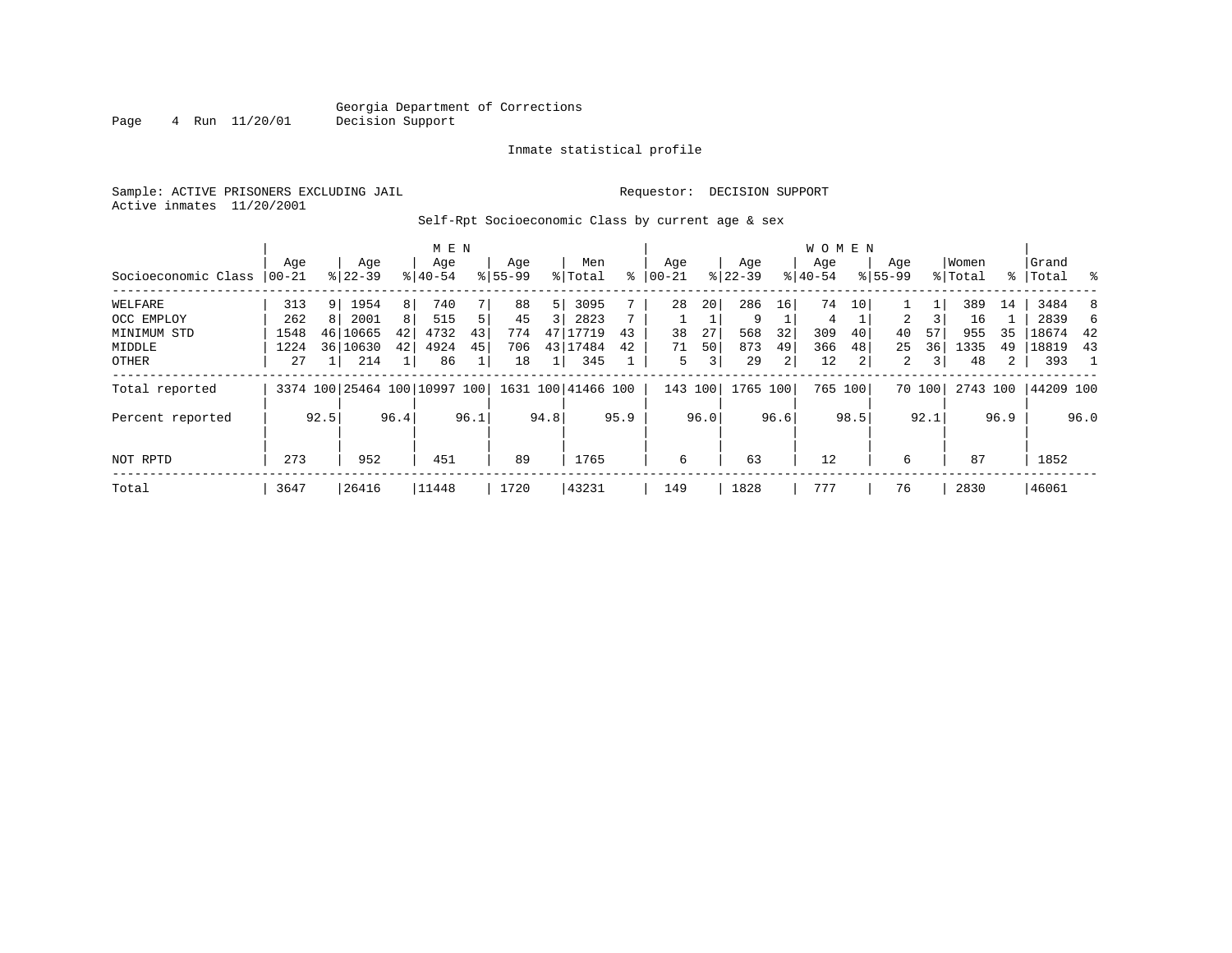Page 5 Run 11/20/01

#### Inmate statistical profile

Sample: ACTIVE PRISONERS EXCLUDING JAIL **Requestor: DECISION SUPPORT** Active inmates 11/20/2001

Self-Rpt Environment To Age 16 by current age & sex

|                  |                  |      |                  |                | M E N                        |      |                    |      |                    |      |                  |      |                  |      | W O M E N        |      |                    |        |                  |      |                    |                |
|------------------|------------------|------|------------------|----------------|------------------------------|------|--------------------|------|--------------------|------|------------------|------|------------------|------|------------------|------|--------------------|--------|------------------|------|--------------------|----------------|
| Environment      | Age<br>$00 - 21$ |      | Age<br>$8 22-39$ |                | Age<br>$8140 - 54$           |      | Age<br>$8155 - 99$ |      | Men<br>% Total     | ៖    | Age<br>$00 - 21$ |      | Age<br>$ 22-39 $ |      | Age<br>$8 40-54$ |      | Age<br>$8155 - 99$ |        | Women<br>% Total |      | Grand<br>%   Total | ႜ              |
| RURAL/FARM       | 34               |      | 602              | $\overline{2}$ | 686                          | 6    | 295                | 18   | 1617               | 4    | 0                | 0    | 60               | 3    | 50               |      | 12                 | 17     | 122              | 4    | 1739               |                |
| RURAL/NFARM      | 105              |      | 1436             | $6 \mid$       | 748                          |      | 129                | 8    | 2418               | 6    | 26               | 18   | 217              | 12   | 67               | 9    | 5                  |        | 315              | 11   | 2733               | 6              |
| S.M.S.A          | 1226             | 35   | 9193             | 36             | 3790                         | 34   | 443                | 27   | 14652              | 35   | 23               | 16   | 273              | 15   | 142              | 19   | 12                 | 17     | 450              | 16   | 15102              | 34             |
| URBAN            | 804              | 23   | 4845             | 19             | 1893                         | 17   | 202                | 12   | 7744               | 18   | 52               | 37   | 617              | 35   | 281              | 37   | 18                 | 26     | 968              | 35   | 8712               | 19             |
| SMALL TOWN       | 1325             | 38   | 9591             | 37             | 3951                         | 35   | 577                | 35   | 15444              | 37   | 40               | 28   | 588              | 33   | 221              | 29   | 21                 | 30     | 870              | 32   | 16314              | - 36           |
| OTHER            | 19               |      | 143              | $\mathbf{1}$   | 62                           |      | 8                  | 0    | 232                |      | 1                |      | 13               |      | 6                |      |                    |        | 21               |      | 253                | $\overline{1}$ |
| Total reported   |                  |      |                  |                | 3513 100 25810 100 11130 100 |      |                    |      | 1654 100 42107 100 |      | 142 100          |      | 1768 100         |      | 767 100          |      |                    | 69 100 | 2746 100         |      | 44853 100          |                |
| Percent reported |                  | 96.3 |                  | 97.7           |                              | 97.2 |                    | 96.2 |                    | 97.4 |                  | 95.3 |                  | 96.7 |                  | 98.7 |                    | 90.8   |                  | 97.0 |                    | 97.4           |
| NOT RPTD         | 134              |      | 606              |                | 318                          |      | 66                 |      | 1124               |      | 7                |      | 60               |      | 10               |      | 7                  |        | 84               |      | 1208               |                |
| Total            | 3647             |      | 26416            |                | 11448                        |      | 1720               |      | 43231              |      | 149              |      | 1828             |      | 777              |      | 76                 |        | 2830             |      | 46061              |                |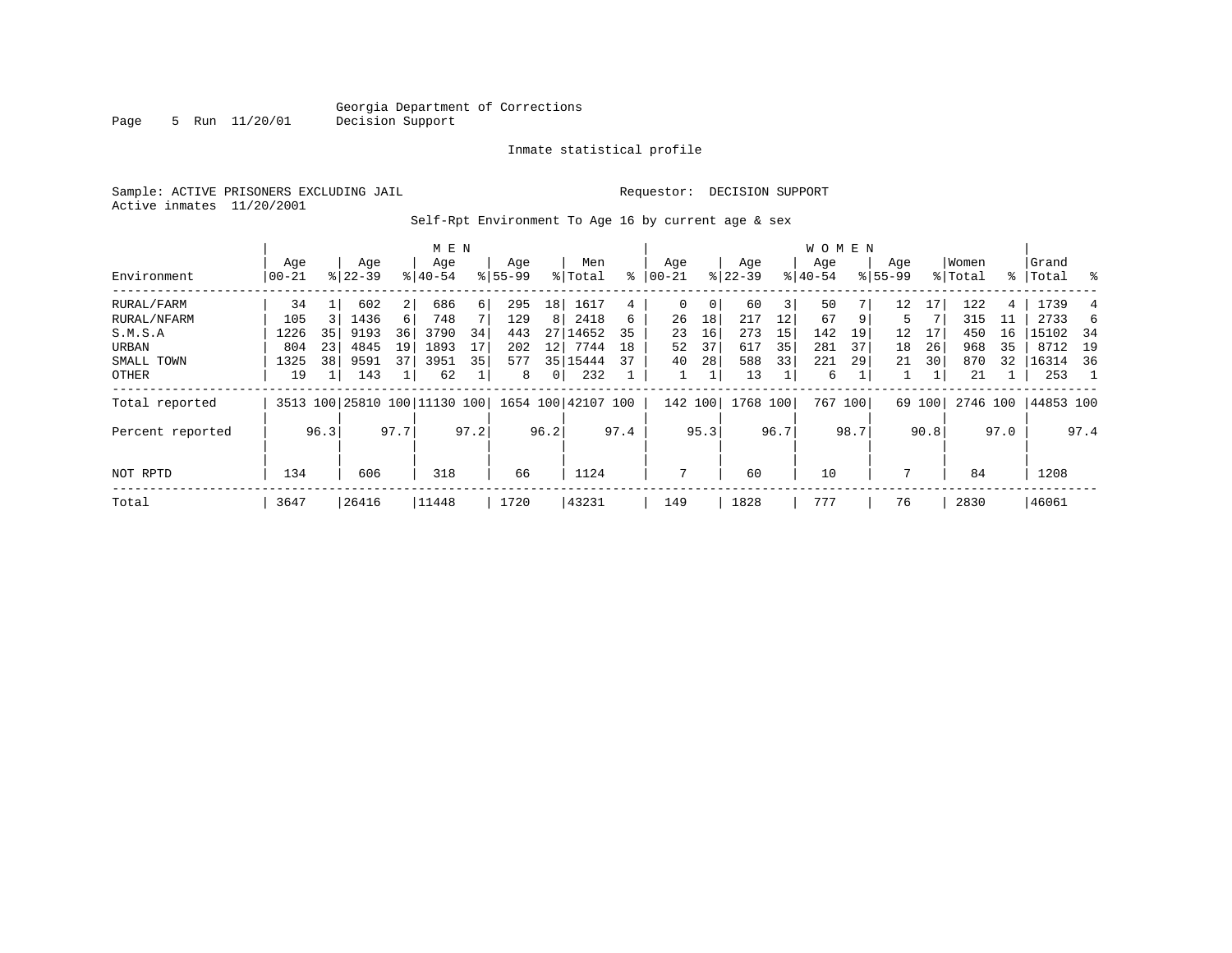Page 6 Run 11/20/01 Decision Support

#### Inmate statistical profile

Sample: ACTIVE PRISONERS EXCLUDING JAIL **Requestor: DECISION SUPPORT** Active inmates 11/20/2001

Self-Rpt Education Level by current age & sex

| Education Level     | Age<br>  00-21 |                | Age<br>$ 22-39 $                                    |      | M E N<br>Age<br>$ 40-54 $ |      | Age<br>$8 55-99$ |      | Men<br>% Total | ွေ   | Age<br>  00-21 |      | Age<br>$ 22-39 $ |      | WOMEN<br>Age<br>$ 40-54 $ |      | Age<br>$8 55-99$ |        | Women<br>% Total |                | Grand<br>%   Total | ್ಠಿ  |
|---------------------|----------------|----------------|-----------------------------------------------------|------|---------------------------|------|------------------|------|----------------|------|----------------|------|------------------|------|---------------------------|------|------------------|--------|------------------|----------------|--------------------|------|
| LESS THAN GRADE 7   | 52             |                | 471                                                 | 2    | 447                       | 4    | 322              | 19   | 1292           | 3    | $\Omega$       |      | 27               | 2    | 18                        |      | 11               | 15     | 56               |                | 1348               |      |
| GRADE 7             | 99             | $\overline{3}$ | 576                                                 | 2    | 362                       | 3    | 137              | 8    | 1174           | 3    | 6              | 4    | 43               | 2    | 16                        |      | 2                | 3      | 67               | $\overline{a}$ | 1241               | 3    |
| GRADE 8             | 480            | 14             | 2209                                                |      | 973                       |      | 180              | 11   | 3842           | 9    | 20             | 14   | 148              |      | 53                        |      | 7                | 10     | 228              |                | 4070               | 9    |
| GRADE 9             | 918            | 26             | 4017                                                | 16   | 1400                      | 13   | 155              | 9    | 6490           | 15   | 33             | 23   | 249              | 14   | 71                        |      | 5                |        | 358              | 13             | 6848               | 15   |
| GRADE 10            | 1009           | 29             | 5698                                                | 22   | 1836                      | 16   | 164              | 10   | 8707           | 21   | 34             | 24   | 301              | 17   | 99                        | 13   | 10               | 14     | 444              | 16             | 9151               | 20   |
| GRADE 11            | 730            | 21             | 5283                                                | 20   | 1481                      | 13   | 124              |      | 7618           | 18   | 29             | 20   | 279              | 16   | 101                       | 13   | 7                | 10     | 416              | 15             | 8034               | 18   |
| GRADE 12            | 194            |                | 5111                                                | 20   | 2781                      | 25   | 327              | 20   | 8413           | 20   | 12             | 8    | 286              | 16   | 162                       | 22   | 17               | 24     | 477              | 18             | 8890               | -20  |
| MORE THAN GRADE 12  | 36             |                | 2496                                                | 10   | 1877                      | 17   | 253              | 15   | 4662           | 11   | 8              | 6    | 410              | 24   | 229                       | 31   | 13               | 18     | 660              | 24             | 5322 12            |      |
| Total reported      |                |                | 3518 100 25861 100 11157 100   1662 100   42198 100 |      |                           |      |                  |      |                |      | 142 100        |      | 1743 100         |      | 749 100                   |      |                  | 72 100 | 2706 100         |                | 44904 100          |      |
| Percent reported    |                | 96.5           |                                                     | 97.9 |                           | 97.5 |                  | 96.6 |                | 97.6 |                | 95.3 |                  | 95.4 |                           | 96.4 |                  | 94.7   |                  | 95.6           |                    | 97.5 |
| <b>NOT REPORTED</b> | 129            |                | 555                                                 |      | 291                       |      | 58               |      | 1033           |      | 7              |      | 85               |      | 28                        |      | 4                |        | 124              |                | 1157               |      |
| Total               | 3647           |                | 26416                                               |      | 11448                     |      | 1720             |      | 43231          |      | 149            |      | 1828             |      | 777                       |      | 76               |        | 2830             |                | 46061              |      |
|                     |                |                |                                                     |      |                           |      |                  |      |                |      |                |      |                  |      |                           |      |                  |        |                  |                |                    |      |
| AVG EDUCATION LEVEL | 9.75           |                | 11.00                                               |      | 11.53                     |      | 9.99             |      | 11.00          |      | 10.53          |      | 13.19            |      | 13.84                     |      | 11.18            |        | 13.18            |                | 11.13              |      |

\* NOTE: THE FIELD LABLED "LESS THAN GRADE 7" WAS CORRECTED IN MARCH 1989: MISSING DATA FOR INMATES STILL IN DIAGNOSTICS NOW HAS BEEN REMOVED FROM THISFIELD AND IDENTIFIED AS "NOT REPORTED" INFORMATION.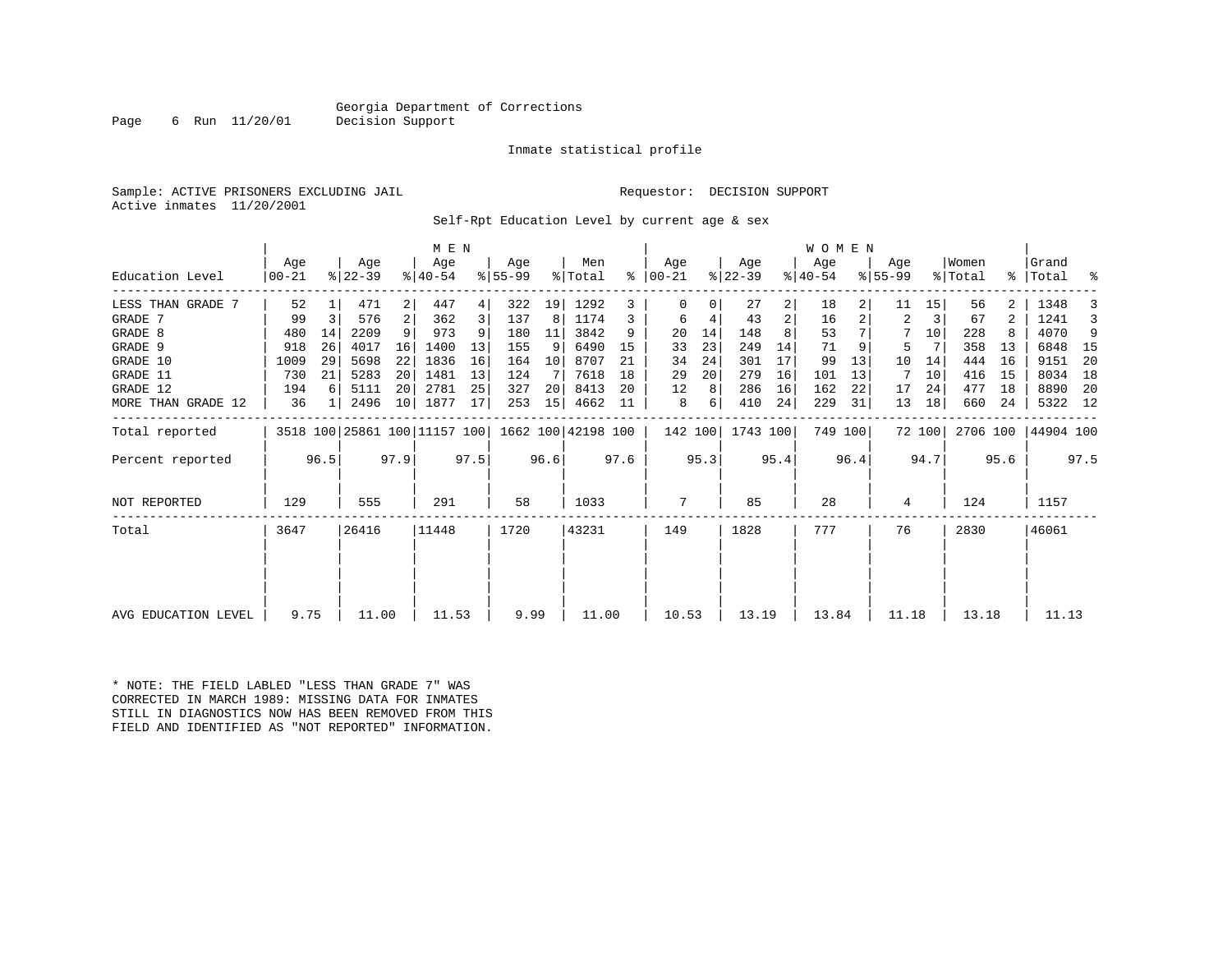Page 7 Run 11/20/01

#### Inmate statistical profile

Sample: ACTIVE PRISONERS EXCLUDING JAIL **Requestor: DECISION SUPPORT** Active inmates 11/20/2001

Functional Reading Level (WRAT Scores) by current age & sex

|                     | M E N            |      |                  |      |                              |      |                  |      |                    |      |                  |      |                  |      | <b>WOMEN</b>     |         |                    |        |                  |      |                    |                |
|---------------------|------------------|------|------------------|------|------------------------------|------|------------------|------|--------------------|------|------------------|------|------------------|------|------------------|---------|--------------------|--------|------------------|------|--------------------|----------------|
| WRAT Reading Score  | Age<br>$00 - 21$ |      | Age<br>$ 22-39 $ |      | Age<br>$ 40-54 $             |      | Age<br>$ 55-99 $ |      | Men<br>% Total     | ႜ    | Age<br>$ 00-21 $ |      | Age<br>$ 22-39 $ |      | Age<br>$ 40-54 $ |         | Age<br>$8155 - 99$ |        | Women<br>% Total |      | Grand<br>%   Total | ್ಠಿ            |
| LESS THAN GRADE 6   | 1371             | 39   | 9622             | 38   | 4786                         | 44   | 738              |      | 48 16517           | 40   | 29               | 22   | 433              | 26   | 224              | 31      | 30                 | 43     | 716              | 28   | 17233              | 39             |
| 6TH THRU 8TH GRADE  | 808              | 23   | 5701             | 22   | 2351                         | 22   | 275              | 18   | 9135               | 22   | 23               | 17   | 313              | 19   | 139              | 19      | 15                 | 21     | 490              | 19   | 9625               | 22             |
| GRADE 9             | 298              | 9    | 2189             | 9    | 747                          |      | 109              |      | 3343               | 8    | 20               | 15   | 149              | 9    | 46               |         |                    | 6      | 219              |      | 3562               | 8              |
| GRADE 10            | 149              |      | 1078             |      | 397                          | 4    | 53               | 3    | 1677               |      |                  | 5    | 63               | 4    | 22               |         | 3                  |        | 95               |      | 1772               | $\overline{4}$ |
| GRADE 11            | 150              |      | 1036             |      | 387                          |      | 44               | 3    | 1617               |      | 4                |      | 58               | 3    | 32               |         | $\overline{a}$     |        | 96               |      | 1713               | $\overline{4}$ |
| GRADE 12            | 466              | 13   | 3726             | 15   | 1620                         | 15   | 264              | 17   | 6076               | 15   | 14               | 11   | 141              |      | 38               |         | 4                  |        | 197              |      | 6273               | 14             |
| MORE THAN GRADE 12  | 243              |      | 2018             | 8    | 495                          | 5    | 61               | 4    | 2817               |      | 35               | 27   | 512              | 31   | 222              | 31      | 12                 | 17     | 781              | 30   | 3598               | 8              |
| Total reported      |                  |      |                  |      | 3485 100 25370 100 10783 100 |      |                  |      | 1544 100 41182 100 |      | 132 100          |      | 1669 100         |      |                  | 723 100 |                    | 70 100 | 2594 100         |      | 43776 100          |                |
| Percent reported    |                  | 95.6 |                  | 96.0 |                              | 94.2 |                  | 89.8 |                    | 95.3 |                  | 88.6 |                  | 91.3 |                  | 93.1    |                    | 92.1   |                  | 91.7 |                    | 95.0           |
| <b>NOT REPORTED</b> | 162              |      | 1046             |      | 665                          |      | 176              |      | 2049               |      | 17               |      | 159              |      | 54               |         | 6                  |        | 236              |      | 2285               |                |
| Total               | 3647             |      | 26416            |      | 11448                        |      | 1720             |      | 43231              |      | 149              |      | 1828             |      | 777              |         | 76                 |        | 2830             |      | 46061              |                |
|                     |                  |      |                  |      |                              |      |                  |      |                    |      |                  |      |                  |      |                  |         |                    |        |                  |      |                    |                |
| AVG READING SCORE   | 7.61             |      | 7.74             |      | 7.10                         |      | 6.87             |      | 7.53               |      | 9.32             |      | 9.13             |      | 8.68             |         | 7.35               |        | 8.96             |      | 7.62               |                |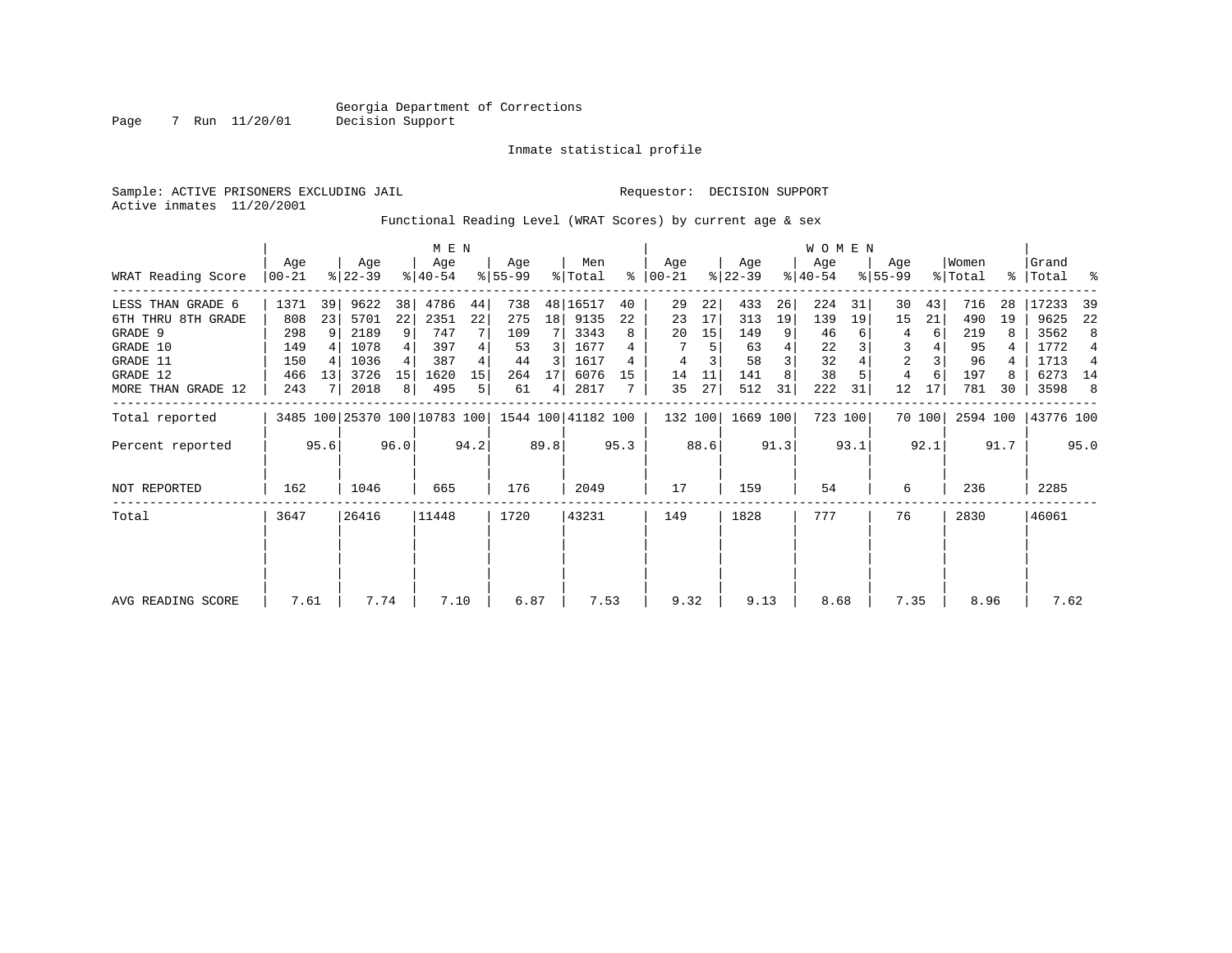Page 8 Run 11/20/01

#### Inmate statistical profile

Sample: ACTIVE PRISONERS EXCLUDING JAIL **Requestor: DECISION SUPPORT** Active inmates 11/20/2001

Functional Math Level (WRAT Scores) by current age & sex

|                    | M E N             |       |                  |       |                                                 |      |                 |       |                |      |                    |      |                  |      | <b>WOMEN</b>     |         |                    |        |                  |       |                    |      |
|--------------------|-------------------|-------|------------------|-------|-------------------------------------------------|------|-----------------|-------|----------------|------|--------------------|------|------------------|------|------------------|---------|--------------------|--------|------------------|-------|--------------------|------|
| WRAT Math Score    | Age<br>$ 00 - 21$ |       | Age<br>$ 22-39 $ |       | Age<br>$ 40-54 $                                |      | Age<br>$ 55-99$ |       | Men<br>% Total | ႜ    | Age<br>$ 00 - 21 $ |      | Age<br>$ 22-39 $ |      | Age<br>$ 40-54 $ |         | Age<br>$8155 - 99$ |        | Women<br>% Total |       | Grand<br>%   Total | ႜ    |
| LESS THAN GRADE 6  | 1175              | 34    | 7695             | 30    | 4386                                            | 41   | 766             |       | 50 14022       | 34   | 32                 | 24   | 400              | 24   | 277              | 38      | 39                 | 56     | 748              | 29    | 14770              | 34   |
| 6TH THRU 8TH GRADE | 1745              |       | 50 12506         | 49    | 4300                                            | 40   | 429             |       | 28   18980     | 46   | 71                 | 54   | 826              | 49   | 281              | 39      | 17                 | 24     | 1195             | 46    | 20175              | 46   |
| GRADE 9            | 278               | R I   | 2305             | 9     | 787                                             |      | 113             |       | 3483           | 8    | 16                 | 12   | 179              | 11   | 48               |         | 4                  |        | 247              | 10    | 3730               | 9    |
| GRADE 10           | 150               |       | 1339             |       | 583                                             |      | 82              | 5     | 2154           | 5    | 6                  | 5    | 123              |      | 49               |         | 6                  |        | 184              |       | 2338               | 5    |
| GRADE 11           | 68                |       | 860              |       | 363                                             |      | 66              | 4     | 1357           |      | 6                  |      | 84               | 5    | 27               |         | 3                  |        | 120              | 5     | 1477               | 3    |
| GRADE 12           | 50                |       | 474              |       | 302                                             |      | 68              | 4     | 894            |      | 0                  |      | 26               | 2    | 18               |         | 0                  |        | 44               | 2     | 938                | 2    |
| MORE THAN GRADE 12 | 19                |       | 196              |       | 71                                              |      | 20              |       | 306            |      |                    |      | 31               | 2    | 24               |         |                    |        | 57               | 2     | 363                |      |
| Total reported     |                   |       |                  |       | 3485 100 25375 100 10792 100 1544 100 41196 100 |      |                 |       |                |      | 132 100            |      | 1669 100         |      |                  | 724 100 |                    | 70 100 | 2595 100         |       | 43791 100          |      |
| Percent reported   |                   | 95.6  |                  | 96.1  |                                                 | 94.3 |                 | 89.8  |                | 95.3 |                    | 88.6 |                  | 91.3 |                  | 93.2    |                    | 92.1   |                  | 91.7  |                    | 95.1 |
| NOT REPORTED       | 162               |       | 1041             |       | 656                                             |      | 176             |       | 2035           |      | 17                 |      | 159              |      | 53               |         | 6                  |        | 235              |       | 2270               |      |
| Total              | 3647              | 26416 |                  | 11448 |                                                 | 1720 |                 | 43231 |                | 149  |                    | 1828 |                  | 777  |                  | 76      |                    | 2830   |                  | 46061 |                    |      |
|                    |                   |       |                  |       |                                                 |      |                 |       |                |      |                    |      |                  |      |                  |         |                    |        |                  |       |                    |      |
| AVG MATH SCORE     | 6.82              |       | 7.07             |       | 6.68                                            |      | 6.33            |       | 6.92           |      | 7.28               |      | 7.50             |      | 6.99             |         | 5.84               |        | 7.30             |       | 6.94               |      |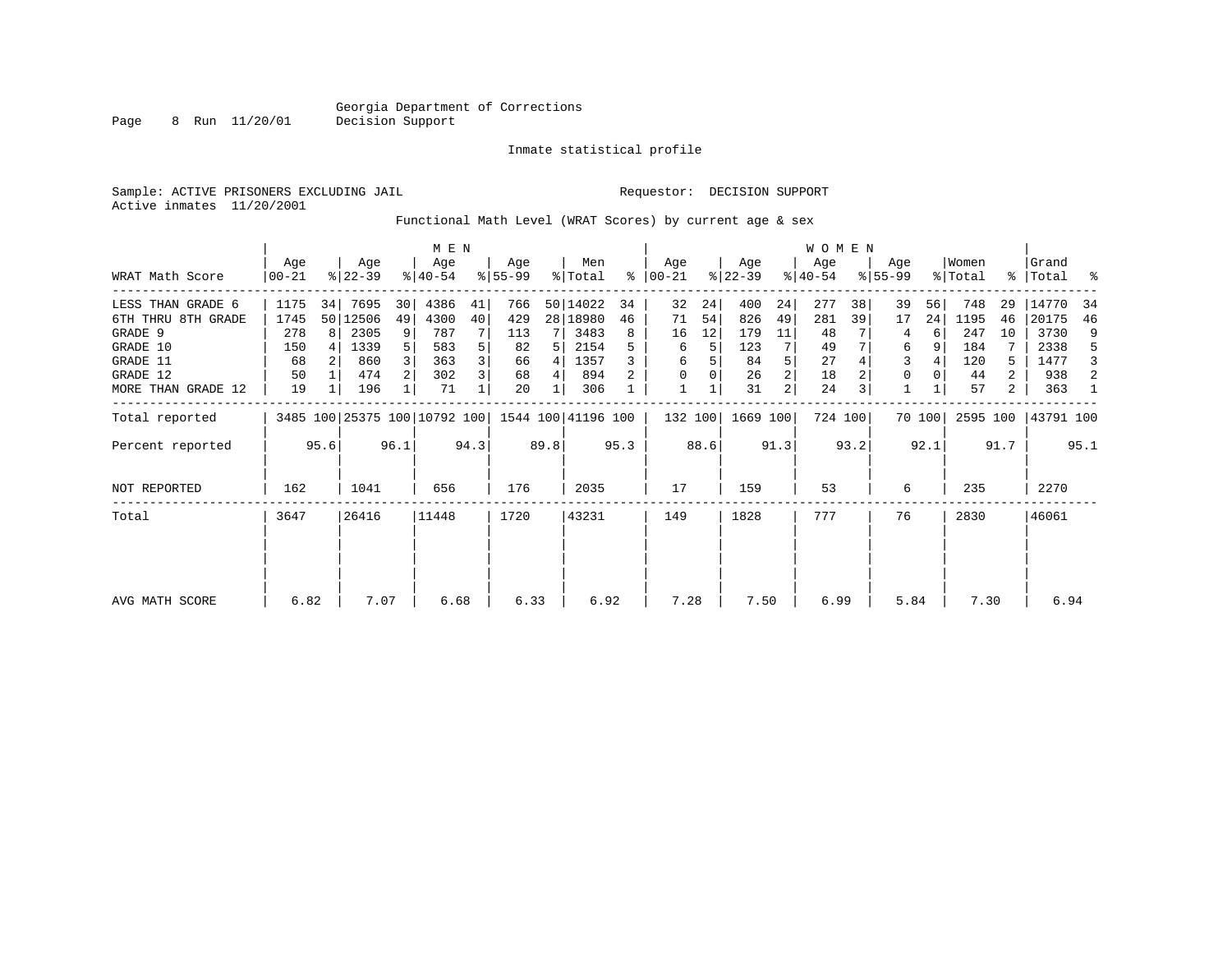Page 9 Run 11/20/01

#### Inmate statistical profile

Sample: ACTIVE PRISONERS EXCLUDING JAIL **Requestor: DECISION SUPPORT** Active inmates 11/20/2001

### Functional Spelling Level (WRAT Scores) by current age & sex

|                             |               |                                                                 | M E N            |    |                  |      |                 |                |                |           | WOMEN            |      |                  |      |                  |         |                    |          |                  |      |                    |      |
|-----------------------------|---------------|-----------------------------------------------------------------|------------------|----|------------------|------|-----------------|----------------|----------------|-----------|------------------|------|------------------|------|------------------|---------|--------------------|----------|------------------|------|--------------------|------|
| WRAT Spelling Score   00-21 | Age           |                                                                 | Age<br>$ 22-39 $ |    | Age<br>$8 40-54$ |      | Age<br>$ 55-99$ |                | Men<br>% Total | $\approx$ | Age<br>$00 - 21$ |      | Age<br>$ 22-39 $ |      | Age<br>$ 40-54 $ |         | Age<br>$8155 - 99$ |          | Women<br>% Total |      | Grand<br>%   Total |      |
| LESS THAN GRADE 6           | 1446          | 41                                                              | 10835            | 43 | 5931             | 55   | 922             |                | 60 19134       | 46        | 24               | 18   | 395              | 24   | 235              | 32      | 32                 | 46       | 686              | 26   | 19820              | 45   |
| 6TH THRU 8TH GRADE          | 1137          | 33                                                              | 7475             | 29 | 2567             | 24   | 321             |                | 21 11500       | 28        | 51               | 39   | 535              | 32   | 213              | 29      | 21                 | 30       | 820              | 32   | 12320              | 28   |
| GRADE 9                     | 277           | 8                                                               | 1921             | 8  | 559              |      | 67              | $\overline{4}$ | 2824           |           | 17               | 13   | 174              | 10   | 51               |         | 2                  | 3        | 244              | 9    | 3068               | 7    |
| GRADE 10                    | 264           |                                                                 | 1776             |    | 491              |      | 56              | 4              | 2587           | 6         | 19               | 14   | 171              | 10   | 55               |         |                    |          | 246              |      | 2833               | 6    |
| GRADE 11                    | 116           |                                                                 | 935              | 4  | 277              |      | 34              | 2              | 1362           |           | 5                |      | 94               | 6    | 31               |         | 3                  |          | 133              |      | 1495               | 3    |
| GRADE 12                    | 166           |                                                                 | 1706             | 7  | 749              |      | 121             | 8              | 2742           |           | 4                |      | 77               |      | 30               |         | 0                  | $\Omega$ | 111              |      | 2853               | 7    |
| MORE THAN GRADE 12          | 79            | 2                                                               | 721              | 3  | 211              |      | 22              |                | 1033           |           | 12               | 9    | 223              | 13   | 109              | 15      | 11                 | 16       | 355              | 14   | 1388               | 3    |
| Total reported              |               |                                                                 |                  |    |                  |      |                 |                |                |           | 132 100          |      | 1669 100         |      |                  | 724 100 |                    | 70 100   | 2595 100         |      | 43777 100          |      |
| Percent reported            |               | 3485 100 25369 100 10785 100 1543 100 41182 100<br>95.6<br>96.0 |                  |    |                  | 94.2 |                 | 89.7           |                | 95.3      |                  | 88.6 |                  | 91.3 |                  | 93.2    |                    | 92.1     |                  | 91.7 |                    | 95.0 |
| NOT REPORTED                | 162           |                                                                 | 1047             |    | 663              |      | 177             |                | 2049           |           | 17               |      | 159              |      | 53               |         | 6                  |          | 235              |      | 2284               |      |
| Total                       | 26416<br>3647 |                                                                 | 11448            |    | 1720             |      | 43231           |                | 149            |           | 1828             |      | 777              |      | 76               |         | 2830               |          | 46061            |      |                    |      |
|                             |               |                                                                 |                  |    |                  |      |                 |                |                |           |                  |      |                  |      |                  |         |                    |          |                  |      |                    |      |
| AVG SPELLING SCORE          | 6.89          |                                                                 | 6.88             |    | 6.02             |      | 5.61            |                | 6.61           |           | 8.40             |      | 8.38             |      | 7.97             |         | 6.54               |          | 8.22             |      | 6.70               |      |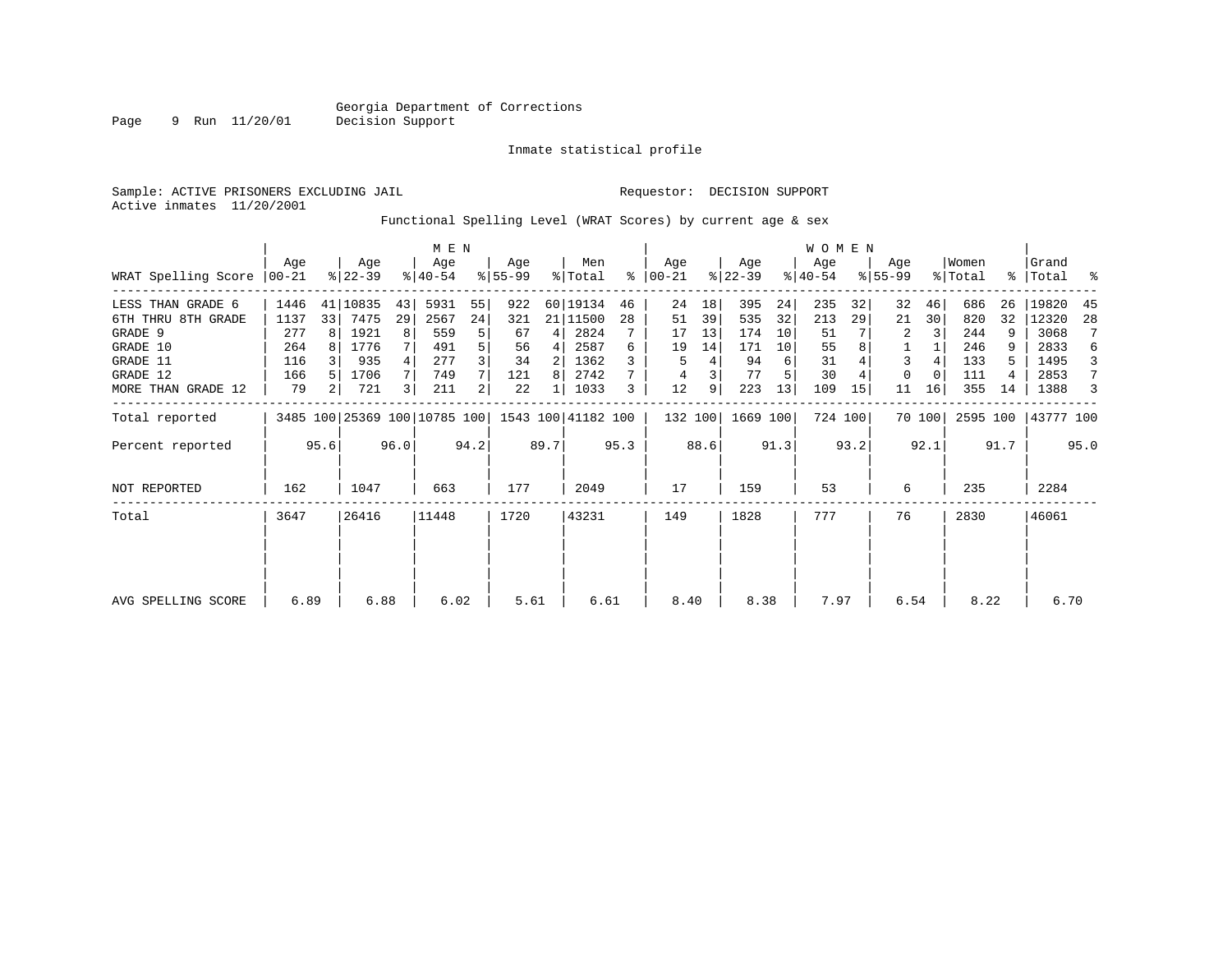Page 10 Run 11/20/01

#### Inmate statistical profile

Sample: ACTIVE PRISONERS EXCLUDING JAIL **Requestor: DECISION SUPPORT** Active inmates 11/20/2001

Self-Rpt Guardian Status To Age 16 by current age & sex

|                  | M E N            |      |                  |                |                              |      |                  |      |                    |      |                 |      |                  |                | <b>WOMEN</b>    |      |                  |        |                  |      |                    |      |
|------------------|------------------|------|------------------|----------------|------------------------------|------|------------------|------|--------------------|------|-----------------|------|------------------|----------------|-----------------|------|------------------|--------|------------------|------|--------------------|------|
| Guardian Status  | Age<br>$00 - 21$ |      | Age<br>$ 22-39 $ |                | Age<br>$8140 - 54$           |      | Age<br>$8 55-99$ |      | Men<br>% Total     | % ิ  | Age<br>$ 00-21$ |      | Age<br>$ 22-39 $ |                | Age<br>$ 40-54$ |      | Age<br>$8 55-99$ |        | Women<br>% Total |      | Grand<br>%   Total | ႜ    |
|                  |                  |      |                  |                |                              |      |                  |      |                    |      |                 |      |                  |                |                 |      |                  |        |                  |      |                    |      |
| ORPHANAGE        | 4                |      | 33               | $\Omega$       | 22                           | 0    | 11               |      | 70                 |      | $\Omega$        | U    |                  | 0              | 2               |      | O                |        |                  | 0    | 73                 |      |
| FATHER ONLY      | 141              |      | 664              | 3              | 271                          | 2    | 30               |      | 1106               |      |                 |      | 42               | $\overline{2}$ | 19              |      | 4                | 6      | 67               | 2    | 1173               |      |
| FTR MTR HD       | 214              | 6    | 1558             | 6              | 705                          | 6    | 82               | 5    | 2559               | 6    |                 | 5    | 88               |                | 45              | 6    | $\Omega$         |        | 140              | 5    | 2699               | 6    |
| MOTHER ONLY      | 1850             | 52   | 11550            | 45             | 3628                         | 32   | 365              | 22   | 17393              | 41   | 67              | 47   | 690              | 39             | 234             | 31   | 21               | 29     | 1012             | 35   | 18405              | 41   |
| MTR FTR HD       | 749              | 21   | 7998             | 31             | 4961                         | 44   | 944              | 57   | 14652              | 35   | 35              | 24   | 654              | 37             | 359             | 47   | 35               | 49     | 1083             | 39   | 15735              | 35   |
| OTH FEMALE       | 76               |      | 571              | $\overline{2}$ | 270                          | 2    | 46               | 3    | 963                |      | 6               |      | 44               | 2              | 22              |      | 3                |        | 75               | 3    | 1038               | 2    |
| OTH MALE         | 28               |      | 85               |                | 51                           | 0    |                  | 0    | 171                |      | $\Omega$        |      | 2                |                | 3               |      | <sup>0</sup>     |        | 5                | 0    | 176                | n    |
| STEP-PARNTS      | 40               |      | 443              |                | 154                          |      | 25               |      | 662                |      | $\Omega$        |      |                  | $\Omega$       | 3               |      | 0                |        | 6                | 0    | 668                |      |
| FOSTER HOME      | 42               |      | 252              |                | 127                          |      | 18               |      | 439                |      | 5               |      | 34               | $\overline{2}$ | 12              |      |                  |        | 52               | 2    | 491                |      |
| GRAND PRNTS      | 313              | 9    | 2193             | 8              | 726                          | 6    | 108              | 6    | 3340               | 8    | 18              | 13   | 200              | 11             | 61              |      |                  | 10     | 286              | 10   | 3626               | 8    |
| OTHER            | 74               | 2    | 539              | 2              | 255                          | 2    | 26               |      | 894                | 2    | 3               | 2    | 17               |                | 5               |      |                  |        | 26               |      | 920                |      |
| Total reported   |                  |      |                  |                | 3531 100 25886 100 11170 100 |      |                  |      | 1662 100 42249 100 |      | 143 100         |      | 1775 100         |                | 765 100         |      |                  | 72 100 | 2755 100         |      | 45004 100          |      |
| Percent reported |                  | 96.8 |                  | 98.0           |                              | 97.6 |                  | 96.6 |                    | 97.7 |                 | 96.0 |                  | 97.1           |                 | 98.5 |                  | 94.7   |                  | 97.3 |                    | 97.7 |
| NOT RPTD         | 116              |      | 530              |                | 278                          |      | 58               |      | 982                |      | 6               |      | 53               |                | 12              |      | 4                |        | 75               |      | 1057               |      |
| Total            | 3647             |      | 26416            |                | 11448                        |      | 1720             |      | 43231              |      | 149             |      | 1828             |                | 777             |      | 76               |        | 2830             |      | 46061              |      |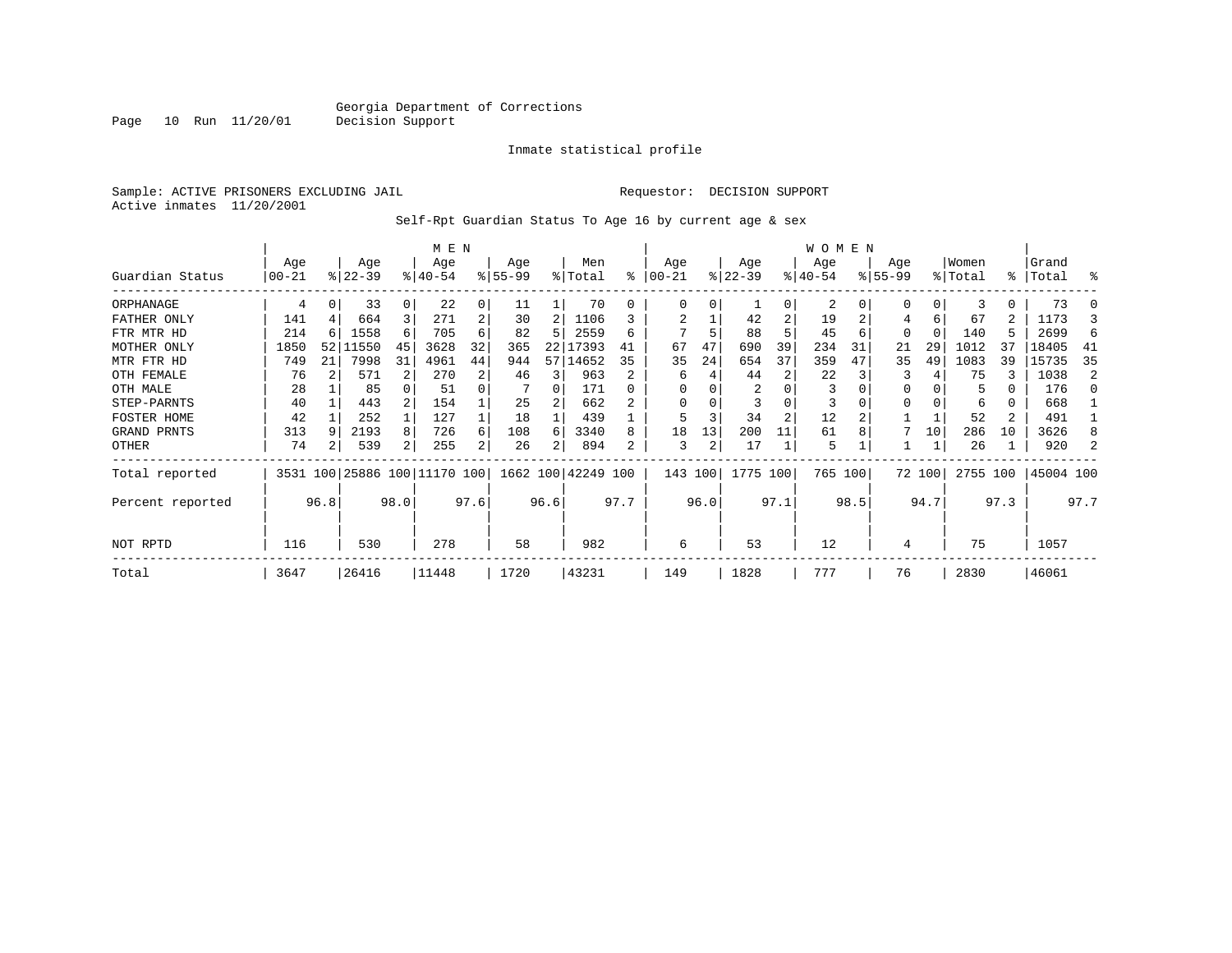Page 11 Run 11/20/01 Decision Support

#### Inmate statistical profile

Sample: ACTIVE PRISONERS EXCLUDING JAIL **Requestor: DECISION SUPPORT** Active inmates 11/20/2001

#### Self-Rpt Employment Status Before Prison by current age & sex

|                  | M E N |      |           |          |                              |      |             |      |                    |      |            |          |             |      | <b>WOMEN</b> |          |             |        |          |      |           |          |
|------------------|-------|------|-----------|----------|------------------------------|------|-------------|------|--------------------|------|------------|----------|-------------|------|--------------|----------|-------------|--------|----------|------|-----------|----------|
|                  | Age   |      | Age       |          | Age                          |      | Age         |      | Men                |      | Age        |          | Age         |      | Age          |          | Age         |        | Women    |      | Grand     |          |
| Employment       | 00-21 |      | $ 22-39 $ |          | $8140 - 54$                  |      | $8155 - 99$ |      | % Total            | ៖    | $ 00 - 21$ |          | $ 22-39 $   |      | $ 40-54 $    |          | $8155 - 99$ |        | % Total  |      | %   Total | ి        |
| FULL TIME        | 998   | 30   | 13160     | 54       | 5920                         | 56   | 683         | 45   | 20761              | 52   | 42         | 32       | 664         | 43   | 259          | 38       | 17          | 27     | 982      | 40   | 21743     | 51       |
| PART TIME        | 422   | 13   | 2371      | 10       | 678                          | 6    | 89          | 6    | 3560               | 9    | 16         | 12       | 102         |      | 38           | 6        |             | 2      | 157      |      | 3717      | 9        |
| UNEMPL < 6M      | 388   | 12   | 3046      | 12       | 1169                         | 11   | 151         | 10   | 4754               | 12   | 14         | 11       | 227         | 15   | 98           | 14       | 12          | 19     | 351      | 14   | 5105      | 12       |
| UNEMPL > 6M      | 351   | 11   | 3689      | 15       | 1935                         | 18   | 322         | 21   | 6297               | 16   | 14         | 11       | 278         | 18   | 153          | 23       | 16          | 25     | 461      | 19   | 6758      | 16       |
| NEVER WORKD      | 932   | 28   | 1580      | 6        | 129                          |      | 6           | 0    | 2647               |      | 35         | 27       | 194         | 12   | 30           |          | 4           | 6      | 263      | 11   | 2910      | 7        |
| <b>STUDENT</b>   | 171   |      | 154       |          | 14                           |      | 2           | 0    | 341                |      | 9          |          | 10          |      | 5            |          | 0           | 0      | 24       |      | 365       |          |
| INCAPABLE        | 20    |      | 470       | 2        | 723                          |      | 271         | 18   | 1484               |      |            | 2        | 86          | 6    | 93           | 14       | 14          | 22     | 195      |      | 1679      | 4        |
| OTHER            | 0     | 0    | $\Omega$  | $\Omega$ | $\Omega$                     |      | 0           | 0    | $\Omega$           |      | 0          | $\Omega$ | $\mathbf 0$ | 0    | $\mathbf 0$  | $\Omega$ | $\Omega$    | 0      | $\Omega$ |      | $\Omega$  | $\Omega$ |
| Total reported   |       |      |           |          | 3282 100 24470 100 10568 100 |      |             |      | 1524 100 39844 100 |      | 132 100    |          | 1561        | 100  | 676 100      |          |             | 64 100 | 2433     | 100  | 42277 100 |          |
| Percent reported |       | 90.0 |           | 92.6     |                              | 92.3 |             | 88.6 |                    | 92.2 |            | 88.6     |             | 85.4 |              | 87.0     |             | 84.2   |          | 86.0 |           | 91.8     |
| NOT RPTD         | 365   |      | 1946      |          | 880                          |      | 196         |      | 3387               |      | 17         |          | 267         |      | 101          |          | 12          |        | 397      |      | 3784      |          |
| Total            | 3647  |      | 26416     |          | 11448                        |      | 1720        |      | 43231              |      | 149        |          | 1828        |      | 777          |          | 76          |        | 2830     |      | 46061     |          |

\* NOTE: THE FIELD LABELD "OTHER" WAS CORRECTED IN APRIL 1989; INMATES CODED "PRE-OTIS NOT REPORTED" NOW HAVE BEEN REMOVED FROM THIS FIELD AND IDENTIFIED AS "NOT REPORTED".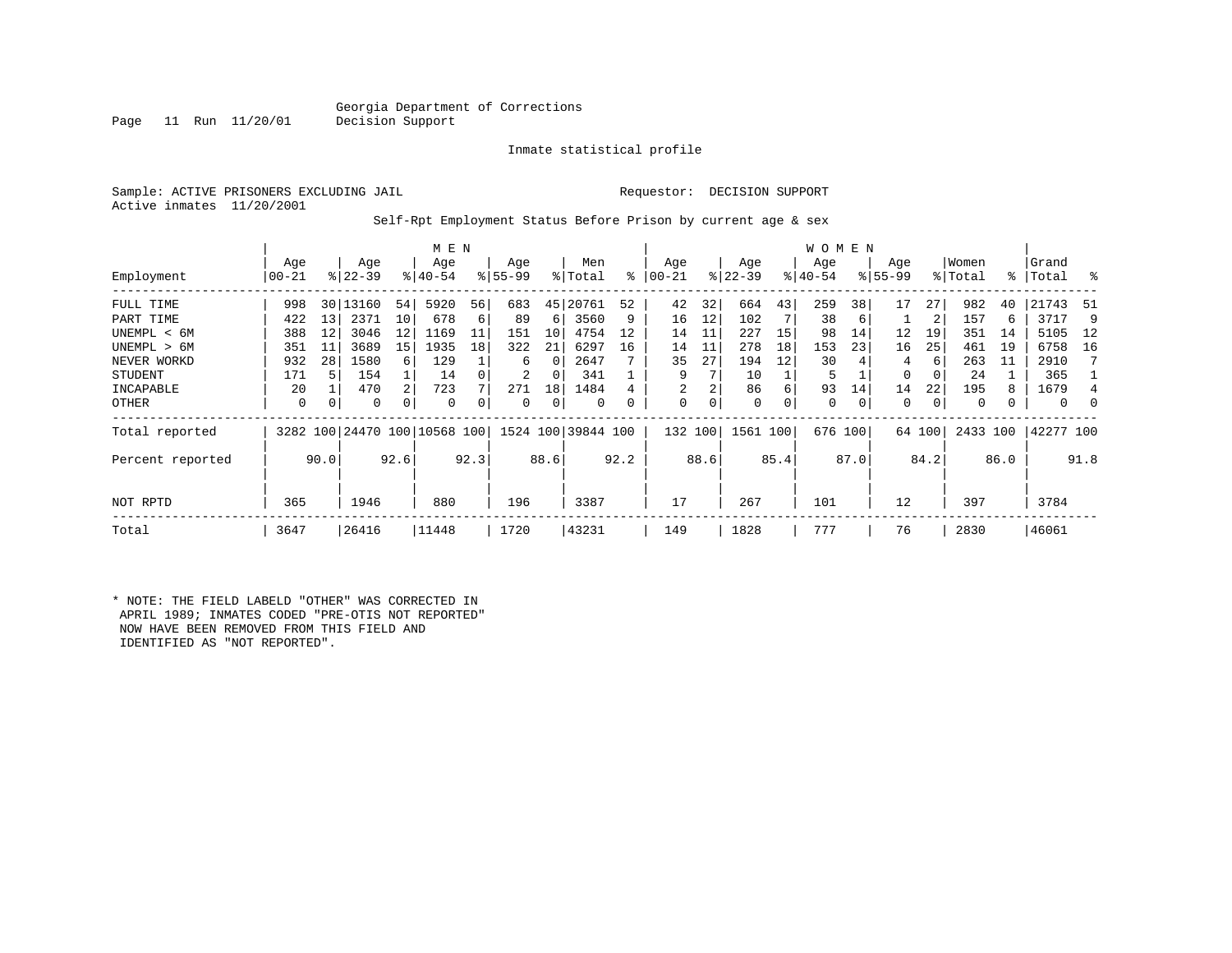Page 12 Run 11/20/01

#### Inmate statistical profile

Sample: ACTIVE PRISONERS EXCLUDING JAIL **Requestor: DECISION SUPPORT** Active inmates 11/20/2001

### Self-Rpt Marital Status At Admission by current age & sex

|                  | M E N         |              |                              |    |           |      |          |                 |                    |           |          |      |           |      | W O M E N |      |           |        |          |      |           |      |
|------------------|---------------|--------------|------------------------------|----|-----------|------|----------|-----------------|--------------------|-----------|----------|------|-----------|------|-----------|------|-----------|--------|----------|------|-----------|------|
|                  | Age           |              | Age                          |    | Age       |      | Age      |                 | Men                |           | Age      |      | Age       |      | Age       |      | Age       |        | Women    |      | Grand     |      |
| Marital Status   | $00 - 21$     |              | $8 22-39$                    |    | $8 40-54$ |      | $ 55-99$ |                 | % Total            | $\approx$ | 00-21    |      | $ 22-39 $ |      | $ 40-54 $ |      | $8 55-99$ |        | % Total  |      | %   Total | ႜ    |
| SINGLE           | 3326          |              | 94 17286                     | 67 | 4108      | 37   | 269      | 16              | 24989              | 59        | 134      | 94   | 1021      | 58   | 262       | 34   | 11        | 15     | 1428     | 52   | 26417     | 59   |
| MARRIED          | 57            |              | 2897                         | 11 | 2074      | 19   | 478      | 29              | 5506               | 13        | 2        |      | 240       | 14   | 135       | 18   | 8         | 11     | 385      | 14   | 5891      | -13  |
| SEPARATED        | 6             |              | 1014                         | 4  | 1045      | 9    | 170      | 10 <sup>°</sup> | 2235               | 5         | 3        | 2    | 197       | 11   | 109       | 14   | 6         | 8      | 315      | ТT   | 2550      | -6   |
| DIVORCED         | 8             | 0            | 1745                         |    | 2415      | 22   | 477      | 29              | 4645               |           | 2        |      | 194       | 11   | 145       | 19   | 18        | 25     | 359      | 13   | 5004      | - 11 |
| WIDOWED          |               |              | 103                          |    | 227       |      | 132      | 8               | 467                |           | $\Omega$ |      | 38        | 2    | 59        | 8    | 27        | 38     | 124      | 4    | 591       |      |
| COMMON LAW       | 129           | 4            | 2888                         |    | 1316      | 12   | 142      | 8               | 4475               |           | 2        |      | 84        | 5    | 55        |      | 2         | 3      | 143      | 5.   | 4618      | 10   |
| OTHER            |               | 0            | 9                            | 0  | 3         |      | 3        | 0               | 16                 |           | $\Omega$ | 0    |           | 0    |           | 0    | 0         |        | 2        |      | 18        | - 0  |
| Total reported   |               |              | 3532 100 25942 100 11188 100 |    |           |      |          |                 | 1671 100 42333 100 |           | 143      | 100  | 1775      | 100  | 766 100   |      |           | 72 100 | 2756 100 |      | 45089 100 |      |
| Percent reported |               | 96.8<br>98.2 |                              |    |           | 97.7 |          | 97.2            |                    | 97.9      |          | 96.0 |           | 97.1 |           | 98.6 |           | 94.7   |          | 97.4 |           | 97.9 |
| NOT RPTD         | 115           |              | 474                          |    | 260       |      | 49       |                 | 898                |           | 6        |      | 53        |      | 11        |      | 4         |        | 74       |      | 972       |      |
| Total            | 3647<br>26416 |              |                              |    | 11448     |      | 1720     |                 | 43231              |           | 149      |      | 1828      |      | 777       |      | 76        |        | 2830     |      | 46061     |      |
|                  |               |              |                              |    |           |      |          |                 |                    |           |          |      |           |      |           |      |           |        |          |      |           |      |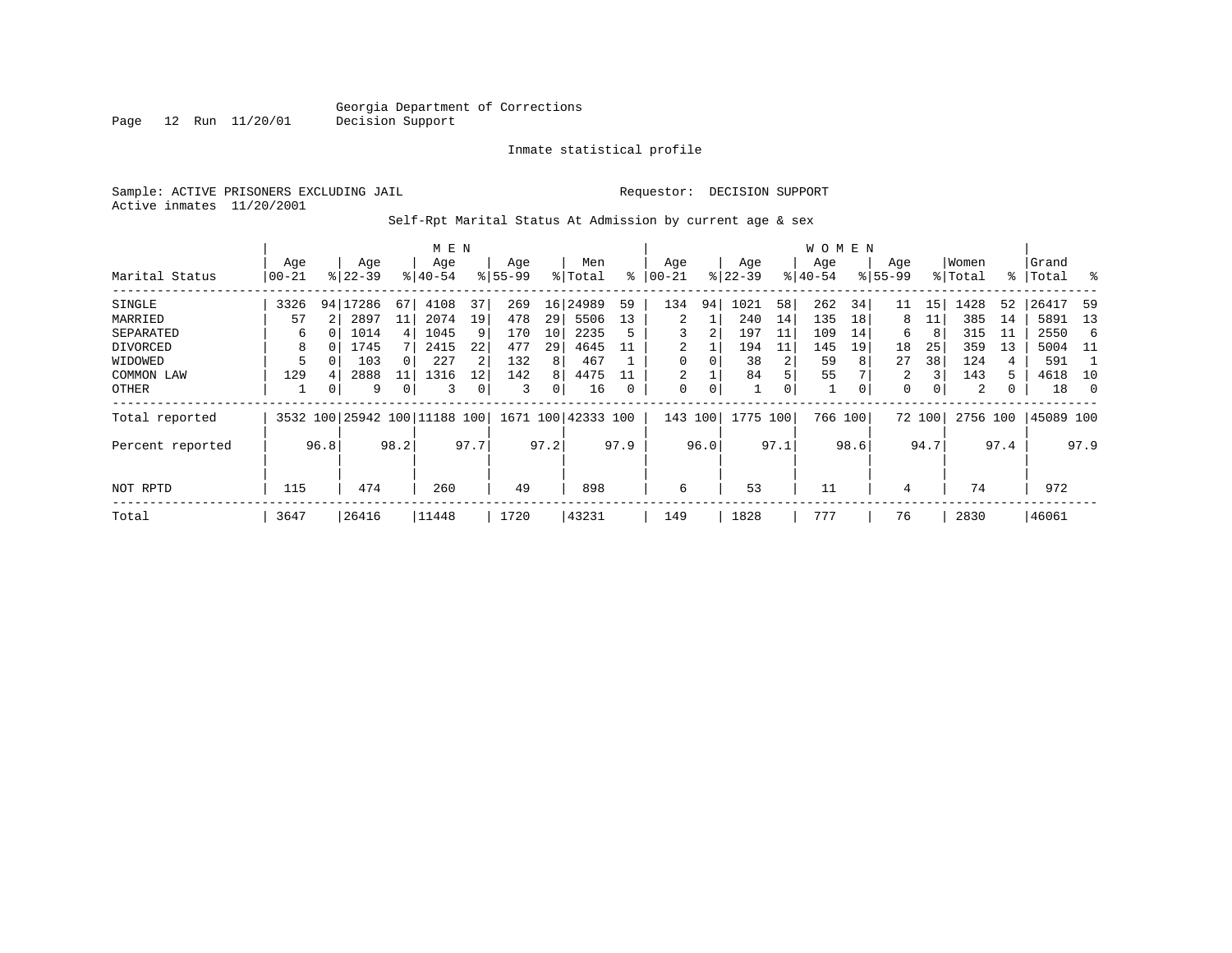Page 13 Run 11/20/01 Decision Support

#### Inmate statistical profile

Sample: ACTIVE PRISONERS EXCLUDING JAIL **Requestor: DECISION SUPPORT** Active inmates 11/20/2001

#### Self-Rpt Number Of Children At Admission by current age & sex

|                      | M E N            |             |                   |                         |                  |                |                  |       |                    |      |                 |        |                  |      | WOMEN            |         |                  |        |                  |       |                    |                |
|----------------------|------------------|-------------|-------------------|-------------------------|------------------|----------------|------------------|-------|--------------------|------|-----------------|--------|------------------|------|------------------|---------|------------------|--------|------------------|-------|--------------------|----------------|
| Number Of Children   | Age<br>$00 - 21$ |             | Age<br>$ 22-39 $  |                         | Age<br>$ 40-54 $ |                | Age<br>$ 55-99 $ |       | Men<br>% Total     | % ิ  | Age<br>$ 00-21$ |        | Age<br>$ 22-39 $ |      | Age<br>$ 40-54 $ |         | Age<br>$8 55-99$ |        | Women<br>% Total |       | Grand<br>%   Total | ႜ              |
| NO CHILDREN          | $\mathbf 0$      | $\mathbf 0$ | 717               | 5                       | 456              | 5              | 71               | 5     | 1244               | 5    | $\mathbf 0$     | 0      |                  | 0    | 6                |         |                  |        | 14               |       | 1258               | $\overline{4}$ |
| ONE CHILD            | 654              | 77          | 6427              | 41                      | 2481             | 30             | 279              | 20    | 9841               | 38   | 39              | 61     | 338              | 24   | 148              | 22      |                  | 10     | 532              | 24    | 10373              | 36             |
| TWO CHILDREN         | 155              | 18          | 4289              | 27                      | 2291             | 28             | 330              | 23    | 7065               | 27   | 19              | 30     | 436              | 30   | 193              | 29      | 20               | 30     | 668              | 30    | 7733               | 27             |
| THREE CHILDREN       | 36               | 4           | 2311              | 15                      | 1507             | 18             | 289              | 20    | 4143               | 16   | 4               | 6      | 349              | 24   | 171              | 25      | 19               | 28     | 543              | 24    | 4686               | 16             |
| <b>FOUR CHILDREN</b> |                  |             | 1066              | 7                       | 779              | 9              | 168              | 12    | 2020               | 8    | 2               |        | 177              | 12   | 90               | 13      | 11               | 16     | 280              | 13    | 2300               | 8              |
| FIVE CHILDREN        | 2                | 0           | 468               | $\overline{\mathbf{3}}$ | 424              | 5              | 102              |       | 996                |      | $\mathbf 0$     | 0      | 71               | 5    | 36               |         |                  |        | 108              | 5     | 1104               | 4              |
| MORE THAN 5 CHILDREN | 0                | 0           | 347               | $\overline{2}$          | 368              | $\overline{4}$ | 177              | 13    | 892                | 3    | $\mathbf 0$     | 0      | 53               | 4    | 30               |         | 8                | 12     | 91               | 4     | 983                | 3              |
| Total reported       |                  |             | 854 100 15625 100 |                         | 8306 100         |                |                  |       | 1416 100 26201 100 |      |                 | 64 100 | 1431 100         |      |                  | 674 100 |                  | 67 100 | 2236 100         |       | 28437 100          |                |
| Percent reported     |                  | 23.4        |                   | 59.1                    |                  | 72.6           |                  | 82.3  |                    | 60.6 |                 | 43.0   |                  | 78.3 |                  | 86.7    |                  | 88.2   |                  | 79.0  |                    | 61.7           |
| <b>NOT REPORTED</b>  | 2793             |             | 10791             |                         | 3142             |                | 304              |       | 17030              |      | 85              |        | 397              |      | 103              |         | 9                |        | 594              |       | 17624              |                |
| Total                | 3647             | 26416       |                   | 11448                   |                  | 1720           |                  | 43231 |                    | 149  |                 | 1828   |                  | 777  |                  | 76      |                  | 2830   |                  | 46061 |                    |                |
|                      |                  |             |                   |                         |                  |                |                  |       |                    |      |                 |        |                  |      |                  |         |                  |        |                  |       |                    |                |
| AVG NUM CHILDREN     | 1.30             |             | 2.00              |                         | 2.36             |                | 3.04             |       | 2.15               |      | 1.52            |        | 2.57             |      | 2.65             |         | 3.19             |        | 2.58             |       | 2.18               |                |

\* NOTE: THE FIELD LABLED "NO CHILDREN" WAS CORRECTED IN MARCH 1989: MISSING DATA FOR INMATES STILL IN DIAGNOSTICS NOW HAS BEEN REMOVED FROM THIS FIELD AND IDENTIFIED AS "NOT REPORTED" INFORMATION.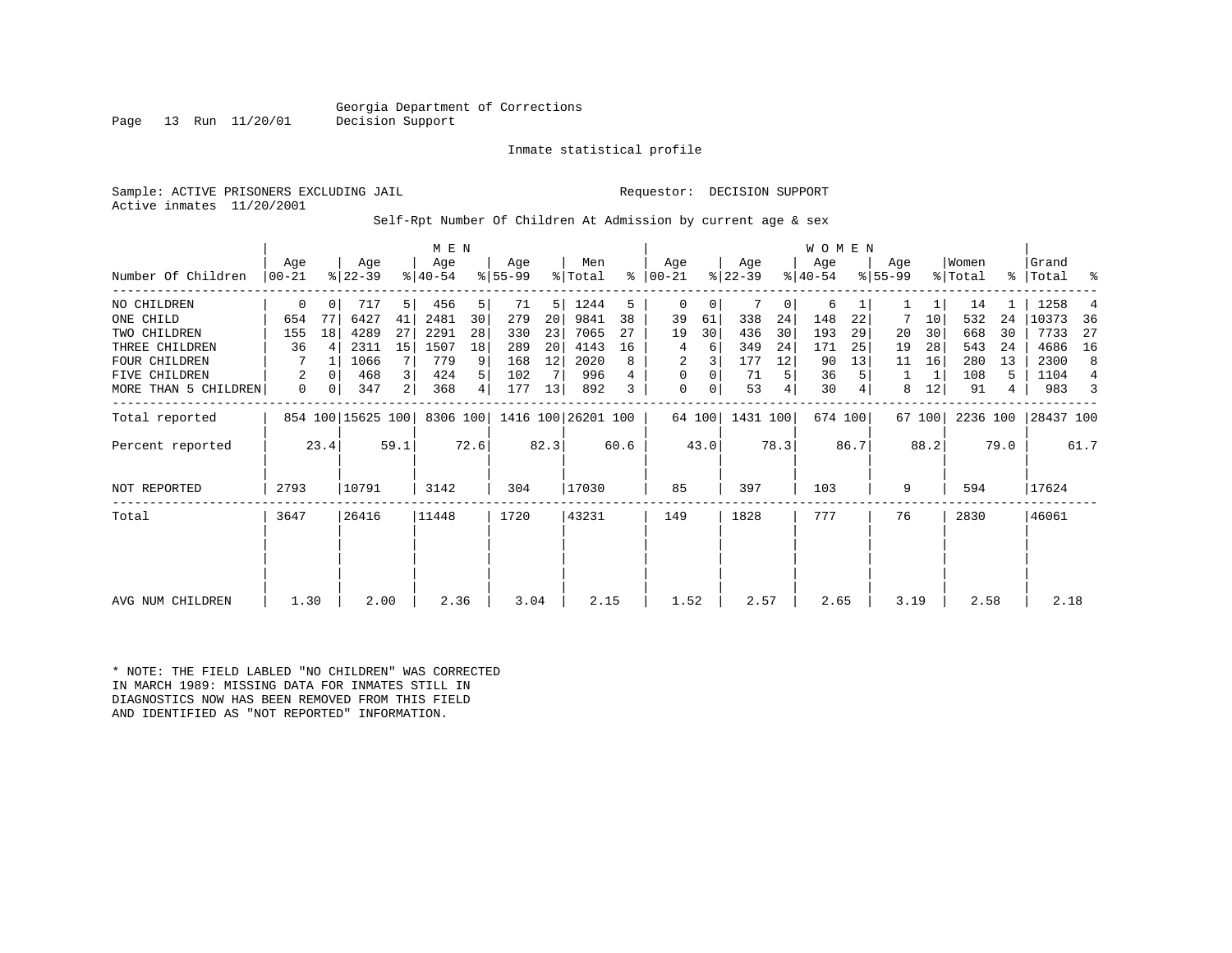Page 14 Run 11/20/01

#### Inmate statistical profile

Sample: ACTIVE PRISONERS EXCLUDING JAIL **Requestor: DECISION SUPPORT** Active inmates 11/20/2001

Self-Rpt Religious Affiliation by current age & sex

|                  |           |              |           |             | M E N                        |          |           |          |                    |                |                |          |             |      | <b>WOMEN</b> |                |                |          |                |          |           |                |
|------------------|-----------|--------------|-----------|-------------|------------------------------|----------|-----------|----------|--------------------|----------------|----------------|----------|-------------|------|--------------|----------------|----------------|----------|----------------|----------|-----------|----------------|
|                  | Age       |              | Age       |             | Age                          |          | Age       |          | Men                |                | Age            |          | Age         |      | Age          |                | Age            |          | Women          |          | Grand     |                |
| Religion         | $00 - 21$ |              | $8 22-39$ |             | $ 40-54$                     |          | $8 55-99$ |          | % Total            | ွေ             | $ 00-21$       |          | $ 22-39$    |      | $ 40-54$     |                | $8 55-99$      |          | % Total        |          | %   Total | ႜ              |
| ISLAM            | 74        | 2            | 952       | 4           | 341                          | 3        | 27        | 2        | 1394               | 3              | 4              | 3        | 15          |      | 5            |                | 0              | $\Omega$ | 24             |          | 1418      | 3              |
| CATHOLIC         | 124       | 4            | 984       | 4           | 383                          | 4        | 64        | 4        | 1555               | 4              | 3              | 2        | 82          | 5    | 32           | 4              | $\overline{2}$ | 3        | 119            | 4        | 1674      | $\overline{4}$ |
| <b>BAPTIST</b>   | 1445      |              | 42 12447  | 49          | 6353                         | 58       | 935       | 57       | 21180              | 51             | 78             | 55       | 1092        | 62   | 504          | 66             | 47             | 67       | 1721           | 63       | 22901     | 52             |
| METHODIST        | 51        | $\mathbf{1}$ | 482       | 2           | 395                          | 4        | 108       | 7        | 1036               | $\overline{2}$ | 5              | 3        | 57          | 3    | 45           | 6              | 5              | 7        | 112            | 4        | 1148      | 3              |
| EPISCOPLN        |           | $\Omega$     | 38        | $\Omega$    | 23                           | $\Omega$ |           | 0        | 73                 | $\Omega$       | $\Omega$       | $\Omega$ | 5           | 0    | 3            | $\Omega$       |                |          | 9              | O        | 82        | $\Omega$       |
| PRESBYTRN        | 3         | $\Omega$     | 51        | $\Omega$    | 32                           | $\Omega$ | 14        | 1        | 100                | U              | $\Omega$       | U        | $\Omega$    | 0    | 3            | $\Omega$       | $\overline{2}$ | 3        |                | O        | 105       | $\Omega$       |
| CHC OF GOD       | 34        | 1            | 288       | 1           | 148                          |          | 32        | 2        | 502                |                | 2              |          | 27          | 2    | 13           | $\overline{c}$ | 3              | 4        | 45             | 2        | 547       | 1              |
| HOLINESS         | 60        | 2            | 929       | 4           | 539                          | 5        | 95        | 6        | 1623               | 4              | 8              | 6        | 190         | 11   | 76           | 10             | 5              | 7        | 279            | 10       | 1902      | 4              |
| JEWISH           |           | 0            | 20        | $\Omega$    | 13                           | $\Omega$ | 3         | 0        | 37                 | O              |                |          | $\Omega$    | 0    |              | 0              | $\Omega$       | $\Omega$ | 2              | O        | 39        | $\Omega$       |
| ANGLICAN         | O         | $\Omega$     | 4         | $\Omega$    | 3                            | $\Omega$ | C         | 0        |                    | U              | $\Omega$       | $\Omega$ | -1          | 0    | $\Omega$     | $\Omega$       | 0              | 0        |                | O        | 8         | $\Omega$       |
| GRK ORTHDX       |           | $\Omega$     |           | $\Omega$    |                              |          |           | 0        | 4                  | U              | ∩              | U        | $\Omega$    | 0    | $\Omega$     | $\Omega$       | 0              | $\Omega$ | $\Omega$       | O        |           | $\Omega$       |
| HINDU            |           | $\Omega$     | 2         | $\Omega$    | $\Omega$                     | $\Omega$ |           | 0        | 2                  | $\Omega$       | $\Omega$       | $\Omega$ | $\Omega$    | U    | $\Omega$     | $\Omega$       | 0              | $\Omega$ | $\Omega$       | U        | 2         | $\Omega$       |
| <b>BUDDHIST</b>  | 8         | $\Omega$     | 25        | $\Omega$    | 3                            |          | 0         | $\Omega$ | 36                 | O              | $\Omega$       | O        | $\Omega$    | 0    | $\Omega$     | $\Omega$       | 0              | 0        | $\Omega$       |          | 36        | $\Omega$       |
| TAOIST           |           | $\Omega$     | 2         | O           | $\overline{2}$               |          | C         | $\Omega$ | 4                  | ∩              | O              | $\Omega$ | $\Omega$    | 0    | O            | $\Omega$       | 0              | $\Omega$ | $\Omega$       | O        |           | ∩              |
| SHINTOIST        |           | $\Omega$     | 13        | $\Omega$    | 3                            | $\Omega$ | $\Omega$  | 0        | 17                 | ∩              | ∩              |          | $\Omega$    | U    | $\Omega$     | $\Omega$       | $\Omega$       | $\Omega$ | ∩              | 0        | 17        | ∩              |
| SEVEN D AD       | 14        | $\Omega$     | 54        | 0           | 30                           | $\Omega$ | 10        | 1        | 108                | O              |                |          | 6           | U    | 4            |                | $\Omega$       | 0        | 11             | $\Omega$ | 119       | $\Omega$       |
| JEHOVAH WT       | 29        | 1            | 210       | 1           | 87                           |          | 6         | 0        | 332                |                | $\overline{2}$ |          | 15          |      | 5            |                |                | 1        | 23             |          | 355       | 1              |
| LATR DAY S       | 3         | $\Omega$     | 19        | $\Omega$    | 15                           | $\Omega$ | 4         | 0        | 41                 | O              | $\Omega$       | $\Omega$ | 4           | 0    | $\Omega$     | $\Omega$       | 0              | $\Omega$ | $\overline{4}$ | 0        | 45        | $\Omega$       |
| <b>OUAKER</b>    | O         | $\mathbf 0$  | 0         | $\mathbf 0$ | $\Omega$                     | $\Omega$ | $\Omega$  | 0        | $\Omega$           | $\Omega$       | $\Omega$       | $\Omega$ | $\mathbf 0$ | 0    | $\Omega$     | $\Omega$       | 0              | 0        | $\Omega$       | $\Omega$ | O         | $\Omega$       |
| OTHER PROD       | 429       | 12           | 2273      | 9           | 607                          | 6        | 97        | 6        | 3406               | 8              | 24             | 17       | 145         | 8    | 41           | 5              | 2              | 3        | 212            | 8        | 3618      | 8              |
| <b>NONE</b>      | 813       | 23           | 4566      | 18          | 1264                         | 12       | 125       | 8        | 6768               | 16             | 4              | 3        | 58          | 3    | 3            | 0              | 0              | $\Omega$ | 65             | 2        | 6833      | 15             |
| <b>OTHER</b>     | 375       | 11           | 2107      | 8           | 675                          | 6        | 103       | 6        | 3260               | 8              | 11             | 8        | 68          | 4    | 24           | 3              | 2              | 3        | 105            | 4        | 3365      | 8              |
| Total reported   |           |              |           |             | 3470 100 25467 100 10917 100 |          |           |          | 1631 100 41485 100 |                | 143 100        |          | 1765 100    |      | 759 100      |                |                | 70 100   | 2737 100       |          | 44222 100 |                |
| Percent reported |           | 95.1         |           | 96.4        |                              | 95.4     |           | 94.8     |                    | 96.0           |                | 96.0     |             | 96.6 |              | 97.7           |                | 92.1     |                | 96.7     |           | 96.0           |
| NOT RPTD         | 177       |              | 949       |             | 531                          |          | 89        |          | 1746               |                | 6              |          | 63          |      | 18           |                | 6              |          | 93             |          | 1839      |                |
| Total            | 3647      |              | 26416     |             | 11448                        |          | 1720      |          | 43231              |                | 149            |          | 1828        |      | 777          |                | 76             |          | 2830           |          | 46061     |                |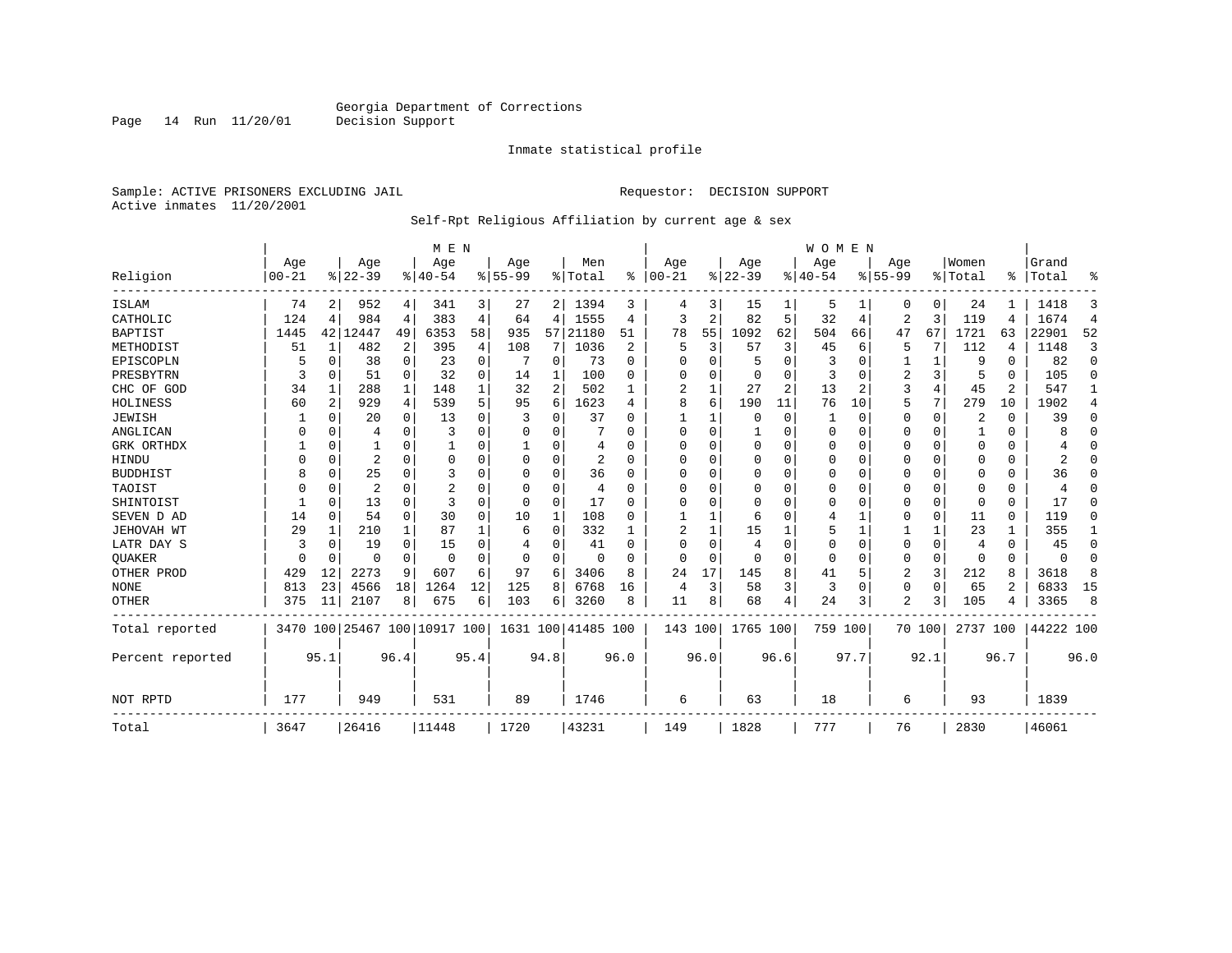Page 15 Run 11/20/01 Decision Support

#### Inmate statistical profile

Sample: ACTIVE PRISONERS EXCLUDING JAIL **Requestor: DECISION SUPPORT** Active inmates 11/20/2001

Self-Rpt Family Behavior Patterns \* by current age & sex

|                         |                  | M E N   |                    |          |                              |          |                  |          |                    |          |                   |         |                  |          | W O M E N        |          |                    |          |                  |          |                |           |
|-------------------------|------------------|---------|--------------------|----------|------------------------------|----------|------------------|----------|--------------------|----------|-------------------|---------|------------------|----------|------------------|----------|--------------------|----------|------------------|----------|----------------|-----------|
| Family Behavior         | Age<br>$00 - 21$ |         | Age<br>$8122 - 39$ |          | Age<br>$8140 - 54$           |          | Age<br>$8 55-99$ |          | Men<br>% Total     | ి        | Age<br>$ 00 - 21$ |         | Age<br>$ 22-39 $ |          | Age<br>$ 40-54 $ |          | Age<br>$8155 - 99$ |          | Women<br>% Total | ∻        | Grand<br>Total | ႜ         |
|                         |                  |         |                    |          |                              |          |                  |          |                    |          |                   |         |                  |          |                  |          |                    |          |                  |          |                |           |
| CRIMINLTY<br>ALCOHOLISM | 1125<br>455      | 23<br>9 | 7715<br>3936       | 24<br>12 | 3208<br>2138                 | 25<br>17 | 354<br>265       | 24<br>18 | 12402<br>6794      | 24<br>13 | 56<br>31          | 17<br>9 | 660<br>452       | 18<br>12 | 274<br>199       | 20<br>14 | 17<br>18           | 14<br>15 | 1007<br>700      | 18<br>13 | 13409<br>7494  | -23<br>13 |
| DRUG ABUSE              | 401              |         | 2351               |          | 824                          | 6        | 64               | 4        | 3640               |          | 36                | 11      | 346              |          | 119              |          | 6                  | 5        | 507              | 9        | 4147           |           |
| DOMINERING              | 13               |         | 86                 |          | 53                           | 0        |                  | $\Omega$ | 159                |          | 28                | 8       | 415              | 11       | 187              | 13       | 19                 | 16       | 649              | 12       | 808            |           |
| MIGRANT                 | 26               |         | 226                |          | 134                          |          | 12               |          | 398                |          |                   | 0       | 10               | $\Omega$ | 3                |          | 0                  | 0        | 14               | 0        | 412            |           |
| INFL BTGS               | 86               | 2       | 912                |          | 527                          | 4        | 100              |          | 1625               |          | 16                | 5       | 275              | 7        | 117              |          | 12                 | 10       | 420              | 8        | 2045           |           |
| PERMISSIVE              | 7                |         | 50                 |          | 39                           |          | 8                |          | 104                |          | 26                | 8       | 228              | 6        | 61               |          | 4                  | 3        | 319              | 6        | 423            |           |
| FATH ABSNT              | 2232             | 45      | .3759              | 42       | 4374                         | 34       | 478              | 32       | 20843              | 40       | 87                | 26      | 806              | 22       | 260              | 19       | 23                 | 19       | 1176             | 21       | 22019          | 38        |
| MOTH ABSNT              | 589              | 12      | 3387               | 10       | 1244                         | 10       | 168              | 11       | 5388               | 10       | 30                | 9       | 229              | 6        | 80               | 6        | 13                 | 11       | 352              | 6        | 5740           | 10        |
| NONE                    | 39               |         | 400                |          | 189                          | 1        | 28               |          | 656                |          | 22                |         | 301              | 8        | 103              |          | 6                  | 5        | 432              | 8        | 1088           | 2         |
| Total reported          |                  |         |                    |          | 4973 100 32822 100 12730 100 |          |                  |          | 1484 100 52009 100 |          | 333 100           |         | 3722             | 100      | 1403 100         |          | 118                | 100      | 5576 100         |          | 57585 100      |           |
| Percent reported        |                  | 77.5    |                    | 72.0     |                              | 65.3     |                  | 54.5     |                    | 70.0     |                   | 86.6    |                  | 80.6     |                  | 78.4     |                    | 65.8     |                  | 79.9     |                | 70.6      |
| OTHER                   | 822              |         | 7399               |          | 3971                         |          | 782              |          | 12974              |          | 20                |         | 354              |          | 168              |          | 26                 |          | 568              |          | 13542          |           |
| Total                   | 3647             |         | 26416              |          | 11448                        |          | 1720             |          | 43231              |          | 149               |         | 1828             |          | 777              |          | 76                 |          | 2830             |          | 46061          |           |

\* NOTE: SINCE THERE CAN BE UP TO FIVE BEHAVIOR CODES PER INMATE, THE NUMBER OF CASES REPORTED IN THE DETAIL LINES AND THE TOTAL REPORTED LINE MAY EXCEED THE TOTAL NUMBER OF CASES. IN SHORT, THIS TABLE COUNTS THE NUMBER OF BEHAVIOR PROBLEMS, NOT INMATES.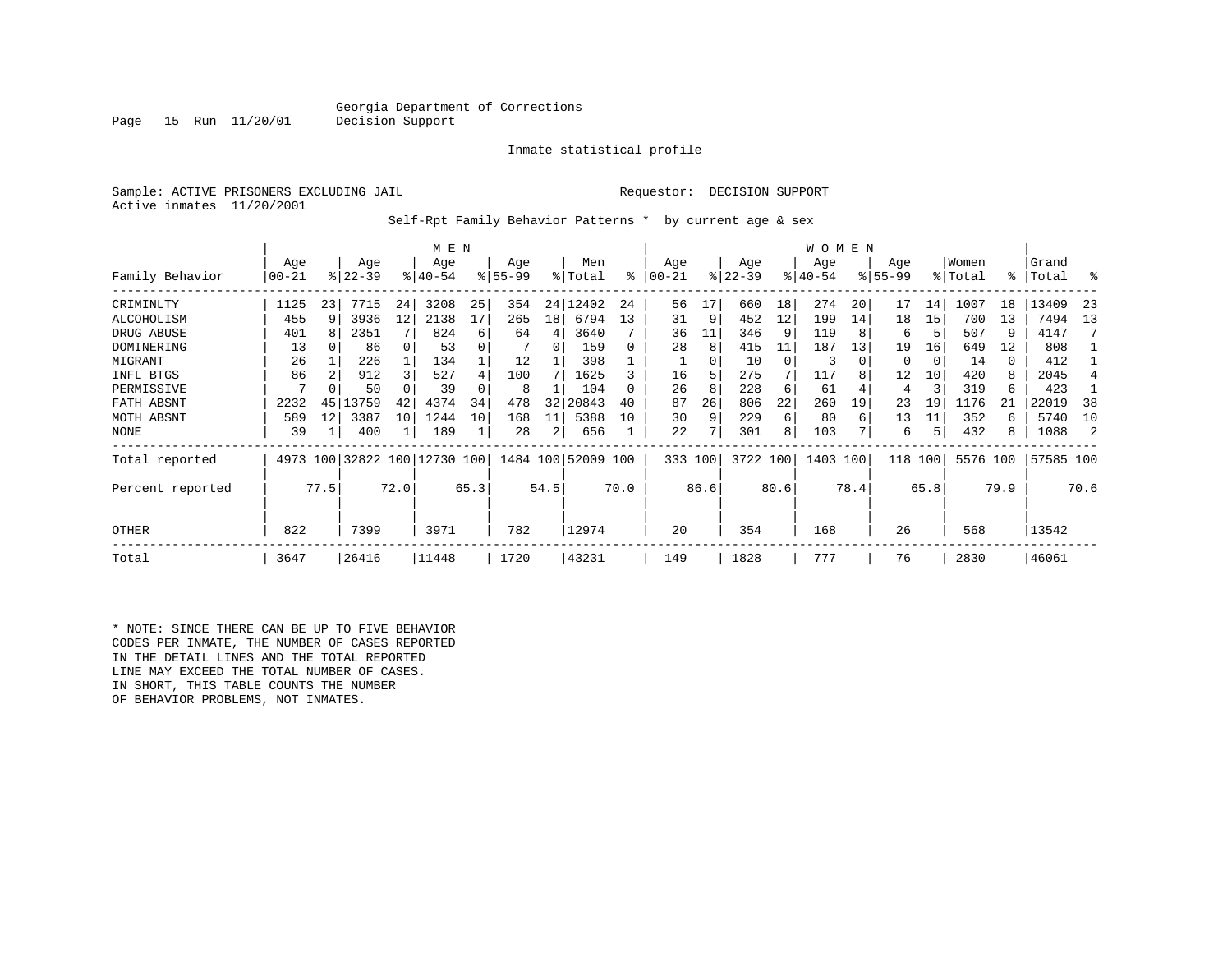Page 16 Run 11/20/01 Decision Support

#### Inmate statistical profile

Sample: ACTIVE PRISONERS EXCLUDING JAIL **Requestor: DECISION SUPPORT** Active inmates 11/20/2001

Inmate Diagnostic Behavior Problem \* by current age & sex

|                    |                   |          |                  |              | M E N                        |                |                  |              |                    |                |                   |          |                  |       | WOMEN           |      |                    |          |                  |                |                |                |
|--------------------|-------------------|----------|------------------|--------------|------------------------------|----------------|------------------|--------------|--------------------|----------------|-------------------|----------|------------------|-------|-----------------|------|--------------------|----------|------------------|----------------|----------------|----------------|
| Diagnostic Problem | Age<br>$ 00 - 21$ |          | Age<br>$8 22-39$ |              | Age<br>$8140 - 54$           |                | Age<br>$8 55-99$ |              | Men<br>% Total     | ፠              | Age<br>$ 00 - 21$ |          | Age<br>$ 22-39 $ |       | Age<br>$ 40-54$ |      | Age<br>$8155 - 99$ |          | Women<br>% Total | °≈             | Grand<br>Total | ዱ              |
| ALCOHOLIC          | 82                |          | 1119             | 2            | 957                          | 4              | 169              | 6            | 2327               | 3              | 6                 | 3        | 156              | 5     | 95              |      | 9                  | 8        | 266              |                | 2593           | 3              |
| ALCOH ABSE         | 669               | 10       | 6420             | 13           | 3282                         | 15             | 430              |              | 16 10801           | 14             | 11                |          | 252              | 8     | 126             | 9    | 11                 | 10       | 400              |                | 11201          | 13             |
| DRUG EXP           | 1268              | 20       | 8885             | 18           | 3288                         | 15             | 243              |              | 9 13684            |                | 26                | 11       | 238              | 8     | 100             |      | 5                  | 5        | 369              |                | 14053          | 17             |
| DRUG ABSE          | 1173              | 18       | 9041             | 18           | 4075                         | 19             | 216              |              | 8   14505          | 18             | 44                | 19       | 838              | 27    | 365             | 26   | 10                 | 9        | 1257             | 26             | 15762          | 19             |
| NARC ADDCT         | 28                | $\Omega$ | 610              | $\mathbf{1}$ | 425                          | 2              | 25               | 1            | 1088               |                |                   | $\Omega$ | 51               | 2     | 46              | 3    | 3                  |          | 101              |                | 1189           | -1             |
| EPILEPTIC          | 23                | 0        | 285              | -1           | 204                          |                | 32               | 1            | 544                |                |                   |          | 79               | 3     | 42              |      | 3                  |          | 125              | 3              | 669            | -1             |
| MANIPULTVE         | 974               | 15       | 5476             | 11           | 1743                         | 8              | 184              |              | 8377               | 10             |                   | $\Omega$ | 46               |       | 30              |      | $\overline{2}$     |          | 79               | $\mathfrak{D}$ | 8456           | 10             |
| ASSAULTIVE         | 1471              | 23       | 10409            | 21           | 4347                         | 20             | 666              | 25           | 16893              | 21             | 61                | 26       | 565              | 18    | 235             | 17   | 18                 | 17       | 879              | 18             | 17772          | 21             |
| ESCPE TEND         | 72                |          | 1105             | 2            | 736                          | 3              | 112              | 4            | 2025               | ζ              | 2                 |          | 84               | 3     | 43              | 3    |                    |          | 130              |                | 2155           | 3              |
| SUICIDAL           | 128               | 2        | 1042             | 2            | 479                          | 2              | 62               | 2            | 1711               | $\mathfrak{D}$ | 14                | 6        | 166              | 5     | 63              |      |                    | 5        | 248              |                | 1959           | $\overline{a}$ |
| WITHDRAWN          | 18                | $\Omega$ | 177              | $\cap$       | 96                           | $\Omega$       | 17               | 1            | 308                | $\Omega$       | 12                |          | 95               | 3     | 30              |      | 4                  | 4        | 141              | 3              | 449            | -1             |
| PR RLTY CT         | 39                | 1        | 372              | 1            | 243                          |                | 33               | 1            | 687                | 1              | 13                | 6        | 100              | 3     | 35              | 3    | 4                  | 4        | 152              | ζ              | 839            | 1              |
| HOMOSEXUAL         | 15                | $\Omega$ | 149              | $\Omega$     | 75                           | $\Omega$       | 20               | $\mathbf{1}$ | 259                | $\Omega$       | 13                | 6        | 106              | 3     | 29              | 2    | 0                  | $\Omega$ | 148              | 3              | 407            | $\Omega$       |
| <b>NONE</b>        | 89                |          | 1115             | 2            | 640                          | 3              | 189              | 7            | 2033               | 3              | $\Omega$          |          | 23               |       | 27              |      | 12                 | 11       | 62               |                | 2095           | 2              |
| OTHER              | 41                |          | 480              | $\mathbf{1}$ | 332                          | $\overline{a}$ | 86               | 3            | 939                |                |                   | $\Omega$ | 17               |       | 10              |      | 6                  | 6        | 34               |                | 973            |                |
| NOT RPTD           | 364               | 6        | 2105             | 4            | 688                          | 3              | 183              |              | 3340               | 4              | 26                | 11       | 291              | 9     | 104             | 8    | 13                 | 12       | 434              | 9              | 3774           | 4              |
| Total reported     |                   |          |                  |              | 6493 100 48979 100 21639 100 |                |                  |              | 2676 100 79787 100 |                | 233 100           |          | 3107 100         |       | 1381 100        |      | 106                | 100      | 4827             | 100            | 84614 100      |                |
| Percent reported   |                   | 98.9     |                  | 99.3         |                              | 99.7           |                  | 99.5         |                    | 99.4           |                   | 99.3     |                  | 100.0 |                 | 99.9 |                    | 100.0    |                  | 99.9           |                | 99.4           |
| UNKNOWN            | 39                |          | 189              |              | 29                           |                | 9                |              | 266                |                |                   |          | $\Omega$         |       |                 |      | 0                  |          | $\overline{2}$   |                | 268            |                |
| Total              | 3647              |          | 26416            |              | 11448                        |                | 1720             |              | 43231              |                | 149               |          | 1828             |       | 777             |      | 76                 |          | 2830             |                | 46061          |                |

\* NOTE: SINCE THERE CAN BE UP TO FIVE BEHAVIOR CODES PER INMATE, THE NUMBER OF CASES REPORTED IN THE DETAIL LINES AND THE TOTAL REPORTED LINE MAY EXCEED THE TOTAL NUMBER OF CASES. IN SHORT, THIS TABLE COUNTS THE NUMBER OF BEHAVIOR PROBLEMS, NOT INMATES.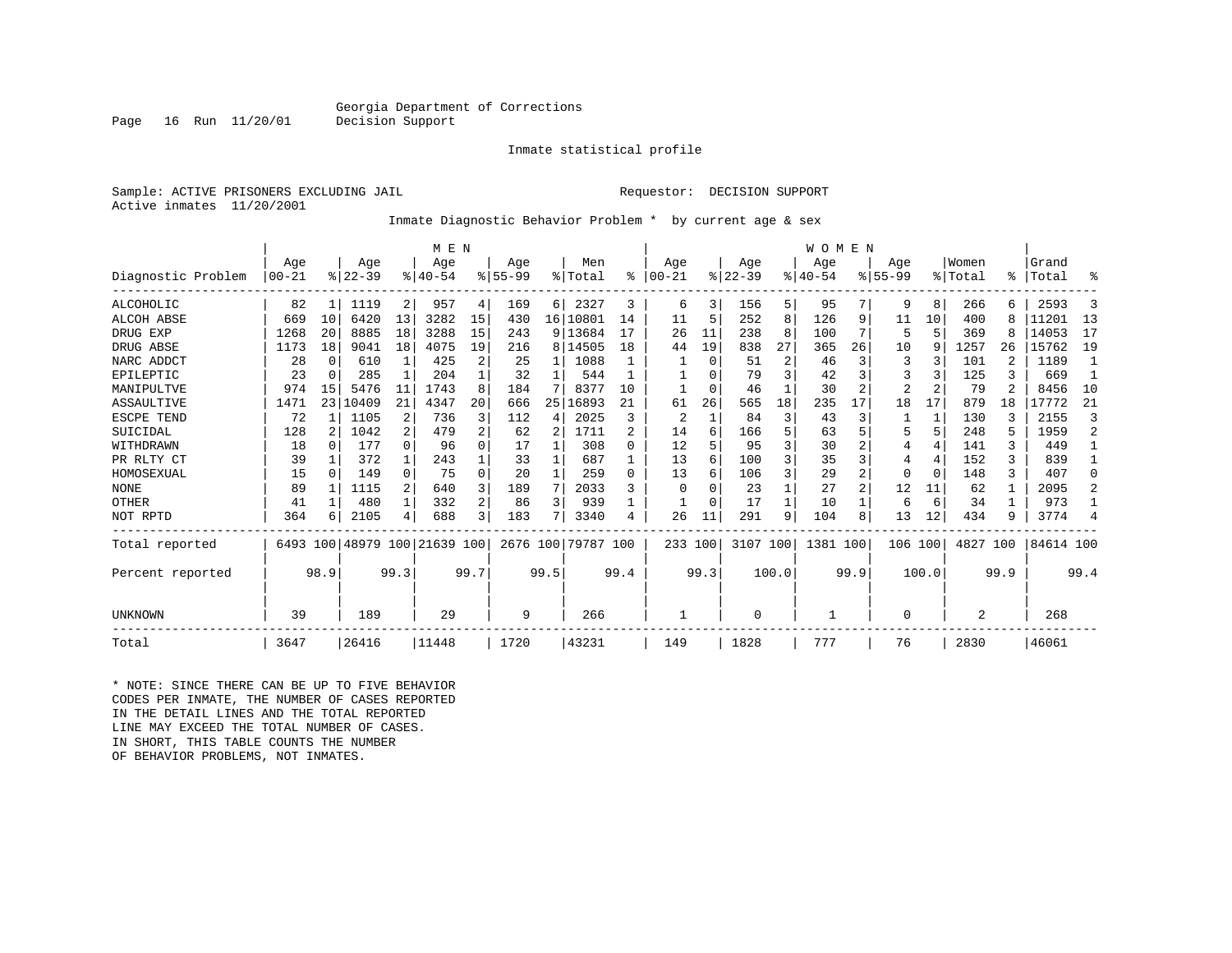Page 17 Run 11/20/01

#### Inmate statistical profile

Sample: ACTIVE PRISONERS EXCLUDING JAIL **Requestor: DECISION SUPPORT** Active inmates 11/20/2001

### Physical Profile (General Condition) by current age & sex

|                      |       |      |                              |                 | M E N     |      |             |          |                    |      |          |      |             |                | <b>WOMEN</b> |         |             |        |          |      |           |      |
|----------------------|-------|------|------------------------------|-----------------|-----------|------|-------------|----------|--------------------|------|----------|------|-------------|----------------|--------------|---------|-------------|--------|----------|------|-----------|------|
|                      | Age   |      | Age                          |                 | Age       |      | Age         |          | Men                |      | Age      |      | Aqe         |                | Aqe          |         | Age         |        | Women    |      | Grand     |      |
| Physical Profile     | 00-21 |      | $8122 - 39$                  |                 | $8 40-54$ |      | $8155 - 99$ |          | % Total            | ႜ    | $ 00-21$ |      | $8$   22-39 |                | $8 40-54$    |         | $8155 - 99$ |        | % Total  |      | %   Total | - 왕  |
| NO LIMITATION        | 3240  |      | 91   19527                   | 75 I            | 5478      | 49   | 300         |          | 18 28545           | 68   | 122      | 91   | 1371        | 81             | 461          | 62      | 13          | 18     | 1967     | 74   | 30512 68  |      |
| DEFECT NO MAJOR LIMT | 125   | 4    | 2589                         | 10 <sup>1</sup> | 1935      | 17   | 304         | 18       | 4953               | 12   |          |      | 70          | $\overline{4}$ | 82           | 11      | 15          | 21     | 168      | 6    | 5121      | - 11 |
| DEFECT MAJOR LIMIT   | 175   |      | 3722                         | 14              | 3676      | 33   | 971         | 58       | 8544               | 20   | 11       | 8    | 256         | 15             | 196          | 26      | 40          | 56     | 503      | 19   | 9047      | -20  |
| VERY MAJOR DEFECT    | 2     | 0    | 44                           | 0 <sup>1</sup>  | 102       |      | 97          | $6 \mid$ | 245                |      | 0        | 0    | 3           | 0              | 5            |         | 3           | 4      | 11       | 0    | 256       |      |
| Total reported       |       |      | 3542 100 25882 100 11191 100 |                 |           |      |             |          | 1672 100 42287 100 |      | 134 100  |      | 1700 100    |                |              | 744 100 |             | 71 100 | 2649 100 |      | 44936 100 |      |
| Percent reported     |       | 97.1 |                              | 98.0            |           | 97.8 |             | 97.2     |                    | 97.8 |          | 89.9 |             | 93.0           |              | 95.8    |             | 93.4   |          | 93.6 |           | 97.6 |
| NOT REPORTED         | 105   |      | 534                          |                 | 257       |      | 48          |          | 944                |      | 15       |      | 128         |                | 33           |         | 5           |        | 181      |      | 1125      |      |
|                      |       |      |                              |                 |           |      |             |          |                    |      |          |      |             |                |              |         |             |        |          |      |           |      |
| Total                | 3647  |      | 26416                        |                 | 11448     |      | 1720        |          | 43231              |      | 149      |      | 1828        |                | 777          |         | 76          |        | 2830     |      | 46061     |      |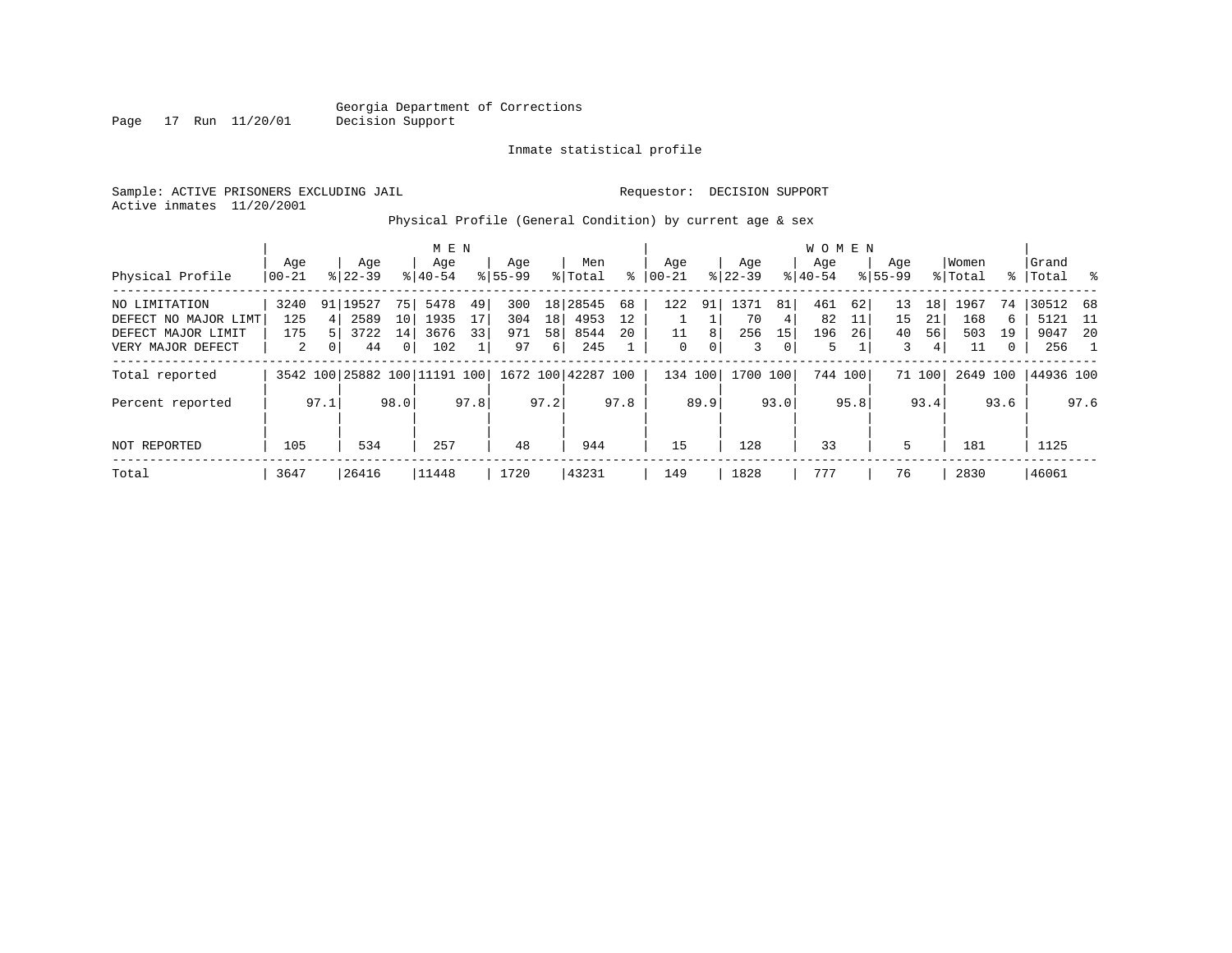Page 18 Run 11/20/01 Decision Support

#### Inmate statistical profile

Sample: ACTIVE PRISONERS EXCLUDING JAIL **Requestor: DECISION SUPPORT** Active inmates 11/20/2001

Security Status by current age & sex

|                  |                 |                 |                  |                | M E N                        |       |                  |       |                    |       |                 |          |                  |       | W O M E N        |         |                    |        |                  |       |                    |       |
|------------------|-----------------|-----------------|------------------|----------------|------------------------------|-------|------------------|-------|--------------------|-------|-----------------|----------|------------------|-------|------------------|---------|--------------------|--------|------------------|-------|--------------------|-------|
| Security         | Age<br>$ 00-21$ |                 | Age<br>$ 22-39 $ |                | Age<br>$ 40-54 $             |       | Age<br>$ 55-99 $ |       | Men<br>% Total     | ៖     | Age<br>$ 00-21$ |          | Age<br>$ 22-39 $ |       | Age<br>$ 40-54 $ |         | Age<br>$8155 - 99$ |        | Women<br>% Total |       | Grand<br>%   Total | ႜ     |
|                  |                 |                 |                  |                |                              |       |                  |       |                    |       |                 |          |                  |       |                  |         |                    |        |                  |       |                    |       |
| DIAG INCOM       |                 |                 | 9                | 0              |                              |       |                  | 0     | 11                 | 0     | 0               |          | 0                | 0     |                  |         |                    |        |                  | 0     | 11                 |       |
| WRK RELEAS       |                 | 0               | 3                | 0              |                              | 0     | 0                | 0     | 4                  | 0     | $\mathbf 0$     | 0        | $\mathbf 0$      | 0     | $\mathbf 0$      | 0       | 0                  | 0      | 0                | 0     |                    |       |
| TRUSTY           | 54              |                 | 1432             | 5 <sup>1</sup> | 819                          |       | 63               | 4     | 2368               |       | 2               |          | 98               | 5     | 53               |         | 5                  |        | 158              | 6     | 2526               |       |
| MINIMUM          | 977             | 27              | 8720             | 33             | 4124                         | 36    | 593              | 34    | 14414              | 33    | 57              | 38       | 993              | 54    | 476              | 61      | 47                 | 62     | 1573             | 56    | 15987              | 35    |
| MEDIUM           | 1515            | 42              | 10240            | 39             | 4542                         | 40    | 838              | 49    | 17135              | 40    | 59              | 40       | 483              | 26    | 176              | 23      | 19                 | 25     | 737              | 26    | 17872              | 39    |
| CLOSE            | 725             | 20              | 4203             | 16             | 1281                         | 11    | 146              | 8     | 6355               | 15    | 22              | 15       | 128              |       | 33               |         | 2                  | 3      | 185              |       | 6540               | 14    |
| MAXIMUM          | 21              |                 | 511              | $\overline{2}$ | 181                          | 2     | 21               |       | 734                |       | 0               | $\Omega$ | 5                | 0     |                  |         | 0                  |        | 6                |       | 740                | 2     |
| DIAGNOSTIC       | 354             | 10 <sup>1</sup> | 1298             | 5              | 500                          | 4     | 58               | 3     | 2210               | 5     | 9               | 6        | 121              | 7     | 38               | 5       | 3                  | 4      | 171              | б.    | 2381               | .5    |
| Total reported   |                 |                 |                  |                | 3647 100 26416 100 11448 100 |       |                  |       | 1720 100 43231 100 |       | 149             | 100      | 1828 100         |       |                  | 777 100 |                    | 76 100 | 2830 100         |       | 46061 100          |       |
| Percent reported |                 | 100.0           |                  | 100.0          |                              | 100.0 |                  | 100.0 |                    | 100.0 |                 | 100.0    |                  | 100.0 |                  | 100.0   |                    | 100.0  |                  | 100.0 |                    | 100.0 |
| NOT RPTD         | 0               |                 | 0                |                | $\mathbf 0$                  |       | 0                |       | 0                  |       | $\Omega$        |          | $\mathbf 0$      |       | $\mathbf 0$      |         | 0                  |        | $\mathbf 0$      |       | 0                  |       |
| Total            | 3647            |                 | 26416            |                | 11448                        |       | 1720             |       | 43231              |       | 149             |          | 1828             |       | 777              |         | 76                 |        | 2830             |       | 46061              |       |

\* NOTE: BEGINNING IN JULY 1987, THE FACILITIES DIVISION NO LONGER CODED INMATES AS BEING WORK RELEASE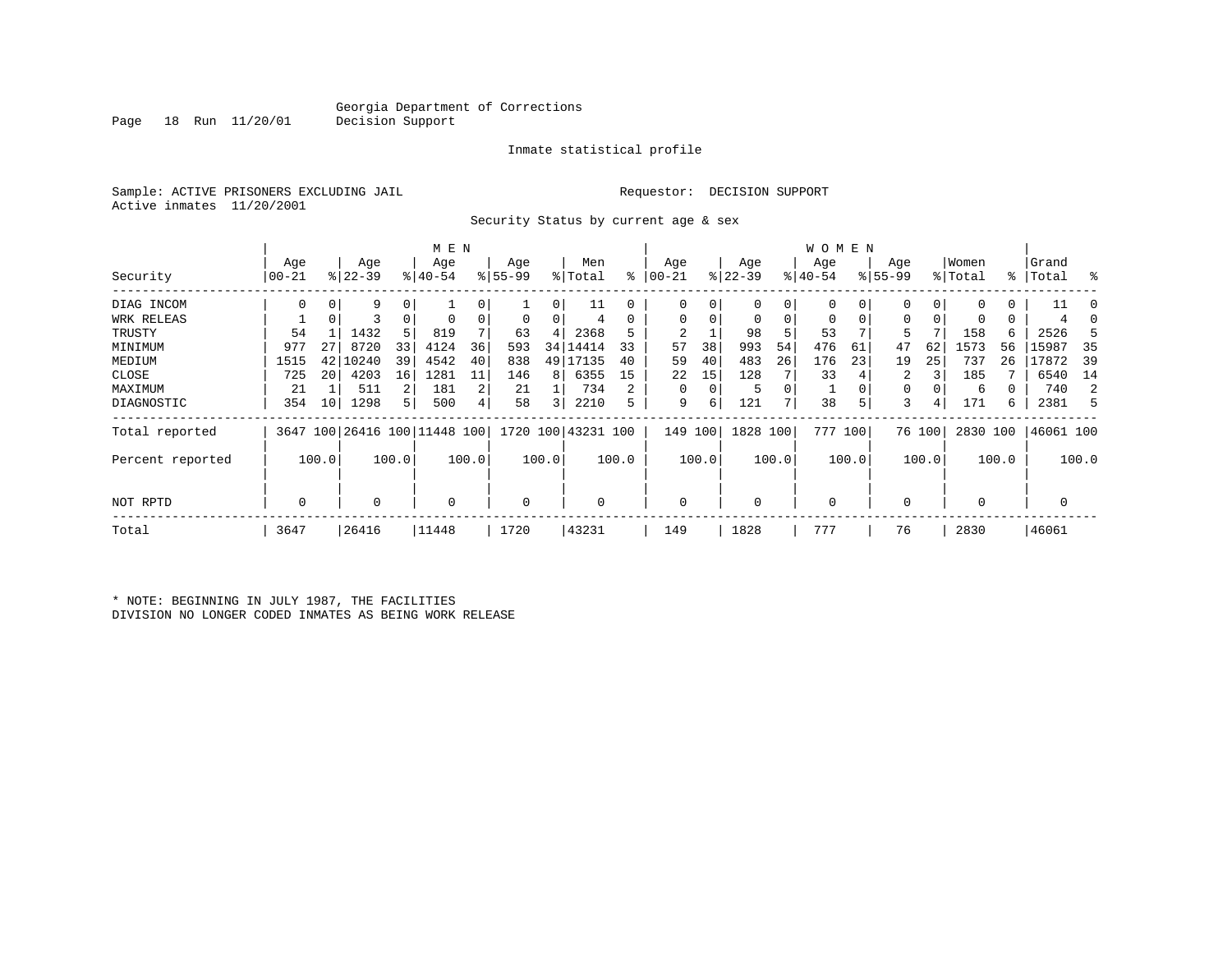Page 19 Run 11/20/01

#### Inmate statistical profile

Sample: ACTIVE PRISONERS EXCLUDING JAIL **Requestor: DECISION SUPPORT** Active inmates 11/20/2001

Number Of Sentences by current age & sex

|                     |       |      |           |      | M E N     |      |           |      |                                                 |      |               |         |           |      | <b>WOMEN</b> |         |             |        |          |      |             |      |
|---------------------|-------|------|-----------|------|-----------|------|-----------|------|-------------------------------------------------|------|---------------|---------|-----------|------|--------------|---------|-------------|--------|----------|------|-------------|------|
|                     | Age   |      | Age       |      | Age       |      | Age       |      | Men                                             |      | Age           |         | Age       |      | Age          |         | Age         |        | Women    |      | Grand       |      |
| Number Of Sentences | 00-21 |      | $ 22-39 $ |      | $ 40-54 $ |      | $8 55-99$ |      | % Total                                         |      | $8   00 - 21$ |         | $ 22-39 $ |      | $ 40-54 $    |         | $8155 - 99$ |        | % Total  |      | %   Total % |      |
| ONE                 | 1536  | 43   | 8052      | 31   | 3691      | 32   | 687       |      | 40 13966                                        | 32   | 75            | 51      | 685       | 38   | 298          | 39      | 43          | 57     | 1101     | 39   | 15067       | -33  |
| TWO                 | 932   | 26   | 6225      | 24   | 2706      | 24   | 420       |      | 25 10283                                        | 24   | 34            | 23      | 460       | 25   | 214          | 28      | 15          | 20     | 723      | 26   | 11006       | -24  |
| THREE               | 514   | 14   | 4249      | 16   | 1770      | 16   | 237       | 14   | 6770                                            | 16   | 21            | 14      | 262       | 14   | 100          | 13      | 9           | 12     | 392      | 14   | 7162        | 16   |
| <b>FOUR</b>         | 276   |      | 2684      | 10   | 1059      | 9    | 132       | 8    | 4151                                            | 10   | 8             | 5       | 169       | 9    | 59           |         | 4           | 5      | 240      |      | 4391 10     |      |
| FIVE                | 164   |      | 1734      |      | 725       | 6    | 72        | 4    | 2695                                            | 6    | 6             |         | 97        |      | 26           |         | 2           |        | 131      | 5    | 2826        | -6   |
| MORE THAN FIVE      | 187   |      | 3359      | 13   | 1450      | 13   | 161       | 91   | 5157                                            | 12   | 4             | 3       | 135       |      | 76           | 10      | 3           | 4      | 218      | 8    | 5375 12     |      |
| Total reported      |       |      |           |      |           |      |           |      | 3609 100 26303 100 11401 100 1709 100 43022 100 |      |               | 148 100 | 1808 100  |      |              | 773 100 |             | 76 100 | 2805 100 |      | 45827 100   |      |
| Percent reported    |       | 99.0 |           | 99.6 |           | 99.6 |           | 99.4 |                                                 | 99.5 |               | 99.3    |           | 98.9 |              | 99.5    |             | 100.0  |          | 99.1 |             | 99.5 |
| <b>NOT REPORTED</b> | 38    |      | 113       |      | 47        |      | 11        |      | 209                                             |      |               |         | 20        |      | 4            |         | $\Omega$    |        | 25       |      | 234         |      |
| Total               | 3647  |      | 26416     |      | 11448     |      | 1720      |      | 43231                                           |      | 149           |         | 1828      |      | 777          |         | 76          |        | 2830     |      | 46061       |      |
|                     |       |      |           |      |           |      |           |      |                                                 |      |               |         |           |      |              |         |             |        |          |      |             |      |
| AVG NUM SENTENCES   | 2.31  |      | 3.04      |      | 3.01      |      | 2.63      |      | 2.95                                            |      | 2.03          |         | 2.54      |      | 2.60         |         | 2.08        |        | 2.52     |      | 2.93        |      |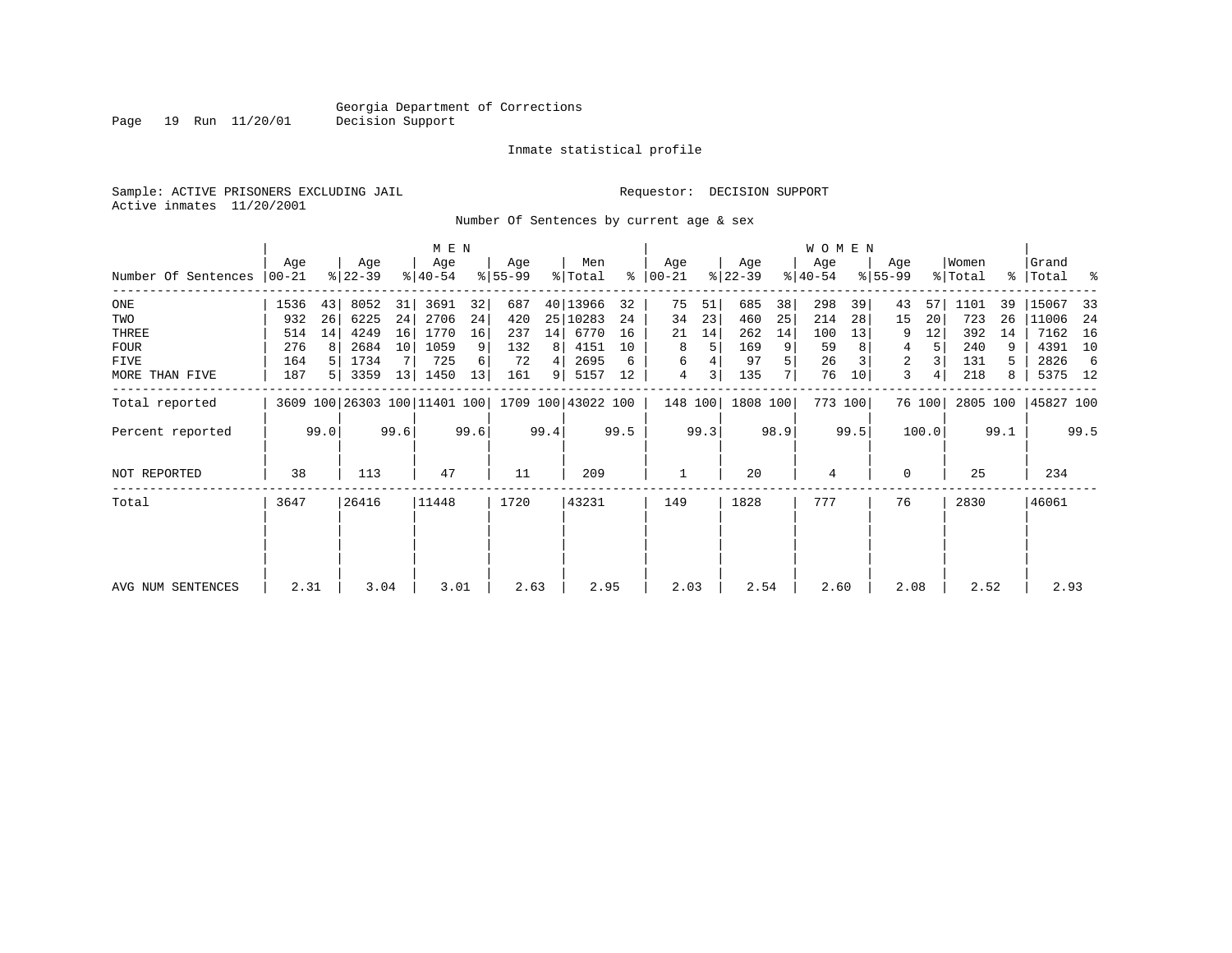Page 20 Run 11/20/01

#### Inmate statistical profile

Sample: ACTIVE PRISONERS EXCLUDING JAIL **Requestor: DECISION SUPPORT** Active inmates 11/20/2001

Number Of Disciplinaries by current age & sex

|                  |                   |                 |                  |       | M E N                        |       |                 |                |                    |       |                  |       |                  |       | <b>WOMEN</b>     |       |                  |        |                  |       |                    |       |
|------------------|-------------------|-----------------|------------------|-------|------------------------------|-------|-----------------|----------------|--------------------|-------|------------------|-------|------------------|-------|------------------|-------|------------------|--------|------------------|-------|--------------------|-------|
| Disciplinaries   | Age<br>$ 00 - 21$ |                 | Age<br>$ 22-39 $ |       | Age<br>$ 40-54 $             |       | Age<br>$ 55-99$ |                | Men<br>% Total     | ႜ     | Age<br>$00 - 21$ |       | Age<br>$ 22-39 $ |       | Age<br>$ 40-54 $ |       | Age<br>$ 55-99 $ |        | Women<br>% Total |       | Grand<br>%   Total | ႜ     |
| ZERO             | 1221              | 33              | 8523             | 32    | 4902                         | 43    | 877             |                | 51 15523           | 36    | 63               | 42    | 887              | 49    | 436              | 56    | 51               | 67     | 1437             | 51    | 16960              | -37   |
| ONE              | 488               | 13              | 3744             | 14    | 1735                         | 15    | 297             | 17             | 6264               | 14    | 22               | 15    | 275              | 15    | 114              | 15    | 14               | 18     | 425              | 15    | 6689               | 15    |
| TWO              | 322               | 9               | 2309             | 9     | 1006                         | 9     | 146             | 8              | 3783               | 9     | 12               | 8     | 145              | 8     | 60               |       | 2                |        | 219              | 8     | 4002               | 9     |
| THREE            | 230               |                 | 1666             |       | 682                          | 6     | 84              | 5              | 2662               | 6     | 5                |       | 113              | 6     | 29               |       | 4                |        | 151              |       | 2813               | 6     |
| <b>FOUR</b>      | 208               |                 | 1274             |       | 443                          |       | 50              | 3              | 1975               |       | 8                |       | 76               |       | 33               |       |                  |        | 118              |       | 2093               | 5     |
| FIVE             | 152               |                 | 975              |       | 353                          |       | 44              | $\overline{3}$ | 1524               |       | 6                |       | 46               | 3     | 8                |       | 0                |        | 60               |       | 1584               | 3     |
| MORE THAN FIVE   | 1026              | 28 <sub>1</sub> | 7922             | 30    | 2326                         | 20    | 222             |                | 13 11496           | 27    | 33               | 22    | 286              | 16    | 97               | 12    | 4                |        | 420              | 15    | 11916              | - 26  |
| Total reported   |                   |                 |                  |       | 3647 100 26413 100 11447 100 |       |                 |                | 1720 100 43227 100 |       | 149 100          |       | 1828 100         |       | 777 100          |       |                  | 76 100 | 2830 100         |       | 46057 100          |       |
| Percent reported |                   | 100.0           |                  | 100.0 |                              | 100.0 |                 | 100.0          |                    | 100.0 |                  | 100.0 |                  | 100.0 |                  | 100.0 |                  | 100.0  |                  | 100.0 |                    | 100.0 |
| NOT REPORTED     | 0                 |                 | 3                |       |                              |       | $\mathbf 0$     |                | 4                  |       | $\mathbf 0$      |       | $\mathbf 0$      |       | $\mathbf 0$      |       | $\Omega$         |        | $\Omega$         |       | 4                  |       |
| Total            | 3647              |                 | 26416            |       | 11448                        |       | 1720            |                | 43231              |       | 149              |       | 1828             |       | 777              |       | 76               |        | 2830             |       | 46061              |       |
| AVG NUM DISCIP   | 5.38              |                 | 6.43             |       | 4.47                         |       | 2.89            |                | 5.68               |       | 3.84             |       | 3.27             |       | 2.51             |       | 1.05             |        | 3.03             |       | 5.52               |       |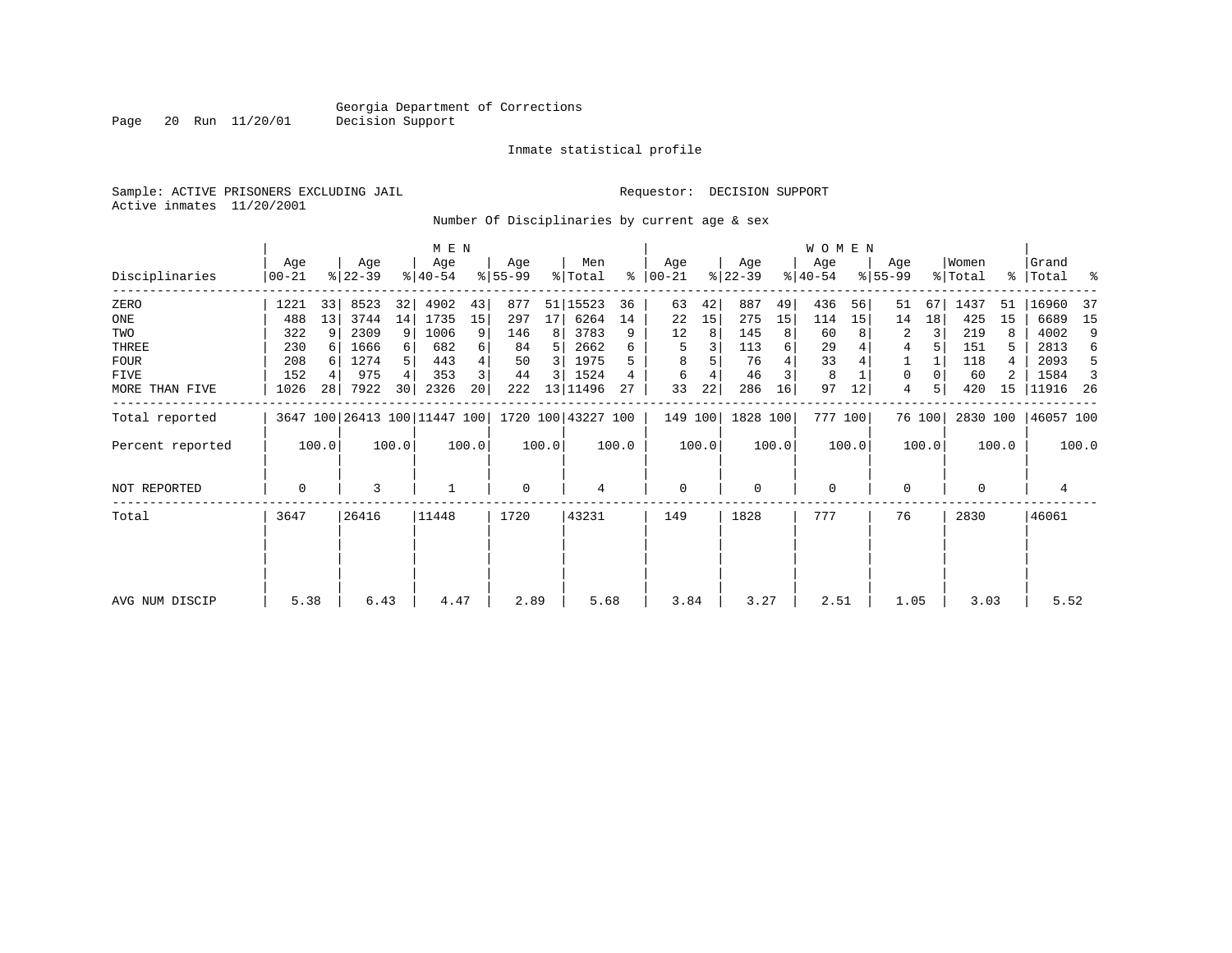Page 21 Run 11/20/01

#### Inmate statistical profile

Sample: ACTIVE PRISONERS EXCLUDING JAIL **Requestor: DECISION SUPPORT** Active inmates 11/20/2001

Number Of Escapes by current age & sex

|                  |                 |       |                  |       | M E N                                           |       |                 |       |                |          |                  |       |                  |          | W O M E N        |       |                  |        |                  |       |                    |          |
|------------------|-----------------|-------|------------------|-------|-------------------------------------------------|-------|-----------------|-------|----------------|----------|------------------|-------|------------------|----------|------------------|-------|------------------|--------|------------------|-------|--------------------|----------|
| Escapes          | Age<br>$ 00-21$ |       | Age<br>$ 22-39 $ |       | Age<br>$ 40-54 $                                |       | Age<br>$ 55-99$ |       | Men<br>% Total | ႜ        | Age<br>$00 - 21$ |       | Age<br>$ 22-39 $ |          | Age<br>$ 40-54 $ |       | Age<br>$ 55-99 $ |        | Women<br>% Total |       | Grand<br>% Total % |          |
| ZERO             |                 |       | 3638 100 26235   |       | 99 11305                                        | 99    | 1694            |       | 98 42872       | 99       | 149 100          |       | 1818             | 99       | 775              | 100   |                  | 76 100 | 2818             | 100   | 45690              | -99      |
| ONE              | 9               | 0     | 179              | 1     | 123                                             |       | 20              |       | 331            |          | 0                | 0     | 10               |          | 2                | 0     | 0                | 0      | 12               | 0     | 343                |          |
| TWO              |                 |       | 2                |       | 15                                              | 0     | 4               | 0     | 21             | $\Omega$ | $\Omega$         |       |                  | $\Omega$ | $\Omega$         |       | $\Omega$         |        |                  | U     | 21                 | $\Omega$ |
| THREE            | 0               |       | 0                |       |                                                 |       | 2               | 0     | 6              | 0        | 0                |       | 0                | 0        | 0                |       | 0                |        |                  | 0     |                    | n        |
| <b>FOUR</b>      | $\Omega$        |       | 0                |       |                                                 |       | $\Omega$        |       |                | U        | $\Omega$         |       | $\Omega$         | $\Omega$ | $\Omega$         |       | $\Omega$         |        |                  |       |                    | O        |
| FIVE             | $\Omega$        |       | 0                |       | $\mathbf 0$                                     | 0     | $\Omega$        | 0     | 0              | $\Omega$ | 0                |       | $\mathbf 0$      | 0        | 0                |       | 0                |        |                  | 0     |                    | n        |
| MORE THAN FIVE   | 0               | 0     | 0                | 0     | $\mathbf 0$                                     | 0     | 0               | 0     | 0              | 0        | 0                | 0     | $\Omega$         | 0        | $\mathbf 0$      | 0     | $\mathbf 0$      | 0      | $\Omega$         | 0     | 0                  |          |
| Total reported   |                 |       |                  |       | 3647 100 26416 100 11448 100 1720 100 43231 100 |       |                 |       |                |          | 149 100          |       | 1828 100         |          | 777 100          |       |                  | 76 100 | 2830 100         |       | 46061 100          |          |
| Percent reported |                 | 100.0 |                  | 100.0 |                                                 | 100.0 |                 | 100.0 |                | 100.0    |                  | 100.0 |                  | 100.0    |                  | 100.0 |                  | 100.0  |                  | 100.0 |                    | 100.0    |
| NOT REPORTED     | 0               |       | 0                |       | $\mathbf 0$                                     |       | 0               |       | 0              |          | $\mathbf{0}$     |       | $\mathbf 0$      |          | $\mathbf 0$      |       | 0                |        | $\Omega$         |       | $\mathbf 0$        |          |
| Total            | 3647            |       | 26416            |       | 11448                                           |       | 1720            |       | 43231          |          | 149              |       | 1828             |          | 777              |       | 76               |        | 2830             |       | 46061              |          |
|                  |                 |       |                  |       |                                                 |       |                 |       |                |          |                  |       |                  |          |                  |       |                  |        |                  |       |                    |          |
| AVG NUM ESCAPES  | .00             |       | .01              |       | .01                                             |       | .02             |       | .01            |          | .00              |       | .01              |          | .00              |       |                  | .00    | .00              |       | .01                |          |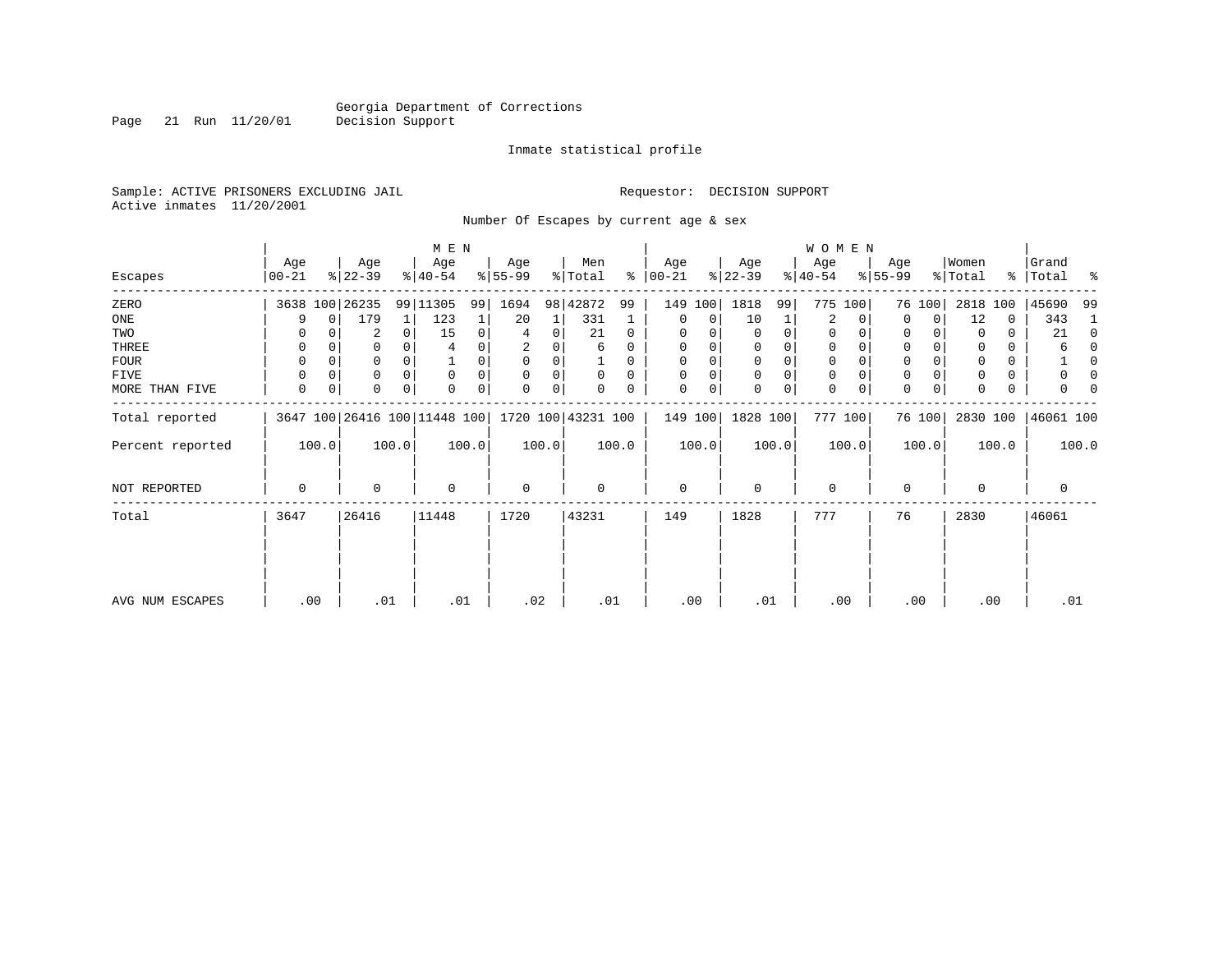Page 22 Run 11/20/01 Decision Support

 Inmate statistical profile Sample: ACTIVE PRISONERS EXCLUDING JAIL **Requestor: DECISION SUPPORT** 

Active inmates 11/20/2001

Number Of Prior Georgia Incarcerations \* by current age & sex

|                            |      |       |                  |                   | M E N                        |       |                  |       |                    |       |                  |          |                  |       | WOMEN            |         |                  |        |                  |       |                |       |
|----------------------------|------|-------|------------------|-------------------|------------------------------|-------|------------------|-------|--------------------|-------|------------------|----------|------------------|-------|------------------|---------|------------------|--------|------------------|-------|----------------|-------|
| Prior Incarcerations 00-21 | Aqe  |       | Age<br>$ 22-39 $ |                   | Age<br>$ 40-54 $             |       | Age<br>$8 55-99$ |       | Men<br>% Total     | ႜ     | Age<br>$00 - 21$ |          | Age<br>$ 22-39 $ |       | Age<br>$ 40-54 $ |         | Age<br>$ 55-99 $ |        | Women<br>% Total | န္    | Grand<br>Total | ႜ     |
| ZERO                       | 3274 |       | 90 14186         | 54                | 4333                         | 38    | 969              |       | 56 22762           | 53    | 135              | 91       | 1152             | 63    | 418              | 54      | 56               | 74     | 1761             | 62    | 24523          | 53    |
| ONE                        | 341  | 9     | 5395             | 20                | 2132                         | 19    | 320              | 19    | 8188               | 19    | 14               | 9        | 345              | 19    | 126              | 16      | 11               | 14     | 496              | 18    | 8684           | 19    |
| TWO                        | 30   |       | 3174             | $12 \overline{ }$ | 1571                         | 14    | 166              | 10    | 4941               | 11    | $\Omega$         | 0        | 160              | 9     | 82               | 11      | 2                |        | 244              | 9     | 5185           | 11    |
| THREE                      |      |       | 1849             |                   | 1129                         | 10    | 118              |       | 3098               |       | $\Omega$         |          | 94               |       | 61               |         | 3                |        | 158              | 6     | 3256           | 7     |
| <b>FOUR</b>                | 0    |       | 960              |                   | 875                          | 8     | 63               | 4     | 1898               | 4     | $\Omega$         | $\Omega$ | 41               | 2     | 31               |         | $\overline{2}$   |        | 74               |       | 1972           | 4     |
| FIVE                       | 0    |       | 496              |                   | 595                          | 5     | 30               |       | 1121               |       | 0                | 0        | 21               |       | 22               |         |                  |        | 44               |       | 1165           | 3     |
| MORE THAN FIVE             | 0    |       | 356              |                   | 813                          | 7     | 54               | 3     | 1223               | 3     | $\mathbf 0$      | 0        | 15               |       | 37               |         |                  |        | 53               | 2     | 1276           | 3     |
| Total reported             |      |       |                  |                   | 3647 100 26416 100 11448 100 |       |                  |       | 1720 100 43231 100 |       | 149 100          |          | 1828 100         |       |                  | 777 100 |                  | 76 100 | 2830 100         |       | 46061 100      |       |
| Percent reported           |      | 100.0 |                  | 100.0             |                              | 100.0 |                  | 100.0 |                    | 100.0 |                  | 100.0    |                  | 100.0 |                  | 100.0   |                  | 100.0  |                  | 100.0 |                | 100.0 |
| <b>NOT REPORTED</b>        | 0    |       | $\mathbf 0$      |                   | $\Omega$                     |       | $\mathbf 0$      |       | 0                  |       | $\mathbf 0$      |          | $\Omega$         |       | 0                |         | $\Omega$         |        | $\Omega$         |       | 0              |       |
| Total                      | 3647 |       | 26416            |                   | 11448                        |       | 1720             |       | 43231              |       | 149              |          | 1828             |       | 777              |         | 76               |        | 2830             |       | 46061          |       |
|                            |      |       |                  |                   |                              |       |                  |       |                    |       |                  |          |                  |       |                  |         |                  |        |                  |       |                |       |
| AVG # INCARCERATIONS       | .11  |       |                  | .98               | 1.82                         |       | 1.04             |       | 1.13               |       | .09              |          | .72              |       | 1.27             |         | .58              |        | .83              |       | 1.11           |       |

\* This data counts a parole revocation on an existing sentenCE AS A prior incarceration. Also, this data counts, for any cohort of inmates, the total number of Georgia incarcerations the inmate has had during his entire criminal career. For example, if an inmate was admitted to prison first in FY72, and then re-admitted in FY79 and FY85, he had two prior incarcerations before the FY85 admission. This inmate's records show two prior incarcerations in all three of his records since he has had two prior incarcerations in his criminal career. If the cohort of FY72 admissions is selected for analysis, two prior incarcerations will be listed for this inmate even though in FY72, he had no prior incarcerations.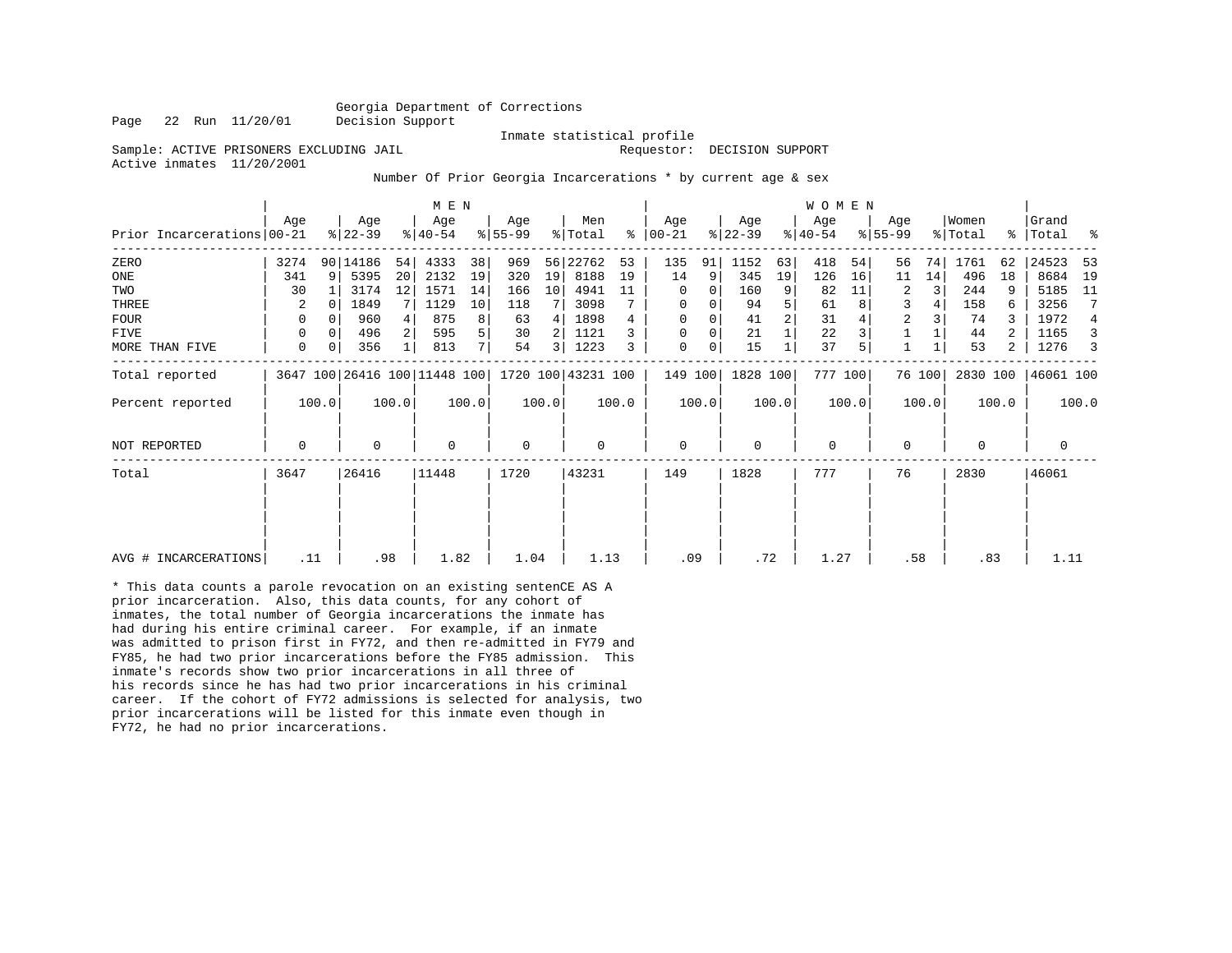Page 23 Run 11/20/01

#### Inmate statistical profile

Sample: ACTIVE PRISONERS EXCLUDING JAIL **Requestor: DECISION SUPPORT** Active inmates 11/20/2001

Number Of Transfers by current age & sex

|                     |                 |                 |                  |                 | M E N                                           |       |                 |                |                |       |                    |       |                  |       | W O M E N        |       |                    |        |                  |       |                      |       |
|---------------------|-----------------|-----------------|------------------|-----------------|-------------------------------------------------|-------|-----------------|----------------|----------------|-------|--------------------|-------|------------------|-------|------------------|-------|--------------------|--------|------------------|-------|----------------------|-------|
| Transfers           | Age<br>$ 00-21$ |                 | Age<br>$ 22-39 $ |                 | Age<br>$ 40-54 $                                |       | Age<br>$ 55-99$ |                | Men<br>% Total | ∻     | Age<br>$ 00 - 21 $ |       | Age<br>$ 22-39 $ |       | Age<br>$ 40-54 $ |       | Age<br>$8155 - 99$ |        | Women<br>% Total |       | Grand<br>%   Total % |       |
| ZERO                | 910             | 25              | 2310             | 9               | 1002                                            | 9     | 129             | 8 <sup>1</sup> | 4351           | 10    | 32                 | 21    | 372              | 20    | 141              | 18    | 12                 | 16     | 557              | 20    | 4908                 | -11   |
| ONE                 | 1658            |                 | 45   10160       | 38              | 4241                                            | 37    | 676             |                | 39 16735       | 39    | 93                 | 62    | 945              | 52    | 388              | 50    | 26                 | 34     | 1452             | 51    | 18187                | 39    |
| TWO                 | 688             | 19 <sup>1</sup> | 6156             | 23              | 2207                                            | 19    | 303             | 18             | 9354           | 22    | 12                 | 8     | 272              | 15    | 124              | 16    | 18                 | 24     | 426              | 15    | 9780                 | 21    |
| THREE               | 261             |                 | 3187             | 12 <sup>°</sup> | 1309                                            | 11    | 193             | 11             | 4950           | 11    | 8                  |       | 145              | 8     | 57               |       | 9                  | 12     | 219              | 8     | 5169                 | 11    |
| <b>FOUR</b>         | 80              |                 | 1804             |                 | 845                                             |       | 130             | 8              | 2859           |       | 4                  |       | 52               |       | 29               |       | 3                  | 4      | 88               | 3     | 2947                 | 6     |
| FIVE                | 25              |                 | 1066             |                 | 542                                             |       | 81              | 5              | 1714           | 4     | 0                  |       | 22               |       | 14               |       | 4                  |        | 40               |       | 1754                 | 4     |
| MORE THAN FIVE      | 25              |                 | 1733             |                 | 1302                                            | 11    | 208             | 12             | 3268           | 8     | $\mathbf 0$        | 0     | 20               |       | 24               |       | 4                  | 5      | 48               | 2     | 3316                 | 7     |
| Total reported      |                 |                 |                  |                 | 3647 100 26416 100 11448 100 1720 100 43231 100 |       |                 |                |                |       | 149 100            |       | 1828 100         |       | 777 100          |       |                    | 76 100 | 2830 100         |       | 46061 100            |       |
| Percent reported    |                 | 100.0           |                  | 100.0           |                                                 | 100.0 |                 | 100.0          |                | 100.0 |                    | 100.0 |                  | 100.0 |                  | 100.0 |                    | 100.0  |                  | 100.0 |                      | 100.0 |
| <b>NOT REPORTED</b> | 0               |                 | 0                |                 | $\mathbf 0$                                     |       | $\mathbf 0$     |                | $\mathbf 0$    |       | $\mathbf 0$        |       | $\mathbf 0$      |       | $\mathbf 0$      |       | 0                  |        | $\Omega$         |       | $\mathbf 0$          |       |
| Total               | 3647            |                 | 26416            |                 | 11448                                           |       | 1720            |                | 43231          |       | 149                |       | 1828             |       | 777              |       | 76                 |        | 2830             |       | 46061                |       |
| AVG NUM TRANSFERS   | 1.22            |                 | 2.21             |                 | 2.61                                            |       | 2.67            |                | 2.25           |       | 1.05               |       | 1.30             |       | 1.51             |       | 2.00               |        | 1.37             |       | 2.19                 |       |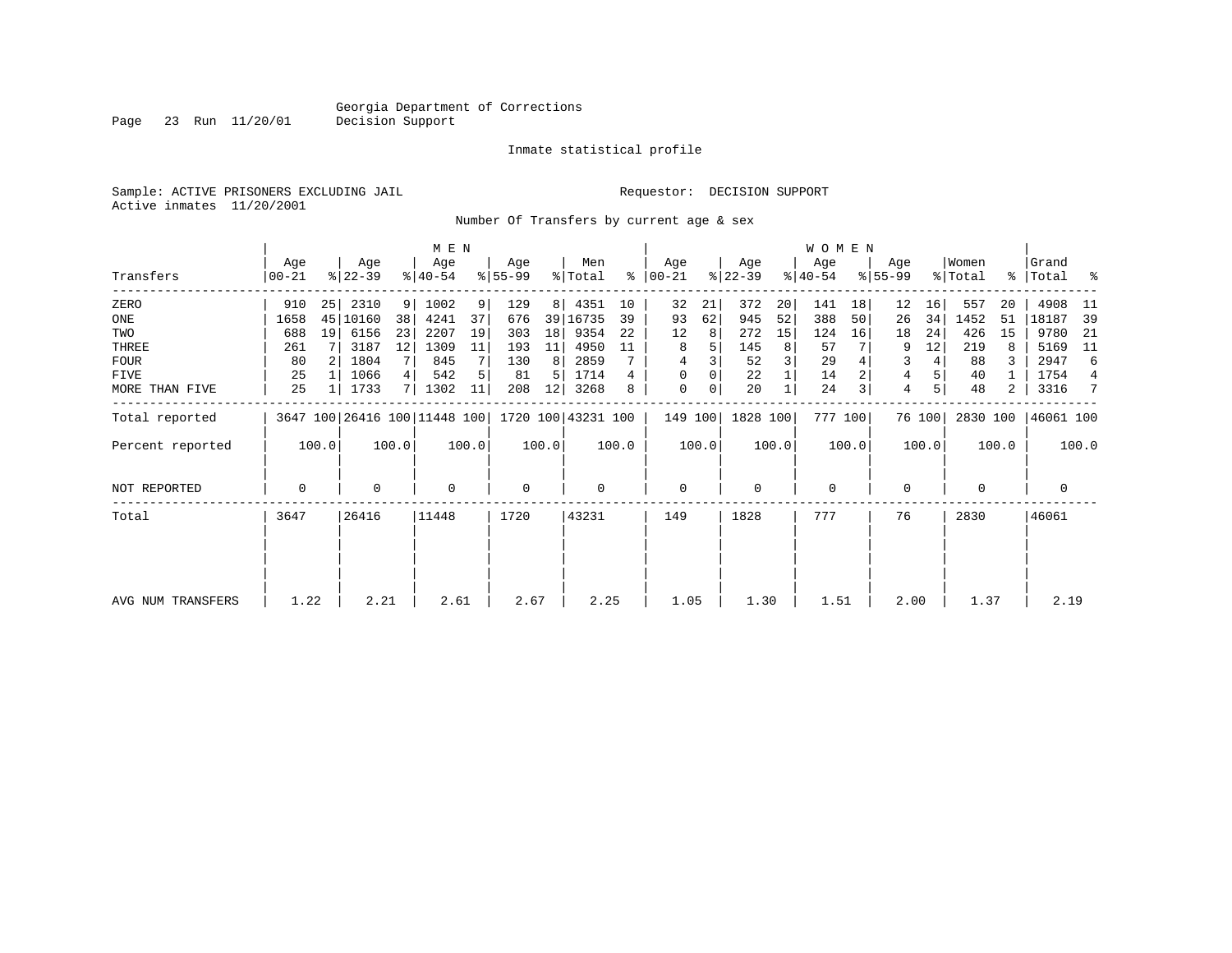Page 24 Run 11/20/01

#### Inmate statistical profile

Sample: ACTIVE PRISONERS EXCLUDING JAIL **Requestor: DECISION SUPPORT** Active inmates 11/20/2001

County Of Conviction by current age & sex

|                                 |     |              |           |              | M E N       |              |                |                |         |              |                |              |                |               | <b>WOMEN</b>   |              |                |                |                |              |       |                |
|---------------------------------|-----|--------------|-----------|--------------|-------------|--------------|----------------|----------------|---------|--------------|----------------|--------------|----------------|---------------|----------------|--------------|----------------|----------------|----------------|--------------|-------|----------------|
|                                 | Age |              | Age       |              | Age         |              | Age            |                | Men     |              | Age            |              | Age            |               | Age            |              | Age            |                | Women          |              | Grand |                |
| County Of Conviction 00-21      |     |              | $8 22-39$ |              | $8140 - 54$ |              | $8 55-99$      |                | % Total | ి            | $00 - 21$      |              | $ 22-39$       | $\frac{1}{6}$ | $40 - 54$      |              | $8155 - 99$    |                | % Total        | ႜ            | Total | ٩,             |
| Appling                         | 2   | 0            | 55        | 0            | 33          | 0            | 5              | 0              | 95      | $\mathbf 0$  | 0              | 0            | 3              | 0             | 1              | 0            | 0              | 0              | 4              | 0            | 99    | $\Omega$       |
| Atkinson                        | 3   | 0            | 28        | 0            | 12          | 0            | 3              | $\mathsf 0$    | 46      | $\mathbf 0$  | $\mathbf 0$    | $\mathbf 0$  | $\sqrt{2}$     | $\mathsf 0$   | 2              | $\mathsf 0$  | 0              | 0              | $\overline{4}$ | $\mathbf 0$  | 50    | $\mathbf 0$    |
| Bacon                           | 3   | 0            | 36        | $\mathbf 0$  | 17          | 0            | $\Omega$       | $\mathbf 0$    | 56      | $\mathbf 0$  | $\mathbf 0$    | $\mathbf 0$  | $\overline{2}$ | $\mathbf 0$   | $\Omega$       | $\mathbf 0$  | $\Omega$       | $\mathbf 0$    | $\overline{2}$ | 0            | 58    | $\Omega$       |
| Baker                           | 0   | 0            | 15        | $\mathbf 0$  | 5           | 0            | 1              | 0              | 21      | 0            | $\mathbf 0$    | 0            | 3              | $\mathbf 0$   | $\Omega$       | 0            | 0              | $\mathbf 0$    | 3              | $\mathbf 0$  | 24    | $\mathbf 0$    |
| Baldwin                         | 35  | 1            | 224       | 1            | 94          | 1            | 9              | 1              | 362     | 1            | $\Omega$       | 0            | 16             | 1             |                | 1            | 0              | 0              | 23             |              | 385   | 1              |
| Banks                           | 12  | 0            | 23        | $\mathbf 0$  | 20          | 0            | 5              | $\mathbf 0$    | 60      | $\Omega$     | $\mathbf{1}$   | $\mathbf{1}$ | 3              | $\mathbf 0$   | $\mathbf{1}$   | $\mathbf 0$  | $\Omega$       | $\mathbf 0$    | 5              | $\Omega$     | 65    | $\Omega$       |
| Barrow                          | 13  | $\Omega$     | 97        | $\Omega$     | 57          | $\mathbf{1}$ | 13             | $\mathbf{1}$   | 180     | $\Omega$     | $\mathbf 0$    | $\mathbf 0$  | 14             | $\mathbf{1}$  | $\overline{4}$ | $\mathbf{1}$ | $\Omega$       | $\Omega$       | 18             | 1            | 198   | $\mathbf 0$    |
| Bartow                          | 21  | $\mathbf{1}$ | 226       | $\mathbf 1$  | 103         | $\mathbf{1}$ | 25             | $\mathbf{1}$   | 375     | $\mathbf{1}$ | 3              | 2            | 18             | $\mathbf{1}$  | 7              | $\mathbf{1}$ | $\Omega$       | $\mathbf 0$    | 28             | $\mathbf{1}$ | 403   | $\mathbf{1}$   |
| Ben Hill                        | 21  | $\mathbf{1}$ | 121       | $\mathbf 0$  | 47          | 0            | 10             | $\mathbf{1}$   | 199     | $\Omega$     | $\mathbf{1}$   | $\mathbf{1}$ | 11             | $\mathbf{1}$  | $\overline{4}$ | $\mathbf{1}$ | $\Omega$       | $\mathbf 0$    | 16             | $\mathbf{1}$ | 215   | $\Omega$       |
| Berrien                         | 5   | 0            | 46        | 0            | 15          | 0            | 3              | $\mathbf 0$    | 69      | $\Omega$     | $\mathbf 0$    | $\mathbf 0$  | $\mathbf{1}$   | $\mathbf 0$   | $\mathbf 0$    | $\mathbf 0$  | $\mathbf 0$    | $\mathbf 0$    | $\mathbf{1}$   | $\mathbf 0$  | 70    | $\mathbf 0$    |
| <b>Bibb</b>                     | 74  | 2            | 630       | 2            | 309         | 3            | 40             | $\sqrt{2}$     | 1053    | 2            | 5              | 3            | 35             | 2             | 23             | 3            | 3              | 4              | 66             | 2            | 1119  | $\overline{2}$ |
| Bleckley                        | 10  | $\Omega$     | 75        | $\Omega$     | 30          | 0            | 2              | $\Omega$       | 117     | 0            | $\Omega$       | $\Omega$     | 5              | $\Omega$      | 4              | 1            | $\Omega$       | $\Omega$       | 9              | $\Omega$     | 126   | $\mathbf 0$    |
| Brantley                        | 1   | $\Omega$     | 22        | $\Omega$     | 13          | 0            | $\overline{2}$ | $\mathbf 0$    | 38      | 0            | $\mathbf 0$    | $\Omega$     | 0              | $\mathbf 0$   | 2              | $\mathbf 0$  | $\Omega$       | $\Omega$       | $\overline{2}$ | $\mathbf 0$  | 40    | $\Omega$       |
| <b>Brooks</b>                   | 5   | 0            | 58        | $\mathbf 0$  | 14          | 0            | 6              | $\mathbf 0$    | 83      | 0            | $\mathbf 0$    | $\mathbf 0$  | 2              | $\mathbf 0$   | 1              | 0            | 0              | $\mathbf 0$    | $\overline{3}$ | 0            | 86    | $\Omega$       |
| Bryan                           | 5   | $\mathbf 0$  | 49        | $\mathbf 0$  | 24          | 0            | 3              | $\mathbf 0$    | 81      | $\mathbf 0$  | $\mathbf 0$    | $\mathbf 0$  | $\mathbf{1}$   | $\Omega$      | $\mathbf 0$    | $\mathbf 0$  | $\mathbf{1}$   | $\mathbf{1}$   | $\overline{2}$ | $\Omega$     | 83    | $\Omega$       |
| Bulloch                         | 46  | 1            | 226       | 1            | 78          | $\mathbf{1}$ | 10             | $\mathbf{1}$   | 360     | $\mathbf{1}$ | $\overline{2}$ | $\mathbf{1}$ | 12             | $\mathbf{1}$  | 6              | $\mathbf{1}$ | $\overline{2}$ | 3              | 22             | 1            | 382   | $\mathbf{1}$   |
| Burke                           | 12  | 0            | 142       | 1            | 55          | 0            |                | $\Omega$       | 216     | $\mathbf{1}$ | $\mathbf{1}$   | $\mathbf{1}$ | 3              | $\mathbf 0$   | 3              | $\mathbf 0$  | $\Omega$       | $\mathbf 0$    | 7              | $\Omega$     | 223   | $\mathbf 0$    |
| <b>Butts</b>                    | 19  | 1            | 79        | $\Omega$     | 34          | 0            | 8              | $\Omega$       | 140     | $\Omega$     | $\mathbf{1}$   | $\mathbf{1}$ | 7              | $\Omega$      | $\overline{2}$ | $\Omega$     | $\Omega$       | $\Omega$       | 10             | $\Omega$     | 150   | $\Omega$       |
| Calhoun                         | 4   | $\Omega$     | 18        | $\Omega$     | 15          | 0            | 3              | $\mathbf 0$    | 40      | $\Omega$     | $\mathbf 0$    | $\Omega$     | $\mathbf{1}$   | 0             | $\Omega$       | $\mathbf 0$  | $\Omega$       | $\Omega$       | $\mathbf{1}$   | $\Omega$     | 41    | $\Omega$       |
| Camden                          | 3   | 0            | 62        | 0            | 25          | 0            |                | $\mathbf 0$    | 94      | 0            | $\mathbf{1}$   | 1            | $\sqrt{2}$     | 0             | 1              | $\mathbf 0$  | $\mathbf{1}$   | $\mathbf{1}$   | 5              | $\mathbf 0$  | 99    | $\Omega$       |
| Candler                         | 6   | 0            | 64        | $\mathbf 0$  | 15          | 0            | $\mathbf{1}$   | $\mathbf 0$    | 86      | $\Omega$     | $\Omega$       | $\Omega$     | $\mathbf{1}$   | $\mathbf 0$   | $\mathbf{1}$   | 0            | $\mathbf 0$    | $\mathbf 0$    | $\overline{2}$ | $\Omega$     | 88    | $\Omega$       |
| Carroll                         | 32  | 1            | 250       | 1            | 109         | 1            | 30             | $\overline{2}$ | 421     | 1            | 4              | 3            | 35             | 2             | 8              | 1            | 0              | $\mathbf 0$    | 47             | 2            | 468   | 1              |
| Catoosa                         | 10  | 0            | 98        | 0            | 57          | $\mathbf{1}$ | 12             | $\mathbf{1}$   | 177     | 0            | 1              | 1            | 14             | $\mathbf{1}$  | 3              | 0            | $\mathbf{1}$   | $\mathbf{1}$   | 19             | 1            | 196   | $\mathbf 0$    |
| Charlton                        | 3   | $\Omega$     | 27        | 0            | 15          | 0            | 2              | $\Omega$       | 47      | 0            | $\mathbf 0$    | $\mathbf 0$  | $\overline{2}$ | $\mathbf 0$   | 1              | 0            | $\mathbf 0$    | $\mathbf 0$    | 3              | $\Omega$     | 50    | $\Omega$       |
| Chatham                         | 233 | 6            | 1471      | 6            | 513         | 5            | 60             | 4              | 2277    | 5            | 8              | 5            | 101            | 6             | 33             | 4            | 1              | $\mathbf{1}$   | 143            | 5            | 2420  | 5              |
| Chattahoochee                   | 4   | 0            | 14        | $\mathbf 0$  | 8           | 0            | $\mathbf 0$    | $\mathbf 0$    | 26      | 0            | $\mathbf{1}$   | 1            | $\mathbf 0$    | $\mathbf 0$   | $\mathbf 0$    | $\mathbf 0$  | $\mathbf 0$    | $\mathbf 0$    | $\mathbf{1}$   | $\Omega$     | 27    | $\Omega$       |
| Chatooga                        | 5   | $\Omega$     | 94        | $\Omega$     | 59          | $\mathbf{1}$ | 10             | $\mathbf{1}$   | 168     | $\Omega$     | $\overline{2}$ | $\mathbf{1}$ | 8              | $\Omega$      | 3              | $\mathbf 0$  | $\mathbf{1}$   | $\mathbf{1}$   | 14             | $\Omega$     | 182   | $\Omega$       |
| Cherokee                        | 27  | 1            | 196       | 1            | 142         | $\mathbf{1}$ | 25             | $\mathbf{1}$   | 390     | 1            | 3              | 2            | 36             | 2             | 11             | 1            | $\mathbf{1}$   | $\mathbf{1}$   | 51             | 2            | 441   | $\mathbf{1}$   |
| Clarke                          | 35  | 1            | 318       | $\mathbf{1}$ | 109         | $\mathbf{1}$ | 21             | $\mathbf{1}$   | 483     | $\mathbf{1}$ | $\Omega$       | $\Omega$     | 25             | $\mathbf{1}$  | 8              | $\mathbf{1}$ | 3              | $\overline{4}$ | 36             | $\mathbf{1}$ | 519   | $\mathbf{1}$   |
| Clay                            | 3   | $\Omega$     | 13        | $\mathbf 0$  | 8           | 0            | $\mathbf{1}$   | $\Omega$       | 25      | $\Omega$     | $\mathbf 0$    | $\Omega$     | $\Omega$       | $\Omega$      | $\Omega$       | $\mathbf 0$  | $\Omega$       | $\Omega$       | $\Omega$       | $\Omega$     | 25    | $\Omega$       |
| Clayton                         | 206 | 6            | 1035      | 4            | 384         | 3            | 52             | 3              | 1677    | 4            | 13             | 9            | 100            | 6             | 40             | 5            | 5              | 7              | 158            | 6            | 1835  | $\overline{4}$ |
| Clinch                          | 7   | $\Omega$     | 29        | $\mathbf 0$  | 9           | 0            | $\mathbf 0$    | $\mathbf 0$    | 45      | 0            | $\mathbf 0$    | $\mathbf 0$  | 2              | $\mathbf 0$   | $\mathbf 0$    | $\mathbf 0$  | $\mathbf 0$    | $\mathbf 0$    | $\overline{2}$ | $\Omega$     | 47    | $\Omega$       |
| Cobb                            | 178 | 5            | 1230      | 5            | 535         | 5            | 82             | 5              | 2025    | 5            | 5              | 3            | 91             | 5             | 40             | 5            | $\mathbf{1}$   | $\mathbf{1}$   | 137            | 5            | 2162  | 5              |
| Coffee                          | 18  | 0            | 143       | 1            | 53          | 0            | 5              | 0              | 219     | 1            | 1              | 1            | 4              | $\mathbf 0$   | 2              | 0            | 1              | 1              | 8              | 0            | 227   | $\mathbf 0$    |
| Colquit                         | 28  | 1            | 177       | 1            | 81          | $\mathbf{1}$ | 23             | 1              | 309     | 1            | $\mathbf 0$    | 0            | 14             | 1             | 3              | $\mathbf 0$  | 1              | $\mathbf{1}$   | 18             | 1            | 327   | 1              |
| Columbia<br>- - - - - - - - - - | 25  | 1            | 138       | 1            | 54          | 0            | 5              | 0              | 222     | 1            | 1              | 1            | 13             | $\mathbf{1}$  | 5              | 1            | $\mathbf 0$    | 0              | 19             | $\mathbf 1$  | 241   | 1              |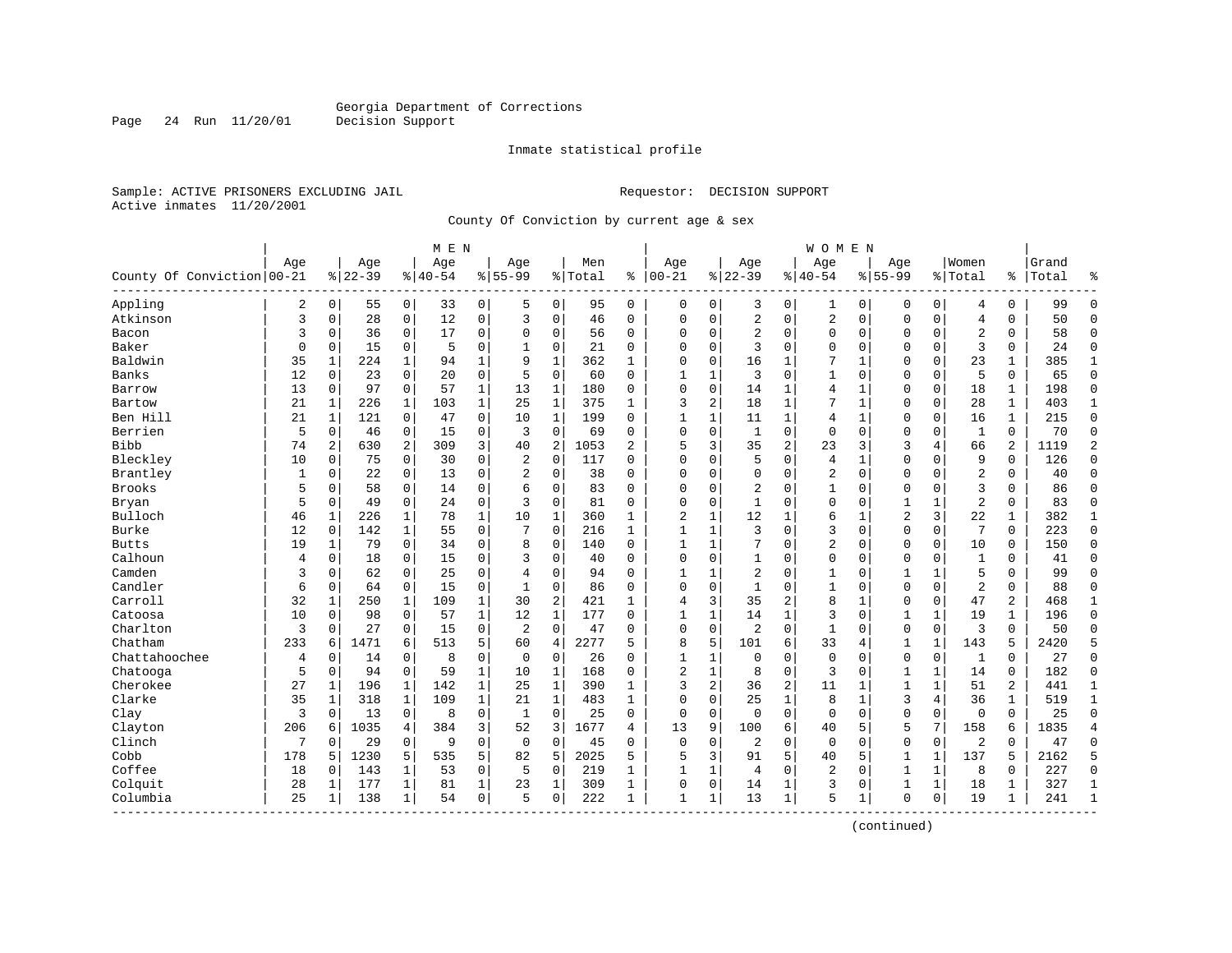Page 25 Run 11/20/01

#### Inmate statistical profile

Sample: ACTIVE PRISONERS EXCLUDING JAIL **Requestor: DECISION SUPPORT** Active inmates 11/20/2001

County Of Conviction by current age & sex (continued)

|                                   |                |                |           |              | M E N          |                |                |                |         |                |              |              |             |                | <b>WOMEN</b>   |                |                |              |                |               |       |                |
|-----------------------------------|----------------|----------------|-----------|--------------|----------------|----------------|----------------|----------------|---------|----------------|--------------|--------------|-------------|----------------|----------------|----------------|----------------|--------------|----------------|---------------|-------|----------------|
|                                   | Age            |                | Age       |              | Age            |                | Age            |                | Men     |                | Age          |              | Age         |                | Age            |                | Aqe            |              | Women          |               | Grand |                |
| County Of Conviction 00-21        |                |                | $8 22-39$ |              | $8 40-54$      |                | $8155 - 99$    |                | % Total | ႜ              | $ 00-21$     |              | $8 22-39$   |                | $ 40-54$       |                | $8155 - 99$    |              | % Total        | $\frac{1}{6}$ | Total | ٩,             |
| Cook                              | 7              | 0              | 93        | 0            | 43             | 0              | 4              | 0              | 147     | 0              | $\Omega$     | 0            | 6           | 0              | 6              |                | $\Omega$       | 0            | 12             | 0             | 159   | $\Omega$       |
| Coweta                            | 34             | $\mathbf{1}$   | 299       | 1            | 97             | $\mathbf 1$    | 12             | 1              | 442     | 1              | 1            | 1            | 17          | 1              | 7              | $\mathbf{1}$   | $\Omega$       | 0            | 25             | 1             | 467   | 1              |
| Crawford                          | $\mathbf 0$    | 0              | 19        | 0            | $\overline{2}$ | $\mathbf 0$    | $\mathbf 0$    | $\mathbf 0$    | 21      | 0              | $\Omega$     | 0            | $\mathbf 0$ | 0              | $\mathbf 0$    | $\mathbf 0$    | $\Omega$       | 0            | $\mathbf 0$    | 0             | 21    | $\Omega$       |
| Crisp                             | 29             | 1              | 169       | $\mathbf{1}$ | 72             | $\mathbf{1}$   | 9              | $\mathbf{1}$   | 279     | $\mathbf{1}$   | 1            | $\mathbf{1}$ | 11          | 1              | 1              | $\mathbf 0$    | 1              | 1            | 14             | 0             | 293   | $\mathbf{1}$   |
| Dade                              | 6              | $\mathsf 0$    | 34        | $\mathbf 0$  | 30             | 0              | 8              | $\mathbf 0$    | 78      | 0              | $\Omega$     | 0            | $\Omega$    | 0              | $\Omega$       | $\Omega$       | $\Omega$       | 0            | $\mathbf 0$    | 0             | 78    | $\Omega$       |
| Dawson                            | 3              | $\mathbf 0$    | 37        | $\mathbf 0$  | 23             | $\mathbf 0$    | 5              | $\mathbf 0$    | 68      | $\Omega$       | $\Omega$     | 0            | 5           | $\Omega$       | $\mathbf{1}$   | $\Omega$       | $\Omega$       | 0            | 6              | $\Omega$      | 74    | $\Omega$       |
| Decatur                           | 24             | 1              | 182       | 1            | 69             | $\mathbf{1}$   | 9              | 1              | 284     | 1              | $\mathbf{1}$ | 1            | 14          | 1              | 4              | $\mathbf{1}$   | $\Omega$       | $\Omega$     | 19             | 1             | 303   | $\mathbf{1}$   |
| DeKalb                            | 273            | 8              | 1757      | 7            | 671            | 6              | 89             | 5              | 2790    | 6              | 12           | 8            | 62          | 3              | 29             | 4              | 5              | 7            | 108            | 4             | 2898  | 6              |
| Dodge                             | 12             | $\Omega$       | 114       | $\mathbf 0$  | 62             | 1              | 6              | $\mathbf 0$    | 194     | 0              | $\Omega$     | 0            | 13          | $\mathbf{1}$   | 3              | $\Omega$       | $\Omega$       | $\Omega$     | 16             | 1             | 210   | $\Omega$       |
| Dooly                             | 7              | 0              | 71        | $\mathbf 0$  | 31             | $\mathbf 0$    | $\overline{2}$ | $\mathbf 0$    | 111     | 0              | $\Omega$     | 0            | 4           | 0              | $\overline{2}$ | $\Omega$       | $\Omega$       | 0            | 6              | $\Omega$      | 117   | $\Omega$       |
| Dougherty                         | 70             | $\overline{2}$ | 658       | 3            | 257            | $\overline{2}$ | 27             | $\overline{c}$ | 1012    | 2              | $\Omega$     | 0            | 33          | $\overline{c}$ | 18             | $\overline{c}$ | $\overline{c}$ | 3            | 53             | 2             | 1065  | $\overline{2}$ |
| Douglas                           | 65             | 2              | 403       | 2            | 194            | 2              | 28             | $\overline{c}$ | 690     | 2              | 3            | 2            | 42          | $\overline{c}$ | 26             | 3              | $\overline{2}$ | 3            | 73             | 3             | 763   | $\overline{2}$ |
| Early                             | 3              | 0              | 62        | 0            | 14             | 0              | 5              | $\mathbf 0$    | 84      | 0              | $\Omega$     | 0            | 5           | 0              | 2              | $\Omega$       | $\Omega$       | 0            | 7              | 0             | 91    | $\Omega$       |
| Echols                            | $\mathbf{1}$   | $\mathbf 0$    | 5         | $\mathbf 0$  | 3              | $\mathbf 0$    | $\Omega$       | $\mathbf 0$    | 9       | $\Omega$       | $\Omega$     | 0            | $\Omega$    | $\Omega$       | $\Omega$       | $\Omega$       | $\Omega$       | 0            | $\mathbf 0$    | $\Omega$      | 9     | $\Omega$       |
| Effingham                         | 25             | 1              | 87        | $\mathbf 0$  | 39             | $\mathbf 0$    | 3              | 0              | 154     | $\Omega$       | $\mathbf{1}$ | 1            | 7           | $\Omega$       | 2              | $\mathbf 0$    | 1              | $\mathbf{1}$ | 11             | $\Omega$      | 165   | $\Omega$       |
| Elbert                            | 12             | $\Omega$       | 94        | $\mathbf 0$  | 49             | $\mathbf 0$    | 8              | $\mathbf 0$    | 163     | $\Omega$       | $\Omega$     | 0            | 10          |                | 5              | $\mathbf{1}$   | $\Omega$       | $\Omega$     | 15             | 1             | 178   | $\Omega$       |
| Emanuel                           | 17             | $\Omega$       | 125       | 0            | 40             | $\mathbf 0$    | 8              | $\mathbf 0$    | 190     | 0              | $\Omega$     | 0            | 5           | 0              | $\mathbf{1}$   | $\Omega$       | $\Omega$       | 0            | 6              | 0             | 196   | $\Omega$       |
| Evans                             | 7              | $\Omega$       | 51        | $\mathbf 0$  | 13             | $\mathbf 0$    | $\overline{4}$ | $\mathbf 0$    | 75      | $\Omega$       | $\Omega$     | 0            | $\Omega$    | $\Omega$       | $\mathbf{1}$   | $\Omega$       | $\Omega$       | $\Omega$     | $\mathbf{1}$   | $\Omega$      | 76    | $\Omega$       |
| Fannin                            | 3              | $\Omega$       | 66        | $\mathbf 0$  | 37             | $\mathbf 0$    | 7              | $\mathbf 0$    | 113     | $\Omega$       | $\Omega$     | 0            | 5           | $\Omega$       | 2              | $\Omega$       | $\mathbf{1}$   | 1            | 8              | 0             | 121   | $\Omega$       |
| Fayette                           | 20             | 1              | 130       | $\mathbf 0$  | 59             | $\mathbf{1}$   | 17             | $\mathbf{1}$   | 226     | 1              | 1            | $\mathbf{1}$ | 10          | 1              | $\overline{4}$ | $\mathbf{1}$   | $\Omega$       | $\mathbf 0$  | 15             | 1             | 241   | $\mathbf{1}$   |
| Floyd                             | 39             | $\mathbf{1}$   | 457       | 2            | 208            | $\sqrt{2}$     | 34             | 2              | 738     | $\overline{a}$ | 3            | 2            | 53          | 3              | 29             | 4              | $\overline{2}$ | 3            | 87             | 3             | 825   | $\overline{2}$ |
| Forsyth                           | 6              | 0              | 93        | $\mathbf 0$  | 51             | $\mathbf 0$    | 14             | $\mathbf{1}$   | 164     | $\Omega$       | $\Omega$     | 0            | 14          | 1              | 9              | $\mathbf{1}$   | $\Omega$       | 0            | 23             | $\mathbf{1}$  | 187   | $\Omega$       |
| Franklin                          | 18             | 0              | 68        | 0            | 36             | $\mathbf 0$    | 6              | $\mathbf 0$    | 128     | 0              | $\Omega$     | 0            | 4           | 0              | 3              | $\mathbf 0$    | $\mathbf{1}$   | 1            | 8              | 0             | 136   | $\Omega$       |
| Fulton                            | 208            | 6              | 2090      | 8            | 1012           | 9              | 162            | 9              | 3472    | 8              | 5            | 3            | 70          | 4              | 39             | 5              | 7              | 9            | 121            | 4             | 3593  | 8              |
| Gilmer                            | 10             | 0              | 68        | 0            | 46             | 0              | 18             | 1              | 142     | O              | $\Omega$     | 0            | 3           | $\Omega$       | 3              | $\Omega$       | $\mathbf{1}$   | 1            |                | 0             | 149   | $\Omega$       |
| Glascock                          | $\overline{2}$ | 0              | 3         | $\mathbf 0$  | $\overline{2}$ | $\mathbf 0$    | $\mathbf 0$    | $\mathbf 0$    | 7       | O              | $\Omega$     | 0            | $\Omega$    | $\Omega$       | $\Omega$       | $\Omega$       | $\Omega$       | 0            | $\mathbf 0$    | 0             | 7     | $\Omega$       |
| Glynn                             | 37             | $\mathbf{1}$   | 309       | $\mathbf{1}$ | 143            | $\mathbf 1$    | 22             | $\mathbf{1}$   | 511     | $\mathbf{1}$   | 3            | 2            | 16          | 1              | 6              | 1              | $\mathbf{1}$   | $\mathbf 1$  | 26             | $\mathbf{1}$  | 537   | $\mathbf{1}$   |
| Gordon                            | 24             | 1              | 173       | 1            | 67             | $\mathbf 1$    | 15             | $\mathbf{1}$   | 279     | $\mathbf{1}$   | 3            | 2            | 20          | 1              | 7              | $\mathbf{1}$   | 1              | 1            | 31             | 1             | 310   | $\mathbf{1}$   |
| Grady                             | 29             | $\mathbf{1}$   | 129       | 0            | 49             | 0              | 7              | $\mathbf 0$    | 214     | 0              | $\Omega$     | 0            | 12          | 1              | 2              | $\mathbf 0$    | $\Omega$       | 0            | 14             | 0             | 228   | $\Omega$       |
| Greene                            | 19             | $\mathbf{1}$   | 69        | $\mathbf 0$  | 19             | $\mathbf 0$    | $\mathbf{1}$   | $\mathbf 0$    | 108     | 0              | 0            | 0            | $\mathbf 0$ | 0              | $\mathbf{1}$   | 0              | 1              | 1            | $\overline{2}$ | 0             | 110   | $\Omega$       |
| Gwinnett                          | 109            | 3              | 722       | 3            | 337            | 3              | 45             | 3              | 1213    | 3              | 5            | 3            | 60          | 3              | 32             | 4              | $\mathbf{1}$   | 1            | 98             | 3             | 1311  | 3              |
| Habersham                         | 4              | 0              | 52        | $\mathbf 0$  | 29             | 0              | 2              | $\mathbf 0$    | 87      | O              | $\mathbf{1}$ | 1            | 6           | 0              | $\mathbf{1}$   | $\mathbf 0$    | $\Omega$       | 0            | 8              | 0             | 95    | $\mathbf{0}$   |
| Hall                              | 50             | $\mathbf{1}$   | 357       | 1            | 218            | $\overline{a}$ | 37             | 2              | 662     | $\overline{2}$ | 2            | 1            | 34          | 2              | 13             | 2              | 1              | $\mathbf{1}$ | 50             | 2             | 712   | $\overline{2}$ |
| Hancock                           | 3              | 0              | 21        | 0            | 12             | $\mathbf 0$    | 1              | 0              | 37      | 0              | $\Omega$     | 0            | $\Omega$    | 0              | $\mathbf{1}$   | $\Omega$       | $\Omega$       | 0            | $\mathbf{1}$   | 0             | 38    | $\Omega$       |
| Haralson<br>--------------------- | 12             | $\Omega$       | 53        | 0            | 33             | $\mathbf 0$    | 5              | $\mathbf 0$    | 103     | $\Omega$       | $\Omega$     | 0            | 4           | 0              | 3              | 0              | $\Omega$       | 0            | 7              | 0             | 110   | $\Omega$       |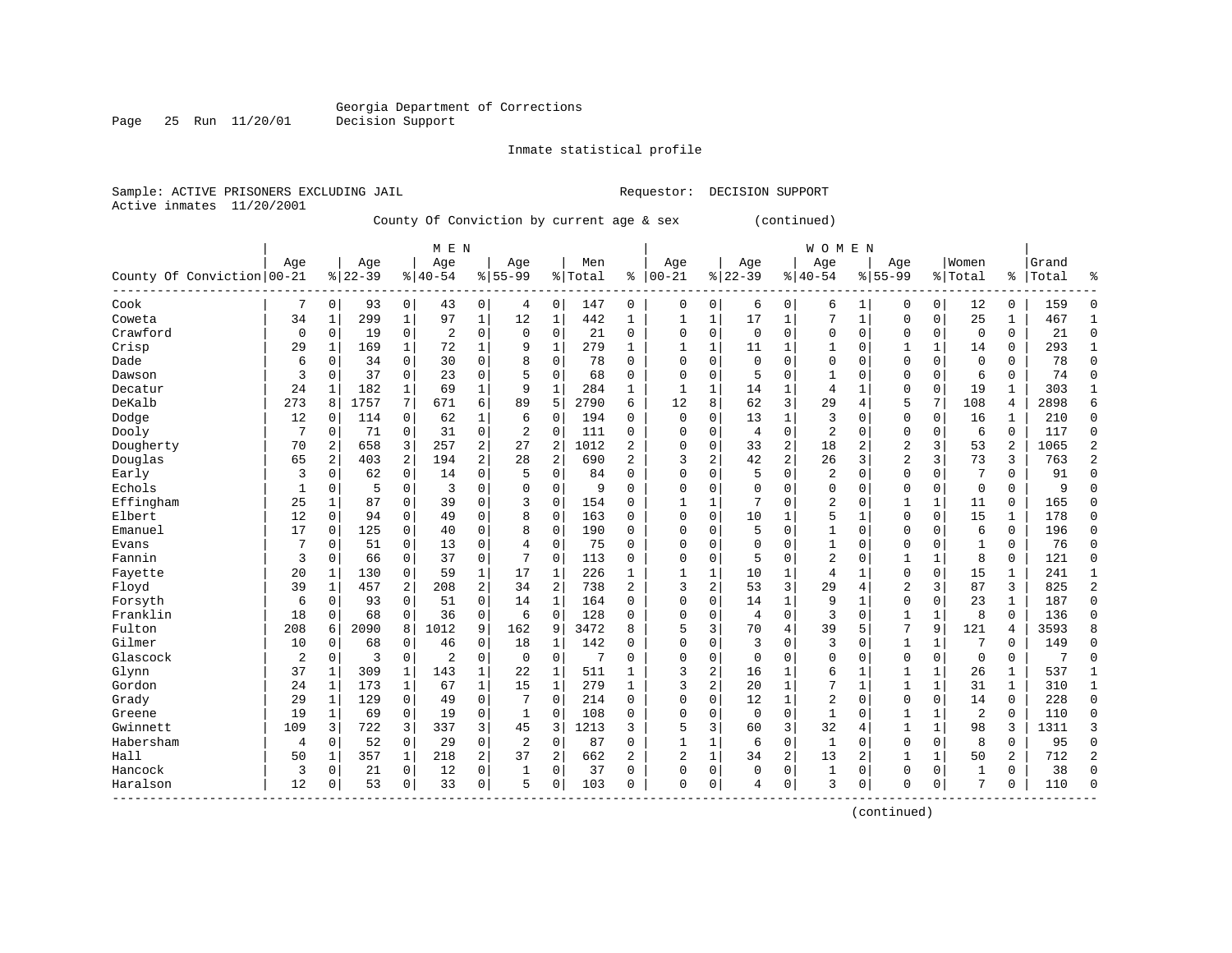Page 26 Run 11/20/01

#### Inmate statistical profile

Sample: ACTIVE PRISONERS EXCLUDING JAIL **Requestor: DECISION SUPPORT** Active inmates 11/20/2001

County Of Conviction by current age & sex (continued)

|                            |                |             |           |             | M E N     |             |                |              |         |              |                |              |                |              | <b>WOMEN</b> |              |                |              |                |               |       |                |
|----------------------------|----------------|-------------|-----------|-------------|-----------|-------------|----------------|--------------|---------|--------------|----------------|--------------|----------------|--------------|--------------|--------------|----------------|--------------|----------------|---------------|-------|----------------|
|                            | Aqe            |             | Age       |             | Age       |             | Age            |              | Men     |              | Age            |              | Age            |              | Age          |              | Aqe            |              | Women          |               | Grand |                |
| County Of Conviction 00-21 |                |             | $8 22-39$ |             | $8 40-54$ |             | $8155 - 99$    |              | % Total | နွ           | $00 - 21$      | %            | $22 - 39$      |              | $8 40-54$    |              | $8155 - 99$    |              | % Total        | $\frac{1}{6}$ | Total | န္             |
| Harris                     |                | 0           | 62        | 0           | 27        | 0           | 2              | 0            | 98      | 0            | 2              | 1            | 3              | 0            | 0            | 0            | $\Omega$       | 0            | 5              | 0             | 103   | $\Omega$       |
| Hart                       | 10             | $\Omega$    | 67        | 0           | 19        | $\mathbf 0$ | 2              | $\mathbf 0$  | 98      | 0            | 0              | 0            | 5              | $\mathbf 0$  | 2            | $\mathbf 0$  | $\Omega$       | 0            | 7              | 0             | 105   | $\Omega$       |
| Heard                      | $\overline{4}$ | $\mathbf 0$ | 25        | 0           | 14        | $\mathbf 0$ | 11             | 1            | 54      | $\mathbf 0$  | -1             | 1            | $\Omega$       | $\mathbf 0$  | $\mathbf{1}$ | $\mathbf 0$  | $\Omega$       | 0            | $\overline{2}$ | 0             | 56    | $\Omega$       |
| Henry                      | 28             | 1           | 202       | $\mathbf 1$ | 95        | $\mathbf 1$ | 13             | $\mathbf{1}$ | 338     | $\mathbf{1}$ | $\overline{2}$ | $\mathbf 1$  | 19             | $\mathbf{1}$ | 7            | 1            |                | 1            | 29             | 1             | 367   | $\mathbf{1}$   |
| Houston                    | 41             | 1           | 286       | $\mathbf 1$ | 130       | $\mathbf 1$ | 11             | $\mathbf{1}$ | 468     | $\mathbf{1}$ | $\Omega$       | 0            | 19             | 1            | 9            | $\mathbf 1$  | $\overline{2}$ | 3            | 30             | $\mathbf{1}$  | 498   | $\mathbf{1}$   |
| Irwin                      | 8              | 0           | 51        | 0           | 28        | 0           | 6              | $\mathbf 0$  | 93      | $\Omega$     | $\mathbf{1}$   | 1            | $\mathbf{1}$   | $\Omega$     | 0            | $\Omega$     | $\Omega$       | 0            | $\overline{c}$ | $\Omega$      | 95    | $\Omega$       |
| Jackson                    | 6              | 0           | 106       | 0           | 70        | $\mathbf 1$ | 10             | 1            | 192     | $\Omega$     | $\Omega$       | 0            | 13             | $\mathbf{1}$ | 4            | $\mathbf{1}$ | $\Omega$       | 0            | 17             | 1             | 209   | $\Omega$       |
| Jasper                     | 3              | $\mathbf 0$ | 37        | 0           | 15        | 0           | 2              | 0            | 57      | $\Omega$     | $\Omega$       | 0            |                | $\Omega$     | 1            | $\Omega$     | $\Omega$       | $\Omega$     | $\overline{2}$ | 0             | 59    | $\Omega$       |
| Jeff Davis                 | 6              | $\Omega$    | 34        | 0           | 23        | $\mathbf 0$ | 3              | $\mathbf 0$  | 66      | $\Omega$     | $\Omega$       | $\Omega$     |                | $\Omega$     | 2            | $\Omega$     | $\Omega$       | $\Omega$     | 3              | 0             | 69    | $\Omega$       |
| Jefferson                  | R              | $\Omega$    | 80        | 0           | 24        | $\mathbf 0$ | 7              | $\Omega$     | 119     | $\Omega$     | $\Omega$       | $\Omega$     | 4              | $\Omega$     | 1            | $\Omega$     | $\Omega$       | $\Omega$     | 5              | 0             | 124   | $\Omega$       |
| Jenkins                    | 9              | $\Omega$    | 59        | 0           | 17        | $\mathbf 0$ | $\mathbf{1}$   | $\mathbf 0$  | 86      | $\Omega$     | $\Omega$       | $\Omega$     | २              | $\Omega$     | 1            | $\Omega$     | $\Omega$       | $\Omega$     | 4              | 0             | 90    | $\Omega$       |
| Johnson                    | $\overline{4}$ | $\Omega$    | 35        | 0           | 14        | $\mathbf 0$ | 2              | $\mathbf 0$  | 55      | $\Omega$     | 0              | $\Omega$     | 3              | $\Omega$     | 0            | $\Omega$     | $\Omega$       | $\Omega$     | 3              | 0             | 58    | $\Omega$       |
| Jones                      | 9              | 0           | 54        | 0           | 29        | $\mathbf 0$ | 3              | $\mathbf 0$  | 95      | $\Omega$     | C              | $\Omega$     | $\Omega$       | $\Omega$     | 1            | $\Omega$     | $\Omega$       | $\Omega$     | $\mathbf{1}$   | 0             | 96    | $\Omega$       |
| Lamar                      | 5              | $\Omega$    | 61        | 0           | 28        | $\mathbf 0$ | 5              | 0            | 99      | $\Omega$     | $\Omega$       | $\Omega$     | $\Omega$       | $\Omega$     | 3            | $\Omega$     | $\Omega$       | $\Omega$     | 3              | 0             | 102   | $\Omega$       |
| Lanier                     | $\overline{c}$ | $\Omega$    | 34        | $\mathbf 0$ | 7         | $\mathbf 0$ | 6              | $\mathbf 0$  | 49      | $\Omega$     | $\Omega$       | $\Omega$     | २              | $\Omega$     | 1            | $\Omega$     | $\Omega$       | $\Omega$     | 4              | $\Omega$      | 53    | $\Omega$       |
| Laurens                    | 21             | 1           | 153       | 1           | 64        | 1           | 5              | $\mathbf 0$  | 243     | $\mathbf{1}$ |                |              |                | $\Omega$     | 7            | $\mathbf{1}$ | $\mathbf{1}$   | 1            | 14             | 0             | 257   | $\mathbf{1}$   |
| Lee                        | 3              | 0           | 38        | 0           | 13        | $\mathbf 0$ | 3              | $\mathbf 0$  | 57      | $\Omega$     |                | 1            |                | $\Omega$     | 0            | $\Omega$     | $\Omega$       | 0            | $\overline{2}$ | 0             | 59    | $\Omega$       |
| Liberty                    | 27             | 1           | 160       | 1           | 49        | $\mathbf 0$ | 8              | $\mathbf 0$  | 244     | $\mathbf{1}$ | -1             | 1            | 9              | $\Omega$     | 2            | $\Omega$     | $\mathbf{1}$   | $\mathbf{1}$ | 13             | $\Omega$      | 257   | $\mathbf{1}$   |
| Lincoln                    | 1              | 0           | 18        | $\Omega$    | 12        | $\Omega$    | $\overline{a}$ | $\Omega$     | 33      | $\Omega$     | $\Omega$       | $\Omega$     | $\Omega$       | $\Omega$     | 0            | 0            | $\Omega$       | $\Omega$     | $\Omega$       | 0             | 33    | $\Omega$       |
| Long                       | 7              | $\Omega$    | 29        | 0           | 14        | $\mathbf 0$ | 4              | $\Omega$     | 54      | $\Omega$     | $\Omega$       | $\Omega$     | $\overline{2}$ | $\Omega$     | 0            | $\Omega$     | $\Omega$       | $\Omega$     | 2              | 0             | 56    | $\Omega$       |
| Lowndes                    | 42             | 1           | 355       | 1           | 151       | 1           | 10             | 1            | 558     | $\mathbf{1}$ |                | 1            | 22             | 1            | 13           | 2            | 1              | 1            | 37             | 1             | 595   |                |
| Lumpkins                   | 1              | $\Omega$    | 43        | $\mathbf 0$ | 23        | $\mathbf 0$ |                | $\mathbf 0$  | 74      | $\Omega$     | 0              | 0            | 4              | $\mathbf 0$  | 3            | $\Omega$     | $\Omega$       | 0            | 7              | 0             | 81    | $\Omega$       |
| Macon                      | 10             | $\Omega$    | 40        | $\mathbf 0$ | 15        | $\mathbf 0$ | 3              | $\mathbf 0$  | 68      | $\Omega$     | C              | $\Omega$     | $\Omega$       | $\Omega$     | 2            | 0            | 1              | 1            | 3              | $\Omega$      | 71    | $\Omega$       |
| Madison                    | $\overline{4}$ | $\Omega$    | 67        | $\mathbf 0$ | 28        | $\mathbf 0$ | 8              | $\mathbf 0$  | 107     | $\Omega$     | $\Omega$       | $\Omega$     | 9              | $\Omega$     | 1            | $\Omega$     | $\Omega$       | $\Omega$     | 10             | $\Omega$      | 117   | $\Omega$       |
| Marion                     | 2              | $\mathbf 0$ | 23        | 0           | 14        | $\mathbf 0$ | 3              | $\mathbf 0$  | 42      | 0            | 0              | $\Omega$     | $\Omega$       | $\Omega$     | 1            | 0            | 1              |              | $\overline{2}$ | 0             | 44    | $\Omega$       |
| McDuffie                   | 5              | 0           | 113       | 0           | 40        | $\mathbf 0$ | 12             | 1            | 170     | 0            |                | 1            | 2              | $\Omega$     | 0            | 0            | $\Omega$       | $\Omega$     | 3              | 0             | 173   | $\Omega$       |
| McIntosh                   | 3              | $\Omega$    | 53        | 0           | 22        | $\mathbf 0$ | $\overline{2}$ | $\Omega$     | 80      | $\Omega$     | $\Omega$       | $\Omega$     | 1              | $\Omega$     | 0            | 0            | $\Omega$       | $\Omega$     | $\mathbf{1}$   | 0             | 81    | $\Omega$       |
| Meriwether                 | 20             | 1           | 115       | $\Omega$    | 55        | $\Omega$    | 9              | $\mathbf{1}$ | 199     | $\Omega$     | $\overline{a}$ | $\mathbf{1}$ | 11             | 1            | 3            | $\Omega$     | $\overline{2}$ | 3            | 18             | $\mathbf{1}$  | 217   | $\Omega$       |
| Miller                     | $\overline{3}$ | $\Omega$    | 18        | 0           | 12        | $\mathbf 0$ | 1              | $\mathbf 0$  | 34      | 0            | $\Omega$       | 0            | 3              | $\mathbf 0$  | 0            | $\Omega$     | $\Omega$       | 0            | 3              | 0             | 37    | $\Omega$       |
| Mitchell                   | 16             | 0           | 141       | $\mathbf 1$ | 60        | 1           | 4              | $\mathbf 0$  | 221     | $\mathbf{1}$ | $\overline{2}$ | $\mathbf{1}$ | 8              | $\Omega$     | 3            | 0            | $\Omega$       | 0            | 13             | 0             | 234   |                |
| Monroe                     | 13             | $\mathbf 0$ | 65        | $\mathbf 0$ | 52        | $\mathbf 0$ | 6              | $\mathbf 0$  | 136     | $\mathbf 0$  | $\Omega$       | 0            | $\overline{2}$ | $\Omega$     | 0            | 0            | $\Omega$       | 0            | $\overline{a}$ | 0             | 138   | $\Omega$       |
| Montgomery                 | 1              | 0           | 24        | $\mathbf 0$ | 10        | $\mathbf 0$ | 1              | $\mathbf 0$  | 36      | $\mathbf 0$  | $\Omega$       | 0            | 1              | $\Omega$     | 2            | $\Omega$     | $\Omega$       | 0            | 3              | 0             | 39    | $\Omega$       |
| Morgan                     | 9              | 0           | 72        | 0           | 20        | 0           | 6              | $\mathbf 0$  | 107     | $\Omega$     | $\Omega$       | 0            |                | 0            | 0            | $\Omega$     | $\Omega$       | $\Omega$     |                | 0             | 114   | $\Omega$       |
| Murray                     | 8              | $\Omega$    | 83        | 0           | 48        | $\mathbf 0$ | 9              | $\mathbf{1}$ | 148     | 0            | 0              | 0            | 5              | 0            | 0            | 0            | $\Omega$       | 0            | 5              | 0             | 153   | $\Omega$       |
| Muscogee                   | 165            | 5           | 916       | 3           | 413       | 4           | 52             | 3            | 1546    | 4            | 4              | 3            | 71             | 4            | 36           | 5            | $\overline{2}$ | 3            | 113            | 4             | 1659  | $\overline{4}$ |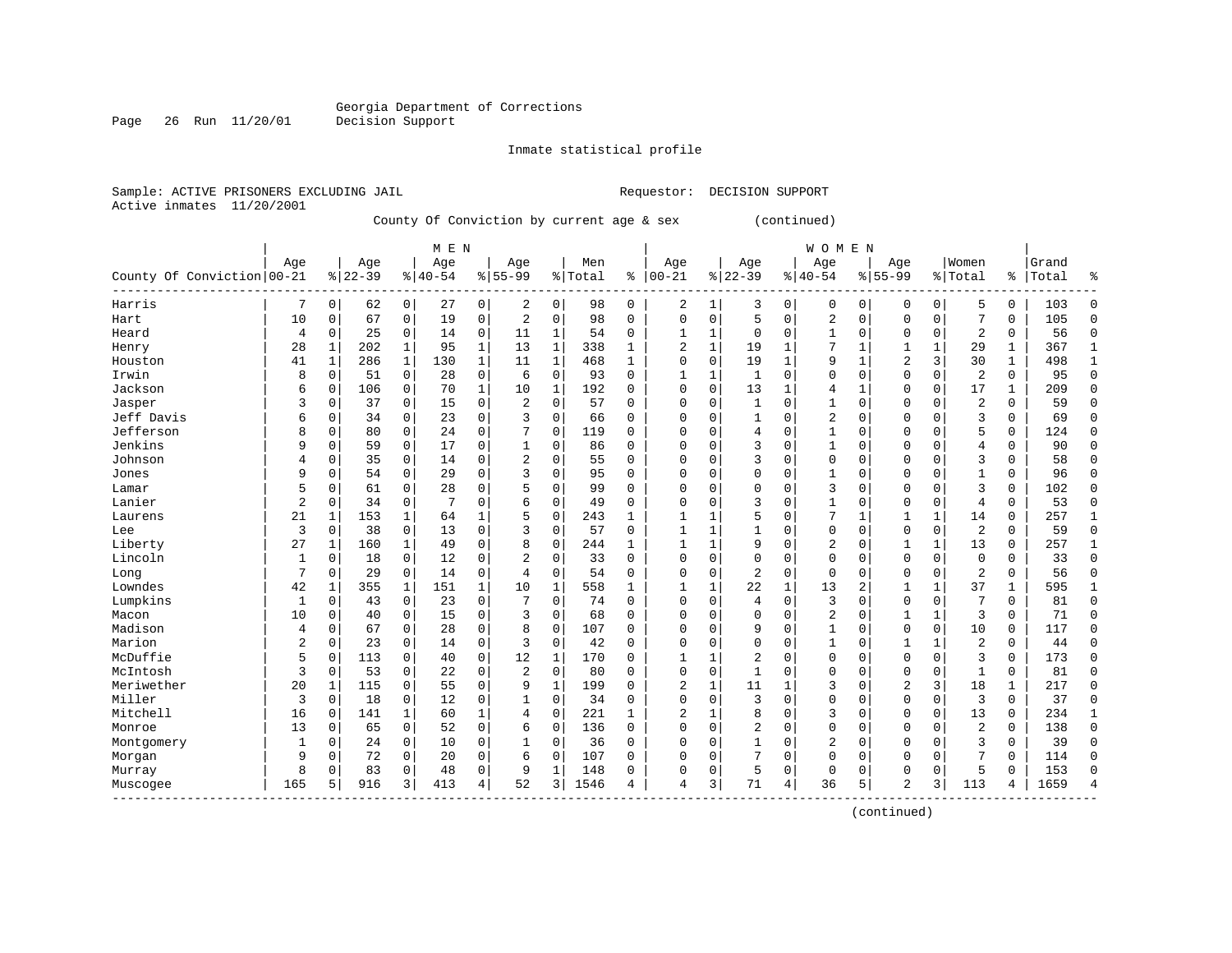Page 27 Run 11/20/01

#### Inmate statistical profile

Sample: ACTIVE PRISONERS EXCLUDING JAIL **Requestor: DECISION SUPPORT** Active inmates 11/20/2001

County Of Conviction by current age & sex (continued)

|                            |     |                |           |                | M E N       |              |                |             |           |              |                |              |                |                | <b>WOMEN</b> |                |             |              |                |                |       |                |
|----------------------------|-----|----------------|-----------|----------------|-------------|--------------|----------------|-------------|-----------|--------------|----------------|--------------|----------------|----------------|--------------|----------------|-------------|--------------|----------------|----------------|-------|----------------|
|                            | Age |                | Age       |                | Age         |              | Age            |             | Men       |              | Age            |              | Age            |                | Age          |                | Age         |              | Women          |                | Grand |                |
| County Of Conviction 00-21 |     |                | $8 22-39$ |                | $8 40-54$   |              | $8 55-99$      |             | %   Total | ႜ            | $ 00-21$       |              | $ 22-39$       |                | $ 40-54$     |                | $8155 - 99$ |              | % Total        | %              | Total | န္             |
| Newton                     | 23  | $1\vert$       | 241       | $\mathbf 1$    | 100         | 1            | 16             | 1           | 380       | 1            | 1              | 1            | 18             | 1              | 4            | 1              | 2           | 3            | 25             | $\mathbf 1$    | 405   | -1             |
| Oconee                     | 5   | 0              | 29        | $\overline{0}$ | 12          | 0            | 1              | $\mathbf 0$ | 47        | 0            | $\mathbf{1}$   | 1            | $\mathbf{1}$   | 0              | $\mathbf{1}$ | $\mathbf 0$    | $\mathbf 0$ | $\mathbf 0$  | $\overline{3}$ | 0              | 50    | $\Omega$       |
| Oglethrope                 | 3   | 0              | 34        | $\overline{0}$ | 15          | 0            | 1              | $\mathbf 0$ | 53        | 0            | 1              | 1            | 1              | 0              | 0            | $\mathbf 0$    | 0           | $\mathbf 0$  | $\overline{2}$ | 0              | 55    | $\Omega$       |
| Paulding                   | 15  | 0              | 68        | $\mathbf 0$    | 61          | $\mathbf{1}$ |                | $\mathbf 0$ | 151       | 0            | $\Omega$       | 0            | 5              | 0              | 2            | $\mathbf 0$    | 1           | $\mathbf 1$  | 8              | 0              | 159   | $\Omega$       |
| Peach                      | 3   | 0              | 54        | $\mathbf 0$    | 38          | 0            | $\Omega$       | $\Omega$    | 95        | $\Omega$     | $\mathbf{1}$   | 1            | 1              | $\Omega$       | 1            | $\mathbf 0$    | $\Omega$    | $\Omega$     | 3              | 0              | 98    | $\Omega$       |
| Pickens                    | 8   | 0              | 47        | $\mathbf 0$    | 26          | 0            | 6              | $\Omega$    | 87        | $\Omega$     | $\Omega$       | 0            | 3              | $\Omega$       | 4            | 1              | $\Omega$    | $\Omega$     | 7              | 0              | 94    | $\Omega$       |
| Pierce                     | 6   | 0              | 27        | $\Omega$       | 19          | 0            | 2              | $\Omega$    | 54        | $\Omega$     | $\mathbf{1}$   |              | $\Omega$       | $\Omega$       | 0            | $\mathbf 0$    | $\Omega$    | $\Omega$     | $\mathbf{1}$   | 0              | 55    | $\Omega$       |
| Pike                       | 3   | $\Omega$       | 14        | 0              | 10          | 0            | ς              | $\Omega$    | 30        | $\Omega$     | $\Omega$       | O            | $\Omega$       | $\Omega$       | 1            | $\Omega$       | $\Omega$    | $\Omega$     | $\mathbf{1}$   | $\Omega$       | 31    | $\Omega$       |
| Polk                       | 7   | $\Omega$       | 113       | $\Omega$       | 41          | 0            | 7              | $\Omega$    | 168       | $\Omega$     | $\Omega$       | O            | 5              | $\Omega$       | 3            | $\Omega$       | $\Omega$    | $\Omega$     | 8              | $\Omega$       | 176   | $\Omega$       |
| Pulaski                    | 14  | $\Omega$       | 61        | $\Omega$       | 26          | 0            | 3              | $\Omega$    | 104       | $\Omega$     | $\Omega$       | O            | 8              | $\Omega$       | $\Omega$     | $\Omega$       | $\Omega$    | $\Omega$     | 8              | $\Omega$       | 112   | $\Omega$       |
| Putnam                     | 9   | 0              | 94        | $\Omega$       | 45          | 0            | 5              | $\Omega$    | 153       | 0            | $\Omega$       | O            | 4              | $\Omega$       | 2            | $\Omega$       | 1           | 1            | 7              | 0              | 160   | $\Omega$       |
| Ouitman                    | 2   | 0              | 12        | $\Omega$       | $\mathbf 0$ | 0            | 0              | 0           | 14        | $\Omega$     | $\Omega$       | 0            | $\Omega$       | 0              | $\Omega$     | $\Omega$       | 1           | $\mathbf{1}$ | $\mathbf{1}$   | 0              | 15    | $\Omega$       |
| Rabun                      | 6   | 0              | 34        | $\mathbf 0$    | 12          | 0            | $\overline{2}$ | $\Omega$    | 54        | $\Omega$     | $\Omega$       | 0            | 3              | 0              | $\mathbf{1}$ | $\mathbf 0$    | $\mathbf 0$ | $\Omega$     | $\overline{4}$ | 0              | 58    | $\Omega$       |
| Randolph                   | 8   | $\Omega$       | 58        | $\Omega$       | 12          | $\Omega$     | 4              | $\Omega$    | 82        | $\Omega$     | $\Omega$       | 0            | $\Omega$       | $\Omega$       | 3            | $\Omega$       | $\Omega$    | $\Omega$     | 3              | $\Omega$       | 85    | $\Omega$       |
| Richmond                   | 167 | 5              | 1086      | 4              | 456         | 4            | 66             | 4           | 1775      | 4            | 4              | 3            | 90             | 5              | 46           | 6              | 3           | 4            | 143            | 5              | 1918  | 4              |
| Rockdale                   | 28  | 1              | 177       | 1              | 86          | $\mathbf 1$  | 15             | 1           | 306       | 1            | 3              | 2            | 15             | 1              | 10           | 1              | $\Omega$    | 0            | 28             | 1              | 334   | 1              |
| Schely                     | 2   | 0              | 19        | $\mathbf 0$    | 3           | 0            | $\Omega$       | $\Omega$    | 24        | $\Omega$     | $\Omega$       | O            | $\Omega$       | $\Omega$       | $\mathbf 0$  | $\Omega$       | $\Omega$    | $\Omega$     | $\mathbf 0$    | 0              | 24    | $\Omega$       |
| Screven                    | 9   | $\Omega$       | 78        | $\Omega$       | 26          | 0            | 5              | $\Omega$    | 118       | $\Omega$     | $\overline{2}$ | 1            | 4              | $\Omega$       | $\mathbf{0}$ | $\Omega$       | $\Omega$    | $\Omega$     | 6              | 0              | 124   | $\Omega$       |
| Seminole                   | 8   | $\Omega$       | 46        | $\Omega$       | 24          | 0            | 4              | $\Omega$    | 82        | $\Omega$     | $\Omega$       | 0            | $\overline{2}$ | 0              | 1            | $\Omega$       | $\Omega$    | $\Omega$     | 3              | 0              | 85    | $\Omega$       |
| Spalding                   | 41  | 1              | 374       | $\mathbf 1$    | 157         | $\mathbf 1$  | 23             | $\mathbf 1$ | 595       | $\mathbf{1}$ | 4              | 3            | 29             | 2              | 14           | $\overline{2}$ | 1           | $\mathbf 1$  | 48             | 2              | 643   |                |
| Stephens                   | 10  | 0              | 72        | $\mathbf 0$    | 31          | 0            | 5              | $\mathbf 0$ | 118       | $\Omega$     | $\Omega$       | 0            | 4              | 0              | 4            | $\mathbf 1$    | $\Omega$    | $\mathbf 0$  | 8              | 0              | 126   | $\Omega$       |
| Stewart                    | 3   | 0              | 24        | 0              | 7           | $\Omega$     | 2              | $\Omega$    | 36        | $\Omega$     | $\Omega$       | 0            | $\Omega$       | $\Omega$       | 2            | $\mathbf 0$    | $\Omega$    | $\Omega$     | $\overline{2}$ | 0              | 38    | $\Omega$       |
| Sumter                     | 19  | 1              | 148       | $\mathbf{1}$   | 57          | 1            | 5              | $\Omega$    | 229       | $\mathbf{1}$ | $\Omega$       | 0            | 13             | 1              | 3            | $\Omega$       | $\Omega$    | $\Omega$     | 16             | 1              | 245   | $\mathbf{1}$   |
| Talbot                     | 6   | 0              | 21        | $\Omega$       | 7           | 0            | U              | $\Omega$    | 34        | 0            | $\Omega$       | 0            | $\mathbf 0$    | $\Omega$       | 2            | $\Omega$       | $\Omega$    | $\Omega$     | $\overline{2}$ | 0              | 36    | $\Omega$       |
| Taliaferro                 | 0   | 0              | 5         | 0              | 4           | 0            | $\Omega$       | $\Omega$    | 9         | $\Omega$     | $\Omega$       | O            | $\mathbf 0$    | $\Omega$       | $\mathbf{1}$ | $\mathbf 0$    | $\Omega$    | $\Omega$     | $\mathbf{1}$   | 0              | 10    | $\Omega$       |
| Tattnall                   | 7   | $\Omega$       | 84        | $\Omega$       | 32          | $\Omega$     | 6              | $\Omega$    | 129       | 0            | $\Omega$       | O            | 4              | $\Omega$       | 4            | $\mathbf{1}$   | $\Omega$    | $\Omega$     | 8              | $\Omega$       | 137   | $\Omega$       |
| Taylor                     | 11  | 0              | 52        | $\mathbf 0$    | 19          | 0            | $\overline{2}$ | $\mathbf 0$ | 84        | 0            | $\mathbf{1}$   | 1            | $\overline{2}$ | 0              | $\Omega$     | $\mathbf 0$    | $\Omega$    | $\Omega$     | 3              | 0              | 87    | ∩              |
| Telfair                    | 10  | 0              | 85        | $\mathbf 0$    | 34          | 0            | $\overline{2}$ | $\mathbf 0$ | 131       | $\Omega$     | $\overline{2}$ | $\mathbf{1}$ | 7              | 0              | 5            | 1              | 0           | $\mathbf 0$  | 14             | 0              | 145   | $\Omega$       |
| Terrell                    | 5   | 0              | 71        | $\mathbf 0$    | 22          | 0            | 3              | 0           | 101       | 0            | $\Omega$       | 0            | 3              | $\Omega$       | 0            | $\mathbf 0$    | $\Omega$    | 0            | 3              | 0              | 104   | $\Omega$       |
| Thomas                     | 28  | $\mathbf{1}$   | 202       | $\mathbf{1}$   | 84          | $\mathbf 1$  | 10             | 1           | 324       | $\mathbf{1}$ | $\mathbf{1}$   | $\mathbf{1}$ | 11             | $\mathbf{1}$   | 6            | $\mathbf 1$    | $\Omega$    | $\mathbf 0$  | 18             | $\mathbf{1}$   | 342   | $\mathbf{1}$   |
| Tift                       | 37  | 1              | 206       | 1              | 96          | 1            | 8              | 0           | 347       | 1            | $\overline{c}$ | 1            | 10             | 1              | 4            | 1              | 1           | $\mathbf{1}$ | 17             | 1              | 364   | 1              |
| Toombs                     | 33  | 1              | 177       | 1              | 64          | $\mathbf 1$  |                | $\Omega$    | 281       | $\mathbf{1}$ | $\mathbf{1}$   | 1            | 17             | 1              | 1            | $\Omega$       | 1           | $\mathbf 1$  | 20             | 1              | 301   | 1              |
| Towns                      | 0   | 0              | 14        | 0              | 8           | 0            | 1              | $\Omega$    | 23        | $\Omega$     | $\mathbf{1}$   | 1            | $\overline{2}$ | $\Omega$       | $\Omega$     | $\mathbf 0$    | $\Omega$    | $\Omega$     | 3              | 0              | 26    | $\Omega$       |
| Treutlen                   | 4   | $\Omega$       | 26        | 0              | 15          | 0            | $\mathbf 0$    | $\Omega$    | 45        | $\Omega$     | $\Omega$       | 0            | 3              | 0              |              | $\mathbf 0$    | $\Omega$    | $\Omega$     | $\overline{4}$ | 0              | 49    | $\Omega$       |
| Troup                      | 66  | $\overline{2}$ | 453       | 2              | 153         | 1            | 23             | 1           | 695       | 2            | 2              | $\mathbf 1$  | 33             | $\overline{a}$ | 8            | 1              | $\Omega$    | $\mathbf 0$  | 43             | $\overline{a}$ | 738   | $\overline{2}$ |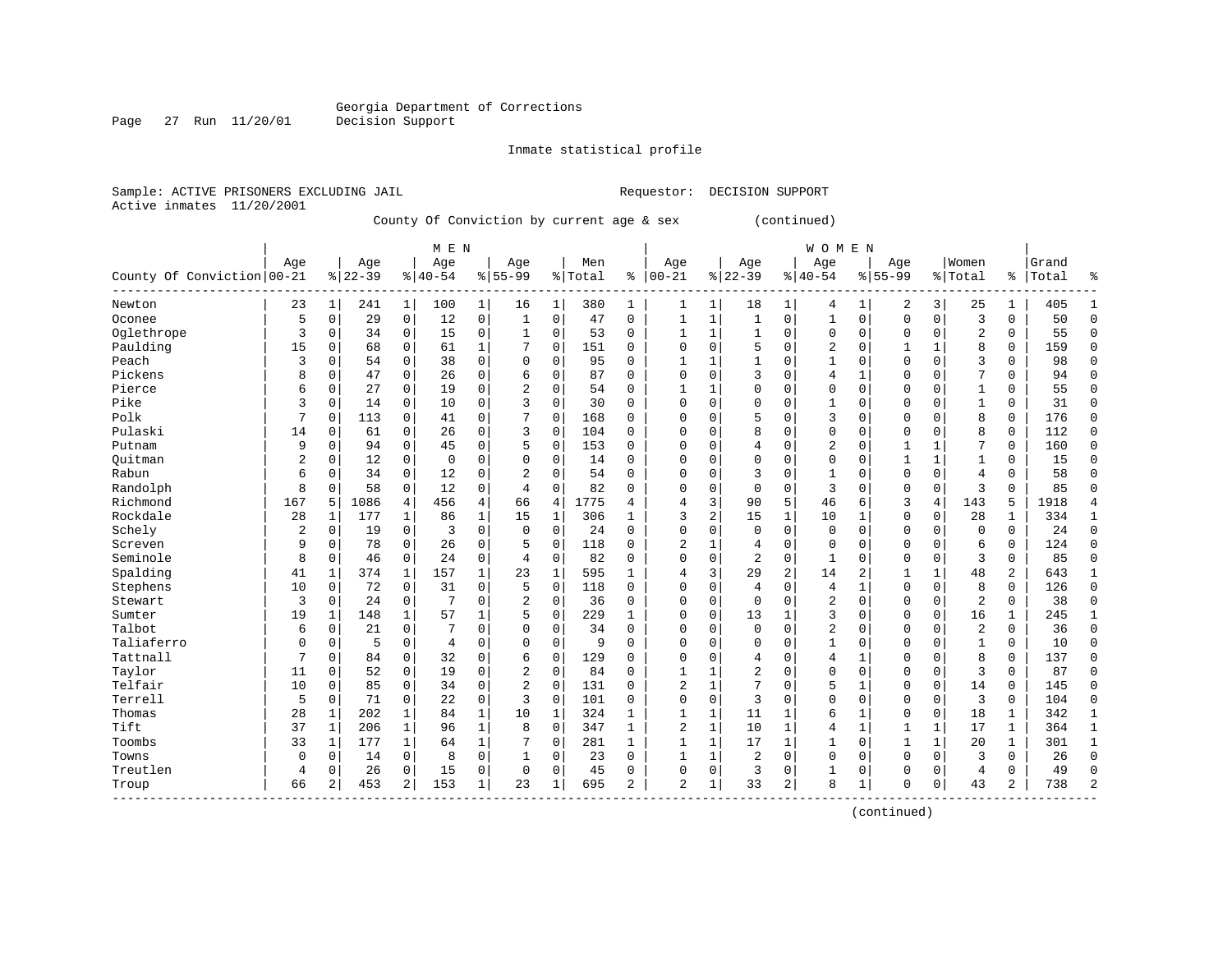Page 28 Run 11/20/01

#### Inmate statistical profile

Sample: ACTIVE PRISONERS EXCLUDING JAIL **Requestor: DECISION SUPPORT** Active inmates 11/20/2001

County Of Conviction by current age & sex (continued)

|                            |      |          |           |          | M E N                        |              |           |                |                    |          |          |          |                |      | <b>WOMEN</b>   |          |             |          |                |           |           |          |
|----------------------------|------|----------|-----------|----------|------------------------------|--------------|-----------|----------------|--------------------|----------|----------|----------|----------------|------|----------------|----------|-------------|----------|----------------|-----------|-----------|----------|
|                            | Age  |          | Age       |          | Age                          |              | Age       |                | Men                |          | Age      |          | Age            |      | Age            |          | Age         |          | Women          |           | Grand     |          |
| County Of Conviction 00-21 |      |          | $8 22-39$ |          | $8 40-54$                    |              | $8 55-99$ |                | % Total            | ႜ        | $ 00-21$ |          | $ 22-39 $      |      | $ 40-54$       |          | $8155 - 99$ |          | %   Total      | $\approx$ | Total     | ిక       |
| Turner                     | 5    | 0        | 55        | 0        | 26                           | 0            | 2         | 0              | 88                 | 0        | 0        | 0        | 2              | 0    | 1              | 0        | 0           | 0        | 3              | $\Omega$  | 91        | $\Omega$ |
| Twiggs                     | 4    | $\Omega$ | 20        | 0        | 8                            | 0            | 2         | 0              | 34                 | $\Omega$ | O        |          | $\Omega$       | U    | $\Omega$       | $\Omega$ | 0           | 0        | O              | U         | 34        | $\Omega$ |
| Union                      |      | $\Omega$ | 30        | $\Omega$ |                              | 0            | 4         | 0              | 48                 | $\Omega$ |          |          | $\overline{2}$ |      | ∩              | $\Omega$ | O           | $\Omega$ | $\overline{2}$ | $\Omega$  | 50        | $\Omega$ |
| Upson                      | 23   |          | 116       | $\Omega$ | 40                           | 0            | 11        | 1              | 190                | $\Omega$ |          |          | 9              | U    |                |          | 0           | $\Omega$ | 12             | $\Omega$  | 202       | $\Omega$ |
| Walker                     | 14   | $\Omega$ | 184       |          | 89                           | 1            | 18        |                | 305                |          |          |          | 11             |      |                |          | 0           | 0        | 16             |           | 321       |          |
| Walton                     | 21   |          | 176       | 1        | 81                           | $\mathbf{1}$ | 16        | 1              | 294                | 1        |          |          | 9              | U    |                |          | 0           | $\Omega$ | 13             | $\Omega$  | 307       |          |
| Ware                       | 27   |          | 246       | 1        | 113                          | 1            | 13        | 1              | 399                | 1        |          |          | 23             |      | 9              |          | 0           | $\Omega$ | 33             |           | 432       |          |
| Warren                     | 3    | $\Omega$ | 24        | 0        | 16                           | 0            |           | 0              | 44                 | $\Omega$ | $\cap$   |          | $\Omega$       | U    |                |          | 0           | O        |                | $\Omega$  | 45        | $\Omega$ |
| Washington                 | 6    | $\Omega$ | 76        | $\Omega$ | 27                           | $\Omega$     | 3         | $\Omega$       | 112                | $\Omega$ |          |          |                | U    | $\overline{2}$ | $\Omega$ | 0           | $\Omega$ | 9              | $\Omega$  | 121       | $\Omega$ |
| Wayne                      | 5    | $\Omega$ | 81        | $\Omega$ | 30                           | 0            |           | 0              | 119                | $\Omega$ |          |          | 3              | U    |                |          |             |          |                | $\Omega$  | 124       | $\Omega$ |
| Webster                    |      | $\Omega$ | 10        | 0        | 3                            | O            |           | $\Omega$       | 13                 | $\Omega$ |          |          | $\Omega$       | U    | $\Omega$       |          | 0           | $\Omega$ | $\Omega$       | $\Omega$  | 13        | 0        |
| Wheeler                    |      | $\Omega$ | 28        | $\Omega$ | 16                           | O            |           | $\Omega$       | 48                 | $\Omega$ |          |          | $\Omega$       | U    | <sup>0</sup>   | ∩        |             |          |                | U         | 50        | $\Omega$ |
| White                      |      | $\Omega$ | 37        | $\Omega$ | 16                           | 0            | 2         | 0              | 62                 | $\Omega$ | $\Omega$ | $\Omega$ | 3              | U    | 3              |          | $\Omega$    | $\Omega$ | 6              | $\Omega$  | 68        | $\Omega$ |
| Whitfield                  | 44   |          | 345       | 1        | 166                          | 1            | 27        | $\overline{2}$ | 582                |          |          |          | 55             | 3    | 13             | 2        |             |          | 70             | 2         | 652       | 1        |
| Wilcox                     | 3    | $\Omega$ | 30        | $\Omega$ | 16                           | 0            | 4         | $\Omega$       | 53                 | $\Omega$ | $\Omega$ |          | 3              | 0    | $\Omega$       |          | $\Omega$    | $\Omega$ | २              | $\Omega$  | 56        | $\Omega$ |
| Wilkes                     | 9    | $\Omega$ | 46        | 0        | 21                           | 0            |           | 0              | 78                 | $\Omega$ |          | $\Omega$ | 7              | 0    |                | $\Omega$ | 0           | $\Omega$ | 8              | O         | 86        | 0        |
| Wilkinson                  | 4    | $\Omega$ | 30        | $\Omega$ | 10                           | 0            |           | 0              | 45                 | $\Omega$ | O        |          | 2              | 0    | $\Omega$       | $\Omega$ | 0           | $\Omega$ | $\overline{2}$ | $\Omega$  | 47        | $\Omega$ |
| Worth                      | 6    | $\Omega$ | 92        | $\Omega$ | 40                           | 0            | 6         | $\Omega$       | 144                | O        | $\Omega$ | 0        | 4              | 0    | $\overline{2}$ | 0        | $\Omega$    | $\Omega$ | 6              |           | 150       | $\Omega$ |
| Total reported             |      |          |           |          | 3608 100 26300 100 11400 100 |              |           |                | 1709 100 43017 100 |          | 147      | 100      | 1808 100       |      | 773 100        |          | 76 100      |          | 2804 100       |           | 45821 100 |          |
| Percent reported           |      | 98.9     |           | 99.6     |                              | 99.6         |           | 99.4           |                    | 99.5     |          | 98.7     |                | 98.9 |                | 99.5     |             | 100.0    |                | 99.1      |           | 99.5     |
| Not reported               | 39   |          | 116       |          | 48                           |              | 11        |                | 214                |          | 2        |          | 20             |      | 4              |          | $\Omega$    |          | 26             |           | 240       |          |
| Total                      | 3647 |          | 26416     |          | 11448                        |              | 1720      |                | 43231              |          | 149      |          | 1828           |      | 777            |          | 76          |          | 2830           |           | 46061     |          |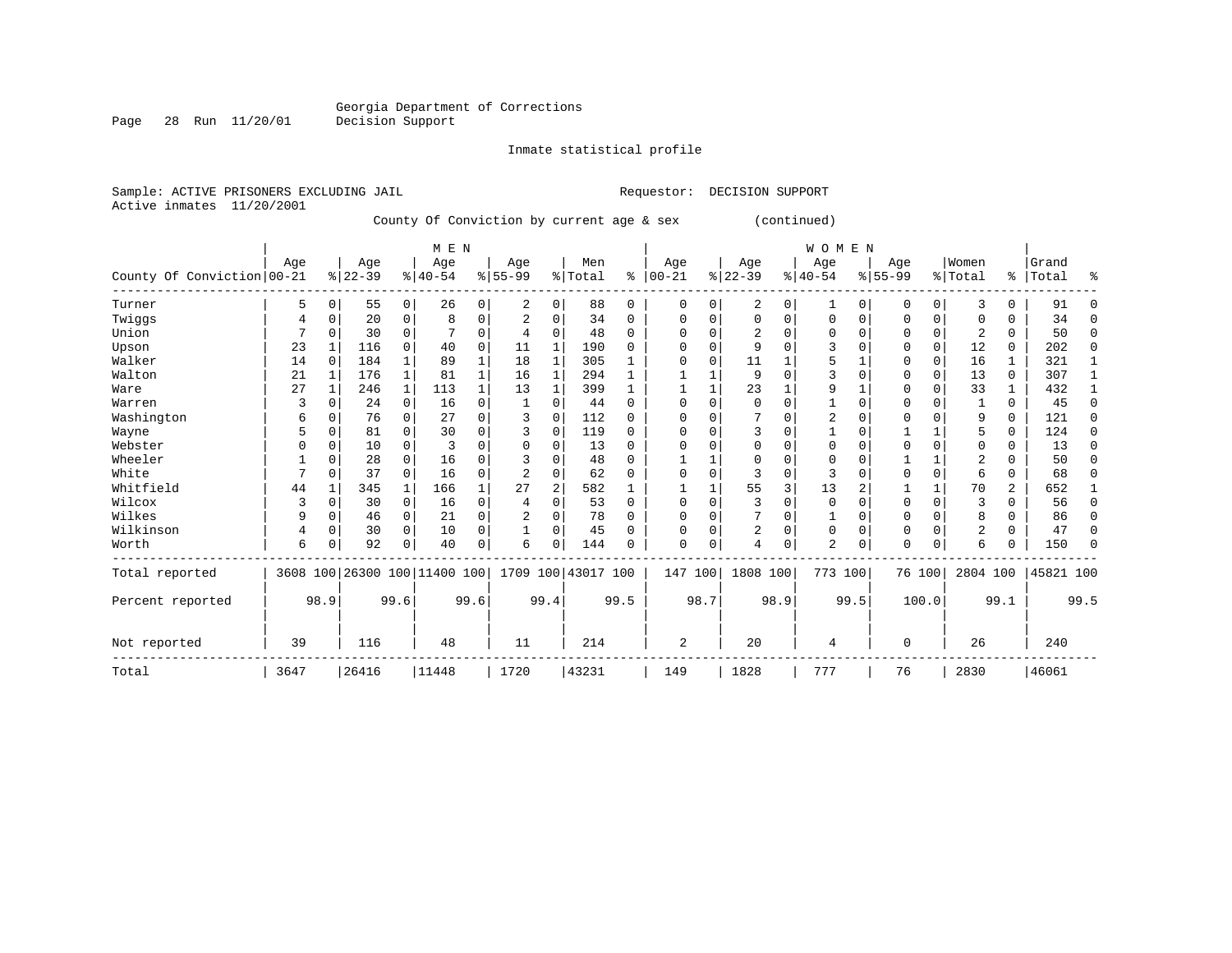Page 29 Run 11/20/01

#### Inmate statistical profile

Sample: ACTIVE PRISONERS EXCLUDING JAIL **Requestor: DECISION SUPPORT** Active inmates 11/20/2001

Circ Of Conviction by current age & sex

|                    |           |              |           |                | M E N     |                |             |                |         |                |                |                |          |                | W O M E N   |                |                |              |         |                |       |                |
|--------------------|-----------|--------------|-----------|----------------|-----------|----------------|-------------|----------------|---------|----------------|----------------|----------------|----------|----------------|-------------|----------------|----------------|--------------|---------|----------------|-------|----------------|
|                    | Age       |              | Age       |                | Age       |                | Age         |                | Men     |                | Age            |                | Age      |                | Age         |                | Age            |              | Women   |                | Grand |                |
| Circ Of Conviction | $00 - 21$ |              | $8 22-39$ |                | $8 40-54$ |                | $8155 - 99$ |                | % Total | ి              | $ 00 - 21$     |                | $ 22-39$ |                | $8140 - 54$ |                | $8155 - 99$    |              | % Total | ႜ              | Total | ዱ              |
| Alapaha            | 24        | $\mathbf{1}$ | 230       | $\mathbf 1$    | 86        | 1              | 16          | 1              | 356     | 1              | 0              | 0              | 14       | 1              | 9           | 1              | 0              | 0            | 23      | 1              | 379   | 1              |
| Alcovy             | 44        | $\mathbf{1}$ | 417       | $\overline{a}$ | 181       | $\overline{2}$ | 32          | $\overline{2}$ | 674     | 2              | $\overline{2}$ | $\mathbf{1}$   | 27       | $\mathbf{1}$   | 7           | $\mathbf{1}$   | $\overline{2}$ | 3            | 38      | $\mathbf{1}$   | 712   | $\overline{2}$ |
| Atlanta            | 208       | 6            | 2090      | 8              | 1012      | 9              | 162         | 9              | 3472    | 8              | 5              | 3              | 70       | 4              | 39          | 5              | 7              | 9            | 121     | 4              | 3593  | 8              |
| Atlantic           | 56        | 2            | 426       | $\overline{a}$ | 154       | 1              | 27          | 2              | 663     | 2              | 1              | 1              | 17       | 1              | 7           | 1              | 2              | 3            | 27      | 1              | 690   | $\overline{2}$ |
| Augusta            | 204       | 6            | 1366      | 5              | 565       | 5              | 78          | 5              | 2213    | 5              | 6              | 4              | 106      | б.             | 54          | 7              | 3              | 4            | 169     | 6              | 2382  | 5              |
| Blue Ridge         | 27        | $\mathbf{1}$ | 196       | $\mathbf{1}$   | 142       | $\mathbf{1}$   | 25          | $\mathbf{1}$   | 390     | $\mathbf{1}$   | 3              | 2              | 36       | $\overline{a}$ | 11          | $\mathbf{1}$   | $\mathbf{1}$   | $\mathbf{1}$ | 51      | $\mathfrak{D}$ | 441   | $\mathbf{1}$   |
| Brunswick          | 53        | $\mathbf{1}$ | 541       | 2              | 254       | $\overline{a}$ | 37          | $\overline{2}$ | 885     | $\overline{2}$ | $\overline{4}$ | 3              | 25       | $\mathbf{1}$   | 11          | $\mathbf{1}$   | 3              | 4            | 43      | $\overline{a}$ | 928   | $\overline{2}$ |
| Chattahoochee      | 195       | 5            | 1088      | $\overline{4}$ | 488       | 4              | 59          | 3              | 1830    | 4              | 8              | 5              | 76       | $\overline{4}$ | 39          | 5              | 3              | 4            | 126     | $\overline{4}$ | 1956  | $\overline{4}$ |
| Cherokee           | 45        | 1            | 399       | 2              | 170       | $\mathbf{1}$   | 40          | $\overline{2}$ | 654     | 2              | 6              | 4              | 38       | 2              | 14          | 2              | $\mathbf{1}$   | $\mathbf{1}$ | 59      | 2              | 713   | $\overline{2}$ |
| Clayton            | 206       | 6            | 1035      | 4              | 384       | 3              | 52          | 3              | 1677    | 4              | 13             | 9              | 100      | 6              | 40          | 5              | 5              | 7            | 158     | 6              | 1835  | $\overline{4}$ |
| Cobb               | 178       | 5            | 1230      | 5              | 535       | 5              | 82          | 5              | 2025    | 5              | 5              | 3              | 91       | 5              | 40          | 5              | 1              | $\mathbf{1}$ | 137     | 5              | 2162  | 5              |
| Conasauga          | 52        | 1            | 428       | 2              | 214       | 2              | 36          | $\overline{2}$ | 730     | 2              | $\mathbf{1}$   | $\mathbf{1}$   | 60       | 3              | 13          | $\overline{2}$ | $\mathbf{1}$   | $\mathbf{1}$ | 75      | 3              | 805   | $\overline{2}$ |
| Cordele            | 60        | 2            | 391       | $\mathbf{1}$   | 166       | $\mathbf 1$    | 25          | $\mathbf{1}$   | 642     | $\mathbf{1}$   | $\overline{2}$ | $\mathbf 1$    | 29       | $\mathbf{2}$   | 7           | $\mathbf{1}$   | $\mathbf{1}$   | $\mathbf{1}$ | 39      |                | 681   | $\mathbf{1}$   |
| Coweta             | 156       | 4            | 1142      | $\overline{4}$ | 428       | $\overline{4}$ | 85          | 5              | 1811    | 4              | 10             | 7              | 96       | 5              | 27          | 3              | $\overline{2}$ | 3            | 135     | 5              | 1946  | $\overline{4}$ |
| Dougherty          | 70        | 2            | 658       | 3              | 257       | $\overline{a}$ | 27          | $\overline{2}$ | 1012    | 2              | $\mathbf 0$    | $\mathbf 0$    | 33       | 2              | 18          | 2              | $\overline{2}$ | 3            | 53      | 2              | 1065  | $\overline{2}$ |
| Dublin             | 33        | 1            | 234       | $\mathbf{1}$   | 101       | 1              | 9           | $\mathbf{1}$   | 377     | 1              | $\mathbf{1}$   | 1              | 11       | $\mathbf 1$    | 8           | $\mathbf{1}$   | $\mathbf{1}$   | $\mathbf{1}$ | 21      |                | 398   | 1              |
| Eastern            | 233       | 6            | 1471      | 6              | 513       | 5              | 60          | $\overline{4}$ | 2277    | 5              | 8              | 5              | 101      | б.             | 33          | 4              | 1              | $\mathbf{1}$ | 143     |                | 2420  | 5              |
| Flint              | 28        | $\mathbf{1}$ | 202       | $\mathbf{1}$   | 95        | $\mathbf{1}$   | 13          | $\mathbf{1}$   | 338     | $\mathbf{1}$   | $\overline{2}$ | $\mathbf{1}$   | 19       | $\mathbf{1}$   | 7           | 1              | $\mathbf{1}$   | $\mathbf{1}$ | 29      | $\mathbf{1}$   | 367   | $\mathbf{1}$   |
| Griffin            | 87        | 2            | 634       | 2              | 266       | 2              | 54          | 3              | 1041    | 2              | 5              | 3              | 48       | 3              | 22          | 3              | $\mathbf{1}$   | $\mathbf{1}$ | 76      | 3              | 1117  | $\overline{2}$ |
| Gwinnett           | 109       | 3            | 722       | 3              | 337       | 3              | 45          | 3              | 1213    | 3              | 5              | 3              | 60       | 3              | 32          | $\overline{4}$ | $\mathbf{1}$   | $\mathbf{1}$ | 98      | 3              | 1311  | 3              |
| Houston            | 41        | 1            | 286       | $\mathbf{1}$   | 130       | $\mathbf 1$    | 11          | $\mathbf{1}$   | 468     | $\mathbf{1}$   | $\Omega$       | $\mathbf 0$    | 19       | $\mathbf{1}$   | 9           | 1              | 2              | 3            | 30      | $\mathbf{1}$   | 498   | $\mathbf{1}$   |
| Lookout Mountain   | 35        | 1            | 410       | 2              | 235       | 2              | 48          | 3              | 728     | 2              | 3              | $\overline{a}$ | 33       | 2              | 11          | $\mathbf{1}$   | $\overline{2}$ | 3            | 49      | $\overline{2}$ | 777   | $\overline{2}$ |
| Macon              | 77        | 2            | 703       | 3              | 349       | 3              | 40          | $\overline{2}$ | 1169    | 3              | 6              | 4              | 36       | $\overline{a}$ | 24          | 3              | 3              | 4            | 69      | $\overline{2}$ | 1238  | 3              |
| Middle             | 70        | 2            | 522       | 2              | 170       | $\mathbf{1}$   | 26          | $\overline{2}$ | 788     | 2              | 1              | 1              | 34       | 2              | 6           | 1              | 1              | 1            | 42      | $\mathbf{1}$   | 830   | $\overline{2}$ |
| Mountain           | 20        | $\mathbf{1}$ | 158       | $\mathbf{1}$   | 72        | $\mathbf{1}$   | 9           | $\mathbf{1}$   | 259     | $\mathbf{1}$   | 1              | $\mathbf{1}$   | 13       | $\mathbf{1}$   | 6           | $\mathbf{1}$   | 0              | $\Omega$     | 2.0     | $\mathbf{1}$   | 279   | $\mathbf{1}$   |
| Northeastern       | 53        | $\mathbf{1}$ | 394       | $\mathbf{1}$   | 241       | 2              | 42          | $\overline{2}$ | 730     | 2              | $\overline{c}$ | $\mathbf 1$    | 39       | 2              | 14          | $\overline{2}$ | 1              | $\mathbf 1$  | 56      | $\overline{c}$ | 786   | $\overline{2}$ |
| Northern           | 47        | 1            | 330       | $\mathbf{1}$   | 147       | $\mathbf 1$    | 25          | 1              | 549     | $\mathbf{1}$   | $\overline{1}$ | $\mathbf{1}$   | 29       | 2              | 11          | 1              | $\mathbf 1$    | $\mathbf{1}$ | 42      | $\mathbf{1}$   | 591   | $\mathbf{1}$   |
| Ocmulgee           | 91        | 3            | 601       | 2              | 244       | 2              | 28          | $\overline{2}$ | 964     | 2              | $\mathbf 0$    | $\mathbf 0$    | 30       | $\overline{c}$ | 13          | $\overline{c}$ | 2              | 3            | 45      | 2              | 1009  | $\overline{2}$ |
| Oconee             | 48        | 1            | 387       | 1              | 178       | 2              | 17          | 1              | 630     | $\mathbf{1}$   | ζ              | 2              | 34       | $\overline{a}$ | 14          | $\overline{c}$ | $\mathbf{1}$   | $\mathbf{1}$ | 52      | $\overline{2}$ | 682   | $\mathbf{1}$   |
| Ogeechee           | 89        | 2            | 450       | 2              | 160       | $\mathbf{1}$   | 19          | 1              | 718     | 2              | 5              | 3              | 26       | $\mathbf{1}$   | 9           | $\mathbf{1}$   | 3              | 4            | 43      | $\overline{a}$ | 761   | $\overline{2}$ |
| Pataula            | 32        | $\mathbf{1}$ | 280       | $\mathbf{1}$   | 92        | $\mathbf{1}$   | 18          | $\mathbf{1}$   | 422     | $\mathbf{1}$   | $\mathbf 0$    | $\mathbf 0$    | 13       | $\mathbf{1}$   | 6           | $\mathbf{1}$   | $\mathbf{1}$   | $\mathbf{1}$ | 20      |                | 442   | $\mathbf{1}$   |
| Piedmont           | 31        | $\mathbf{1}$ | 226       | $\mathbf{1}$   | 147       | $\mathbf{1}$   | 28          | $\overline{2}$ | 432     | $\mathbf{1}$   | $\mathbf{1}$   | $\mathbf{1}$   | 30       | $\overline{2}$ | 9           | $\mathbf{1}$   | 0              | $\Omega$     | 40      | $\mathbf{1}$   | 472   | $\mathbf{1}$   |
| Rome               | 39        | 1            | 457       | 2              | 208       | 2              | 34          | 2              | 738     | 2              | ζ              | 2              | 53       | 3              | 29          | 4              | 2              | 3            | 87      | 3              | 825   | $\overline{2}$ |
| South Georgia      | 73        | 2            | 485       | 2              | 198       | $\overline{a}$ | 24          | 1              | 780     | 2              | 3              | $\overline{a}$ | 38       | 2              | 9           | 1              | 0              | $\Omega$     | 50      | $\overline{a}$ | 830   | $\overline{2}$ |
| Southern           | 104       | 3            | 797       | 3              | 333       | 3              | 49          | 3              | 1283    | 3              | $\overline{2}$ | 1              | 49       | 3              | 23          | 3              | $\overline{2}$ | 3            | 76      | 3              | 1359  | 3              |
| Southwestern       | 37        | $\mathbf{1}$ | 279       | 1              | 98        | 1              | 13          | 1              | 427     | $\mathbf{1}$   | $\mathbf{1}$   | $\mathbf{1}$   | 14       | $\mathbf{1}$   | 7           | 1              | 1              | 1            | 23      | $\mathbf{1}$   | 450   | $\mathbf{1}$   |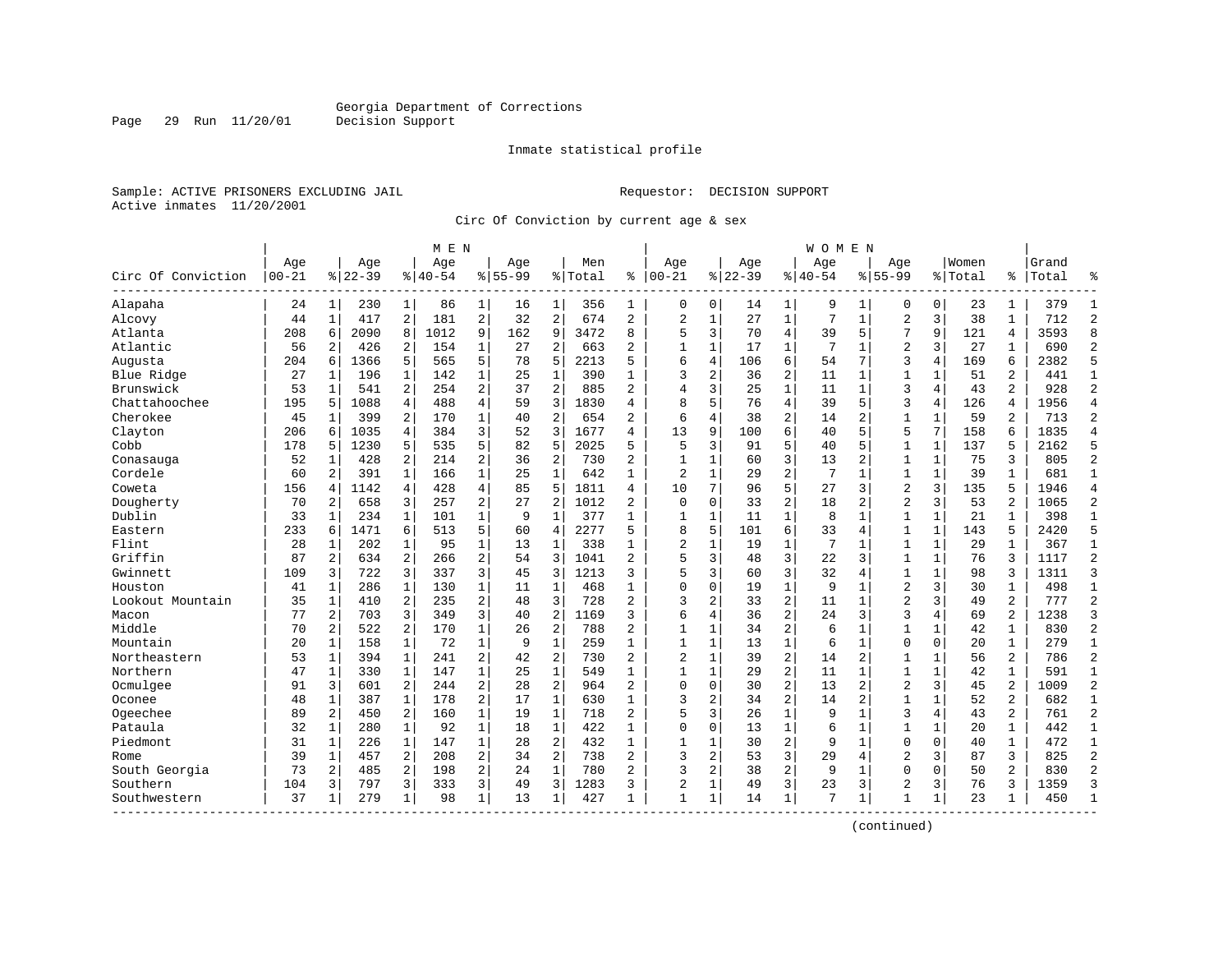Page 30 Run 11/20/01

#### Inmate statistical profile

Sample: ACTIVE PRISONERS EXCLUDING JAIL **Requestor: DECISION SUPPORT** Active inmates 11/20/2001

Circ Of Conviction by current age & sex (continued)

|                    |                   |              |                 |                | M E N                   |                |                    |      |                |      |                  |                |                  |                | <b>WOMEN</b>     |      |                    |        |                  |                |                |      |
|--------------------|-------------------|--------------|-----------------|----------------|-------------------------|----------------|--------------------|------|----------------|------|------------------|----------------|------------------|----------------|------------------|------|--------------------|--------|------------------|----------------|----------------|------|
| Circ Of Conviction | Age<br>$ 00 - 21$ |              | Age<br>$ 22-39$ |                | Age<br>$ 40-54 $        |                | Age<br>$8155 - 99$ |      | Men<br>% Total | ႜ    | Age<br>$00 - 21$ | %              | Age<br>$22 - 39$ |                | Age<br>$8 40-54$ |      | Age<br>$8155 - 99$ |        | Women<br>% Total | ွေ             | Grand<br>Total | ႜ    |
| Stone Mountain     | 273               | 8 I          | 1757            |                | 671                     | $6 \mid$       | 89                 | .5   | 2790           | 6    | 12               | 8              | 62               | 3              | 29               |      | 5                  |        | 108              | 4              | 2898           |      |
| Tallapoosa         | 34                |              | 234             |                | 135                     | $1\vert$       | 19                 |      | 422            |      | $\Omega$         | $\Omega$       | 14               |                | 8                |      |                    |        | 23               |                | 445            |      |
| Tifton             | 56                |              | 404             | 2              | 190                     | $\overline{a}$ | 22                 |      | 672            |      |                  |                | 17               |                |                  |      |                    |        | 28               |                | 700            |      |
| Toombs             | 20                |              | 209             |                | 95                      |                | 17                 |      | 341            |      |                  |                | 9                |                | 3                |      |                    |        | 13               | 0              | 354            |      |
| Waycross           | 58                |              | 501             | $\overline{2}$ | 230                     | $\overline{a}$ | 24                 |      | 813            |      |                  |                | 31               | $\overline{a}$ | 14               |      |                    |        | 49               | $\overline{a}$ | 862            |      |
| Western            | 40                |              | 347             |                | 121                     |                | 22                 |      | 530            |      |                  |                | 26               |                | 9                |      |                    |        | 39               |                | 569            |      |
| Rockdale           | 28                |              | 177             |                | 86                      |                | 15                 |      | 306            |      |                  | $\overline{2}$ | 15               |                | 10               |      | $\Omega$           |        | 28               |                | 334            |      |
| Douglas            | 65                |              | 403             |                | 194                     | $\overline{a}$ | 28                 |      | 690            |      |                  |                | 42               |                | 26               |      | $\overline{c}$     |        | 73               | 3              | 763            |      |
| Appalachian        | 21                |              | 181             |                | 109                     |                | 31                 |      | 342            |      |                  |                | 11               |                | 9                |      | $\overline{2}$     |        | 22               |                | 364            |      |
| Enotah             | 15                |              | 124             |                | 54                      | 0              | 14                 |      | 207            |      |                  |                | 11               |                | 6                |      |                    |        | 18               |                | 225            | ∩    |
| Forsyth-Bell       | 6                 |              | 93              |                | 51                      | 0              | 14                 |      | 164            |      | $\Omega$         |                | 14               |                | 9                |      | $\Omega$           |        | 23               |                | 187            |      |
| Towaliga           | 37                |              | 205             |                | 114                     | 1              | 19                 |      | 375            |      |                  |                | g                | $\Omega$       | 5                |      | $\Omega$           | 0      | 15               |                | 390            |      |
| Total reported     | 3608              |              |                 |                | 100 26300 100 11400 100 |                | 1709               | 100  | 43017 100      |      | 147              | 100            | 1808 100         |                | 773 100          |      |                    | 76 100 | 2804 100         |                | 45821 100      |      |
| Percent reported   |                   | 98.9<br>99.6 |                 |                |                         | 99.6           |                    | 99.4 |                | 99.5 |                  | 98.7           |                  | 98.9           |                  | 99.5 |                    | 100.0  |                  | 99.1           |                | 99.5 |
| Not reported       | 39                | 116          |                 |                | 48                      |                | 11                 |      | 214            |      | 2                |                | 20               |                | 4                |      | $\Omega$           |        | 26               |                | 240            |      |
| Total              | 3647              |              | 26416           |                | 11448                   |                | 1720               |      | 43231          |      | 149              |                | 1828             |                | 777              |      | 76                 |        | 2830             |                | 46061          |      |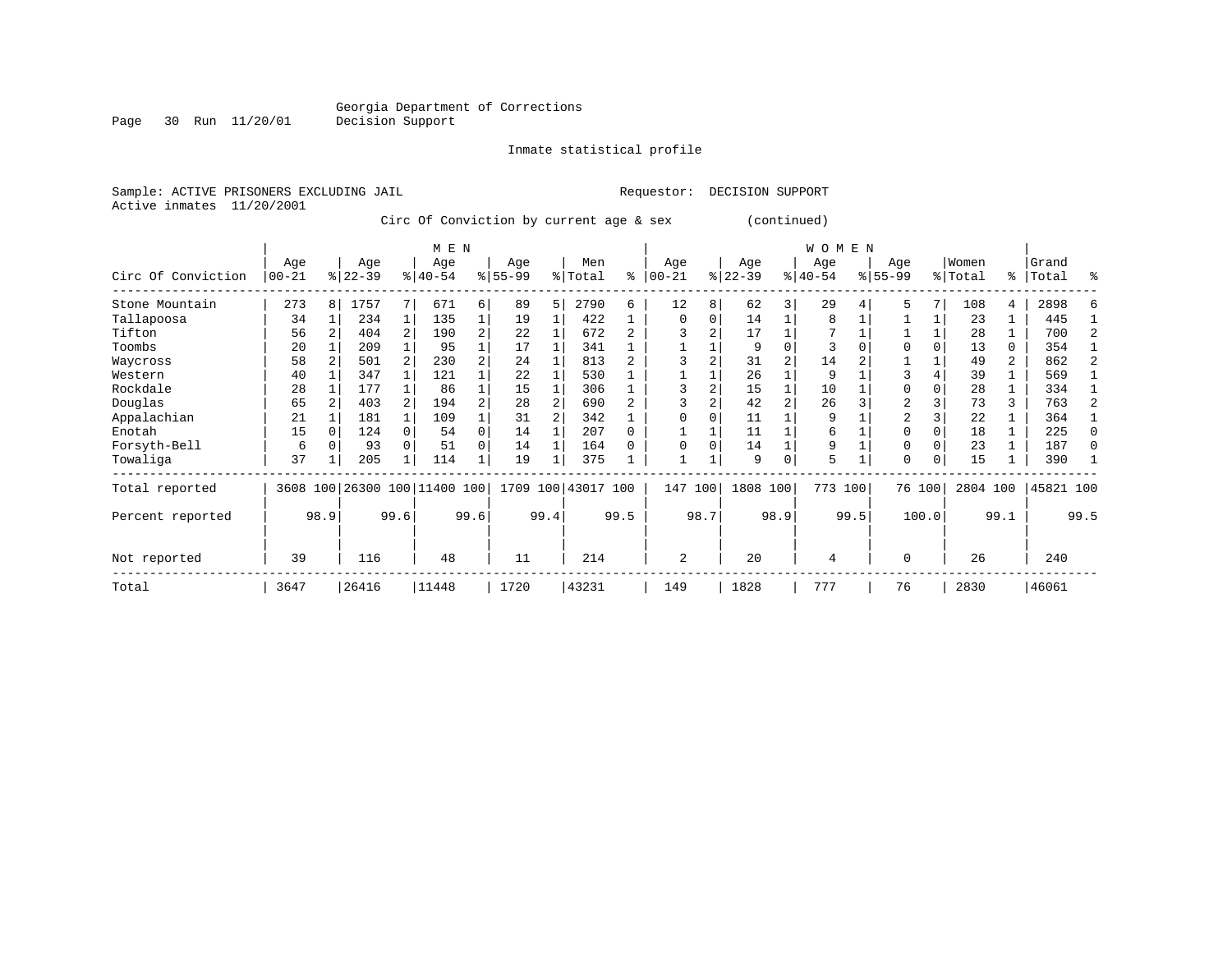Page 31 Run 11/20/01

#### Inmate statistical profile

Sample: ACTIVE PRISONERS EXCLUDING JAIL **Requestor: DECISION SUPPORT** Active inmates 11/20/2001

Home County by current age & sex

|                       |                  |                |                  |              | M E N           |                |                    |                |                |              |                 |             |                  |                | W O M E N        |              |                    |              |                  |              |                |                |
|-----------------------|------------------|----------------|------------------|--------------|-----------------|----------------|--------------------|----------------|----------------|--------------|-----------------|-------------|------------------|----------------|------------------|--------------|--------------------|--------------|------------------|--------------|----------------|----------------|
| Home County           | Age<br>$00 - 21$ |                | Age<br>$8 22-39$ |              | Age<br>$ 40-54$ |                | Age<br>$8155 - 99$ |                | Men<br>% Total | ి            | Age<br>$ 00-21$ |             | Age<br>$8 22-39$ |                | Age<br>$8 40-54$ |              | Age<br>$8155 - 99$ |              | Women<br>% Total | ి            | Grand<br>Total | န္             |
| Appling               | 3                | 0              | 63               | 0            | 35              | 0              | 5                  | 0              | 106            | 0            | 0               | 0           | 2                | 0              | 1                | 0            | 0                  | 0            | 3                | 0            | 109            | $\mathbf{0}$   |
| Atkinson              | $\overline{2}$   | $\mathbf 0$    | 28               | 0            | 12              | $\mathsf 0$    | 5                  | $\mathbf 0$    | 47             | 0            | $\Omega$        | 0           | $\mathbf 1$      | 0              | $\mathbf{1}$     | $\mathbf 0$  | $\Omega$           | 0            | $\overline{2}$   | 0            | 49             | $\Omega$       |
| Bacon                 | $\overline{2}$   | $\Omega$       | 34               | $\mathbf 0$  | 19              | $\mathbf 0$    | $\overline{2}$     | $\mathbf 0$    | 57             | $\Omega$     | $\Omega$        | 0           | $\mathbf{1}$     | $\Omega$       | $\Omega$         | $\mathbf 0$  | $\Omega$           | $\Omega$     | $\mathbf{1}$     | 0            | 58             | $\Omega$       |
| Baker                 | $\mathbf{1}$     | $\mathbf 0$    | 19               | $\mathbf 0$  | 6               | $\mathbf 0$    | 1                  | $\mathbf 0$    | 27             | O            | $\Omega$        | 0           | $\overline{2}$   | $\Omega$       | O                | $\Omega$     | $\Omega$           | 0            | $\overline{2}$   | $\Omega$     | 29             | $\Omega$       |
| Baldwin               | 32               | 1              | 187              | 1            | 80              | 1              | 8                  | 1              | 307            | 1            | $\Omega$        | 0           | 15               | 1              | 7                | 1            | 1                  | $\mathbf{1}$ | 23               | $\mathbf{1}$ | 330            | 1              |
| Banks                 | 3                | 0              | 21               | 0            | 13              | $\mathbf 0$    | $\overline{4}$     | $\mathbf 0$    | 41             | 0            | $\Omega$        | 0           | 5                | $\Omega$       | 2                | $\mathbf 0$  | $\Omega$           | $\mathbf 0$  | 7                | 0            | 48             | $\Omega$       |
| Barrow                | 10               | $\mathbf 0$    | 108              | $\mathbf 0$  | 59              | $\mathbf{1}$   | 11                 | $\mathbf{1}$   | 188            | 0            | $\Omega$        | 0           | 14               | $\mathbf{1}$   | 4                | $\mathbf{1}$ | $\Omega$           | 0            | 18               | 1            | 206            | $\Omega$       |
| Bartow                | 17               | $\mathbf{1}$   | 218              | $\mathbf{1}$ | 96              | $\mathbf{1}$   | 25                 | 2              | 356            | $\mathbf{1}$ | 3               | 2           | 21               | 1              | 8                | $\mathbf{1}$ | $\mathbf{1}$       | $\mathbf 1$  | 33               | $\mathbf{1}$ | 389            | $\mathbf{1}$   |
| Ben Hill              | 19               | 1              | 98               | 0            | 30              | $\mathbf 0$    | 9                  | 1              | 156            | $\Omega$     | $\overline{2}$  | 1           | 8                | 0              | 5                | 1            | $\Omega$           | 0            | 15               | 1            | 171            | $\mathbf{0}$   |
| Berrien               | 4                | 0              | 43               | $\mathbf 0$  | 11              | $\mathbf 0$    | 5                  | $\mathbf 0$    | 63             | 0            | $\Omega$        | 0           |                  | $\Omega$       | $\mathbf{1}$     | $\Omega$     | $\Omega$           | $\Omega$     | $\overline{2}$   | $\Omega$     | 65             | $\Omega$       |
| <b>Bibb</b>           | 79               | $\overline{2}$ | 645              | 3            | 331             | 3              | 41                 | 3              | 1096           | 3            | 4               | 3           | 42               | 3              | 24               | 3            | $\overline{2}$     | 3            | 72               | 3            | 1168           | 3              |
| Bleckley              | 7                | 0              | 74               | 0            | 29              | $\mathbf 0$    | 1                  | $\mathbf 0$    | 111            | $\Omega$     | $\Omega$        | 0           | 6                | 0              | 3                | $\mathbf 0$  | $\Omega$           | $\Omega$     | 9                | 0            | 120            | $\Omega$       |
| Brantley              | 1                | 0              | 20               | 0            | 10              | $\mathsf 0$    | 1                  | $\mathbf 0$    | 32             | 0            | 0               | 0           | $\Omega$         | 0              | 2                | $\mathbf 0$  | 0                  | 0            | $\overline{2}$   | 0            | 34             | $\Omega$       |
| <b>Brooks</b>         | 4                | $\mathbf 0$    | 52               | $\mathbf 0$  | 12              | $\mathbf 0$    | 4                  | $\mathbf 0$    | 72             | $\Omega$     | 0               | 0           | $\mathbf{1}$     | $\Omega$       | $\mathbf{1}$     | $\Omega$     | $\Omega$           | $\Omega$     | $\overline{2}$   | 0            | 74             | $\Omega$       |
| Bryan                 | 5                | $\mathbf 0$    | 51               | $\mathbf 0$  | 23              | $\mathbf 0$    | 3                  | $\mathbf 0$    | 82             | $\Omega$     | $\Omega$        | 0           | 2                | $\Omega$       | $\mathbf{1}$     | $\Omega$     | $\Omega$           | $\Omega$     | $\overline{3}$   | $\Omega$     | 85             | $\Omega$       |
| Bulloch               | 34               | $\mathbf{1}$   | 182              | 1            | 78              | 1              | 9                  | $\mathbf 1$    | 303            | 1            | $\mathbf{1}$    |             | 14               | 1              | 5                |              | 1                  |              | 21               | 1            | 324            | 1              |
| Burke                 | 12               | 0              | 127              | 1            | 45              | $\mathbf 0$    | 9                  | $\mathbf{1}$   | 193            | 0            | $\Omega$        | 0           | 2                | $\Omega$       | 3                | $\Omega$     | $\Omega$           | 0            | 5                | 0            | 198            | $\Omega$       |
| <b>Butts</b>          | 16               | $\Omega$       | 75               | 0            | 29              | $\mathbf 0$    | 5                  | $\mathbf 0$    | 125            | $\Omega$     | $\mathbf{1}$    | 1           | 7                | $\Omega$       | 2                | $\Omega$     | $\Omega$           | $\Omega$     | 10               | $\Omega$     | 135            | $\Omega$       |
| Calhoun               | 6                | 0              | 22               | $\mathbf 0$  | 11              | 0              | 1                  | 0              | 40             | 0            | $\Omega$        | 0           |                  | $\Omega$       | 0                | $\mathbf 0$  | $\Omega$           | 0            | $\mathbf{1}$     | 0            | 41             | $\Omega$       |
| Camden                | 4                | $\mathbf 0$    | 55               | $\mathbf 0$  | 22              | $\mathbf 0$    | 4                  | $\mathbf 0$    | 85             | 0            | $\mathbf{1}$    | 1           | $\overline{2}$   | 0              | 1                | 0            | $\Omega$           | 0            | $\overline{4}$   | 0            | 89             | $\Omega$       |
| Candler               | 8                | $\Omega$       | 56               | $\Omega$     | 16              | $\mathbf 0$    | $\Omega$           | $\mathbf 0$    | 80             | $\Omega$     | $\Omega$        | 0           | $\mathbf{1}$     | $\Omega$       | 0                | $\Omega$     | $\Omega$           | $\Omega$     | $\mathbf{1}$     | $\Omega$     | 81             | $\Omega$       |
| Carroll               | 28               | $\mathbf{1}$   | 223              | $\mathbf{1}$ | 109             | $\mathbf 1$    | 35                 | 2              | 395            | 1            | 5               | 4           | 28               | $\overline{2}$ | 8                | $\mathbf{1}$ | $\Omega$           | $\Omega$     | 41               | 2            | 436            | 1              |
| Catoosa               | 7                | 0              | 55               | 0            | 36              | 0              | 7                  | $\mathbf 0$    | 105            | 0            | $\Omega$        | 0           | 6                | $\Omega$       | $\overline{2}$   | $\Omega$     | $\Omega$           | $\Omega$     | 8                | 0            | 113            | $\Omega$       |
| Charlton              | 1                | 0              | 24               | $\mathbf 0$  | 10              | $\mathbf 0$    | 1                  | $\mathbf 0$    | 36             | 0            | $\Omega$        | 0           | 1                | $\Omega$       | $\mathbf 0$      | $\Omega$     | $\Omega$           | 0            | $\mathbf{1}$     | 0            | 37             | $\Omega$       |
| Chatham               | 217              | 6              | 1373             | 6            | 479             | 5              | 57                 | 4              | 2126           | 5            | 8               | 6           | 94               | 6              | 28               | 4            | 3                  | 4            | 133              | 5            | 2259           | 5              |
| Chattahoochee         | 4                | $\mathbf 0$    | 10               | 0            | 6               | $\mathsf 0$    | $\mathbf 0$        | $\mathbf 0$    | 20             | 0            | 1               | $\mathbf 1$ | $\overline{2}$   | 0              | $\Omega$         | $\mathbf 0$  | $\mathbf 0$        | 0            | $\overline{3}$   | 0            | 23             | $\Omega$       |
| Chatooga              | 6                | 0              | 98               | $\mathbf 0$  | 49              | 0              | 12                 | $\mathbf{1}$   | 165            | 0            | $\overline{2}$  | 1           | 10               | 1              | $\mathbf{1}$     | $\Omega$     | 1                  | 1            | 14               | $\mathbf{1}$ | 179            | $\Omega$       |
| Cherokee              | 17               | $\mathbf{1}$   | 158              | 1            | 102             | $\mathbf 1$    | 16                 | 1              | 293            | 1            | $\overline{2}$  | 1           | 29               | $\overline{2}$ | 11               | 2            | 1                  | 1            | 43               | 2            | 336            | 1              |
| Clarke                | 47               | 1              | 327              | $\mathbf{1}$ | 123             | $\mathbf 1$    | 20                 | $\mathbf 1$    | 517            | $\mathbf{1}$ | 2               | 1           | 24               | $\mathbf 1$    | 10               | $\mathbf{1}$ | 4                  | 6            | 40               | 2            | 557            | $\mathbf{1}$   |
| Clay                  | $\overline{2}$   | $\Omega$       | 12               | 0            | 8               | $\mathbf 0$    | $\mathbf{1}$       | $\mathbf 0$    | 23             | 0            | $\Omega$        | 0           | $\overline{2}$   | $\Omega$       | $\mathbf 0$      | $\Omega$     | $\Omega$           | $\Omega$     | $\overline{2}$   | $\Omega$     | 25             | $\Omega$       |
| Clayton               | 146              | 4              | 719              | 3            | 255             | $\overline{2}$ | 37                 | $\overline{c}$ | 1157           | 3            | 4               | 3           | 57               | 3              | 22               | 3            | 4                  | 6            | 87               | 3            | 1244           | 3              |
| Clinch                | 6                | 0              | 30               | $\mathbf 0$  | 9               | $\mathbf 0$    | $\mathbf 0$        | $\mathbf 0$    | 45             | 0            | 0               | 0           | $\overline{2}$   | 0              | $\mathbf 0$      | $\mathbf 0$  | $\Omega$           | 0            | $\overline{2}$   | 0            | 47             | $\Omega$       |
| Cobb                  | 141              | 4              | 907              | 4            | 423             | $\overline{4}$ | 61                 | 4              | 1532           | 4            | 6               | 4           | 76               | 5              | 21               | 3            | $\Omega$           | 0            | 103              | 4            | 1635           | $\overline{4}$ |
| Coffee                | 17               | 1              | 135              | $\mathbf 1$  | 49              | 0              | 5                  | 0              | 206            | 1            | $\mathbf{1}$    | 1           | 7                | 0              | 4                | 1            | $\overline{2}$     | 3            | 14               | 1            | 220            | 1              |
| Colquit               | 30               | 1              | 165              | 1            | 70              | $\mathbf 1$    | 16                 | 1              | 281            | 1            | 0               | 0           | 15               | 1              | 3                | $\mathbf 0$  | 0                  | 0            | 18               | 1            | 299            | 1              |
| Columbia<br>--------- | 20               | $\mathbf{1}$   | 95               | $\mathbf 0$  | 43              | $\mathbf 0$    | 4                  | $\mathbf 0$    | 162            | $\Omega$     | $\mathbf{1}$    | $\mathbf 1$ | 8                | 0              | 6                | $\mathbf{1}$ | $\Omega$           | 0            | 15               | $\mathbf{1}$ | 177            | $\Omega$       |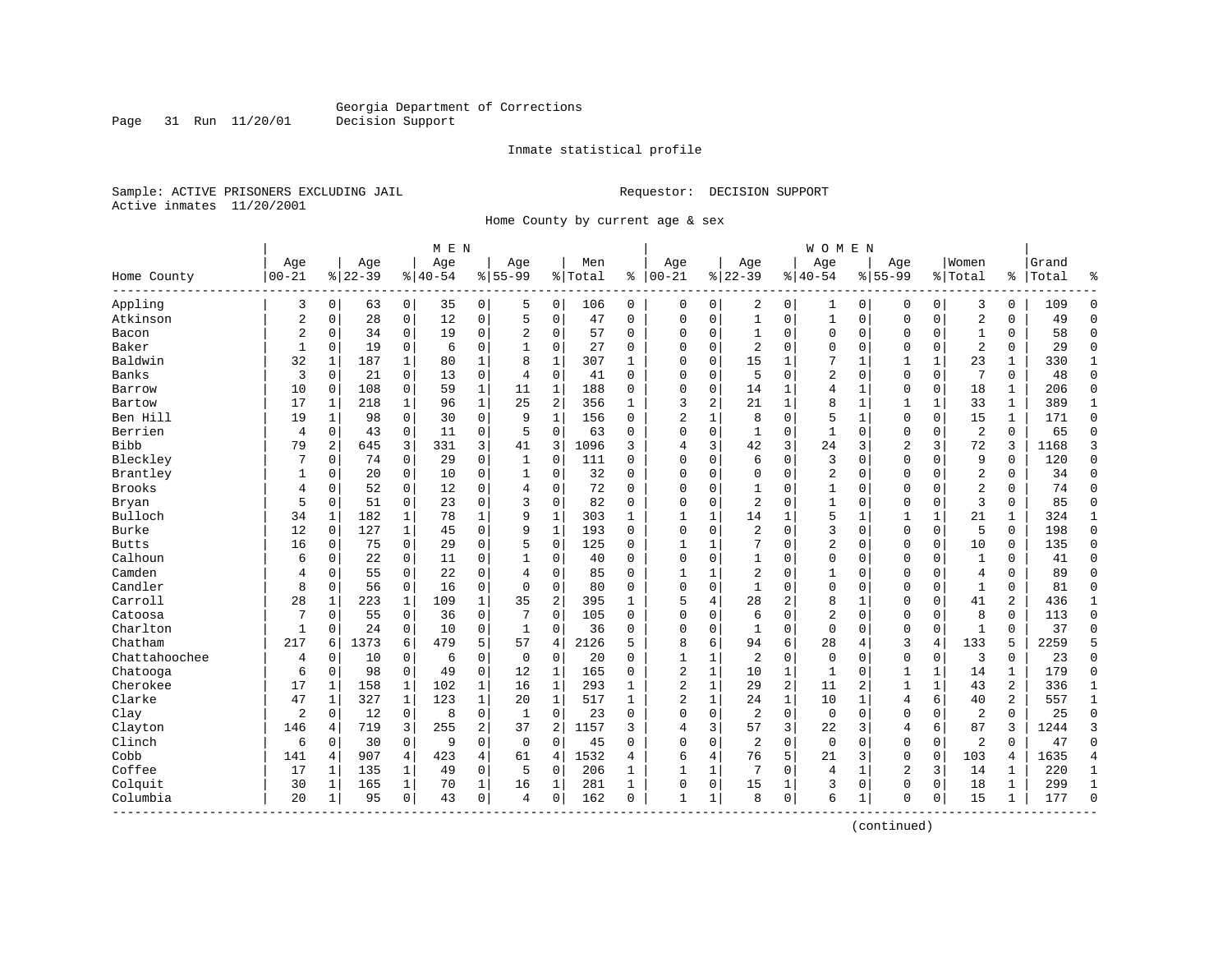Page 32 Run 11/20/01

#### Inmate statistical profile

Sample: ACTIVE PRISONERS EXCLUDING JAIL **Requestor: DECISION SUPPORT** Active inmates 11/20/2001

Home County by current age & sex (continued)

|                                                  | M E N     |                |                |                |                |              |                |                |         |                |                |                |                |                | <b>WOMEN</b>   |              |                |              |              |                |       |              |
|--------------------------------------------------|-----------|----------------|----------------|----------------|----------------|--------------|----------------|----------------|---------|----------------|----------------|----------------|----------------|----------------|----------------|--------------|----------------|--------------|--------------|----------------|-------|--------------|
|                                                  | Age       |                | Age            |                | Age            |              | Age            |                | Men     |                | Age            |                | Age            |                | Age            |              | Age            |              | Women        |                | Grand |              |
| Home County                                      | $00 - 21$ |                | $8 22-39$      |                | $8   40 - 54$  |              | $8155 - 99$    |                | % Total | ႜ              | $ 00 - 21$     |                | $8 22-39$      |                | $8140 - 54$    |              | $8155 - 99$    |              | % Total      | ႜ              | Total | 우            |
| Cook                                             | 8         | $\mathbf 0$    | 83             | 0              | 38             | 0            | 4              | $\Omega$       | 133     | 0              | $\mathbf 0$    | 0              | 6              | 0              | 6              |              | 0              | 0            | 12           | 0              | 145   | 0            |
| Coweta                                           | 33        | 1              | 255            | $\mathbf 1$    | 86             | $\mathbf 1$  | 7              | $\Omega$       | 381     | $\mathbf{1}$   | $\mathbf{1}$   | $\mathbf{1}$   | 19             | $\mathbf{1}$   | 9              | $\mathbf{1}$ | $\Omega$       | $\Omega$     | 29           | 1              | 410   | $\mathbf{1}$ |
| Crawford                                         | 1         | $\mathbf 0$    | 18             | 0              | 3              | 0            | $\Omega$       | $\Omega$       | 22      | $\Omega$       | $\Omega$       | $\Omega$       | $\mathbf 0$    | $\Omega$       | $\Omega$       | $\Omega$     | $\Omega$       | $\Omega$     | $\mathbf 0$  | 0              | 22    | $\Omega$     |
| Crisp                                            | 26        | 1              | 151            | 1              | 59             | $\mathbf{1}$ | 8              | $\mathbf{1}$   | 244     | $\mathbf{1}$   | $\mathbf{1}$   | 1              | 11             | 1              | 2              | $\Omega$     | $\Omega$       | $\Omega$     | 14           | 1              | 258   |              |
| Dade                                             | 1         | $\mathbf 0$    | 24             | $\mathbf 0$    | 17             | 0            |                | $\mathbf 0$    | 49      | $\Omega$       | 1              | $\mathbf{1}$   | $\mathbf{0}$   | $\Omega$       | 0              | $\Omega$     | $\Omega$       | $\Omega$     | $\mathbf{1}$ | 0              | 50    | $\Omega$     |
| Dawson                                           | 2         | $\mathbf 0$    | 44             | 0              | 22             | 0            |                | $\mathbf 0$    | 69      | $\Omega$       | $\Omega$       | 0              | 5              | $\Omega$       | $\mathbf{1}$   | $\Omega$     | $\Omega$       | $\mathbf 0$  | 6            | 0              | 75    | $\Omega$     |
| Decatur                                          | 25        | $\mathbf{1}$   | 164            | $\mathbf 1$    | 49             | 0            | 6              | $\mathbf 0$    | 244     | $\mathbf{1}$   | $\Omega$       | $\Omega$       | 10             | $\mathbf{1}$   | 3              | $\mathsf{C}$ | $\Omega$       | $\mathbf 0$  | 13           | $\Omega$       | 257   | $\mathbf{1}$ |
| DeKalb                                           | 217       | 6              | 1543           | 6              | 519            | 5            | 81             | 5              | 2360    | 6              | 11             | 8              | 69             | $\overline{4}$ | 23             | 3            | 6              | 9            | 109          | 4              | 2469  | 6            |
| Dodge                                            | 6         | $\mathbf 0$    | 106            | 0              | 55             | 1            | 5              | $\mathbf 0$    | 172     | 0              | $\overline{0}$ | 0              | 9              | 1              | 4              |              | $\Omega$       | $\mathbf 0$  | 13           | 0              | 185   | $\mathbf 0$  |
| Dooly                                            | 8         | $\mathbf 0$    | 69             | 0              | 18             | 0            | $\Omega$       | $\mathbf 0$    | 95      | 0              | $\Omega$       | 0              | $\overline{2}$ | $\mathbf 0$    | 1              | $\Omega$     | $\mathbf 0$    | 0            | 3            | 0              | 98    | $\mathbf 0$  |
| Dougherty                                        | 78        | $\overline{c}$ | 647            | 3              | 254            | 2            | 23             | 2              | 1002    | 3              | $\Omega$       | 0              | 32             | $\overline{2}$ | 16             | 2            | 3              | 4            | 51           | 2              | 1053  |              |
| Douglas                                          | 47        | 1              | 215            | 1              | 112            | 1            | 21             | 1              | 395     | $\mathbf{1}$   | 1              | 1              | 24             | $\mathbf{1}$   | 15             | 2            | $\mathbf 0$    | $\Omega$     | 40           | $\overline{2}$ | 435   |              |
| Early                                            | 3         | $\Omega$       | 55             | $\mathbf 0$    | 15             | 0            | 5              | $\Omega$       | 78      | $\Omega$       | $\Omega$       | 0              | 3              | $\Omega$       | 2              | $\Omega$     | $\Omega$       | $\Omega$     | 5            | 0              | 83    | ∩            |
| Echols                                           | 1         | $\mathbf 0$    | 2              | $\mathbf 0$    | $\overline{2}$ | 0            | $\Omega$       | $\mathbf 0$    | 5       | $\Omega$       | $\Omega$       | 0              | $\Omega$       | $\Omega$       | $\Omega$       | $\Omega$     | $\Omega$       | $\Omega$     | $\Omega$     | 0              | 5     | ſ            |
| Effingham                                        | 22        | 1              | 79             | $\mathbf 0$    | 32             | 0            | $\overline{2}$ | $\mathbf 0$    | 135     | $\Omega$       | $\Omega$       | 0              | 6              | 0              | 3              | $\Omega$     |                | $\mathbf 1$  | 10           | 0              | 145   | ſ            |
| Elbert                                           | 14        | 0              | 88             | 0              | 48             | 0            | 7              | 0              | 157     | $\Omega$       | $\Omega$       | O              | 10             | 1              | 4              | $\mathbf{1}$ | $\Omega$       | $\Omega$     | 14           | $\mathbf{1}$   | 171   | $\Omega$     |
| Emanuel                                          | 13        | $\mathbf 0$    | 116            | 0              | 33             | 0            | 7              | $\Omega$       | 169     | $\Omega$       | $\overline{2}$ | 1              | 4              | $\Omega$       | 2              | $\Omega$     | $\Omega$       | $\Omega$     | 8            | 0              | 177   | $\Omega$     |
| Evans                                            | 5         | 0              | 50             | 0              | 11             | 0            | 2              | 0              | 68      | 0              | $\Omega$       | 0              | $\Omega$       | 0              | 1              | $\Omega$     | $\Omega$       | $\Omega$     | 1            | 0              | 69    | $\Omega$     |
| Fannin                                           | 3         | 0              | 57             | 0              | 24             | 0            | 10             | 1              | 94      | $\Omega$       | $\Omega$       | 0              | 5              | $\Omega$       | 2              | $\Omega$     |                | 1            | 8            | 0              | 102   | $\Omega$     |
| Fayette                                          | 6         | $\mathbf 0$    | 53             | 0              | 29             | 0            | 9              | $\mathbf{1}$   | 97      | $\Omega$       | $\Omega$       | 0              | 5              | $\mathbf 0$    | 3              | $\sqrt{ }$   | $\Omega$       | $\Omega$     | 8            | 0              | 105   | $\Omega$     |
| Floyd                                            | 42        | 1              | 419            | $\overline{a}$ | 177            | 2            | 24             | $\overline{2}$ | 662     | $\overline{a}$ | 3              | $\overline{2}$ | 54             | 3              | 26             | 4            | $\overline{c}$ | 3            | 85           | 3              | 747   | 2            |
| Forsyth                                          | 5         | $\mathbf 0$    | 73             | $\Omega$       | 33             | 0            | 7              | $\mathbf 0$    | 118     | 0              | $\Omega$       | 0              | 5              | $\mathbf 0$    | 7              | -1           | 1              | $\mathbf{1}$ | 13           | 0              | 131   | $\Omega$     |
| Franklin                                         | 12        | 0              | 56             | $\mathbf 0$    | 27             | 0            | 5              | $\mathbf 0$    | 100     | 0              | $\Omega$       | 0              | 4              | $\mathbf 0$    | $\mathbf{1}$   | $\mathbf 0$  |                | $\mathbf{1}$ | 6            | 0              | 106   | $\Omega$     |
| Fulton                                           | 355       | 11             | 3044           | 12             | 1444           | 14           | 182            | 12             | 5025    | 13             | 16             | 12             | 129            | 8              | 84             | 12           | 8              | 11           | 237          | 9              | 5262  | 12           |
| Gilmer                                           | 9         | $\mathbf 0$    | 51             | $\mathbf 0$    | 33             | 0            | 16             | $\mathbf{1}$   | 109     | 0              | 1              | $\mathbf{1}$   | 5              | 0              | $\mathbf{1}$   | $\mathbf 0$  | $\Omega$       | $\mathbf 0$  | 7            | 0              | 116   | $\Omega$     |
| Glascock                                         | 1         | $\mathbf 0$    | $\overline{2}$ | 0              | $\overline{2}$ | 0            | $\Omega$       | $\mathbf 0$    | 5       | $\Omega$       | $\Omega$       | 0              | $\Omega$       | $\Omega$       | $\Omega$       | C            | 0              | $\Omega$     | $\Omega$     | 0              | 5     | $\Omega$     |
| Glynn                                            | 26        | 1              | 275            | 1              | 108            | $\mathbf{1}$ | 19             | 1              | 428     | 1              | 3              | 2              | 13             | 1              | 5              | 1            |                | $\mathbf{1}$ | 22           | 1              | 450   | $\mathbf{1}$ |
| Gordon                                           | 21        | 1              | 152            | 1              | 63             | 1            | 12             | 1              | 248     | 1              | $\overline{c}$ | 1              | 15             | 1              | 6              | 1            | $\Omega$       | $\Omega$     | 23           | 1              | 271   | -1           |
| Grady                                            | 22        | 1              | 117            | 0              | 44             | 0            | 5              | $\Omega$       | 188     | $\Omega$       | $\mathbf{1}$   | 1              | 9              | 1              | 3              | $\sqrt{ }$   | $\Omega$       | $\Omega$     | 13           | 0              | 201   | $\Omega$     |
| Greene                                           | 15        | $\Omega$       | 60             | $\Omega$       | 14             | 0            | 3              | $\Omega$       | 92      | $\Omega$       | $\Omega$       | $\Omega$       | $\mathbf{1}$   | $\Omega$       | 3              | $\sqrt{ }$   | 1              | $\mathbf{1}$ | 5            | $\Omega$       | 97    | $\cap$       |
| Gwinnett                                         | 90        | 3              | 552            | $\overline{a}$ | 259            | 2            | 45             | 3              | 946     | 2              | $\overline{c}$ | 1              | 48             | 3              | 22             | 3            | $\Omega$       | $\Omega$     | 72           | 3              | 1018  |              |
| Habersham                                        | 6         | $\mathbf 0$    | 49             | $\mathbf 0$    | 30             | 0            | 3              | $\mathbf 0$    | 88      | $\Omega$       | 1              | $\mathbf{1}$   | $\overline{4}$ | $\mathbf 0$    | $\overline{c}$ | $\Omega$     | $\Omega$       | $\Omega$     | 7            | 0              | 95    | O            |
| Hall                                             | 44        | 1              | 332            | $\mathbf 1$    | 204            | 2            | 39             | 3              | 619     | $\overline{a}$ | $\mathbf{1}$   | 1              | 37             | $\overline{2}$ | 11             | 2            | $\mathbf{1}$   | 1            | 50           | 2              | 669   | 2            |
| Hancock                                          |           | 0              | 29             | $\mathbf 0$    | 17             | 0            |                | $\mathbf 0$    | 54      | 0              | $\Omega$       | 0              | $\mathbf 0$    | $\mathbf 0$    | $\mathbf{1}$   | $\Omega$     | $\Omega$       | $\mathbf 0$  | $\mathbf{1}$ | 0              | 55    | $\sqrt{ }$   |
| Haralson<br>$\cdots \cdots \cdots \cdots \cdots$ | 8         | 0              | 61             | 0              | 32             | 0            | 4              | 0              | 105     | $\Omega$       | $\Omega$       | 0              | 11             | 1              | 1              | 0            | $\Omega$       | 0            | 12           | 0              | 117   | $\cap$       |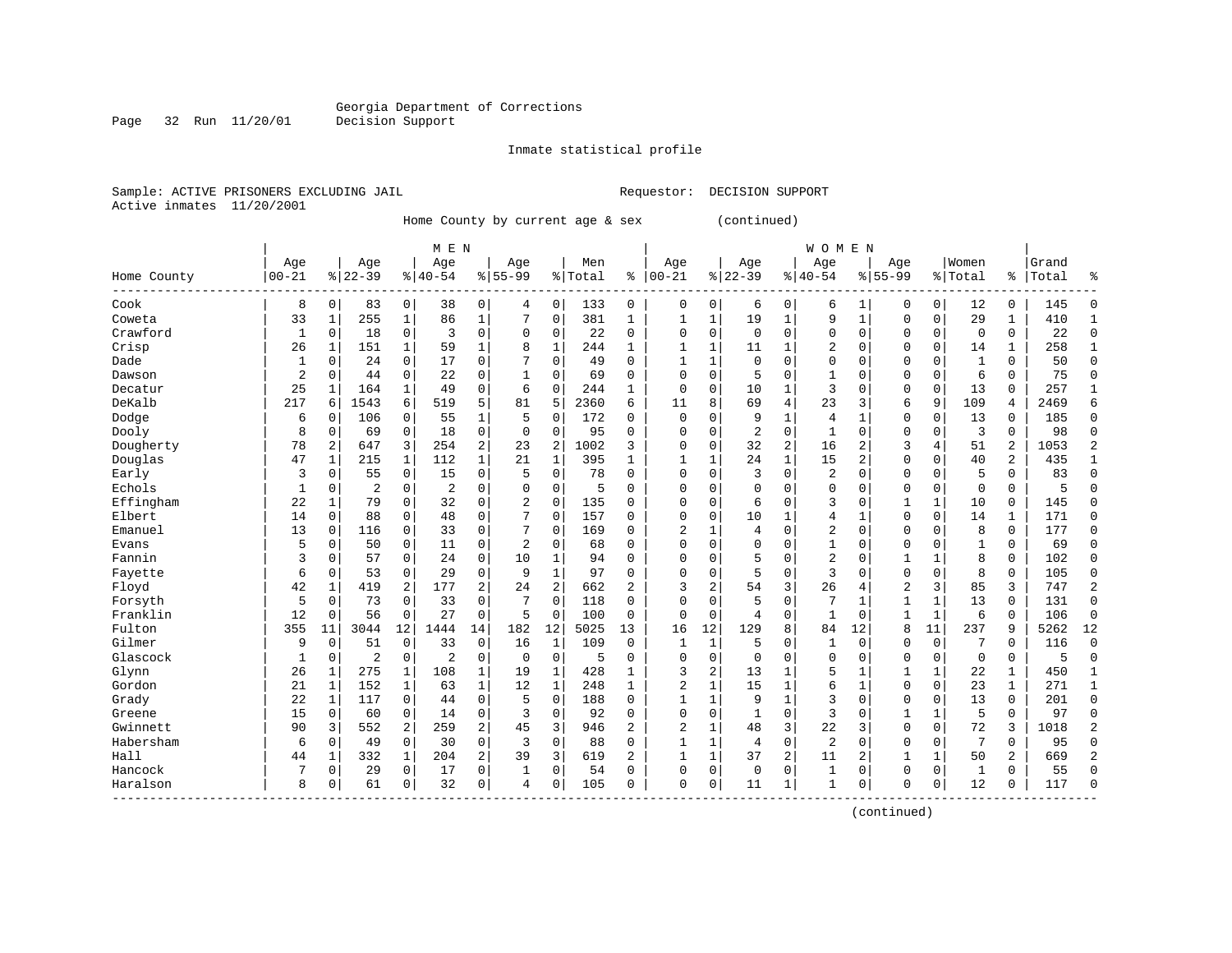Page 33 Run 11/20/01

#### Inmate statistical profile

Sample: ACTIVE PRISONERS EXCLUDING JAIL **Requestor: DECISION SUPPORT** Active inmates 11/20/2001

Home County by current age & sex (continued)

|                    | M E N          |              |           |             |           |              |                |              |         |              |                |              |                |               | <b>WOMEN</b>   |                |              |              |                |             |           |              |
|--------------------|----------------|--------------|-----------|-------------|-----------|--------------|----------------|--------------|---------|--------------|----------------|--------------|----------------|---------------|----------------|----------------|--------------|--------------|----------------|-------------|-----------|--------------|
|                    | Age            |              | Age       |             | Age       |              | Age            |              | Men     |              | Age            |              | Age            |               | Age            |                | Age          |              | Women          |             | Grand     |              |
| Home County        | $ 00 - 21$     |              | $8 22-39$ |             | $8 40-54$ |              | $8155 - 99$    |              | % Total | ి            | $00 - 21$      |              | $8 22-39$      | $\frac{1}{6}$ | $140 - 54$     |                | $8155 - 99$  |              | % Total        |             | %   Total | ႜ            |
| Harris             |                | 0            | 46        | 0           | 28        | 0            | 2              | 0            | 83      | 0            |                | 1            | 2              | 0             | $\mathbf 0$    | $\Omega$       | 0            | 0            | 3              | 0           | 86        | $\Omega$     |
| Hart               | 11             | $\Omega$     | 52        | 0           | 20        | 0            | $\overline{2}$ | 0            | 85      | 0            | $\Omega$       | 0            | $\overline{2}$ | $\mathbf 0$   | 3              | $\mathbf 0$    | $\Omega$     | $\Omega$     | 5              | $\Omega$    | 90        | $\Omega$     |
| Heard              | 3              | $\mathbf 0$  | 22        | 0           | 12        | 0            | 9              | 1            | 46      | 0            | $\Omega$       | $\Omega$     | 1              | $\Omega$      | $\Omega$       | $\mathbf 0$    | $\Omega$     | $\Omega$     | 1              | $\Omega$    | 47        | $\Omega$     |
| Henry              | 37             | 1            | 176       | 1           | 87        | $\mathbf{1}$ | 14             | 1            | 314     | $\mathbf{1}$ | $\mathbf{1}$   | $\mathbf{1}$ | 10             | $\mathbf{1}$  | 9              | 1              | 0            | $\Omega$     | 20             | 1           | 334       | $\mathbf{1}$ |
| Houston            | 44             | $\mathbf{1}$ | 265       | $\mathbf 1$ | 120       | 1            | 12             | $\mathbf{1}$ | 441     | 1            | $\mathbf 0$    | $\mathbf 0$  | 18             | 1             | 8              | $\mathbf{1}$   | 1            | $\mathbf 1$  | 27             | $\mathbf 1$ | 468       | $\mathbf{1}$ |
| Irwin              | 9              | $\mathbf 0$  | 49        | 0           | 25        | 0            | 3              | $\mathbf 0$  | 86      | 0            | $\Omega$       | 0            | 2              | $\mathbf 0$   | $\Omega$       | $\mathbf 0$    | $\mathbf 0$  | $\mathbf 0$  | $\overline{c}$ | 0           | 88        | $\Omega$     |
| Jackson            | 11             | 0            | 104       | 0           | 65        | $\mathbf{1}$ | 15             | 1            | 195     | 0            | $\overline{2}$ | $\mathbf 1$  | 16             | 1             | 3              | $\mathbf 0$    | $\mathbf 0$  | $\mathbf 0$  | 21             | $\mathbf 1$ | 216       | $\mathbf{1}$ |
| Jasper             | $\overline{a}$ | 0            | 47        | 0           | 15        | 0            | 3              | 0            | 67      | 0            | $\Omega$       | 0            | $\mathbf{1}$   | $\mathbf 0$   | $\mathbf{1}$   | 0              | $\mathbf 0$  | $\mathbf 0$  | $\overline{c}$ | $\mathbf 0$ | 69        | $\mathbf 0$  |
| Jeff Davis         | 5              | $\mathbf 0$  | 35        | 0           | 22        | 0            | 3              | 0            | 65      | 0            | $\mathbf 0$    | 0            | $\overline{2}$ | $\mathbf 0$   | 3              | $\mathbf 0$    | 0            | 0            | 5              | 0           | 70        | $\Omega$     |
| Jefferson          | 9              | $\Omega$     | 68        | 0           | 25        | 0            | 4              | $\Omega$     | 106     | 0            | $\Omega$       | 0            | 4              | $\Omega$      | 1              | $\mathbf 0$    | 0            | 0            | 5              | 0           | 111       | $\Omega$     |
| Jenkins            | 10             | $\Omega$     | 59        | 0           | 17        | 0            |                | $\Omega$     | 87      | O            | $\bigcap$      | 0            | 3              | $\Omega$      | 2              | $\mathbf 0$    | $\mathbf 0$  | $\Omega$     | 5              | $\Omega$    | 92        | $\Omega$     |
| Johnson            | $\overline{2}$ | $\mathbf 0$  | 25        | 0           | 11        | 0            | $\overline{2}$ | 0            | 40      | 0            | $\mathbf 0$    | $\Omega$     | 3              | $\Omega$      | $\mathbf 0$    | $\mathbf 0$    | $\Omega$     | $\Omega$     | 3              | $\Omega$    | 43        | ∩            |
| Jones              | 8              | $\Omega$     | 24        | $\Omega$    | 16        | 0            | 2              | $\Omega$     | 50      | 0            | 1              | $\mathbf{1}$ | $\mathbf{1}$   | $\Omega$      | 1              | $\Omega$       | $\Omega$     | $\Omega$     | 3              | $\Omega$    | 53        | ∩            |
| Lamar              |                | $\Omega$     | 50        | $\Omega$    | 23        | 0            | 6              | 0            | 80      | 0            | $\Omega$       | $\Omega$     | 0              | $\Omega$      | 3              | $\mathbf 0$    | $\Omega$     | $\Omega$     | 3              | 0           | 83        | $\Omega$     |
| Lanier             | 2              | $\mathbf 0$  | 38        | 0           | 7         | 0            | 5              | 0            | 52      | 0            | $\Omega$       | 0            | 3              | $\Omega$      | $\mathbf{1}$   | 0              | $\Omega$     | $\mathbf 0$  | 4              | 0           | 56        | $\Omega$     |
| Laurens            | 18             | 1            | 158       | 1           | 59        | 1            |                | 0            | 242     | 1            | $\mathbf{1}$   | 1            | 8              | $\Omega$      | 6              | 1              | 1            | $\mathbf{1}$ | 16             | 1           | 258       | $\mathbf{1}$ |
| Lee                | 5              | $\mathbf 0$  | 27        | 0           | 12        | 0            | 3              | 0            | 47      | $\Omega$     | $\Omega$       | $\Omega$     | $\overline{a}$ | 0             | 1              | $\mathbf 0$    | 0            | 0            | 3              | $\Omega$    | 50        | $\Omega$     |
| Liberty            | 28             | 1            | 143       | 1           | 38        | 0            | 5              | 0            | 214     | 1            | $\overline{2}$ | 1            | 8              | 0             | $\overline{2}$ | $\mathbf 0$    | 0            | $\Omega$     | 12             | 0           | 226       | 1            |
| Lincoln            | 2              | 0            | 19        | 0           | 12        | 0            |                | 0            | 34      | 0            | $\Omega$       | 0            | $\Omega$       | $\mathbf 0$   | $\Omega$       | 0              | 0            | 0            | $\mathbf 0$    | $\Omega$    | 34        | $\Omega$     |
| Long               | 3              | $\mathbf 0$  | 13        | 0           | 12        | 0            | $\overline{c}$ | 0            | 30      | 0            | $\mathbf 0$    | $\mathbf 0$  | $\overline{2}$ | $\mathbf 0$   | $\mathbf 0$    | $\mathbf 0$    | $\mathbf 0$  | $\mathbf 0$  | $\overline{c}$ | 0           | 32        | $\Omega$     |
| Lowndes            | 33             | 1            | 308       | $\mathbf 1$ | 123       | 1            | 14             | $\mathbf{1}$ | 478     | 1            | $\mathbf{1}$   | 1            | 18             | $\mathbf{1}$  | 11             | $\overline{2}$ | $\mathbf{1}$ | $\mathbf{1}$ | 31             | $\mathbf 1$ | 509       | $\mathbf{1}$ |
| Lumpkins           | 2              | $\mathbf 0$  | 40        | 0           | 23        | 0            | 6              | 0            | 71      | 0            | $\mathbf 0$    | 0            | $\overline{2}$ | $\mathbf 0$   | $\mathbf{1}$   | $\mathbf 0$    | $\mathbf 0$  | $\Omega$     | 3              | 0           | 74        | $\Omega$     |
| Macon              |                | $\mathbf 0$  | 38        | 0           | 13        | 0            | 4              | $\mathbf 0$  | 62      | 0            | $\Omega$       | $\mathbf 0$  | $\mathbf{1}$   | $\Omega$      | $\overline{3}$ | $\mathbf 0$    | 1            | 1            | 5              | 0           | 67        | $\Omega$     |
| Madison            | 4              | 0            | 68        | 0           | 27        | 0            | 6              | 0            | 105     | 0            | $\Omega$       | $\mathbf 0$  | 7              | $\mathbf 0$   | $\overline{2}$ | $\mathbf 0$    | $\mathbf 0$  | $\mathbf 0$  | 9              | 0           | 114       | $\Omega$     |
| Marion             | 4              | $\mathbf 0$  | 23        | 0           | 12        | 0            | $\overline{c}$ | 0            | 41      | 0            | $\Omega$       | 0            | $\overline{2}$ | $\Omega$      | $\Omega$       | $\mathbf 0$    | $\mathbf 0$  | $\Omega$     | $\overline{2}$ | 0           | 43        | $\Omega$     |
| McDuffie           | 1              | $\mathbf 0$  | 92        | 0           | 34        | 0            | 7              | 0            | 134     | 0            | 1              | 1            | 3              | $\Omega$      | $\Omega$       | $\mathbf 0$    | 0            | $\Omega$     | 4              | $\Omega$    | 138       | $\Omega$     |
| McIntosh           | 3              | $\mathbf 0$  | 50        | 0           | 18        | 0            |                | 0            | 72      | 0            | $\Omega$       | 0            | $\Omega$       | 0             | $\Omega$       | $\mathbf 0$    | 0            | $\Omega$     | $\mathbf 0$    | 0           | 72        | $\Omega$     |
| Meriwether         | 22             | 1            | 116       | 0           | 53        | 1            | 9              | $\mathbf{1}$ | 200     | 1            | $\Omega$       | $\Omega$     | 12             | 1             | 1              | 0              | 2            | 3            | 15             | 1           | 215       | 1            |
| Miller             | $\Omega$       | $\mathbf 0$  | 16        | 0           | 12        | 0            |                | 0            | 29      | O            | $\bigcap$      | 0            | 3              | $\Omega$      | $\Omega$       | $\mathbf 0$    | $\mathbf 0$  | $\Omega$     | 3              | $\Omega$    | 32        | $\Omega$     |
| Mitchell           | 11             | $\Omega$     | 125       | 1           | 50        | 0            | 6              | $\Omega$     | 192     | O            | $\overline{2}$ | $\mathbf{1}$ | 6              | $\Omega$      | 3              | $\Omega$       | $\Omega$     | $\Omega$     | 11             | $\Omega$    | 203       | $\Omega$     |
| Monroe             | 6              | $\Omega$     | 62        | $\Omega$    | 29        | 0            | $\overline{4}$ | 0            | 101     | O            | $\Omega$       | $\Omega$     | $\overline{a}$ | $\Omega$      | $\overline{2}$ | $\mathbf 0$    | 0            | $\Omega$     | $\overline{4}$ | 0           | 105       | $\Omega$     |
| Montgomery         | 3              | $\mathbf 0$  | 29        | $\mathbf 0$ | 8         | 0            |                | 0            | 41      | 0            | $\Omega$       | $\mathbf 0$  | 3              | $\mathbf 0$   | $\Omega$       | 0              | $\Omega$     | $\Omega$     | 3              | 0           | 44        | $\Omega$     |
| Morgan             | 8              | $\mathbf 0$  | 49        | 0           | 18        | 0            |                | 0            | 82      | O            | $\Omega$       | 0            | 6              | 0             | $\Omega$       | 0              | 0            | 0            | 6              | 0           | 88        | $\Omega$     |
| Murray             | 12             | $\Omega$     | 76        | 0           | 44        | 0            | 12             | 1            | 144     | 0            | $\Omega$       | $\mathsf 0$  | 9              | 1             | 3              | 0              | 0            | 0            | 12             | 0           | 156       | ∩            |
| Muscogee<br>------ | 151            | 4            | 808       | 3           | 346       | 3            | 45             | 3            | 1350    | 3            | 4              | 3            | 53             | 3             | 31             | 4              | 3            | 4            | 91             | 3           | 1441      | 3            |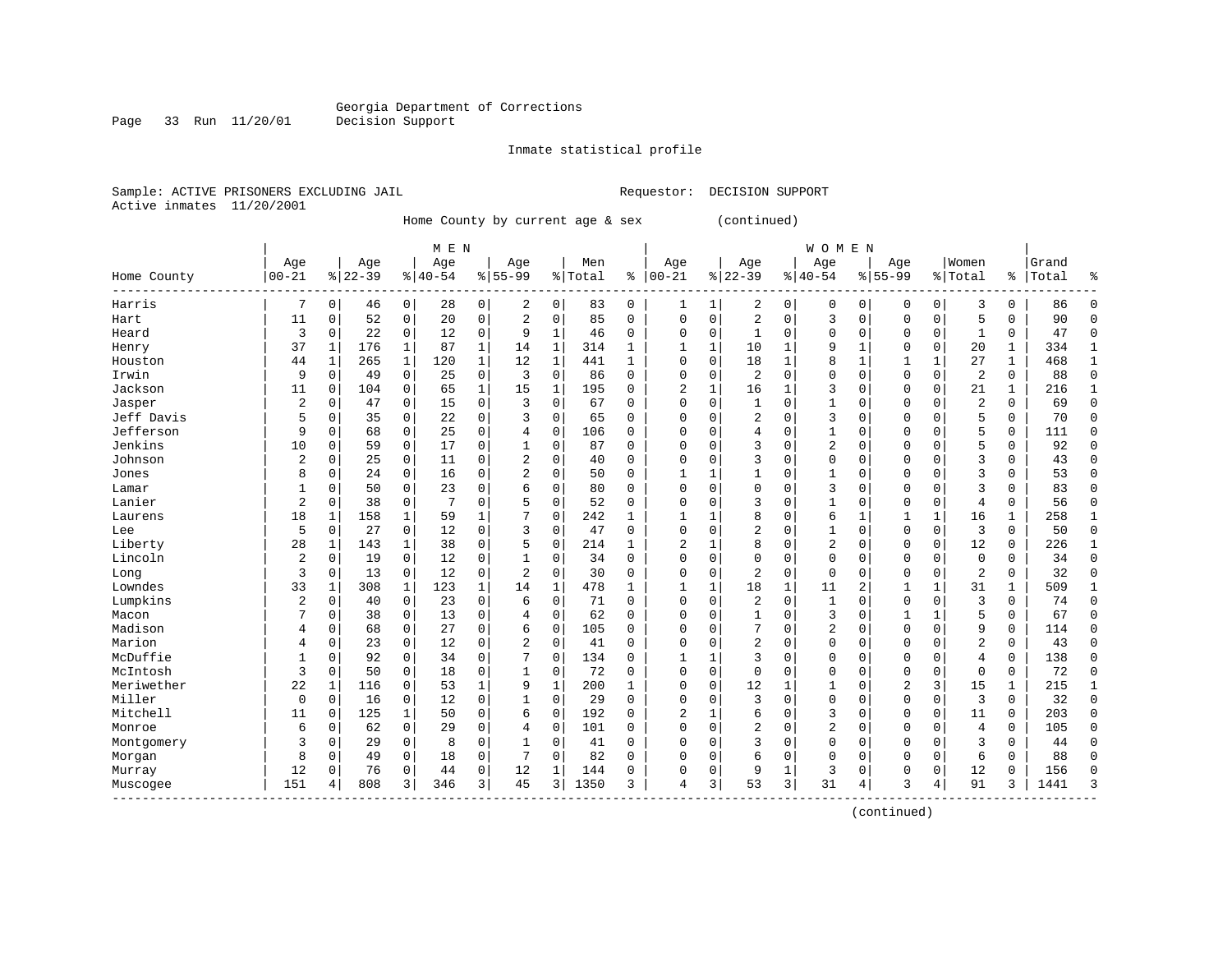Page 34 Run 11/20/01

#### Inmate statistical profile

Sample: ACTIVE PRISONERS EXCLUDING JAIL **Requestor: DECISION SUPPORT** Active inmates 11/20/2001

Home County by current age & sex

|  | (continued) |  |
|--|-------------|--|
|--|-------------|--|

|                         | M E N          |              |           |                |                |             |                |             |         |             |                |              |                | <b>WOMEN</b>   |                |                |              |              |                |                |       |              |
|-------------------------|----------------|--------------|-----------|----------------|----------------|-------------|----------------|-------------|---------|-------------|----------------|--------------|----------------|----------------|----------------|----------------|--------------|--------------|----------------|----------------|-------|--------------|
|                         | Age            |              | Age       |                | Age            |             | Age            |             | Men     |             | Age            |              | Age            |                | Age            |                | Age          |              | Women          |                | Grand |              |
| Home County<br>-------- | $ 00 - 21$     |              | $8 22-39$ |                | $8 40-54$      |             | $8155 - 99$    |             | % Total | ៖           | $ 00 - 21$     |              | $8 22-39$      |                | $ 40-54$       |                | $8155 - 99$  |              | % Total        | ႜ              | Total | ႜ            |
| Newton                  | 18             |              | 209       | 1              | 80             | 1           | 16             | 1           | 323     | 1           | 1              | 1            | 17             | 1              | 2              | 0              | 3            | 4            | 23             | 1              | 346   |              |
| Oconee                  | 0              | $\mathbf 0$  | 18        | 0              | 15             | 0           | $\overline{2}$ | $\mathbf 0$ | 35      | $\mathbf 0$ | $\mathbf{1}$   | 1            | $\mathbf 0$    | 0              | $\mathbf{1}$   | 0              | $\mathbf 0$  | $\mathbf 0$  | 2              | $\Omega$       | 37    | $\mathbf 0$  |
| Oglethrope              | 5              | $\mathbf 0$  | 33        | 0              | 5              | 0           | 1              | $\mathbf 0$ | 44      | $\mathbf 0$ | $\mathbf{1}$   | 1            | $\overline{4}$ | 0              | $\mathbf 0$    | $\mathbf 0$    | 0            | $\mathbf 0$  | 5              | $\Omega$       | 49    | $\Omega$     |
| Paulding                | 17             | $\mathbf{1}$ | 84        | 0              | 58             | 1           | 8              | 1           | 167     | $\Omega$    | $\Omega$       | $\Omega$     | 7              | 0              | 5              | $\mathbf 1$    | 2            | 3            | 14             | 1              | 181   | $\mathbf 0$  |
| Peach                   |                | 0            | 60        | 0              | 34             | $\mathbf 0$ | $\Omega$       | $\mathbf 0$ | 101     | $\mathbf 0$ | 2              |              | $\overline{2}$ | 0              | $\Omega$       | $\mathbf 0$    | $\Omega$     | $\mathbf 0$  | $\overline{4}$ | $\mathbf 0$    | 105   | $\mathbf 0$  |
| Pickens                 | 8              | $\mathbf 0$  | 52        | 0              | 37             | 0           | 4              | $\mathbf 0$ | 101     | $\Omega$    | $\Omega$       | $\Omega$     | 3              | O              | 4              | $\mathbf 1$    | $\Omega$     | $\mathbf 0$  | 7              | 0              | 108   | $\mathbf 0$  |
| Pierce                  | 6              | $\mathbf 0$  | 23        | $\Omega$       | 16             | 0           | $\mathbf{1}$   | $\mathbf 0$ | 46      | $\Omega$    | $\Omega$       | $\Omega$     | $\overline{c}$ | 0              | $\Omega$       | $\mathbf 0$    | $\Omega$     | $\mathbf 0$  | $\overline{2}$ | $\Omega$       | 48    | $\Omega$     |
| Pike                    | $\overline{2}$ | $\mathbf 0$  | 18        | $\Omega$       | 18             | 0           | 3              | $\mathbf 0$ | 41      | $\Omega$    | $\Omega$       | $\Omega$     | $\mathbf{1}$   | 0              | $\Omega$       | 0              | $\Omega$     | 0            | $\mathbf{1}$   | $\Omega$       | 42    | $\mathbf 0$  |
| Polk                    | 9              | 0            | 119       | $\Omega$       | 50             | 0           | 10             | 1           | 188     | 0           | $\Omega$       | $\Omega$     | 5              | 0              | 3              | 0              | 0            | 0            | 8              | $\Omega$       | 196   | $\mathbf 0$  |
| Pulaski                 | 15             | $\Omega$     | 51        | $\Omega$       | 21             | 0           | $\overline{c}$ | $\mathbf 0$ | 89      | $\Omega$    | $\Omega$       |              | 8              | 0              | $\Omega$       | $\mathbf 0$    | $\Omega$     | $\mathbf 0$  | 8              | $\Omega$       | 97    | $\mathbf 0$  |
| Putnam                  | 10             | 0            | 77        | $\Omega$       | 37             | 0           | 4              | $\mathbf 0$ | 128     | $\Omega$    | $\Omega$       | ∩            | 5              | O              | 4              | $\mathbf{1}$   |              | $\mathbf{1}$ | 10             | $\Omega$       | 138   | $\Omega$     |
| Ouitman                 | 0              | $\mathbf 0$  | 7         | 0              | $\mathbf 0$    | 0           | O              | $\mathbf 0$ | 7       | $\Omega$    | $\Omega$       | $\Omega$     | $\Omega$       | 0              | $\Omega$       | $\mathbf 0$    | $\mathbf{1}$ | $\mathbf{1}$ | $\mathbf{1}$   | $\Omega$       | 8     | $\Omega$     |
| Rabun                   | 4              | 0            | 33        | 0              | 12             | 0           | 0              | $\mathbf 0$ | 49      | $\Omega$    | $\Omega$       | $\Omega$     | 3              | 0              | $\mathbf 0$    | $\mathbf 0$    | $\Omega$     | $\mathbf 0$  | 3              | 0              | 52    | $\mathbf 0$  |
| Randolph                | 7              | 0            | 56        | 0              | 9              | 0           | $\overline{2}$ | $\mathbf 0$ | 74      | $\mathbf 0$ | $\Omega$       | $\mathbf 0$  | $\mathbf{1}$   | 0              | 3              | $\mathbf 0$    | $\Omega$     | $\mathbf 0$  | $\overline{4}$ | $\mathbf 0$    | 78    | $\mathbf 0$  |
| Richmond                | 157            | 5            | 1061      | 4              | 434            | 4           | 53             | 3           | 1705    | 4           | $\overline{2}$ | $\mathbf{1}$ | 82             | 5              | 43             | 6              | 2            | 3            | 129            | 5              | 1834  | 4            |
| Rockdale                | 22             | 1            | 130       | 1              | 67             | 1           | 12             | $\mathbf 1$ | 231     | 1           | $\overline{2}$ | 1            | 6              | 0              | 4              | $1\,$          | $\Omega$     | $\mathbf 0$  | 12             | $\mathbf 0$    | 243   | $\mathbf{1}$ |
| Schely                  | 2              | 0            | 16        | 0              | $\overline{4}$ | 0           | $\Omega$       | 0           | 22      | $\mathbf 0$ | $\Omega$       | $\Omega$     | 0              | 0              | $\Omega$       | 0              | 0            | 0            | 0              | 0              | 22    | 0            |
| Screven                 | 4              | $\mathbf 0$  | 60        | 0              | 19             | 0           | 4              | 0           | 87      | $\Omega$    | $\overline{2}$ |              | $\overline{4}$ | O              | $\Omega$       | 0              | $\Omega$     | $\mathbf 0$  | 6              | $\Omega$       | 93    | $\mathbf 0$  |
| Seminole                | 6              | $\Omega$     | 43        | $\Omega$       | 22             | $\Omega$    | 3              | $\mathbf 0$ | 74      | $\Omega$    | $\Omega$       | $\Omega$     | 3              | 0              | 1              | 0              | $\Omega$     | $\Omega$     | 4              | $\Omega$       | 78    | $\Omega$     |
| Spalding                | 47             | 1            | 350       | 1              | 138            | 1           | 21             | 1           | 556     | 1           | 4              | 3            | 26             | 2              | 12             | $\overline{2}$ | 1            | 1            | 43             | $\overline{2}$ | 599   | 1            |
| Stephens                | 9              | $\mathbf 0$  | 79        | 0              | 40             | 0           | 7              | $\mathbf 0$ | 135     | $\mathbf 0$ | $\Omega$       | $\Omega$     | 5              | 0              | 4              | $\mathbf{1}$   | $\Omega$     | $\mathbf 0$  | 9              | $\Omega$       | 144   | 0            |
| Stewart                 | 1              | 0            | 25        | 0              | 10             | 0           | 1              | 0           | 37      | $\mathbf 0$ |                |              | $\mathbf 0$    | 0              | $\mathbf 0$    | $\Omega$       | $\Omega$     | $\mathbf 0$  | 1              | $\Omega$       | 38    | $\mathbf 0$  |
| Sumter                  | 18             | $\mathbf{1}$ | 142       | $\mathbf{1}$   | 56             | 1           | 6              | $\mathbf 0$ | 222     | 1           | $\Omega$       | $\mathbf 0$  | 12             | 1              | 3              | $\mathbf 0$    | 0            | $\mathbf 0$  | 15             | $\mathbf{1}$   | 237   | $\mathbf{1}$ |
| Talbot                  | 6              | $\mathbf 0$  | 30        | 0              | 9              | 0           | $\Omega$       | $\mathbf 0$ | 45      | $\mathbf 0$ | 1              | 1            | $\mathbf 0$    | 0              | $\overline{2}$ | $\mathbf 0$    | $\Omega$     | $\mathbf 0$  | 3              | $\Omega$       | 48    | $\mathbf 0$  |
| Taliaferro              | 1              | $\mathbf 0$  | 12        | 0              | $\overline{2}$ | 0           | $\Omega$       | $\mathbf 0$ | 15      | $\mathbf 0$ | $\Omega$       | $\Omega$     | 0              | 0              | $\mathbf{1}$   | $\mathbf 0$    | 0            | $\mathbf 0$  | $\mathbf{1}$   | 0              | 16    | 0            |
| Tattnall                | 9              | 0            | 81        | 0              | 21             | 0           | 3              | $\mathsf 0$ | 114     | 0           | $\Omega$       | $\Omega$     | 3              | 0              | 5              | 1              | 0            | 0            | 8              | 0              | 122   | 0            |
| Taylor                  | 9              | $\mathbf 0$  | 51        | 0              | 20             | 0           | 3              | $\mathbf 0$ | 83      | 0           | $\Omega$       | $\Omega$     | 3              | O              | $\Omega$       | $\mathbf 0$    | $\Omega$     | $\mathbf 0$  | 3              | $\mathbf 0$    | 86    | $\mathbf 0$  |
| Telfair                 | 8              | $\Omega$     | 77        | $\Omega$       | 32             | 0           | $\mathbf 1$    | $\mathbf 0$ | 118     | $\Omega$    | 1              | 1            | 6              | O              | 4              | $\mathbf{1}$   | $\Omega$     | $\mathbf 0$  | 11             | $\Omega$       | 129   | $\Omega$     |
| Terrell                 | 6              | 0            | 62        | 0              | 17             | 0           | 1              | $\mathbf 0$ | 86      | 0           | $\Omega$       | $\Omega$     | 3              | O              | $\Omega$       | $\mathbf 0$    | $\Omega$     | $\mathbf 0$  | 3              | $\Omega$       | 89    | 0            |
| Thomas                  | 29             | 1            | 173       | 1              | 77             | 1           | 9              | $\mathbf 1$ | 288     | 1           | $\Omega$       | $\Omega$     | 14             | 1              | 6              | $\mathbf{1}$   | 0            | $\mathbf 0$  | 20             | $\mathbf{1}$   | 308   | 1            |
| Tift                    | 28             | $\mathbf{1}$ | 181       | $\mathbf 1$    | 90             | 1           | 7              | 0           | 306     | 1           | $\overline{2}$ | 1            | 6              | 0              | 2              | 0              | $\mathbf{1}$ | $\mathbf{1}$ | 11             | $\mathbf 0$    | 317   | $\mathbf{1}$ |
| Toombs                  | 29             | 1            | 147       | 1              | 57             | $\mathbf 1$ | 5              | $\mathbf 0$ | 238     | 1           | $\Omega$       | $\Omega$     | 14             | 1              | $\overline{2}$ | $\mathbf 0$    | 1            | $\mathbf{1}$ | 17             | 1              | 255   | $\mathbf{1}$ |
| Towns                   | 0              | 0            | 8         | 0              | $\overline{4}$ | 0           | 1              | $\mathbf 0$ | 13      | $\mathbf 0$ | $\Omega$       | $\Omega$     | 1              | 0              | $\mathbf{1}$   | 0              | 0            | $\mathbf 0$  | 2              | 0              | 15    | $\mathbf 0$  |
| Treutlen                | 5              | 0            | 32        | $\Omega$       | 13             | 0           | $\Omega$       | 0           | 50      | 0           |                |              | -1             | 0              | 1              | 0              | 0            | 0            | 3              | $\Omega$       | 53    | $\Omega$     |
| Troup                   | 56             | 2            | 379       | $\overline{a}$ | 123            | $\mathbf 1$ | 19             | 1           | 577     | 1           | 2              | 1            | 29             | $\overline{a}$ | 10             | 1              | $\Omega$     | $\mathbf 0$  | 41             | 2              | 618   | $\mathbf{1}$ |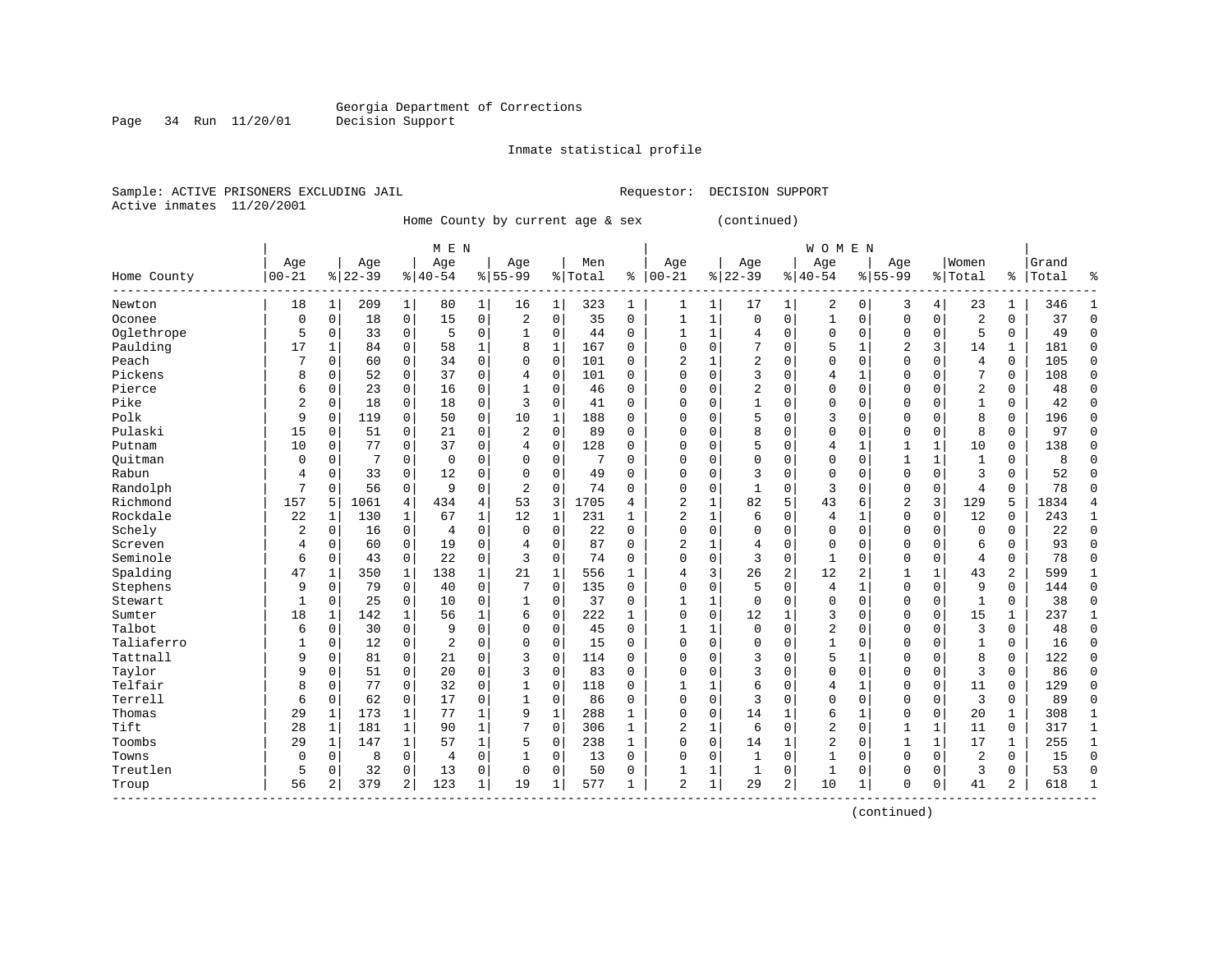Page 35 Run 11/20/01

#### Inmate statistical profile

Sample: ACTIVE PRISONERS EXCLUDING JAIL **Requestor: DECISION SUPPORT** Active inmates 11/20/2001

Home County by current age & sex (continued)

|                  |                 |             |                  |              | M E N                        |      |                  |          |                    |          |                  |          |                 |                | WOMEN           |             |                    |             |                  |          |                    |          |
|------------------|-----------------|-------------|------------------|--------------|------------------------------|------|------------------|----------|--------------------|----------|------------------|----------|-----------------|----------------|-----------------|-------------|--------------------|-------------|------------------|----------|--------------------|----------|
| Home County      | Age<br>$ 00-21$ |             | Age<br>$ 22-39 $ |              | Age<br>$ 40-54 $             |      | Age<br>$8 55-99$ |          | Men<br>% Total     | နွ       | Age<br>$00 - 21$ |          | Age<br>$ 22-39$ |                | Age<br>$ 40-54$ |             | Age<br>$8155 - 99$ |             | Women<br>% Total |          | Grand<br>%   Total | ႜ        |
|                  |                 |             |                  |              |                              |      |                  |          |                    |          |                  |          |                 |                |                 |             |                    |             |                  |          |                    |          |
| Turner           | 8               | $\Omega$    | 48               | 0            | 24                           | 0    |                  | 0        | 81                 | $\Omega$ | $\mathbf 0$      | 0        | 3               | $\Omega$       | 1               | 0           | $\Omega$           | 0           | 4                | $\Omega$ | 85                 |          |
| Twiggs           | 3               | 0           | 22               | 0            | 11                           | 0    |                  | 0        | 37                 | 0        | $\Omega$         | 0        | $\mathbf 0$     | $\mathbf 0$    | $\mathbf 0$     | 0           | 0                  | 0           | 0                | 0        | 37                 | $\Omega$ |
| Union            | 5               | 0           | 24               | 0            | 6                            | 0    |                  | 0        | 37                 | 0        |                  | $\Omega$ | 4               | $\Omega$       | 0               | $\Omega$    | 0                  | $\mathbf 0$ | 4                | 0        | 41                 | $\Omega$ |
| Upson            | 25              |             | 115              | 0            | 47                           | 0    | 9                | 1        | 196                | 0        |                  |          | 10              | $\mathbf{1}$   | 3               | $\mathbf 0$ | $\Omega$           | $\mathbf 0$ | 14               | 1        | 210                | $\Omega$ |
| Walker           | 13              | $\Omega$    | 154              |              | 61                           | 1    | 11               | 1        | 239                |          |                  |          | 15              | 1              | 6               |             |                    |             | 23               | 1        | 262                |          |
| Walton           | 20              | 1           | 177              | $\mathbf{1}$ | 74                           | 1    | 14               | 1        | 285                |          |                  | $\Omega$ | 10              | 1              | 6               |             | 0                  | $\mathbf 0$ | 16               | 1        | 301                |          |
| Ware             | 24              |             | 229              | 1            | 103                          | 1    | 11               |          | 367                |          | $\overline{2}$   |          | 16              | 1              | 5               |             | 0                  | $\mathbf 0$ | 23               | 1        | 390                |          |
| Warren           | 5               | $\mathbf 0$ | 18               | $\mathbf 0$  | 17                           | 0    | 2                | 0        | 42                 | $\Omega$ | C                | 0        | $\mathbf 0$     | 0              |                 | $\mathbf 0$ | 0                  | $\Omega$    |                  | 0        | 43                 | $\Omega$ |
| Washington       | 9               | $\Omega$    | 77               | 0            | 31                           | 0    |                  | 0        | 119                | $\Omega$ | $\Omega$         | 0        | 6               | $\Omega$       | 2               | $\mathbf 0$ |                    |             | 9                | 0        | 128                | $\Omega$ |
| Wayne            | 6               | $\Omega$    | 83               |              | 28                           | 0    |                  | 0        | 121                | 0        |                  | U        | 5               | $\Omega$       | 0               | $\Omega$    |                    | 1           | 6                | 0        | 127                | $\Omega$ |
| Webster          |                 | $\Omega$    | 6                | 0            | 2                            | 0    |                  | $\Omega$ | 9                  | U        |                  | U        | $\Omega$        | $\Omega$       | $\Omega$        | $\Omega$    | 0                  | $\Omega$    | 0                | 0        |                    |          |
| Wheeler          |                 | $\Omega$    | 17               | 0            | 12                           | 0    |                  | $\Omega$ | 35                 | U        |                  | 0        | $\Omega$        | $\Omega$       | $\Omega$        | $\Omega$    | $\Omega$           | $\Omega$    | $\Omega$         | 0        | 35                 |          |
| White            | 5               | 0           | 28               | $\Omega$     | 17                           | 0    |                  | $\Omega$ | 53                 | U        |                  |          | 4               | $\Omega$       | 3               | $\Omega$    | 0                  | $\Omega$    | 8                | $\Omega$ | 61                 |          |
| Whitfield        | 37              |             | 288              | 1            | 142                          |      | 22               |          | 489                |          |                  |          | 39              | $\overline{c}$ | 10              |             | 0                  | $\Omega$    | 50               | 2        | 539                |          |
| Wilcox           | 2               | 0           | 30               | 0            | 16                           | 0    | 5                | $\Omega$ | 53                 | 0        |                  | 0        | 4               | $\Omega$       | $\mathbf 0$     | $\Omega$    | 0                  | $\Omega$    | 4                | 0        | 57                 | $\Omega$ |
| Wilkes           |                 | $\mathbf 0$ | 39               | 0            | 18                           | 0    |                  | 0        | 65                 | 0        | O                | 0        | 3               | $\Omega$       |                 | $\Omega$    | 0                  | $\Omega$    | 4                | 0        | 69                 | ∩        |
| Wilkinson        |                 | $\mathbf 0$ | 33               | 0            | 12                           | 0    |                  | 0        | 50                 | U        |                  | 0        | 2               | 0              | 0               | $\Omega$    | $\Omega$           | $\Omega$    | 2                | 0        | 52                 | $\Omega$ |
| Worth            | 3               | 0           | 85               | $\Omega$     | 37                           | 0    | 6                | 0        | 131                | U        | $\Omega$         | 0        | 3               | $\Omega$       |                 | $\Omega$    | $\Omega$           | $\Omega$    | 4                | 0        | 135                | ∩        |
| Total reported   |                 |             |                  |              | 3359 100 24372 100 10392 100 |      |                  |          | 1533 100 39656 100 |          | 136 100          |          | 1679 100        |                | 720 100         |             | 70 100             |             | 2605 100         |          | 42261 100          |          |
| Percent reported |                 | 92.1        |                  | 92.3         |                              | 90.8 |                  | 89.1     |                    | 91.7     |                  | 91.3     |                 | 91.8           |                 | 92.7        |                    | 92.1        |                  | 92.0     |                    | 91.8     |
| Not reported     | 288             |             | 2044             |              | 1056                         |      | 187              |          | 3575               |          | 13               |          | 149             |                | 57              |             | 6                  |             | 225              |          | 3800               |          |
| Total            | 3647            |             | 26416            |              | 11448                        |      | 1720             |          | 43231              |          | 149              |          | 1828            |                | 777             |             | 76                 |             | 2830             |          | 46061              |          |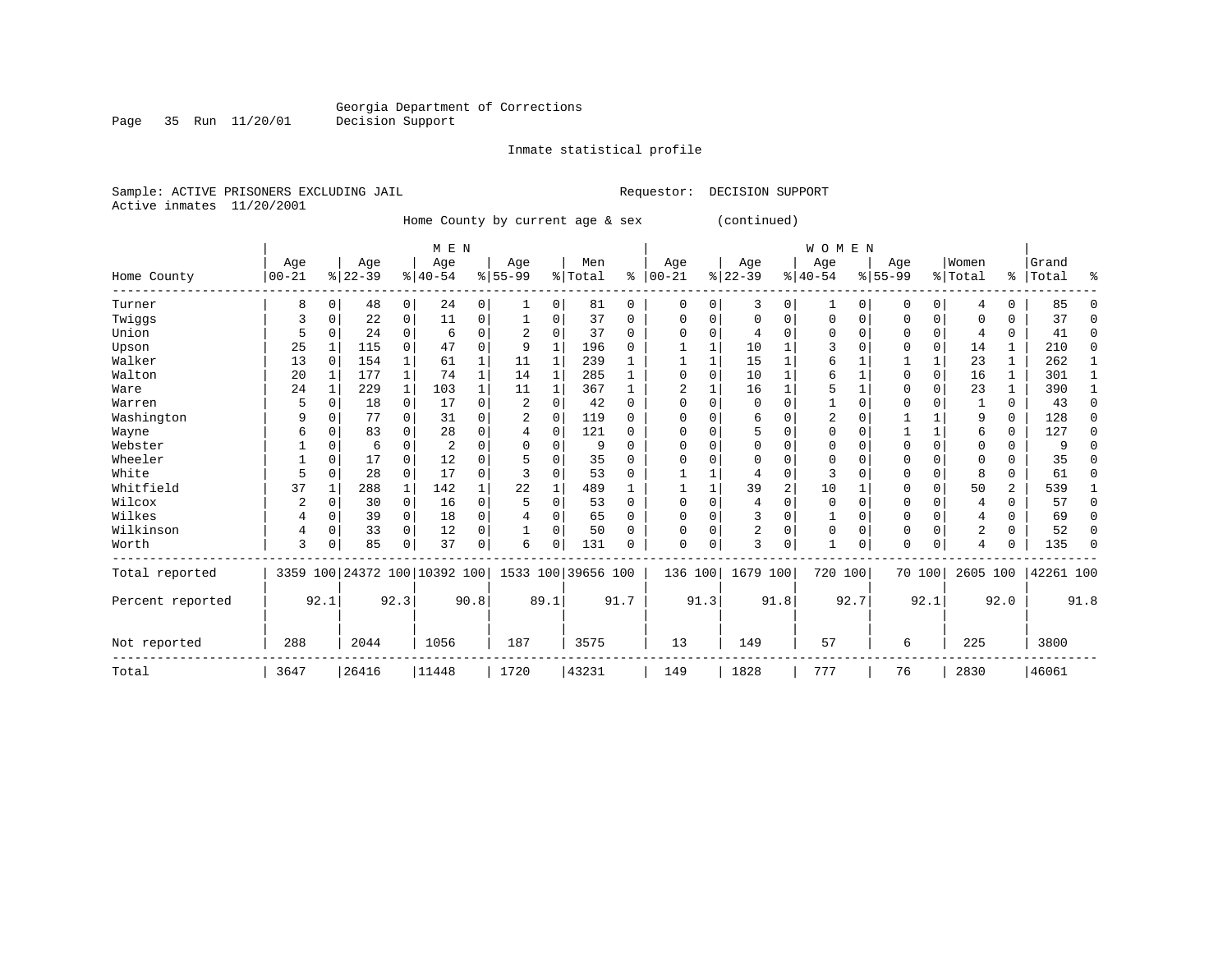Page 36 Run 11/20/01 Decision Support

Inmate statistical profile

Sample: ACTIVE PRISONERS EXCLUDING JAIL **Requestor: DECISION SUPPORT** 

Active inmates 11/20/2001

Prison Sentence In Years by current age & sex

|                                    |                   |                |                 |                | M E N                                           |                 |                  |                         |                |             |                      |                |                  |              | <b>WOMEN</b>     |              |                  |                |                  |              |                    |                |
|------------------------------------|-------------------|----------------|-----------------|----------------|-------------------------------------------------|-----------------|------------------|-------------------------|----------------|-------------|----------------------|----------------|------------------|--------------|------------------|--------------|------------------|----------------|------------------|--------------|--------------------|----------------|
| Sentence In Years                  | Age<br>$ 00 - 21$ |                | Age<br>$ 22-39$ |                | Aqe<br>$ 40-54 $                                |                 | Aqe<br>$8 55-99$ |                         | Men<br>% Total |             | Age<br>$8   00 - 21$ |                | Age<br>$ 22-39$  |              | Aqe<br>$8 40-54$ |              | Aqe<br>$8 55-99$ |                | Women<br>% Total |              | Grand<br>%   Total | ႜ              |
| ________<br>$0 - 1$                | 82                | $\overline{2}$ | 303             | $\mathbf{1}$   | 99                                              | 1               | 6                | 0 <sup>1</sup>          | 490            | $\mathbf 1$ | 5                    | 3              | 44               | 2            | 12               | 2            | 2                | 3              | 63               | 2            | 553                | 1              |
| $1.1 - 2$                          | 290               | 8              | 1069            | 4 <sup>1</sup> | 392                                             | 3               | 41               | 2                       | 1792           | 4           | 16                   | 11             | 125              | 7            | 53               | 7            | 2                | 3              | 196              | 7            | 1988               | $\overline{4}$ |
| $2.1 - 3$                          | 168               | 5              | 757             | 3              | 308                                             | 3 <sup>1</sup>  | 32               | $\overline{2}$          | 1265           | 3           | 11                   | 7              | 103              | 6            | 32               | 4            | 2                | 3              | 148              | 5            | 1413               | 3              |
| $3.1 - 4$                          | 280               | 8              | 942             | 4              | 374                                             | 3               | 36               | 2                       | 1632           | 4           | 12                   | 8              | 131              | 7            | 47               | 6            | 3                | 4              | 193              | 7            | 1825               | 4              |
| $4.1 - 5$                          | 230               | 6              | 1016            | 4              | 358                                             | 3 <sup>1</sup>  | 32               | 2 <sup>1</sup>          | 1636           | 4           | 8                    | 5              | 133              | 7            | 38               | 5            | 1                | $\mathbf{1}$   | 180              | 6            | 1816               | 4              |
| $5.1 - 6$                          | 632               | 18             | 2916            | 11             | 1120                                            | 10 <sup>1</sup> | 135              | 8                       | 4803           | 11          | 31                   | 21             | 323              | 18           | 134              | 17           | 9                | 12             | 497              | 18           | 5300               | 12             |
| $6.1 - 7$                          | 174               | 5              | 922             | 4              | 333                                             | 3               | 33               | 2                       | 1462           | 3           | 9                    | 6              | 106              | 6            | 38               | 5            | 2                | 3              | 155              | 6            | 1617               | 4              |
| $7.1 - 8$                          | 140               | 4              | 1081            | 4              | 350                                             | 3 <sup>1</sup>  | 48               | $\overline{\mathbf{3}}$ | 1619           | 4           | 4                    | 3              | 87               | 5            | 39               | 5            | 1                | 1              | 131              | 5            | 1750               | 4              |
| $8.1 - 9$                          | 133               | 4              | 1062            | 4 <sup>1</sup> | 334                                             | 3               | 46               | $\overline{3}$          | 1575           | 4           | 6                    | $\overline{4}$ | 67               | 4            | 22               | 3            | 3                | $\overline{4}$ | 98               | 3            | 1673               | 4              |
| $9.1 - 10$                         | 32                | 1              | 320             | 1              | 111                                             | $\mathbf{1}$    | 8                | $\mathbf 0$             | 471            | 1           | $\Omega$             | $\Omega$       | 25               | $\mathbf{1}$ | 9                | $\mathbf{1}$ | 1                | 1              | 35               | $\mathbf{1}$ | 506                | $\mathbf{1}$   |
| $10.1 - 12$                        | 757               | 21             | 4577            | 17             | 1390                                            | 12              | 217              | 13                      | 6941           | 16          | 22                   | 15             | 241              | 13           | 103              | 13           | 6                | 8              | 372              | 13           | 7313               | 16             |
| $12.1 - 15$                        | 156               | 4              | 1776            | 7              | 610                                             | 5               | 79               | 5                       | 2621           | 6           | 3                    | $\overline{c}$ | 91               | 5            | 34               | 4            | 5                | 7              | 133              | 5            | 2754               | 6              |
| $15.1 - 20$                        | 194               | 5              | 2787            | 11             | 1228                                            | 11              | 183              | 11                      | 4392           | 10          | 5                    | 3              | 99               | 5            | 60               | 8            | 7                | 9              | 171              | 6            | 4563               | 10             |
| 20.1-OVER                          | 157               | 4              | 3588            | 14             | 2071                                            | 18              | 328              | 19                      | 6144           | 14          | 7                    | 5              | 111              | 6            | 61               | 8            | 7                | 9              | 186              | 7            | 6330               | 14             |
| LIFE                               | 178               | 5              | 2982            | 11             | 2176                                            | 19              | 459              | 27                      | 5795           | 13          | 8                    | 5              | 119              | 7            | 91               | 12           | 25               | 33             | 243              | 9            | 6038               | 13             |
| <b>DEATH</b>                       | 0                 | 0              | 57              | $\mathbf 0$    | 56                                              | $\mathbf 0$     | 11               | $\mathbf{1}$            | 124            | 0           | 0                    | $\mathbf 0$    | $\mathbf{1}$     | $\Omega$     | $\Omega$         | $\Omega$     | 0                | $\mathbf 0$    | 1                | $\Omega$     | 125                | $\mathbf 0$    |
| LIFE W/O PAROLE                    | 5                 | 0              | 143             | 1              | 90                                              | $\mathbf{1}$    | 15               | $\mathbf{1}$            | 253            | 1           | $\Omega$             | $\mathbf 0$    | 2                | $\Omega$     | 0                | $\Omega$     | 0                | $\mathbf 0$    | 2                | $\Omega$     | 255                | -1             |
| YOUTHFUL OFFENDERS                 | 0                 | 0              | 2               | 0              | 0                                               | 0 <sup>1</sup>  | $\mathbf 0$      | 0                       | $\overline{c}$ | 0           | $\Omega$             | 0              | 0                | 0            | 0                | 0            | $\mathbf 0$      | 0              | 0                | 0            | $\overline{a}$     | $\mathbf 0$    |
| Total reported                     |                   |                |                 |                | 3608 100 26300 100 11400 100 1709 100 43017 100 |                 |                  |                         |                |             |                      |                | 147 100 1808 100 |              | 773 100          |              |                  | 76 100         | 2804 100         |              | 45821 100          |                |
| Percent reported                   |                   | 98.9           |                 | 99.6           |                                                 | 99.6            |                  | 99.4                    |                | 99.5        |                      | 98.7           |                  | 98.9         |                  | 99.5         |                  | 100.0          |                  | 99.1         |                    | 99.5           |
| NOT REPORTED                       | 39                |                | 116             |                | 48                                              |                 | 11               |                         | 214            |             | 2                    |                | 20               |              | 4                |              | $\mathbf 0$      |                | 26               |              | 240                |                |
| Total                              | 3647              |                | 26416           |                | 11448                                           |                 | 1720             |                         | 43231          |             | 149                  |                | 1828             |              | 777              |              | 76               |                | 2830             |              | 46061              |                |
|                                    |                   |                |                 |                |                                                 |                 |                  |                         |                |             |                      |                |                  |              |                  |              |                  |                |                  |              |                    |                |
| AVG EXCLUDING<br>LIFE, DEATH, YO   | 7.60              |                | 11.22           |                | 12.86                                           |                 | 14.41            |                         | 11.39          |             | 6.88                 |                | 7.71             |              | 8.62             |              | 9.90             |                | 7.95             |              | 11.17              |                |
| AVG INCLUDING<br>LIFE=21, YO=3 YRS | 8.25              |                | 12.28           |                | 14.35                                           |                 | 16.09            |                         | 12.64          |             | 7.65                 |                | 8.58             |              | 10.08            |              | 13.55            |                | 9.08             |              | 12.42              |                |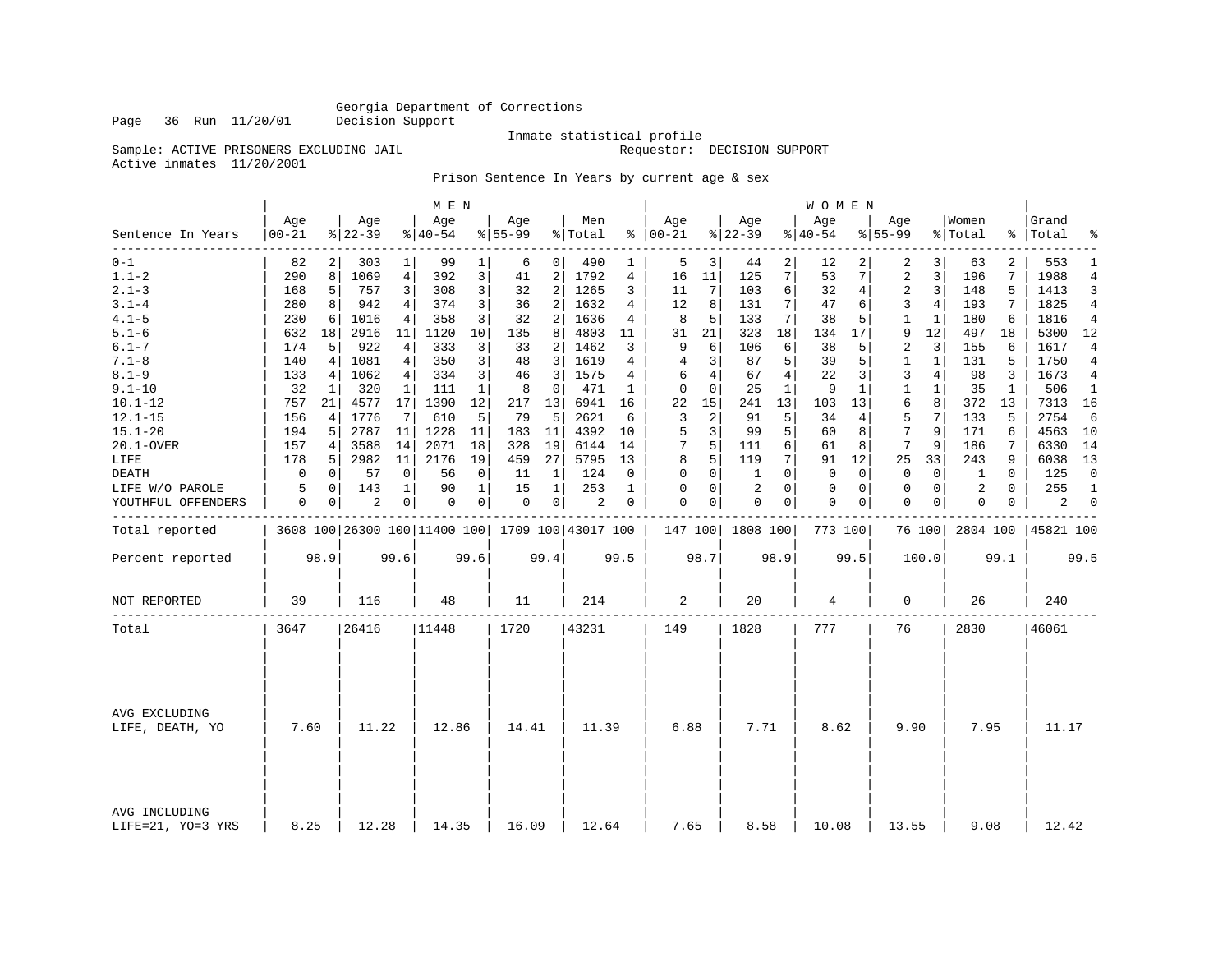Page 37 Run 11/20/01

#### Inmate statistical profile

Sample: ACTIVE PRISONERS EXCLUDING JAIL **Requestor: DECISION SUPPORT** Active inmates 11/20/2001

Probation To Follow Prison by current age & sex

|                                     | Age          |      | Age                          |          | M E N<br>Aqe |          | Aqe         |       | Men                  |            | Aqe         |          | Aqe         |          | <b>WOMEN</b><br>Aqe |          | Aqe         |          | Women        |          | Grand                |       |
|-------------------------------------|--------------|------|------------------------------|----------|--------------|----------|-------------|-------|----------------------|------------|-------------|----------|-------------|----------|---------------------|----------|-------------|----------|--------------|----------|----------------------|-------|
| Prob After Prison                   | $ 00-21 $    |      | $8122 - 39$                  |          | $8140 - 54$  |          | $8155 - 99$ |       | % Total              | ి          | $ 00-21$    |          | $ 22-39 $   |          | $8140 - 54$         |          | $8155 - 99$ |          | % Total      |          | %   Total            | ိ     |
| PROBATION TO FOLLOW<br>NO PROBATION | 1613<br>2034 | 44   | 8300<br>56 18126             | 31<br>69 | 3152<br>8298 | 28<br>72 | 501<br>1220 |       | 29 13566<br>71 29678 | - 31<br>69 | 70<br>79    | 47<br>53 | 663<br>1165 | 36<br>64 | 263<br>514          | 34<br>66 | 26<br>50    | 34<br>66 | 1022<br>1808 | 36<br>64 | 14588 32<br>31486 68 |       |
| Total reported                      |              |      | 3647 100 26426 100 11450 100 |          |              |          |             |       | 1721 100 43244 100   |            | 149 100     |          | 1828 100    |          |                     | 777 100  |             | 76 100   | 2830 100     |          | 46074 100            |       |
| Percent reported                    |              | 99.9 |                              | 100.0    |              | 100.0    |             | 100.0 |                      | 100.0      |             | 100.0    |             | 99.8     |                     | 100.0    |             | 100.0    |              | 99.9     |                      | 100.0 |
| <b>NOT REPORTED</b>                 | 3            |      | 2                            |          |              |          | $\mathbf 0$ |       | 6                    |            | $\mathbf 0$ |          | 3           |          | 0                   |          | $\Omega$    |          |              |          | 9                    |       |
| Total                               | 3647         |      | 26416                        |          | 11448        |          | 1720        |       | 43231                |            | 149         |          | 1828        |          | 777                 |          | 76          |          | 2830         |          | 46061                |       |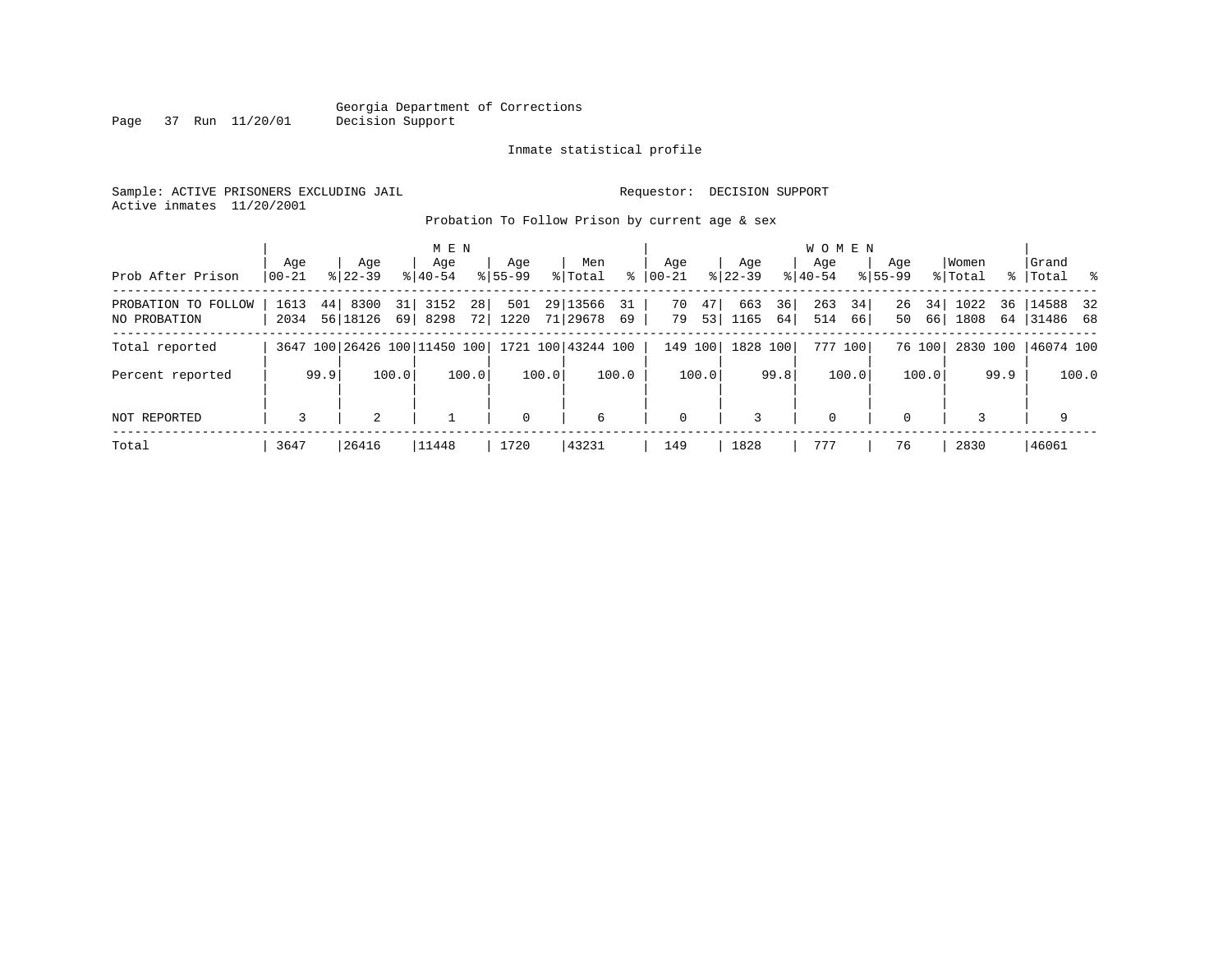Page 38 Run 11/20/01

#### Inmate statistical profile

Sample: ACTIVE PRISONERS EXCLUDING JAIL **Requestor: DECISION SUPPORT** Active inmates 11/20/2001

Admission Type by current age & sex

|                      |           |          |           |          | M E N                                           |              |           |              |          |              |          |              |                |          | <b>WOMEN</b> |          |             |          |                |          |              |          |
|----------------------|-----------|----------|-----------|----------|-------------------------------------------------|--------------|-----------|--------------|----------|--------------|----------|--------------|----------------|----------|--------------|----------|-------------|----------|----------------|----------|--------------|----------|
|                      | Age       |          | Age       |          | Age                                             |              | Age       |              | Men      |              | Age      |              | Age            |          | Age          |          | Age         |          | Women          |          | Grand        |          |
| Admission Type       | $00 - 21$ |          | $8 22-39$ |          | $8 40-54$                                       |              | $8 55-99$ |              | % Total  | ႜ            | $ 00-21$ |              | $ 22-39$       |          | $ 40-54$     |          | $ 55-99$    |          | % Total        | ి        | Total        |          |
| COMMITTED FROM COURT | 2953      |          | 82 17180  | 65       | 7429                                            | 65           | 1298      |              | 76 28860 | 67           | 118      | 80           | 1162           | 64       | 497          | 64       | 65          | 86       | 1842           | 66       | 30702        | 67       |
| RETURN APPEAL/BOND   | 0         | $\Omega$ |           | 0        | 3                                               | 0            | 0         | 0            | 10       | 0            | $\Omega$ | $\Omega$     | 0              | 0        | 0            | 0        | O           | 0        | 0              | U        | 10           | 0        |
| PAROLE REV/NEW SENT  | 118       | 3        | 4065      | 15       | 1876                                            | 16           | 189       | 11           | 6248     | 15           |          | 5            | 187            | 10       | 95           | 12       | 4           | 5        | 293            | 10       | 6541         | 14       |
| PAR REV/NO NEW SENT  | 38        |          | 836       | 3        | 419                                             | 4            | 43        | 3            | 1336     | 3            |          |              | 93             | 5        | 33           | 4        | 0           | 0        | 128            | 5        | 1464         | 3        |
| PROB VIOL/TOTAL REV  | 0         | $\Omega$ | 0         | 0        |                                                 | O            | O         | 0            |          | 0            |          | U            | $\Omega$       | O        | $\Omega$     | 0        | 0           | 0        | 0              | 0        |              | $\Omega$ |
| PROB VIOL/PARTIAL    | 229       | 6        | 1242      | 5        | 489                                             | 4            | 39        | 2            | 1999     | 5            |          | 5            | 145            | 8        | 54           |          | 0           | $\Omega$ | 207            |          | 2206         | 5        |
| ADMIT FM OTHER CUST  | $\Omega$  | $\Omega$ | 15        | O        | q                                               | 0            |           | 0            | 29       | $\Omega$     | $\Omega$ | <sup>0</sup> | $\Omega$       | U        | 0            | $\Omega$ | 0           | 0        | $\Omega$       | U        | 29           | $\Omega$ |
| SHOCK INCARCERATION  | $\Omega$  | $\Omega$ | O         | $\Omega$ | $\cap$                                          | 0            | $\Omega$  | 0            | 0        | $\Omega$     | ∩        | 0            | 0              | $\Omega$ | $\Omega$     | $\Omega$ | 0           | $\Omega$ | 0              | $\Omega$ | $\Omega$     | $\Omega$ |
| PROB REV/REMAINDER   | 247       |          | 2508      | 10       | 885                                             | 8            | 91        | 5            | 3731     | 9            | 9        | 6            | 215            | 12       | 88           | 11       |             | 9        | 319            | 11       | 4050         | 9        |
| NEW SENT/PAR REV PND |           | 0        | 37        | $\Omega$ | 29                                              | $\Omega$     | 5         | $\mathbf 0$  | 72       | $\Omega$     |          |              | $\overline{2}$ | 0        | 1            | 0        | 0           | 0        | $\overline{4}$ | U        | 76           | O        |
| LIFE W/O PAROLE      |           | $\Omega$ | 88        | 0        | 46                                              | 0            | 11        | 1            | 149      | $\Omega$     |          | $\Omega$     | $\Omega$       | O        | $\Omega$     | $\Omega$ | O           | 0        | $\Omega$       | 0        | 149          | ∩        |
| PAROLE REV BOOT CAMP |           | $\Omega$ |           | 0        | 2                                               | <sup>0</sup> | $\Omega$  | $\Omega$     | 9        | $\Omega$     |          | U            | $\Omega$       | U        | O            | $\Omega$ | O           | 0        | $\Omega$       | 0        | 9            | n        |
| PAR REV/RSN UNKNOWN  |           | $\Omega$ | 18        | 0        | 56                                              | 0            | 24        | $\mathbf{1}$ | 98       | $\Omega$     |          | U            | $\Omega$       | O        | O            | $\Omega$ | U           | 0        | $\Omega$       | 0        | 98           |          |
| PROBATION/PAROLE REV |           | $\Omega$ |           | 0        | $\Omega$                                        | U            | $\Omega$  | O            |          | O            |          | U            | $\Omega$       | O        | O            | 0        | O           |          | n              | U        |              |          |
| PB PAROLE RESCINDED  |           | $\Omega$ |           | O        |                                                 | U            | U         | O            | 8        |              |          |              | $\Omega$       | U        | O            | 0        | O           | 0        | n              | U        |              |          |
| PROB REVOC/SPEC COND | 6         | $\Omega$ | 42        | 0        | 26                                              | U            |           | 0            | 75       | $\Omega$     |          | 2            | 5              | U        |              | 1        | 0           | 0        | 13             | 0        | 88           | $\Omega$ |
| PAR REV/REVOC CENTER |           | 0        | 220       | 1        | 123                                             |              | 3         | 0            | 350      |              |          |              | 0              | U        | 0            | 0        | O           | 0        | $\Omega$       | 0        | 350          | -1       |
| INFORMATION ONLY     |           | 0        | 0         | 0        | $\cap$                                          | O            | U         | 0            | 0        | 0            | n        | U            | 0              | 0        | 0            | 0        | O           | $\Omega$ | n              | 0        | <sup>0</sup> | $\Omega$ |
| INCOMPLETE SENT PKG  |           | $\Omega$ | N         | 0        | n                                               | 0            | U         | $\Omega$     | 0        | <sup>0</sup> |          | U            | 0              | O        | O            | $\Omega$ | O           | 0        | n              | 0        |              | $\cap$   |
| HANCOCK REVOC CENTER |           | $\Omega$ | 2         | 0        | O                                               | 0            | U         | 0            | 2        | $\Omega$     |          | U            | $\Omega$       | 0        | $\Omega$     | 0        | O           | 0        | <sup>0</sup>   | U        |              | n        |
| WHITWORTH DETENTION  |           | $\Omega$ | 25        | 0        | 9                                               | $\Omega$     | U         | 0            | 36       | $\Omega$     |          | $\Omega$     | $\Omega$       | O        | $\Omega$     | 0        | 0           | 0        | <sup>0</sup>   | U        | 36           | $\cap$   |
| DCYS AT RISK         |           | $\Omega$ | 4         | 0        |                                                 | U            |           | 0            | 11       | $\Omega$     |          | $\Omega$     |                | 0        | $\Omega$     | 0        | 0           | 0        | O              | 0        | 11           | $\cap$   |
| OTHER                | $\Omega$  | $\Omega$ | 0         | 0        | n                                               | 0            | U         | 0            | $\Omega$ | $\Omega$     | $\Omega$ | O            |                | 0        | $\Omega$     | $\Omega$ | $\Omega$    | $\Omega$ | ∩              | U        | <sup>0</sup> |          |
| Total reported       |           |          |           |          | 3609 100 26304 100 11403 100 1709 100 43025 100 |              |           |              |          |              | 148 100  |              | 1809 100       |          | 773 100      |          |             | 76 100   | 2806 100       |          | 45831 100    |          |
| Percent reported     |           | 99.0     |           | 99.6     |                                                 | 99.6         |           | 99.4         |          | 99.5         |          | 99.3         |                | 99.0     |              | 99.5     |             | 100.0    |                | 99.2     |              | 99.5     |
| UNKNOWN              | 38        |          | 112       |          | 45                                              |              | 11        |              | 206      |              | 1        |              | 19             |          | 4            |          | $\mathbf 0$ |          | 24             |          | 230          |          |
| Total                | 3647      |          | 26416     |          | 11448                                           |              | 1720      |              | 43231    |              | 149      |              | 1828           |          | 777          |          | 76          |          | 2830           |          | 46061        |          |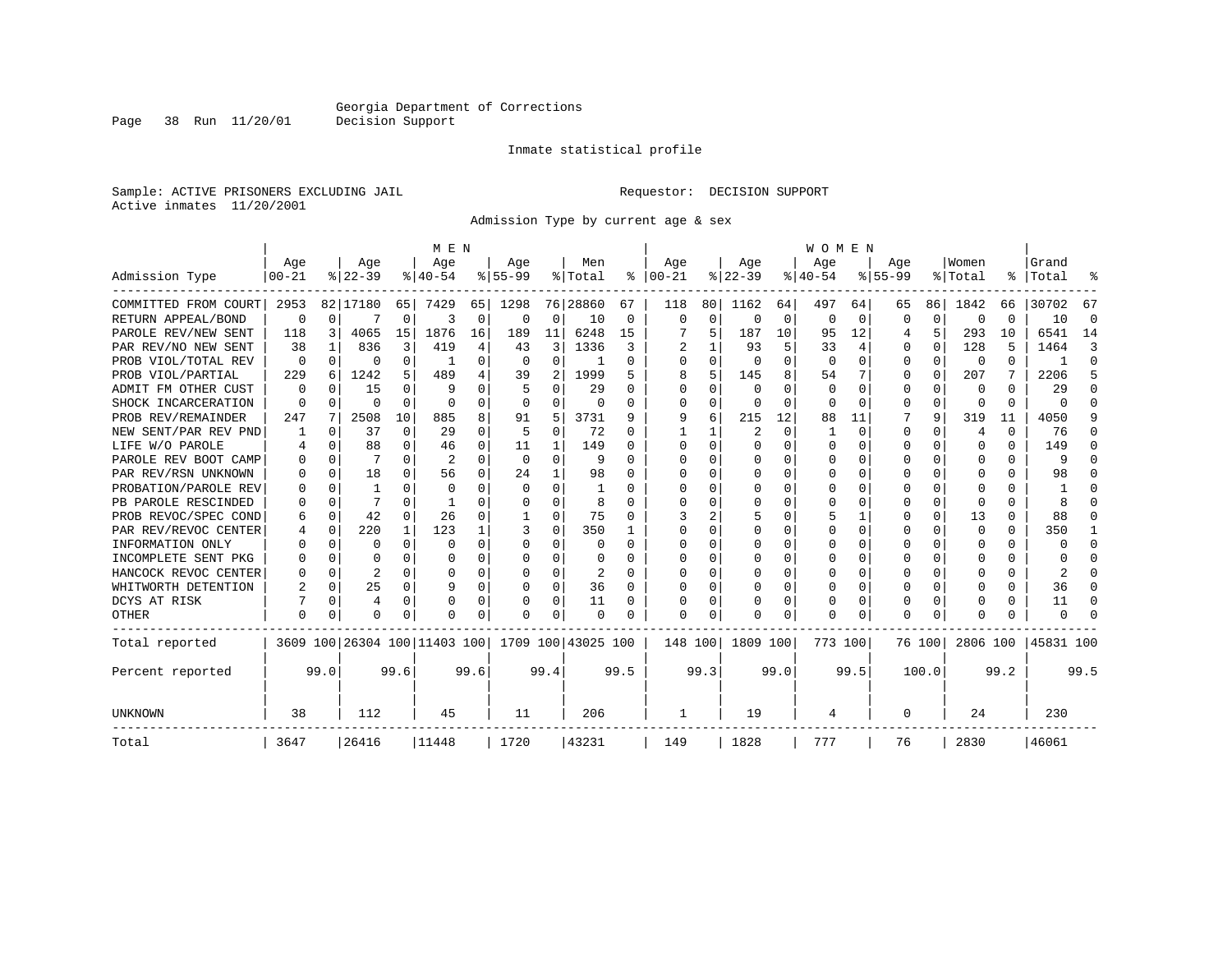Page 39 Run 11/20/01

#### Inmate statistical profile

Sample: ACTIVE PRISONERS EXCLUDING JAIL **Requestor: DECISION SUPPORT** Active inmates 11/20/2001

Release Type by current age & sex

| Release Type                         | Aqe<br>  00-21 | Aqe<br>$8 22-39$ | M E N<br>Aqe<br>$8 40-54$ | Age<br>$8155 - 99$                       | Men<br>% Total                                                     | °≈                       | Aqe<br>$00 - 21$ | Aqe<br>$ 22-39 $                  |                            | <b>WOMEN</b><br>Aqe<br>$8140 - 54$ |                           | Aqe<br>$8155 - 99$ |                             | Women<br>% Total               | Grand<br>%   Total | း                                    |
|--------------------------------------|----------------|------------------|---------------------------|------------------------------------------|--------------------------------------------------------------------|--------------------------|------------------|-----------------------------------|----------------------------|------------------------------------|---------------------------|--------------------|-----------------------------|--------------------------------|--------------------|--------------------------------------|
| PAROLE<br>SENTENCE EXPIRED<br>Active | 38<br>$\Omega$ | $\Omega$         | 0<br>45                   | $\overline{0}$<br>11<br>0<br>$\mathbf 0$ | 206<br>$\Omega$<br>3647 100 26416 100 11447 100 1720 100 43230 100 | $\mathbf{0}$<br>$\Omega$ | $\mathbf{0}$     | 19<br>$\circ$<br>149 100 1828 100 | $\overline{0}$<br>$\Omega$ | 4<br>0                             | 0 <sup>1</sup><br>777 100 | $\mathbf{0}$       | $\mathbf{0}$<br>0<br>76 100 | 24<br>$\mathbf{0}$<br>2830 100 | 230<br>46060 100   | $\overline{\phantom{0}}$<br>$\Omega$ |
| Total                                | 3647           | 26416            | 11448                     | 1720                                     | 43231                                                              |                          | 149              | 1828                              |                            | 777                                |                           | 76                 |                             | 2830                           | 46061              |                                      |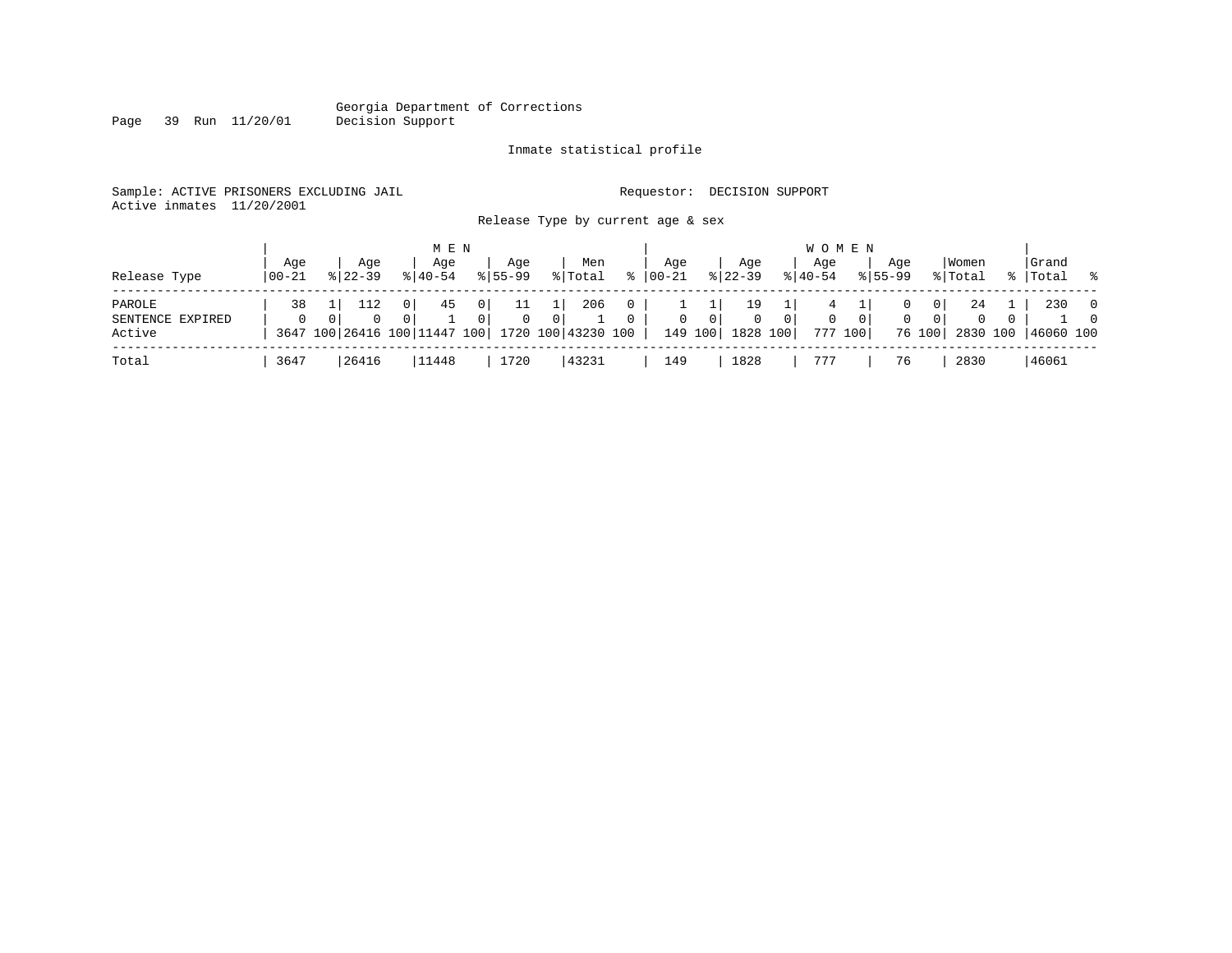Page 40 Run 11/20/01

#### Inmate statistical profile

Sample: ACTIVE PRISONERS EXCLUDING JAIL **Requestor: DECISION SUPPORT** Active inmates 11/20/2001

Inst By Group by current age & sex

|                      |           |      |           |                | M E N               |      |             |      |                    |          |          |                |             |       | W O M E N |          |           |        |          |       |                |      |
|----------------------|-----------|------|-----------|----------------|---------------------|------|-------------|------|--------------------|----------|----------|----------------|-------------|-------|-----------|----------|-----------|--------|----------|-------|----------------|------|
|                      | Age       |      | Age       |                | Age                 |      | Age         |      | Men                |          | Age      |                | Age         |       | Age       |          | Age       |        | Women    |       | Grand          |      |
| Inst By Group        | $00 - 21$ |      | $ 22-39 $ |                | $8140 - 54$         |      | $ 55-99$    |      | % Total            | ႜ        | $ 00-21$ |                | $8 22-39$   |       | $ 40-54 $ |          | $8 55-99$ |        | % Total  |       | %   Total      | ႜ    |
| County jails         | 0         |      | 0         | $\Omega$       | $\Omega$            |      | $\Omega$    |      |                    |          |          | $\Omega$       | $\Omega$    | 0     | $\Omega$  |          | 0         |        |          |       |                |      |
| Transitional centers | 19        |      | 444       | $\overline{2}$ | 244                 | 2    | 14          |      | 721                |          | 5        | 3 <sup>1</sup> | 133         | 7     | 58        |          |           |        | 197      |       | 918            |      |
| County camps         | 422       | 12   | 3354      | 13             | 824                 |      | 28          | 2    | 4628               | 11       |          |                |             | 0     |           |          | 0         |        |          | 0     | 4629           | 10   |
| Inmate boot camps    | 177       |      | 372       |                | $\Omega$            |      | $\mathbf 0$ | 0    | 549                |          |          |                |             |       |           |          | 0         |        |          |       | 550            |      |
| State prisons        | 2537      | 72   | 18819     | 73             | 8938                | 80   | 1512        |      | 89 31806           | 75       | 144      | 97             | 1693        | 93    | 719       | 93       | 75        | 99     | 2631     | 93    | 34437          | 76   |
| Private prisons      | 350       | 10   | 2853      | 11             | 1235                |      | 149         | 9    | 4587               | 11       | $\Omega$ | 0              | 0           | 0     |           |          | 0         |        | $\Omega$ |       | 4587           | 10   |
| Other                | $\Omega$  |      |           | 0              |                     | 0    | $\Omega$    | 0    | 2                  | $\Omega$ | $\Omega$ | $\Omega$       | $\mathbf 0$ | 0     | $\Omega$  | $\Omega$ | $\Omega$  |        | $\Omega$ |       | $\overline{a}$ |      |
| Total reported       | 3505 100  |      |           |                | 25843 100 11242 100 |      |             |      | 1703 100 42293 100 |          | 149      | 100            | 1828        | 100   | 777       | 100      |           | 76 100 | 2830 100 |       | 45123 100      |      |
| Percent reported     |           | 96.1 |           | 97.8           |                     | 98.2 |             | 99.0 |                    | 97.8     |          | 100.0          |             | 100.0 |           | 100.0    |           | 100.0  |          | 100.0 |                | 98.0 |
| Not reported         | 142       | 573  |           |                | 206                 |      | 17          |      | 938                |          | 0        |                | $\mathbf 0$ |       | $\Omega$  |          | $\Omega$  |        | 0        |       | 938            |      |
| Total                | 3647      |      | 26416     |                | 11448               |      | 1720        |      | 43231              |          | 149      |                | 1828        |       | 777       |          | 76        |        | 2830     |       | 46061          |      |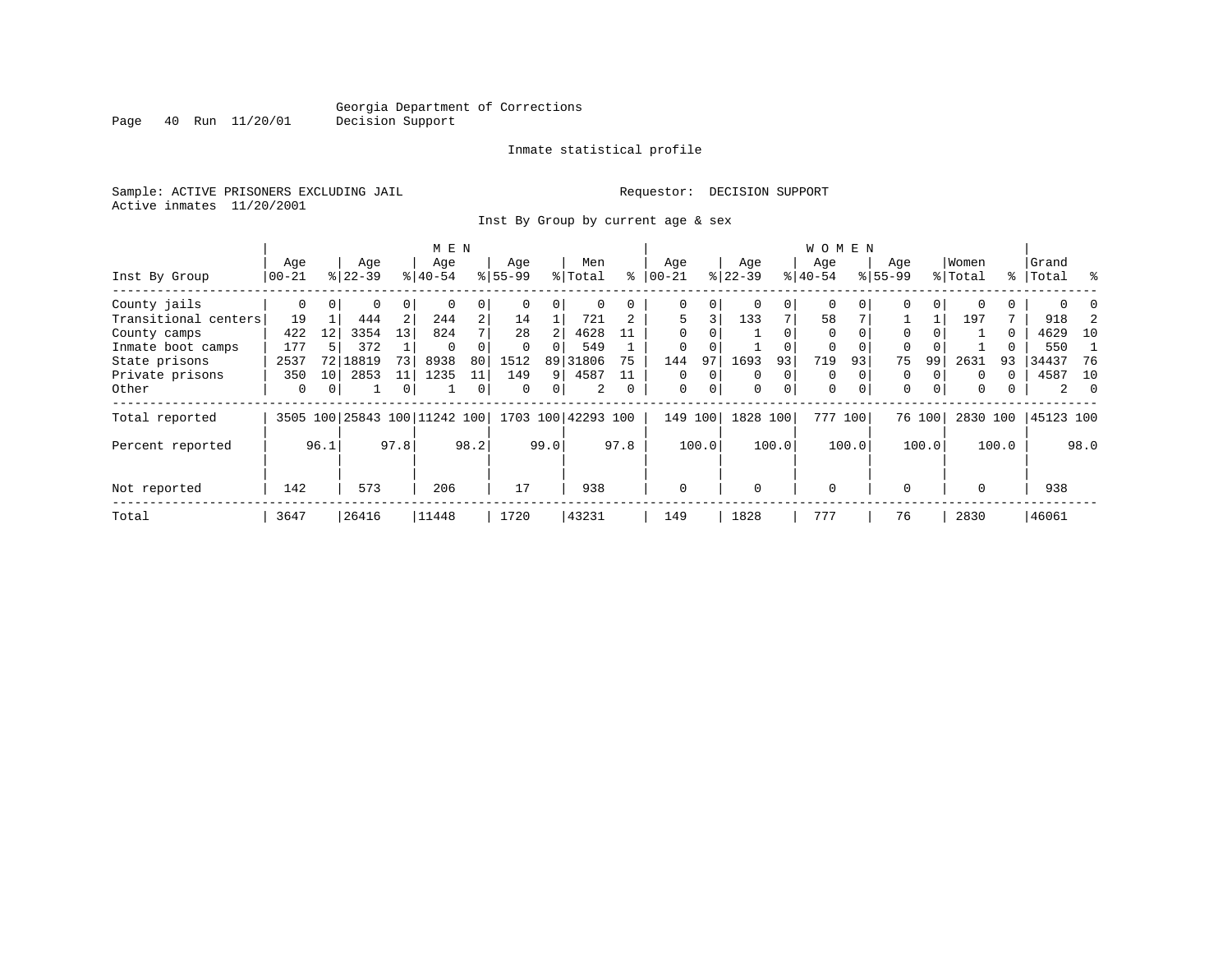Page 41 Run 11/20/01

#### Inmate statistical profile

Sample: ACTIVE PRISONERS EXCLUDING JAIL **Requestor: DECISION SUPPORT** Active inmates 11/20/2001

Institution by current age & sex

| Age<br>Men<br>Aqe<br>Women<br>Grand<br>Age<br>Age<br>Aqe<br>Age<br>Aqe<br>Aqe<br>% Total<br>$ 00 - 21$<br>$8 55-99$<br>Institution<br>$00 - 21$<br>$8 22-39$<br>$8 40-54$<br>$8155 - 99$<br>ႜ<br>$ 22-39 $<br>$8 40-54$<br>% Total<br>Total<br>ႜၟ<br>Albany Trans Ctr<br>0 <sup>1</sup><br>85<br>0<br>55<br>0<br>149<br>$\overline{0}$<br>7<br>0<br>2<br>0<br>$\Omega$<br>0<br>0<br>0<br>0<br>149<br>0<br>0<br>0<br>0<br>152<br>$\mathbf{1}$<br>82<br>7<br>244<br>3<br>$\mathbf 0$<br>$\mathbf{1}$<br>$\mathbf 0$<br>244<br>$\mathbf{1}$<br>$\Omega$<br>$\mathbf 0$<br>0<br>$\Omega$<br>$\Omega$<br>Atlanta Trans Ctr(M)<br>$\Omega$<br>$\mathbf 0$<br>0<br>$\Omega$<br>0<br>$\Omega$<br>128<br>128<br>Macon Trans Ctr<br>0<br>81<br>40<br>0<br>3<br>0<br>$\cap$<br>$\Omega$<br>0<br>0<br>0<br>$\Omega$<br>4<br>0<br>$\Omega$<br>$\Omega$<br>0<br>$\Omega$<br>$\mathbf 0$<br>$\mathbf 0$<br>5<br>$\mathbf{1}$<br>123<br>Metro Trans Ctr (W)<br>0<br>$\Omega$<br>$\Omega$<br>$\Omega$<br>$\Omega$<br>$\Omega$<br>$\Omega$<br>83<br>37<br>5<br>123<br>O<br>4<br>Savannah Trans Ctr<br>$\Omega$<br>126<br>0<br>67<br>$\mathbf{1}$<br>$\overline{c}$<br>$\Omega$<br>200<br>$\cap$<br>$\Omega$<br>$\Omega$<br>$\Omega$<br>$\Omega$<br>O<br>$\Omega$<br>$\Omega$<br>$\Omega$<br>200<br>5<br>$\Omega$<br>$\Omega$<br>2<br>3<br>Savannah Womens TC<br>$\Omega$<br>$\Omega$<br>$\Omega$<br>50<br>21<br>$\Omega$<br>74<br>3<br>74<br>$\Omega$<br>$\Omega$<br>$\Omega$<br>$\Omega$<br>$\Omega$<br>$\Omega$<br>3<br>3<br>0<br>$\Omega$<br>$\mathbf 0$<br>$\mathbf 0$<br>$\mathbf{1}$<br>$\Omega$<br>$\mathbf 0$<br>$\mathbf 0$<br>$\overline{c}$<br>$\Omega$<br>$\Omega$<br>$\Omega$<br>$\Omega$<br>$\Omega$<br>$\Omega$<br>$\Omega$<br>$\Omega$<br>$\Omega$<br>$\overline{2}$<br>Central State Hosp<br>1<br>$\Omega$<br>$\Omega$<br>$\mathbf 0$<br>35<br>$\overline{2}$<br>$\mathbf 0$<br>Bulloch County<br>13<br>$\Omega$<br>96<br>0<br>146<br>$\Omega$<br>U<br>$\Omega$<br>$\Omega$<br>$\Omega$<br>146<br>0<br>O<br>U<br>O<br>$\Omega$<br>23<br>167<br>32<br>$\mathbf 0$<br>223<br>223<br>Carroll County<br>$\mathbf{1}$<br>0<br>$\mathbf{1}$<br>$\Omega$<br>$\mathbf 1$<br>$\mathbf{1}$<br>$\cap$<br>$\Omega$<br>$\Omega$<br>$\Omega$<br>$\Omega$<br>O<br>$\Omega$<br>0<br>O<br>72<br>$\Omega$<br>102<br>102<br>Clarke County<br>3<br>$\Omega$<br>$\Omega$<br>27<br>$\Omega$<br>$\Omega$<br>$\Omega$<br>$\Omega$<br>$\Omega$<br>$\Omega$<br>O<br>$\Omega$<br>O<br>0<br>$\Omega$<br>O<br>$\mathbf{1}$<br>Colquitt County<br>$\mathbf{1}$<br>132<br>25<br>$\Omega$<br>$\Omega$<br>$\Omega$<br>184<br>$\Omega$<br>$\mathbf{1}$<br>$\Omega$<br>185<br>27<br>$\Omega$<br>$\cap$<br>$\Omega$<br>$\mathbf{1}$<br>O<br>$\Omega$<br>O<br>O<br>12<br>121<br>$\Omega$<br>57<br>$\mathbf 0$<br>193<br>$\Omega$<br>193<br>Coweta County<br>$\Omega$<br>1<br>3<br>$\Omega$<br>$\Omega$<br>$\Omega$<br>$\Omega$<br>$\Omega$<br>O<br>0<br>$\Omega$<br><sup>0</sup><br>O<br>$\mathbf{1}$<br>45<br>$\mathbf 0$<br>0<br>$\Omega$<br>$\Omega$<br>$\Omega$<br>$\mathbf{0}$<br>193<br>Decatur County<br>12<br>0<br>136<br>0<br>193<br>$\Omega$<br>$\Omega$<br>$\Omega$<br>O<br>$\Omega$<br>$\mathbf{1}$<br>$\mathbf 0$<br>$\Omega$<br>227<br>Effingham County<br>$\mathbf 1$<br>170<br>37<br>0<br>0<br>227<br>$\mathbf{1}$<br>$\Omega$<br>$\Omega$<br>$\Omega$<br>$\Omega$<br>20<br>$\cap$<br>O<br>O<br>219<br>219<br>Floyd County<br>24<br>143<br>$\mathbf{1}$<br>51<br>$\mathbf{1}$<br>0<br>$\mathbf 0$<br>$\mathbf 1$<br>0<br>$\mathbf{1}$<br>$\cap$<br>$\Omega$<br>$\Omega$<br>$\Omega$<br>$\Omega$<br>O<br>$\Omega$<br>0<br>124<br>Gwinnett County<br>83<br>$\Omega$<br>2.2.<br>$\Omega$<br>$\Omega$<br>$\Omega$<br>124<br>$\Omega$<br>19<br>1<br>$\Omega$<br>$\Omega$<br>O<br>$\Omega$<br>0<br>0<br>$\Omega$<br>O<br>$\mathbf{1}$<br>189<br>26<br>$\Omega$<br>3<br>$\Omega$<br>239<br>$\Omega$<br>$\Omega$<br>239<br>Hall County<br>21<br>$\mathbf{1}$<br>$\mathbf{1}$<br>$\Omega$<br>$\cap$<br>O<br>$\Omega$<br>O<br>0<br>O<br>76<br>$\Omega$<br>15<br>$\mathbf 0$<br>$\overline{2}$<br>$\mathbf 0$<br>108<br>$\Omega$<br>108<br>Harris County<br>15<br>$\Omega$<br>$\Omega$<br>$\cap$<br>$\Omega$<br>$\Omega$<br>O<br>0<br>$\Omega$<br>∩<br>U<br>O<br>$\mathbf 0$<br>35<br>$\mathbf 0$<br>$\mathbf{1}$<br>0<br>169<br>$\mathbf{0}$<br>Jackson County<br>$\mathbf{0}$<br>119<br>$\Omega$<br>$\Omega$<br>$\Omega$<br>O<br>$\Omega$<br>O<br>$\Omega$<br>$\Omega$<br>169<br>14<br>$\mathbf{1}$<br>$\overline{2}$<br>$\mathbf 0$<br>Jefferson County<br>$\mathbf 1$<br>142<br>26<br>0<br>189<br>$\Omega$<br>$\Omega$<br>$\Omega$<br>$\Omega$<br>$\Omega$<br>189<br>19<br>$\Omega$<br>0<br>$\Omega$<br>O<br>$\Omega$<br>Mitchell County<br>10<br>83<br>25<br>$\Omega$<br>$\Omega$<br>$\Omega$<br>118<br>$\Omega$<br>118<br>$\Omega$<br>$\Omega$<br>$\cap$<br>$\Omega$<br>$\Omega$<br>$\Omega$<br>$\Omega$<br>O<br>$\Omega$<br>$\Omega$<br>$\Omega$<br>339<br>$\mathbf{1}$<br>76<br>$\mathbf 1$<br>$\overline{c}$<br>456<br>456<br>Muscogee County<br>39<br>1<br>O<br>O<br>0<br>$\Omega$<br>$\Omega$<br>1<br>0<br>O<br>O<br>$\Omega$<br>$\mathbf{1}$<br>160<br>38<br>$\Omega$<br>3<br>$\Omega$<br>211<br>$\Omega$<br>$\Omega$<br>211<br>Richmond County<br>10<br>$\Omega$<br>$\Omega$<br>$\Omega$<br>$\Omega$<br>$\Omega$<br>$\Omega$<br>O<br>0<br>O<br>110<br>$\Omega$<br>22<br>$\mathbf 0$<br>$\mathbf 0$<br>$\Omega$<br>148<br>16<br>$\Omega$<br>148<br>$\Omega$<br>$\Omega$<br>$\Omega$<br>0<br>$\Omega$<br>Screven County<br>$\Omega$<br>$\Omega$<br>∩<br>U<br>O<br>U<br>$\mathbf{1}$<br>$\mathbf 0$<br>0<br>$\Omega$<br>$\Omega$<br>239<br>Spalding County<br>0<br>186<br>41<br>3<br>239<br>O<br>0<br>$\Omega$<br>$\Omega$<br>9<br>1<br>O<br>U<br>$\Omega$<br>$\Omega$<br>$\Omega$<br>Stewart County<br>67<br>7<br>$\Omega$<br>$\Omega$<br>89<br>$\Omega$<br>$\Omega$<br>0<br>$\Omega$<br>89<br>15<br>$\Omega$<br>$\Omega$<br>0<br>$\Omega$<br>0<br>352<br>42<br>260<br>$\mathbf{1}$<br>48<br>$\overline{c}$<br>$\Omega$<br>352<br>$\Omega$<br>Sumter County<br>$\mathbf{1}$<br>$\Omega$<br>$\mathbf{1}$<br>$\cap$<br>$\Omega$<br>$\Omega$<br>$\Omega$<br>$\Omega$<br>O<br>$\Omega$<br>$\Omega$<br>94<br>$\Omega$<br>$\mathbf 0$<br>$\Omega$<br>137<br>Terrell County<br>8<br>$\Omega$<br>34<br>$\mathbf{1}$<br>137<br>$\Omega$<br>O<br>0<br>$\Omega$<br>$\Omega$<br>0<br>O<br>O<br>$\Omega$<br>U<br>0<br>29<br>$\mathbf 0$<br>$\mathbf{1}$<br>$\Omega$<br>139<br>$\Omega$<br>$\Omega$<br>139<br>Thomas County<br>8<br>0<br>101<br>$\Omega$<br>$\Omega$<br>$\cap$<br>U<br>$\Omega$<br>U<br>0<br>U<br>149<br>$\mathbf{1}$<br>29<br>197<br>197<br>19<br>1<br>0<br>$\Omega$<br>0<br>$\Omega$<br>0<br>$\Omega$<br>$\Omega$<br>Troup County<br>$\Omega$<br>∩<br><sup>n</sup><br>O<br>$\Omega$<br>U<br>O<br>$\mathbf{1}$<br>42<br>$\mathbf 0$<br>$\mathbf 0$<br>226<br>Clayton County<br>$\mathbf 1$<br>159<br>1<br>226<br>$\Omega$<br>O<br>$\Omega$<br>$\Omega$<br>$\mathbf 0$<br>$\Omega$<br>24<br>1<br>$\Omega$<br>O<br>3<br>2<br>2<br>Ware Prison<br>67<br>2 <br>694<br>32<br>1034<br>2<br>$\mathbf 0$<br>$\Omega$<br>1034<br>241<br>$\Omega$<br>$\Omega$<br>0<br>0<br>O<br>$\Omega$<br>Lowndes Prison<br>40<br>214<br>$\mathbf{1}$<br>$\mathbf 0$<br>$\mathbf 0$<br>305<br>305<br>1<br>47<br>4<br>$\mathbf{1}$<br>$\Omega$<br>$\Omega$<br>$\Omega$<br>$\Omega$<br>$\Omega$<br><sup>0</sup><br>0<br>O<br>0<br>$\Omega$<br>3<br>3'<br>$\overline{2}$<br>Dodge Prison<br>56<br>2 <br>660<br>390<br>39<br>1145<br>ς<br>$\Omega$<br>0<br>0<br>$\Omega$<br>1145<br>0<br>O<br>O<br>U<br>U<br>Phillips Prison<br>$\overline{a}$<br>$\overline{a}$<br>3<br>846<br>1<br>483<br>268<br>50<br>846<br>0<br>0<br>0<br>0<br>0<br>$\Omega$<br>$\Omega$<br>45<br>0<br>0<br>$\overline{a}$<br>Walker Prison<br>2<br>361<br>$\mathbf{1}$<br>175<br>22<br>1<br>618<br>$\Omega$<br>0<br>0<br>$\Omega$<br>618<br>60<br>$\mathbf{1}$<br>O<br>0<br>$\Omega$<br>0<br>O<br>0 |  |  | M E N |  |  |  |  | W O M E N |  |  |  |                |
|----------------------------------------------------------------------------------------------------------------------------------------------------------------------------------------------------------------------------------------------------------------------------------------------------------------------------------------------------------------------------------------------------------------------------------------------------------------------------------------------------------------------------------------------------------------------------------------------------------------------------------------------------------------------------------------------------------------------------------------------------------------------------------------------------------------------------------------------------------------------------------------------------------------------------------------------------------------------------------------------------------------------------------------------------------------------------------------------------------------------------------------------------------------------------------------------------------------------------------------------------------------------------------------------------------------------------------------------------------------------------------------------------------------------------------------------------------------------------------------------------------------------------------------------------------------------------------------------------------------------------------------------------------------------------------------------------------------------------------------------------------------------------------------------------------------------------------------------------------------------------------------------------------------------------------------------------------------------------------------------------------------------------------------------------------------------------------------------------------------------------------------------------------------------------------------------------------------------------------------------------------------------------------------------------------------------------------------------------------------------------------------------------------------------------------------------------------------------------------------------------------------------------------------------------------------------------------------------------------------------------------------------------------------------------------------------------------------------------------------------------------------------------------------------------------------------------------------------------------------------------------------------------------------------------------------------------------------------------------------------------------------------------------------------------------------------------------------------------------------------------------------------------------------------------------------------------------------------------------------------------------------------------------------------------------------------------------------------------------------------------------------------------------------------------------------------------------------------------------------------------------------------------------------------------------------------------------------------------------------------------------------------------------------------------------------------------------------------------------------------------------------------------------------------------------------------------------------------------------------------------------------------------------------------------------------------------------------------------------------------------------------------------------------------------------------------------------------------------------------------------------------------------------------------------------------------------------------------------------------------------------------------------------------------------------------------------------------------------------------------------------------------------------------------------------------------------------------------------------------------------------------------------------------------------------------------------------------------------------------------------------------------------------------------------------------------------------------------------------------------------------------------------------------------------------------------------------------------------------------------------------------------------------------------------------------------------------------------------------------------------------------------------------------------------------------------------------------------------------------------------------------------------------------------------------------------------------------------------------------------------------------------------------------------------------------------------------------------------------------------------------------------------------------------------------------------------------------------------------------------------------------------------------------------------------------------------------------------------------------------------------------------------------------------------------------------------------------------------------------------------------------------------------------------------------------------------------------------------------------------------------------------------------------------------------------------------------------------------------------------------------------------------------------------------------------------------------------------------------------------------------------------------------------------------------------------------------------------------------------------------------------------------------------------------------------------------------------------------------------------------------------------------------------------------------------------------------------------------------------------------------------------------------------------------------------------------------------------------------------------------------------------------------------------------------------------------------------------------------------------------------------------------------------------------------------------------------------------------------------------------------------------------------------------------------------------------------------------------------------------------------------------------------------------------------------------------------------------------------------------------------------------------------------------------------------------------------------------------------------------------------------------------------------------------------------------------------------------------------------------------------------------------------------------------------------------------------------------------------------------------------------------------------------------------------------------------------------------------------------------------------------------------------------------------------------------------------------------------------------------------------------------------------------------------------------------------------------------------------------------------------------------------------------------------|--|--|-------|--|--|--|--|-----------|--|--|--|----------------|
|                                                                                                                                                                                                                                                                                                                                                                                                                                                                                                                                                                                                                                                                                                                                                                                                                                                                                                                                                                                                                                                                                                                                                                                                                                                                                                                                                                                                                                                                                                                                                                                                                                                                                                                                                                                                                                                                                                                                                                                                                                                                                                                                                                                                                                                                                                                                                                                                                                                                                                                                                                                                                                                                                                                                                                                                                                                                                                                                                                                                                                                                                                                                                                                                                                                                                                                                                                                                                                                                                                                                                                                                                                                                                                                                                                                                                                                                                                                                                                                                                                                                                                                                                                                                                                                                                                                                                                                                                                                                                                                                                                                                                                                                                                                                                                                                                                                                                                                                                                                                                                                                                                                                                                                                                                                                                                                                                                                                                                                                                                                                                                                                                                                                                                                                                                                                                                                                                                                                                                                                                                                                                                                                                                                                                                                                                                                                                                                                                                                                                                                                                                                                                                                                                                                                                                                                                                                                                                                                                                                                                                                                                                                                                                                                                                                                                                                                                                                                                                                                                                                                                                                                                                                                                                                                                                                                                                                                                                                            |  |  |       |  |  |  |  |           |  |  |  |                |
|                                                                                                                                                                                                                                                                                                                                                                                                                                                                                                                                                                                                                                                                                                                                                                                                                                                                                                                                                                                                                                                                                                                                                                                                                                                                                                                                                                                                                                                                                                                                                                                                                                                                                                                                                                                                                                                                                                                                                                                                                                                                                                                                                                                                                                                                                                                                                                                                                                                                                                                                                                                                                                                                                                                                                                                                                                                                                                                                                                                                                                                                                                                                                                                                                                                                                                                                                                                                                                                                                                                                                                                                                                                                                                                                                                                                                                                                                                                                                                                                                                                                                                                                                                                                                                                                                                                                                                                                                                                                                                                                                                                                                                                                                                                                                                                                                                                                                                                                                                                                                                                                                                                                                                                                                                                                                                                                                                                                                                                                                                                                                                                                                                                                                                                                                                                                                                                                                                                                                                                                                                                                                                                                                                                                                                                                                                                                                                                                                                                                                                                                                                                                                                                                                                                                                                                                                                                                                                                                                                                                                                                                                                                                                                                                                                                                                                                                                                                                                                                                                                                                                                                                                                                                                                                                                                                                                                                                                                                            |  |  |       |  |  |  |  |           |  |  |  |                |
|                                                                                                                                                                                                                                                                                                                                                                                                                                                                                                                                                                                                                                                                                                                                                                                                                                                                                                                                                                                                                                                                                                                                                                                                                                                                                                                                                                                                                                                                                                                                                                                                                                                                                                                                                                                                                                                                                                                                                                                                                                                                                                                                                                                                                                                                                                                                                                                                                                                                                                                                                                                                                                                                                                                                                                                                                                                                                                                                                                                                                                                                                                                                                                                                                                                                                                                                                                                                                                                                                                                                                                                                                                                                                                                                                                                                                                                                                                                                                                                                                                                                                                                                                                                                                                                                                                                                                                                                                                                                                                                                                                                                                                                                                                                                                                                                                                                                                                                                                                                                                                                                                                                                                                                                                                                                                                                                                                                                                                                                                                                                                                                                                                                                                                                                                                                                                                                                                                                                                                                                                                                                                                                                                                                                                                                                                                                                                                                                                                                                                                                                                                                                                                                                                                                                                                                                                                                                                                                                                                                                                                                                                                                                                                                                                                                                                                                                                                                                                                                                                                                                                                                                                                                                                                                                                                                                                                                                                                                            |  |  |       |  |  |  |  |           |  |  |  | $\Omega$       |
|                                                                                                                                                                                                                                                                                                                                                                                                                                                                                                                                                                                                                                                                                                                                                                                                                                                                                                                                                                                                                                                                                                                                                                                                                                                                                                                                                                                                                                                                                                                                                                                                                                                                                                                                                                                                                                                                                                                                                                                                                                                                                                                                                                                                                                                                                                                                                                                                                                                                                                                                                                                                                                                                                                                                                                                                                                                                                                                                                                                                                                                                                                                                                                                                                                                                                                                                                                                                                                                                                                                                                                                                                                                                                                                                                                                                                                                                                                                                                                                                                                                                                                                                                                                                                                                                                                                                                                                                                                                                                                                                                                                                                                                                                                                                                                                                                                                                                                                                                                                                                                                                                                                                                                                                                                                                                                                                                                                                                                                                                                                                                                                                                                                                                                                                                                                                                                                                                                                                                                                                                                                                                                                                                                                                                                                                                                                                                                                                                                                                                                                                                                                                                                                                                                                                                                                                                                                                                                                                                                                                                                                                                                                                                                                                                                                                                                                                                                                                                                                                                                                                                                                                                                                                                                                                                                                                                                                                                                                            |  |  |       |  |  |  |  |           |  |  |  | $\mathbf{1}$   |
|                                                                                                                                                                                                                                                                                                                                                                                                                                                                                                                                                                                                                                                                                                                                                                                                                                                                                                                                                                                                                                                                                                                                                                                                                                                                                                                                                                                                                                                                                                                                                                                                                                                                                                                                                                                                                                                                                                                                                                                                                                                                                                                                                                                                                                                                                                                                                                                                                                                                                                                                                                                                                                                                                                                                                                                                                                                                                                                                                                                                                                                                                                                                                                                                                                                                                                                                                                                                                                                                                                                                                                                                                                                                                                                                                                                                                                                                                                                                                                                                                                                                                                                                                                                                                                                                                                                                                                                                                                                                                                                                                                                                                                                                                                                                                                                                                                                                                                                                                                                                                                                                                                                                                                                                                                                                                                                                                                                                                                                                                                                                                                                                                                                                                                                                                                                                                                                                                                                                                                                                                                                                                                                                                                                                                                                                                                                                                                                                                                                                                                                                                                                                                                                                                                                                                                                                                                                                                                                                                                                                                                                                                                                                                                                                                                                                                                                                                                                                                                                                                                                                                                                                                                                                                                                                                                                                                                                                                                                            |  |  |       |  |  |  |  |           |  |  |  | $\Omega$       |
|                                                                                                                                                                                                                                                                                                                                                                                                                                                                                                                                                                                                                                                                                                                                                                                                                                                                                                                                                                                                                                                                                                                                                                                                                                                                                                                                                                                                                                                                                                                                                                                                                                                                                                                                                                                                                                                                                                                                                                                                                                                                                                                                                                                                                                                                                                                                                                                                                                                                                                                                                                                                                                                                                                                                                                                                                                                                                                                                                                                                                                                                                                                                                                                                                                                                                                                                                                                                                                                                                                                                                                                                                                                                                                                                                                                                                                                                                                                                                                                                                                                                                                                                                                                                                                                                                                                                                                                                                                                                                                                                                                                                                                                                                                                                                                                                                                                                                                                                                                                                                                                                                                                                                                                                                                                                                                                                                                                                                                                                                                                                                                                                                                                                                                                                                                                                                                                                                                                                                                                                                                                                                                                                                                                                                                                                                                                                                                                                                                                                                                                                                                                                                                                                                                                                                                                                                                                                                                                                                                                                                                                                                                                                                                                                                                                                                                                                                                                                                                                                                                                                                                                                                                                                                                                                                                                                                                                                                                                            |  |  |       |  |  |  |  |           |  |  |  | $\Omega$       |
|                                                                                                                                                                                                                                                                                                                                                                                                                                                                                                                                                                                                                                                                                                                                                                                                                                                                                                                                                                                                                                                                                                                                                                                                                                                                                                                                                                                                                                                                                                                                                                                                                                                                                                                                                                                                                                                                                                                                                                                                                                                                                                                                                                                                                                                                                                                                                                                                                                                                                                                                                                                                                                                                                                                                                                                                                                                                                                                                                                                                                                                                                                                                                                                                                                                                                                                                                                                                                                                                                                                                                                                                                                                                                                                                                                                                                                                                                                                                                                                                                                                                                                                                                                                                                                                                                                                                                                                                                                                                                                                                                                                                                                                                                                                                                                                                                                                                                                                                                                                                                                                                                                                                                                                                                                                                                                                                                                                                                                                                                                                                                                                                                                                                                                                                                                                                                                                                                                                                                                                                                                                                                                                                                                                                                                                                                                                                                                                                                                                                                                                                                                                                                                                                                                                                                                                                                                                                                                                                                                                                                                                                                                                                                                                                                                                                                                                                                                                                                                                                                                                                                                                                                                                                                                                                                                                                                                                                                                                            |  |  |       |  |  |  |  |           |  |  |  | $\Omega$       |
|                                                                                                                                                                                                                                                                                                                                                                                                                                                                                                                                                                                                                                                                                                                                                                                                                                                                                                                                                                                                                                                                                                                                                                                                                                                                                                                                                                                                                                                                                                                                                                                                                                                                                                                                                                                                                                                                                                                                                                                                                                                                                                                                                                                                                                                                                                                                                                                                                                                                                                                                                                                                                                                                                                                                                                                                                                                                                                                                                                                                                                                                                                                                                                                                                                                                                                                                                                                                                                                                                                                                                                                                                                                                                                                                                                                                                                                                                                                                                                                                                                                                                                                                                                                                                                                                                                                                                                                                                                                                                                                                                                                                                                                                                                                                                                                                                                                                                                                                                                                                                                                                                                                                                                                                                                                                                                                                                                                                                                                                                                                                                                                                                                                                                                                                                                                                                                                                                                                                                                                                                                                                                                                                                                                                                                                                                                                                                                                                                                                                                                                                                                                                                                                                                                                                                                                                                                                                                                                                                                                                                                                                                                                                                                                                                                                                                                                                                                                                                                                                                                                                                                                                                                                                                                                                                                                                                                                                                                                            |  |  |       |  |  |  |  |           |  |  |  | $\Omega$       |
|                                                                                                                                                                                                                                                                                                                                                                                                                                                                                                                                                                                                                                                                                                                                                                                                                                                                                                                                                                                                                                                                                                                                                                                                                                                                                                                                                                                                                                                                                                                                                                                                                                                                                                                                                                                                                                                                                                                                                                                                                                                                                                                                                                                                                                                                                                                                                                                                                                                                                                                                                                                                                                                                                                                                                                                                                                                                                                                                                                                                                                                                                                                                                                                                                                                                                                                                                                                                                                                                                                                                                                                                                                                                                                                                                                                                                                                                                                                                                                                                                                                                                                                                                                                                                                                                                                                                                                                                                                                                                                                                                                                                                                                                                                                                                                                                                                                                                                                                                                                                                                                                                                                                                                                                                                                                                                                                                                                                                                                                                                                                                                                                                                                                                                                                                                                                                                                                                                                                                                                                                                                                                                                                                                                                                                                                                                                                                                                                                                                                                                                                                                                                                                                                                                                                                                                                                                                                                                                                                                                                                                                                                                                                                                                                                                                                                                                                                                                                                                                                                                                                                                                                                                                                                                                                                                                                                                                                                                                            |  |  |       |  |  |  |  |           |  |  |  | $\Omega$       |
|                                                                                                                                                                                                                                                                                                                                                                                                                                                                                                                                                                                                                                                                                                                                                                                                                                                                                                                                                                                                                                                                                                                                                                                                                                                                                                                                                                                                                                                                                                                                                                                                                                                                                                                                                                                                                                                                                                                                                                                                                                                                                                                                                                                                                                                                                                                                                                                                                                                                                                                                                                                                                                                                                                                                                                                                                                                                                                                                                                                                                                                                                                                                                                                                                                                                                                                                                                                                                                                                                                                                                                                                                                                                                                                                                                                                                                                                                                                                                                                                                                                                                                                                                                                                                                                                                                                                                                                                                                                                                                                                                                                                                                                                                                                                                                                                                                                                                                                                                                                                                                                                                                                                                                                                                                                                                                                                                                                                                                                                                                                                                                                                                                                                                                                                                                                                                                                                                                                                                                                                                                                                                                                                                                                                                                                                                                                                                                                                                                                                                                                                                                                                                                                                                                                                                                                                                                                                                                                                                                                                                                                                                                                                                                                                                                                                                                                                                                                                                                                                                                                                                                                                                                                                                                                                                                                                                                                                                                                            |  |  |       |  |  |  |  |           |  |  |  | $\Omega$       |
|                                                                                                                                                                                                                                                                                                                                                                                                                                                                                                                                                                                                                                                                                                                                                                                                                                                                                                                                                                                                                                                                                                                                                                                                                                                                                                                                                                                                                                                                                                                                                                                                                                                                                                                                                                                                                                                                                                                                                                                                                                                                                                                                                                                                                                                                                                                                                                                                                                                                                                                                                                                                                                                                                                                                                                                                                                                                                                                                                                                                                                                                                                                                                                                                                                                                                                                                                                                                                                                                                                                                                                                                                                                                                                                                                                                                                                                                                                                                                                                                                                                                                                                                                                                                                                                                                                                                                                                                                                                                                                                                                                                                                                                                                                                                                                                                                                                                                                                                                                                                                                                                                                                                                                                                                                                                                                                                                                                                                                                                                                                                                                                                                                                                                                                                                                                                                                                                                                                                                                                                                                                                                                                                                                                                                                                                                                                                                                                                                                                                                                                                                                                                                                                                                                                                                                                                                                                                                                                                                                                                                                                                                                                                                                                                                                                                                                                                                                                                                                                                                                                                                                                                                                                                                                                                                                                                                                                                                                                            |  |  |       |  |  |  |  |           |  |  |  | $\Omega$       |
|                                                                                                                                                                                                                                                                                                                                                                                                                                                                                                                                                                                                                                                                                                                                                                                                                                                                                                                                                                                                                                                                                                                                                                                                                                                                                                                                                                                                                                                                                                                                                                                                                                                                                                                                                                                                                                                                                                                                                                                                                                                                                                                                                                                                                                                                                                                                                                                                                                                                                                                                                                                                                                                                                                                                                                                                                                                                                                                                                                                                                                                                                                                                                                                                                                                                                                                                                                                                                                                                                                                                                                                                                                                                                                                                                                                                                                                                                                                                                                                                                                                                                                                                                                                                                                                                                                                                                                                                                                                                                                                                                                                                                                                                                                                                                                                                                                                                                                                                                                                                                                                                                                                                                                                                                                                                                                                                                                                                                                                                                                                                                                                                                                                                                                                                                                                                                                                                                                                                                                                                                                                                                                                                                                                                                                                                                                                                                                                                                                                                                                                                                                                                                                                                                                                                                                                                                                                                                                                                                                                                                                                                                                                                                                                                                                                                                                                                                                                                                                                                                                                                                                                                                                                                                                                                                                                                                                                                                                                            |  |  |       |  |  |  |  |           |  |  |  | $\Omega$       |
|                                                                                                                                                                                                                                                                                                                                                                                                                                                                                                                                                                                                                                                                                                                                                                                                                                                                                                                                                                                                                                                                                                                                                                                                                                                                                                                                                                                                                                                                                                                                                                                                                                                                                                                                                                                                                                                                                                                                                                                                                                                                                                                                                                                                                                                                                                                                                                                                                                                                                                                                                                                                                                                                                                                                                                                                                                                                                                                                                                                                                                                                                                                                                                                                                                                                                                                                                                                                                                                                                                                                                                                                                                                                                                                                                                                                                                                                                                                                                                                                                                                                                                                                                                                                                                                                                                                                                                                                                                                                                                                                                                                                                                                                                                                                                                                                                                                                                                                                                                                                                                                                                                                                                                                                                                                                                                                                                                                                                                                                                                                                                                                                                                                                                                                                                                                                                                                                                                                                                                                                                                                                                                                                                                                                                                                                                                                                                                                                                                                                                                                                                                                                                                                                                                                                                                                                                                                                                                                                                                                                                                                                                                                                                                                                                                                                                                                                                                                                                                                                                                                                                                                                                                                                                                                                                                                                                                                                                                                            |  |  |       |  |  |  |  |           |  |  |  | $\Omega$       |
|                                                                                                                                                                                                                                                                                                                                                                                                                                                                                                                                                                                                                                                                                                                                                                                                                                                                                                                                                                                                                                                                                                                                                                                                                                                                                                                                                                                                                                                                                                                                                                                                                                                                                                                                                                                                                                                                                                                                                                                                                                                                                                                                                                                                                                                                                                                                                                                                                                                                                                                                                                                                                                                                                                                                                                                                                                                                                                                                                                                                                                                                                                                                                                                                                                                                                                                                                                                                                                                                                                                                                                                                                                                                                                                                                                                                                                                                                                                                                                                                                                                                                                                                                                                                                                                                                                                                                                                                                                                                                                                                                                                                                                                                                                                                                                                                                                                                                                                                                                                                                                                                                                                                                                                                                                                                                                                                                                                                                                                                                                                                                                                                                                                                                                                                                                                                                                                                                                                                                                                                                                                                                                                                                                                                                                                                                                                                                                                                                                                                                                                                                                                                                                                                                                                                                                                                                                                                                                                                                                                                                                                                                                                                                                                                                                                                                                                                                                                                                                                                                                                                                                                                                                                                                                                                                                                                                                                                                                                            |  |  |       |  |  |  |  |           |  |  |  | $\Omega$       |
|                                                                                                                                                                                                                                                                                                                                                                                                                                                                                                                                                                                                                                                                                                                                                                                                                                                                                                                                                                                                                                                                                                                                                                                                                                                                                                                                                                                                                                                                                                                                                                                                                                                                                                                                                                                                                                                                                                                                                                                                                                                                                                                                                                                                                                                                                                                                                                                                                                                                                                                                                                                                                                                                                                                                                                                                                                                                                                                                                                                                                                                                                                                                                                                                                                                                                                                                                                                                                                                                                                                                                                                                                                                                                                                                                                                                                                                                                                                                                                                                                                                                                                                                                                                                                                                                                                                                                                                                                                                                                                                                                                                                                                                                                                                                                                                                                                                                                                                                                                                                                                                                                                                                                                                                                                                                                                                                                                                                                                                                                                                                                                                                                                                                                                                                                                                                                                                                                                                                                                                                                                                                                                                                                                                                                                                                                                                                                                                                                                                                                                                                                                                                                                                                                                                                                                                                                                                                                                                                                                                                                                                                                                                                                                                                                                                                                                                                                                                                                                                                                                                                                                                                                                                                                                                                                                                                                                                                                                                            |  |  |       |  |  |  |  |           |  |  |  | $\Omega$       |
|                                                                                                                                                                                                                                                                                                                                                                                                                                                                                                                                                                                                                                                                                                                                                                                                                                                                                                                                                                                                                                                                                                                                                                                                                                                                                                                                                                                                                                                                                                                                                                                                                                                                                                                                                                                                                                                                                                                                                                                                                                                                                                                                                                                                                                                                                                                                                                                                                                                                                                                                                                                                                                                                                                                                                                                                                                                                                                                                                                                                                                                                                                                                                                                                                                                                                                                                                                                                                                                                                                                                                                                                                                                                                                                                                                                                                                                                                                                                                                                                                                                                                                                                                                                                                                                                                                                                                                                                                                                                                                                                                                                                                                                                                                                                                                                                                                                                                                                                                                                                                                                                                                                                                                                                                                                                                                                                                                                                                                                                                                                                                                                                                                                                                                                                                                                                                                                                                                                                                                                                                                                                                                                                                                                                                                                                                                                                                                                                                                                                                                                                                                                                                                                                                                                                                                                                                                                                                                                                                                                                                                                                                                                                                                                                                                                                                                                                                                                                                                                                                                                                                                                                                                                                                                                                                                                                                                                                                                                            |  |  |       |  |  |  |  |           |  |  |  | $\mathbf{1}$   |
|                                                                                                                                                                                                                                                                                                                                                                                                                                                                                                                                                                                                                                                                                                                                                                                                                                                                                                                                                                                                                                                                                                                                                                                                                                                                                                                                                                                                                                                                                                                                                                                                                                                                                                                                                                                                                                                                                                                                                                                                                                                                                                                                                                                                                                                                                                                                                                                                                                                                                                                                                                                                                                                                                                                                                                                                                                                                                                                                                                                                                                                                                                                                                                                                                                                                                                                                                                                                                                                                                                                                                                                                                                                                                                                                                                                                                                                                                                                                                                                                                                                                                                                                                                                                                                                                                                                                                                                                                                                                                                                                                                                                                                                                                                                                                                                                                                                                                                                                                                                                                                                                                                                                                                                                                                                                                                                                                                                                                                                                                                                                                                                                                                                                                                                                                                                                                                                                                                                                                                                                                                                                                                                                                                                                                                                                                                                                                                                                                                                                                                                                                                                                                                                                                                                                                                                                                                                                                                                                                                                                                                                                                                                                                                                                                                                                                                                                                                                                                                                                                                                                                                                                                                                                                                                                                                                                                                                                                                                            |  |  |       |  |  |  |  |           |  |  |  | $\Omega$       |
|                                                                                                                                                                                                                                                                                                                                                                                                                                                                                                                                                                                                                                                                                                                                                                                                                                                                                                                                                                                                                                                                                                                                                                                                                                                                                                                                                                                                                                                                                                                                                                                                                                                                                                                                                                                                                                                                                                                                                                                                                                                                                                                                                                                                                                                                                                                                                                                                                                                                                                                                                                                                                                                                                                                                                                                                                                                                                                                                                                                                                                                                                                                                                                                                                                                                                                                                                                                                                                                                                                                                                                                                                                                                                                                                                                                                                                                                                                                                                                                                                                                                                                                                                                                                                                                                                                                                                                                                                                                                                                                                                                                                                                                                                                                                                                                                                                                                                                                                                                                                                                                                                                                                                                                                                                                                                                                                                                                                                                                                                                                                                                                                                                                                                                                                                                                                                                                                                                                                                                                                                                                                                                                                                                                                                                                                                                                                                                                                                                                                                                                                                                                                                                                                                                                                                                                                                                                                                                                                                                                                                                                                                                                                                                                                                                                                                                                                                                                                                                                                                                                                                                                                                                                                                                                                                                                                                                                                                                                            |  |  |       |  |  |  |  |           |  |  |  | $\Omega$       |
|                                                                                                                                                                                                                                                                                                                                                                                                                                                                                                                                                                                                                                                                                                                                                                                                                                                                                                                                                                                                                                                                                                                                                                                                                                                                                                                                                                                                                                                                                                                                                                                                                                                                                                                                                                                                                                                                                                                                                                                                                                                                                                                                                                                                                                                                                                                                                                                                                                                                                                                                                                                                                                                                                                                                                                                                                                                                                                                                                                                                                                                                                                                                                                                                                                                                                                                                                                                                                                                                                                                                                                                                                                                                                                                                                                                                                                                                                                                                                                                                                                                                                                                                                                                                                                                                                                                                                                                                                                                                                                                                                                                                                                                                                                                                                                                                                                                                                                                                                                                                                                                                                                                                                                                                                                                                                                                                                                                                                                                                                                                                                                                                                                                                                                                                                                                                                                                                                                                                                                                                                                                                                                                                                                                                                                                                                                                                                                                                                                                                                                                                                                                                                                                                                                                                                                                                                                                                                                                                                                                                                                                                                                                                                                                                                                                                                                                                                                                                                                                                                                                                                                                                                                                                                                                                                                                                                                                                                                                            |  |  |       |  |  |  |  |           |  |  |  | 1              |
|                                                                                                                                                                                                                                                                                                                                                                                                                                                                                                                                                                                                                                                                                                                                                                                                                                                                                                                                                                                                                                                                                                                                                                                                                                                                                                                                                                                                                                                                                                                                                                                                                                                                                                                                                                                                                                                                                                                                                                                                                                                                                                                                                                                                                                                                                                                                                                                                                                                                                                                                                                                                                                                                                                                                                                                                                                                                                                                                                                                                                                                                                                                                                                                                                                                                                                                                                                                                                                                                                                                                                                                                                                                                                                                                                                                                                                                                                                                                                                                                                                                                                                                                                                                                                                                                                                                                                                                                                                                                                                                                                                                                                                                                                                                                                                                                                                                                                                                                                                                                                                                                                                                                                                                                                                                                                                                                                                                                                                                                                                                                                                                                                                                                                                                                                                                                                                                                                                                                                                                                                                                                                                                                                                                                                                                                                                                                                                                                                                                                                                                                                                                                                                                                                                                                                                                                                                                                                                                                                                                                                                                                                                                                                                                                                                                                                                                                                                                                                                                                                                                                                                                                                                                                                                                                                                                                                                                                                                                            |  |  |       |  |  |  |  |           |  |  |  | $\Omega$       |
|                                                                                                                                                                                                                                                                                                                                                                                                                                                                                                                                                                                                                                                                                                                                                                                                                                                                                                                                                                                                                                                                                                                                                                                                                                                                                                                                                                                                                                                                                                                                                                                                                                                                                                                                                                                                                                                                                                                                                                                                                                                                                                                                                                                                                                                                                                                                                                                                                                                                                                                                                                                                                                                                                                                                                                                                                                                                                                                                                                                                                                                                                                                                                                                                                                                                                                                                                                                                                                                                                                                                                                                                                                                                                                                                                                                                                                                                                                                                                                                                                                                                                                                                                                                                                                                                                                                                                                                                                                                                                                                                                                                                                                                                                                                                                                                                                                                                                                                                                                                                                                                                                                                                                                                                                                                                                                                                                                                                                                                                                                                                                                                                                                                                                                                                                                                                                                                                                                                                                                                                                                                                                                                                                                                                                                                                                                                                                                                                                                                                                                                                                                                                                                                                                                                                                                                                                                                                                                                                                                                                                                                                                                                                                                                                                                                                                                                                                                                                                                                                                                                                                                                                                                                                                                                                                                                                                                                                                                                            |  |  |       |  |  |  |  |           |  |  |  | $\Omega$       |
|                                                                                                                                                                                                                                                                                                                                                                                                                                                                                                                                                                                                                                                                                                                                                                                                                                                                                                                                                                                                                                                                                                                                                                                                                                                                                                                                                                                                                                                                                                                                                                                                                                                                                                                                                                                                                                                                                                                                                                                                                                                                                                                                                                                                                                                                                                                                                                                                                                                                                                                                                                                                                                                                                                                                                                                                                                                                                                                                                                                                                                                                                                                                                                                                                                                                                                                                                                                                                                                                                                                                                                                                                                                                                                                                                                                                                                                                                                                                                                                                                                                                                                                                                                                                                                                                                                                                                                                                                                                                                                                                                                                                                                                                                                                                                                                                                                                                                                                                                                                                                                                                                                                                                                                                                                                                                                                                                                                                                                                                                                                                                                                                                                                                                                                                                                                                                                                                                                                                                                                                                                                                                                                                                                                                                                                                                                                                                                                                                                                                                                                                                                                                                                                                                                                                                                                                                                                                                                                                                                                                                                                                                                                                                                                                                                                                                                                                                                                                                                                                                                                                                                                                                                                                                                                                                                                                                                                                                                                            |  |  |       |  |  |  |  |           |  |  |  | $\Omega$       |
|                                                                                                                                                                                                                                                                                                                                                                                                                                                                                                                                                                                                                                                                                                                                                                                                                                                                                                                                                                                                                                                                                                                                                                                                                                                                                                                                                                                                                                                                                                                                                                                                                                                                                                                                                                                                                                                                                                                                                                                                                                                                                                                                                                                                                                                                                                                                                                                                                                                                                                                                                                                                                                                                                                                                                                                                                                                                                                                                                                                                                                                                                                                                                                                                                                                                                                                                                                                                                                                                                                                                                                                                                                                                                                                                                                                                                                                                                                                                                                                                                                                                                                                                                                                                                                                                                                                                                                                                                                                                                                                                                                                                                                                                                                                                                                                                                                                                                                                                                                                                                                                                                                                                                                                                                                                                                                                                                                                                                                                                                                                                                                                                                                                                                                                                                                                                                                                                                                                                                                                                                                                                                                                                                                                                                                                                                                                                                                                                                                                                                                                                                                                                                                                                                                                                                                                                                                                                                                                                                                                                                                                                                                                                                                                                                                                                                                                                                                                                                                                                                                                                                                                                                                                                                                                                                                                                                                                                                                                            |  |  |       |  |  |  |  |           |  |  |  | $\Omega$       |
|                                                                                                                                                                                                                                                                                                                                                                                                                                                                                                                                                                                                                                                                                                                                                                                                                                                                                                                                                                                                                                                                                                                                                                                                                                                                                                                                                                                                                                                                                                                                                                                                                                                                                                                                                                                                                                                                                                                                                                                                                                                                                                                                                                                                                                                                                                                                                                                                                                                                                                                                                                                                                                                                                                                                                                                                                                                                                                                                                                                                                                                                                                                                                                                                                                                                                                                                                                                                                                                                                                                                                                                                                                                                                                                                                                                                                                                                                                                                                                                                                                                                                                                                                                                                                                                                                                                                                                                                                                                                                                                                                                                                                                                                                                                                                                                                                                                                                                                                                                                                                                                                                                                                                                                                                                                                                                                                                                                                                                                                                                                                                                                                                                                                                                                                                                                                                                                                                                                                                                                                                                                                                                                                                                                                                                                                                                                                                                                                                                                                                                                                                                                                                                                                                                                                                                                                                                                                                                                                                                                                                                                                                                                                                                                                                                                                                                                                                                                                                                                                                                                                                                                                                                                                                                                                                                                                                                                                                                                            |  |  |       |  |  |  |  |           |  |  |  | 1              |
|                                                                                                                                                                                                                                                                                                                                                                                                                                                                                                                                                                                                                                                                                                                                                                                                                                                                                                                                                                                                                                                                                                                                                                                                                                                                                                                                                                                                                                                                                                                                                                                                                                                                                                                                                                                                                                                                                                                                                                                                                                                                                                                                                                                                                                                                                                                                                                                                                                                                                                                                                                                                                                                                                                                                                                                                                                                                                                                                                                                                                                                                                                                                                                                                                                                                                                                                                                                                                                                                                                                                                                                                                                                                                                                                                                                                                                                                                                                                                                                                                                                                                                                                                                                                                                                                                                                                                                                                                                                                                                                                                                                                                                                                                                                                                                                                                                                                                                                                                                                                                                                                                                                                                                                                                                                                                                                                                                                                                                                                                                                                                                                                                                                                                                                                                                                                                                                                                                                                                                                                                                                                                                                                                                                                                                                                                                                                                                                                                                                                                                                                                                                                                                                                                                                                                                                                                                                                                                                                                                                                                                                                                                                                                                                                                                                                                                                                                                                                                                                                                                                                                                                                                                                                                                                                                                                                                                                                                                                            |  |  |       |  |  |  |  |           |  |  |  | $\Omega$       |
|                                                                                                                                                                                                                                                                                                                                                                                                                                                                                                                                                                                                                                                                                                                                                                                                                                                                                                                                                                                                                                                                                                                                                                                                                                                                                                                                                                                                                                                                                                                                                                                                                                                                                                                                                                                                                                                                                                                                                                                                                                                                                                                                                                                                                                                                                                                                                                                                                                                                                                                                                                                                                                                                                                                                                                                                                                                                                                                                                                                                                                                                                                                                                                                                                                                                                                                                                                                                                                                                                                                                                                                                                                                                                                                                                                                                                                                                                                                                                                                                                                                                                                                                                                                                                                                                                                                                                                                                                                                                                                                                                                                                                                                                                                                                                                                                                                                                                                                                                                                                                                                                                                                                                                                                                                                                                                                                                                                                                                                                                                                                                                                                                                                                                                                                                                                                                                                                                                                                                                                                                                                                                                                                                                                                                                                                                                                                                                                                                                                                                                                                                                                                                                                                                                                                                                                                                                                                                                                                                                                                                                                                                                                                                                                                                                                                                                                                                                                                                                                                                                                                                                                                                                                                                                                                                                                                                                                                                                                            |  |  |       |  |  |  |  |           |  |  |  | $\Omega$       |
|                                                                                                                                                                                                                                                                                                                                                                                                                                                                                                                                                                                                                                                                                                                                                                                                                                                                                                                                                                                                                                                                                                                                                                                                                                                                                                                                                                                                                                                                                                                                                                                                                                                                                                                                                                                                                                                                                                                                                                                                                                                                                                                                                                                                                                                                                                                                                                                                                                                                                                                                                                                                                                                                                                                                                                                                                                                                                                                                                                                                                                                                                                                                                                                                                                                                                                                                                                                                                                                                                                                                                                                                                                                                                                                                                                                                                                                                                                                                                                                                                                                                                                                                                                                                                                                                                                                                                                                                                                                                                                                                                                                                                                                                                                                                                                                                                                                                                                                                                                                                                                                                                                                                                                                                                                                                                                                                                                                                                                                                                                                                                                                                                                                                                                                                                                                                                                                                                                                                                                                                                                                                                                                                                                                                                                                                                                                                                                                                                                                                                                                                                                                                                                                                                                                                                                                                                                                                                                                                                                                                                                                                                                                                                                                                                                                                                                                                                                                                                                                                                                                                                                                                                                                                                                                                                                                                                                                                                                                            |  |  |       |  |  |  |  |           |  |  |  | $\mathbf{1}$   |
|                                                                                                                                                                                                                                                                                                                                                                                                                                                                                                                                                                                                                                                                                                                                                                                                                                                                                                                                                                                                                                                                                                                                                                                                                                                                                                                                                                                                                                                                                                                                                                                                                                                                                                                                                                                                                                                                                                                                                                                                                                                                                                                                                                                                                                                                                                                                                                                                                                                                                                                                                                                                                                                                                                                                                                                                                                                                                                                                                                                                                                                                                                                                                                                                                                                                                                                                                                                                                                                                                                                                                                                                                                                                                                                                                                                                                                                                                                                                                                                                                                                                                                                                                                                                                                                                                                                                                                                                                                                                                                                                                                                                                                                                                                                                                                                                                                                                                                                                                                                                                                                                                                                                                                                                                                                                                                                                                                                                                                                                                                                                                                                                                                                                                                                                                                                                                                                                                                                                                                                                                                                                                                                                                                                                                                                                                                                                                                                                                                                                                                                                                                                                                                                                                                                                                                                                                                                                                                                                                                                                                                                                                                                                                                                                                                                                                                                                                                                                                                                                                                                                                                                                                                                                                                                                                                                                                                                                                                                            |  |  |       |  |  |  |  |           |  |  |  | $\Omega$       |
|                                                                                                                                                                                                                                                                                                                                                                                                                                                                                                                                                                                                                                                                                                                                                                                                                                                                                                                                                                                                                                                                                                                                                                                                                                                                                                                                                                                                                                                                                                                                                                                                                                                                                                                                                                                                                                                                                                                                                                                                                                                                                                                                                                                                                                                                                                                                                                                                                                                                                                                                                                                                                                                                                                                                                                                                                                                                                                                                                                                                                                                                                                                                                                                                                                                                                                                                                                                                                                                                                                                                                                                                                                                                                                                                                                                                                                                                                                                                                                                                                                                                                                                                                                                                                                                                                                                                                                                                                                                                                                                                                                                                                                                                                                                                                                                                                                                                                                                                                                                                                                                                                                                                                                                                                                                                                                                                                                                                                                                                                                                                                                                                                                                                                                                                                                                                                                                                                                                                                                                                                                                                                                                                                                                                                                                                                                                                                                                                                                                                                                                                                                                                                                                                                                                                                                                                                                                                                                                                                                                                                                                                                                                                                                                                                                                                                                                                                                                                                                                                                                                                                                                                                                                                                                                                                                                                                                                                                                                            |  |  |       |  |  |  |  |           |  |  |  | $\mathbf{1}$   |
|                                                                                                                                                                                                                                                                                                                                                                                                                                                                                                                                                                                                                                                                                                                                                                                                                                                                                                                                                                                                                                                                                                                                                                                                                                                                                                                                                                                                                                                                                                                                                                                                                                                                                                                                                                                                                                                                                                                                                                                                                                                                                                                                                                                                                                                                                                                                                                                                                                                                                                                                                                                                                                                                                                                                                                                                                                                                                                                                                                                                                                                                                                                                                                                                                                                                                                                                                                                                                                                                                                                                                                                                                                                                                                                                                                                                                                                                                                                                                                                                                                                                                                                                                                                                                                                                                                                                                                                                                                                                                                                                                                                                                                                                                                                                                                                                                                                                                                                                                                                                                                                                                                                                                                                                                                                                                                                                                                                                                                                                                                                                                                                                                                                                                                                                                                                                                                                                                                                                                                                                                                                                                                                                                                                                                                                                                                                                                                                                                                                                                                                                                                                                                                                                                                                                                                                                                                                                                                                                                                                                                                                                                                                                                                                                                                                                                                                                                                                                                                                                                                                                                                                                                                                                                                                                                                                                                                                                                                                            |  |  |       |  |  |  |  |           |  |  |  | $\Omega$       |
|                                                                                                                                                                                                                                                                                                                                                                                                                                                                                                                                                                                                                                                                                                                                                                                                                                                                                                                                                                                                                                                                                                                                                                                                                                                                                                                                                                                                                                                                                                                                                                                                                                                                                                                                                                                                                                                                                                                                                                                                                                                                                                                                                                                                                                                                                                                                                                                                                                                                                                                                                                                                                                                                                                                                                                                                                                                                                                                                                                                                                                                                                                                                                                                                                                                                                                                                                                                                                                                                                                                                                                                                                                                                                                                                                                                                                                                                                                                                                                                                                                                                                                                                                                                                                                                                                                                                                                                                                                                                                                                                                                                                                                                                                                                                                                                                                                                                                                                                                                                                                                                                                                                                                                                                                                                                                                                                                                                                                                                                                                                                                                                                                                                                                                                                                                                                                                                                                                                                                                                                                                                                                                                                                                                                                                                                                                                                                                                                                                                                                                                                                                                                                                                                                                                                                                                                                                                                                                                                                                                                                                                                                                                                                                                                                                                                                                                                                                                                                                                                                                                                                                                                                                                                                                                                                                                                                                                                                                                            |  |  |       |  |  |  |  |           |  |  |  | $\Omega$       |
|                                                                                                                                                                                                                                                                                                                                                                                                                                                                                                                                                                                                                                                                                                                                                                                                                                                                                                                                                                                                                                                                                                                                                                                                                                                                                                                                                                                                                                                                                                                                                                                                                                                                                                                                                                                                                                                                                                                                                                                                                                                                                                                                                                                                                                                                                                                                                                                                                                                                                                                                                                                                                                                                                                                                                                                                                                                                                                                                                                                                                                                                                                                                                                                                                                                                                                                                                                                                                                                                                                                                                                                                                                                                                                                                                                                                                                                                                                                                                                                                                                                                                                                                                                                                                                                                                                                                                                                                                                                                                                                                                                                                                                                                                                                                                                                                                                                                                                                                                                                                                                                                                                                                                                                                                                                                                                                                                                                                                                                                                                                                                                                                                                                                                                                                                                                                                                                                                                                                                                                                                                                                                                                                                                                                                                                                                                                                                                                                                                                                                                                                                                                                                                                                                                                                                                                                                                                                                                                                                                                                                                                                                                                                                                                                                                                                                                                                                                                                                                                                                                                                                                                                                                                                                                                                                                                                                                                                                                                            |  |  |       |  |  |  |  |           |  |  |  | $\Omega$       |
|                                                                                                                                                                                                                                                                                                                                                                                                                                                                                                                                                                                                                                                                                                                                                                                                                                                                                                                                                                                                                                                                                                                                                                                                                                                                                                                                                                                                                                                                                                                                                                                                                                                                                                                                                                                                                                                                                                                                                                                                                                                                                                                                                                                                                                                                                                                                                                                                                                                                                                                                                                                                                                                                                                                                                                                                                                                                                                                                                                                                                                                                                                                                                                                                                                                                                                                                                                                                                                                                                                                                                                                                                                                                                                                                                                                                                                                                                                                                                                                                                                                                                                                                                                                                                                                                                                                                                                                                                                                                                                                                                                                                                                                                                                                                                                                                                                                                                                                                                                                                                                                                                                                                                                                                                                                                                                                                                                                                                                                                                                                                                                                                                                                                                                                                                                                                                                                                                                                                                                                                                                                                                                                                                                                                                                                                                                                                                                                                                                                                                                                                                                                                                                                                                                                                                                                                                                                                                                                                                                                                                                                                                                                                                                                                                                                                                                                                                                                                                                                                                                                                                                                                                                                                                                                                                                                                                                                                                                                            |  |  |       |  |  |  |  |           |  |  |  | 1              |
|                                                                                                                                                                                                                                                                                                                                                                                                                                                                                                                                                                                                                                                                                                                                                                                                                                                                                                                                                                                                                                                                                                                                                                                                                                                                                                                                                                                                                                                                                                                                                                                                                                                                                                                                                                                                                                                                                                                                                                                                                                                                                                                                                                                                                                                                                                                                                                                                                                                                                                                                                                                                                                                                                                                                                                                                                                                                                                                                                                                                                                                                                                                                                                                                                                                                                                                                                                                                                                                                                                                                                                                                                                                                                                                                                                                                                                                                                                                                                                                                                                                                                                                                                                                                                                                                                                                                                                                                                                                                                                                                                                                                                                                                                                                                                                                                                                                                                                                                                                                                                                                                                                                                                                                                                                                                                                                                                                                                                                                                                                                                                                                                                                                                                                                                                                                                                                                                                                                                                                                                                                                                                                                                                                                                                                                                                                                                                                                                                                                                                                                                                                                                                                                                                                                                                                                                                                                                                                                                                                                                                                                                                                                                                                                                                                                                                                                                                                                                                                                                                                                                                                                                                                                                                                                                                                                                                                                                                                                            |  |  |       |  |  |  |  |           |  |  |  | $\overline{c}$ |
|                                                                                                                                                                                                                                                                                                                                                                                                                                                                                                                                                                                                                                                                                                                                                                                                                                                                                                                                                                                                                                                                                                                                                                                                                                                                                                                                                                                                                                                                                                                                                                                                                                                                                                                                                                                                                                                                                                                                                                                                                                                                                                                                                                                                                                                                                                                                                                                                                                                                                                                                                                                                                                                                                                                                                                                                                                                                                                                                                                                                                                                                                                                                                                                                                                                                                                                                                                                                                                                                                                                                                                                                                                                                                                                                                                                                                                                                                                                                                                                                                                                                                                                                                                                                                                                                                                                                                                                                                                                                                                                                                                                                                                                                                                                                                                                                                                                                                                                                                                                                                                                                                                                                                                                                                                                                                                                                                                                                                                                                                                                                                                                                                                                                                                                                                                                                                                                                                                                                                                                                                                                                                                                                                                                                                                                                                                                                                                                                                                                                                                                                                                                                                                                                                                                                                                                                                                                                                                                                                                                                                                                                                                                                                                                                                                                                                                                                                                                                                                                                                                                                                                                                                                                                                                                                                                                                                                                                                                                            |  |  |       |  |  |  |  |           |  |  |  | $\mathbf{1}$   |
|                                                                                                                                                                                                                                                                                                                                                                                                                                                                                                                                                                                                                                                                                                                                                                                                                                                                                                                                                                                                                                                                                                                                                                                                                                                                                                                                                                                                                                                                                                                                                                                                                                                                                                                                                                                                                                                                                                                                                                                                                                                                                                                                                                                                                                                                                                                                                                                                                                                                                                                                                                                                                                                                                                                                                                                                                                                                                                                                                                                                                                                                                                                                                                                                                                                                                                                                                                                                                                                                                                                                                                                                                                                                                                                                                                                                                                                                                                                                                                                                                                                                                                                                                                                                                                                                                                                                                                                                                                                                                                                                                                                                                                                                                                                                                                                                                                                                                                                                                                                                                                                                                                                                                                                                                                                                                                                                                                                                                                                                                                                                                                                                                                                                                                                                                                                                                                                                                                                                                                                                                                                                                                                                                                                                                                                                                                                                                                                                                                                                                                                                                                                                                                                                                                                                                                                                                                                                                                                                                                                                                                                                                                                                                                                                                                                                                                                                                                                                                                                                                                                                                                                                                                                                                                                                                                                                                                                                                                                            |  |  |       |  |  |  |  |           |  |  |  | 3              |
|                                                                                                                                                                                                                                                                                                                                                                                                                                                                                                                                                                                                                                                                                                                                                                                                                                                                                                                                                                                                                                                                                                                                                                                                                                                                                                                                                                                                                                                                                                                                                                                                                                                                                                                                                                                                                                                                                                                                                                                                                                                                                                                                                                                                                                                                                                                                                                                                                                                                                                                                                                                                                                                                                                                                                                                                                                                                                                                                                                                                                                                                                                                                                                                                                                                                                                                                                                                                                                                                                                                                                                                                                                                                                                                                                                                                                                                                                                                                                                                                                                                                                                                                                                                                                                                                                                                                                                                                                                                                                                                                                                                                                                                                                                                                                                                                                                                                                                                                                                                                                                                                                                                                                                                                                                                                                                                                                                                                                                                                                                                                                                                                                                                                                                                                                                                                                                                                                                                                                                                                                                                                                                                                                                                                                                                                                                                                                                                                                                                                                                                                                                                                                                                                                                                                                                                                                                                                                                                                                                                                                                                                                                                                                                                                                                                                                                                                                                                                                                                                                                                                                                                                                                                                                                                                                                                                                                                                                                                            |  |  |       |  |  |  |  |           |  |  |  | $\overline{2}$ |
|                                                                                                                                                                                                                                                                                                                                                                                                                                                                                                                                                                                                                                                                                                                                                                                                                                                                                                                                                                                                                                                                                                                                                                                                                                                                                                                                                                                                                                                                                                                                                                                                                                                                                                                                                                                                                                                                                                                                                                                                                                                                                                                                                                                                                                                                                                                                                                                                                                                                                                                                                                                                                                                                                                                                                                                                                                                                                                                                                                                                                                                                                                                                                                                                                                                                                                                                                                                                                                                                                                                                                                                                                                                                                                                                                                                                                                                                                                                                                                                                                                                                                                                                                                                                                                                                                                                                                                                                                                                                                                                                                                                                                                                                                                                                                                                                                                                                                                                                                                                                                                                                                                                                                                                                                                                                                                                                                                                                                                                                                                                                                                                                                                                                                                                                                                                                                                                                                                                                                                                                                                                                                                                                                                                                                                                                                                                                                                                                                                                                                                                                                                                                                                                                                                                                                                                                                                                                                                                                                                                                                                                                                                                                                                                                                                                                                                                                                                                                                                                                                                                                                                                                                                                                                                                                                                                                                                                                                                                            |  |  |       |  |  |  |  |           |  |  |  | $\mathbf{1}$   |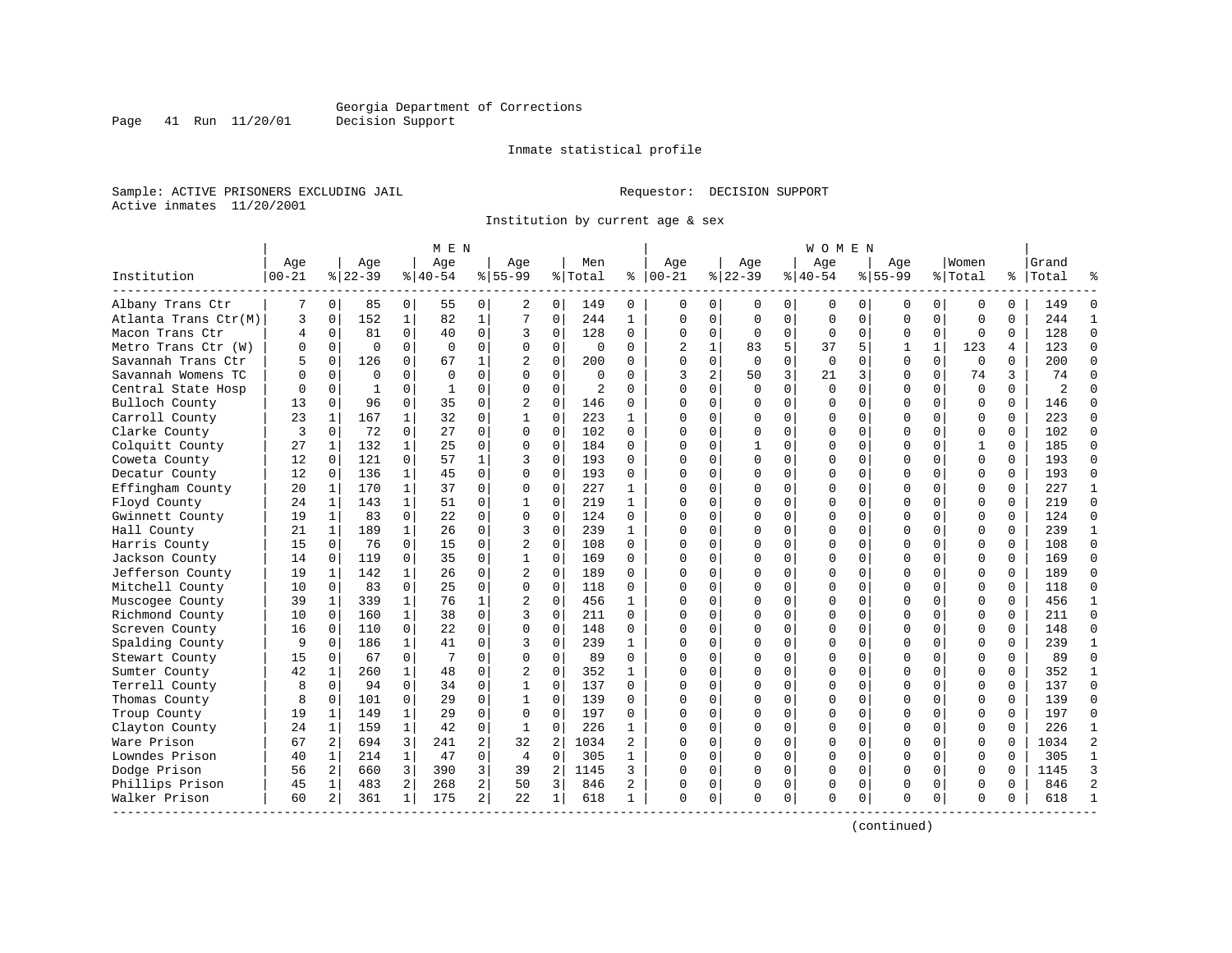Page 42 Run 11/20/01

#### Inmate statistical profile

Sample: ACTIVE PRISONERS EXCLUDING JAIL **Requestor: DECISION SUPPORT** Active inmates 11/20/2001

Institution by current age & sex (CONTINUED)

|                      |                |                |          |                | M E N     |                |              |                |          |                |               |             |             |             | W O M E N |             |             |             |             |          |           |                |
|----------------------|----------------|----------------|----------|----------------|-----------|----------------|--------------|----------------|----------|----------------|---------------|-------------|-------------|-------------|-----------|-------------|-------------|-------------|-------------|----------|-----------|----------------|
|                      | Aqe            |                | Age      |                | Age       |                | Aqe          |                | Men      |                | Aqe           |             | Aqe         |             | Aqe       |             | Aqe         |             | Women       |          | Grand     |                |
| Institution          | $ 00-21$       |                | $ 22-39$ |                | $ 40-54 $ |                | $8 55-99$    |                | % Total  |                | $8   00 - 21$ |             | $ 22-39$    |             | $ 40-54$  |             | $ 55-99$    |             | % Total     |          | %   Total |                |
| Wayne Prison         | 7              | $\Omega$       | 111      | $\Omega$       | 73        | 1              | 7            | 0              | 198      | U              | ∩             | 0           | U           | 0           | 0         | $\Omega$    | O           | 0           | $\Omega$    | $\Omega$ | 198       | ∩              |
| Arrendale Prison     | 478            | 14             | 565      | 2              | 164       | $\mathbf{1}$   | 16           | 1              | 1223     | 3              | $\Omega$      | 0           | 0           | $\mathbf 0$ | 0         | $\mathbf 0$ | $\Omega$    | 0           | $\mathbf 0$ | 0        | 1223      | 3              |
| Montgomery Prison    | 34             | 1              | 265      | 1              | 78        | 1              | 7            | $\Omega$       | 384      | 1              | $\Omega$      | 0           | $\Omega$    | $\mathbf 0$ | $\Omega$  | 0           | $\Omega$    | $\Omega$    | $\mathbf 0$ | 0        | 384       | $\mathbf{1}$   |
| Lee Prison           | 54             | 2              | 468      | 2              | 186       | 2              | 13           | 1              | 721      | 2              | $\cap$        | $\Omega$    | $\Omega$    | $\Omega$    | U         | $\mathbf 0$ | $\Omega$    | $\Omega$    | $\Omega$    | $\Omega$ | 721       | $\overline{2}$ |
| Putnam Prison        | 25             | 1              | 87       | 0              | 26        | $\Omega$       | 1            | $\Omega$       | 139      | 0              | $\Omega$      | $\Omega$    | $\Omega$    | $\Omega$    | $\Omega$  | 0           | O           | $\Omega$    | $\Omega$    | $\Omega$ | 139       | $\Omega$       |
| Georgia State Prison | 34             | 1              | 804      | 3              | 323       | 3              | 38           | $\overline{c}$ | 1199     | 3              | C             | $\Omega$    | $\Omega$    | $\mathbf 0$ | $\Omega$  | $\Omega$    | $\Omega$    | $\Omega$    | $\mathbf 0$ | $\Omega$ | 1199      | 3              |
| Mens Prison          | 3              | $\Omega$       | 145      | $\mathbf{1}$   | 240       | $\overline{a}$ | 269          | 16             | 657      | $\overline{a}$ | C             | $\mathbf 0$ | $\Omega$    | $\mathbf 0$ | U         | $\mathbf 0$ | $\Omega$    | $\Omega$    | $\mathbf 0$ | $\Omega$ | 657       | $\mathbf{1}$   |
| Jackson Prison-Diag  | 177            | 5              | 878      | 3              | 449       | 4              | 64           | 4              | 1568     | 4              | $\bigcap$     | $\Omega$    | $\Omega$    | $\Omega$    | $\Omega$  | $\Omega$    | $\Omega$    | $\Omega$    | $\Omega$    | $\Omega$ | 1568      | 3              |
| Jackson Prison-Perm  | $\Omega$       | $\Omega$       | 135      | $\mathbf{1}$   | 104       | 1              | 13           | $\mathbf{1}$   | 252      | $\mathbf{1}$   | $\Omega$      | $\Omega$    | U           | $\Omega$    | $\Omega$  | $\Omega$    | 0           | $\Omega$    | $\Omega$    | $\Omega$ | 252       | $\mathbf{1}$   |
| Coastal Prison       | 212            | 6              | 839      | 3              | 383       | 3              | 43           | 3              | 1477     | 3              | $\Omega$      | 0           | $\Omega$    | $\mathbf 0$ | $\Omega$  | 0           | $\Omega$    | $\Omega$    | $\mathbf 0$ | 0        | 1477      | $\overline{3}$ |
| Scott Prison         | 57             | 2              | 722      | 3              | 353       | 3              | 35           | 2              | 1167     | ς              | n             | 0           | U           | $\Omega$    | $\Omega$  | $\mathbf 0$ | $\Omega$    | $\Omega$    | $\mathbf 0$ |          | 1167      | 3              |
| Rivers Prison        | 53             |                | 661      | 3              | 345       | 3              | 37           | 2              | 1096     | 3              | $\cap$        | $\Omega$    | $\Omega$    | $\Omega$    | U         | $\Omega$    | $\Omega$    | $\Omega$    | $\Omega$    | $\Omega$ | 1096      | $\overline{2}$ |
| Rutledge Prison      | 26             | 1              | 292      | 1              | 230       | $\overline{a}$ | 46           | 3              | 594      | -1             | C             | 0           | $\Omega$    | 0           | $\Omega$  | 0           | O           | 0           | $\mathbf 0$ | 0        | 594       | $\mathbf{1}$   |
| Central Prison       | 25             | 1              | 386      | $\mathbf{1}$   | 331       | 3              | 42           | $\overline{2}$ | 784      | $\overline{a}$ | C             | $\Omega$    | $\Omega$    | $\mathbf 0$ | $\Omega$  | $\Omega$    | $\Omega$    | $\Omega$    | $\mathbf 0$ | 0        | 784       | $\overline{2}$ |
| Augusta Med Prison   | 65             | 2              | 568      | 2              | 350       | 3              | 93           | 5              | 1076     | 3              | C             | $\mathbf 0$ | $\Omega$    | $\mathbf 0$ | 0         | $\mathbf 0$ | $\Omega$    | $\Omega$    | $\mathbf 0$ | U        | 1076      | $\overline{2}$ |
| Rogers Prison        | 174            | 5              | 829      | 3              | 251       | 2              | 11           | 1              | 1265     | 3              | $\cap$        | $\Omega$    | $\Omega$    | $\Omega$    | U         | $\Omega$    | $\Omega$    | $\Omega$    | $\mathbf 0$ | $\Omega$ | 1265      | 3              |
| Burruss Prison       | 27             | $\mathbf{1}$   | 184      | $\mathbf{1}$   | 70        | $\mathbf{1}$   | 16           | 1              | 297      | $\mathbf{1}$   | $\Omega$      | $\Omega$    | $\Omega$    | $\Omega$    | $\Omega$  | $\Omega$    | $\Omega$    | $\Omega$    | $\Omega$    | $\Omega$ | 297       | $\mathbf{1}$   |
| Bostick Prison       | $\overline{4}$ | $\Omega$       | 195      | 1              | 257       | 2              | 151          | 9              | 607      | 1              | $\Omega$      | 0           | 0           | 0           | 0         | 0           | $\Omega$    | $\Omega$    | 0           | 0        | 607       | $\mathbf{1}$   |
| Valdosta Prison      | 38             | 1              | 545      | 2              | 226       | 2              | 38           | 2              | 847      | 2              | C             | 0           | U           | $\Omega$    | 0         | 0           | $\Omega$    | $\Omega$    | $\Omega$    | 0        | 847       | $\overline{2}$ |
| Hays Prison          | 70             | $\mathbf{2}$   | 499      | $\overline{2}$ | 248       | $\overline{a}$ | 38           | $\overline{2}$ | 855      | $\overline{a}$ | $\cap$        | $\Omega$    | $\cap$      | $\Omega$    | $\Omega$  | $\Omega$    | $\Omega$    | $\Omega$    | $\Omega$    | $\cap$   | 855       | $\overline{a}$ |
| Hancock Prison       | 63             | 2              | 722      | 3              | 347       | 3              | 47           | 3              | 1179     | 3              | $\Omega$      | $\Omega$    | $\Omega$    | $\Omega$    | $\Omega$  | $\Omega$    | $\Omega$    | $\Omega$    | $\Omega$    | $\Omega$ | 1179      | 3              |
| Telfair Prison       | 65             | 2              | 730      | 3              | 251       | $\overline{2}$ | 25           | $\mathbf{1}$   | 1071     | 3              | $\Omega$      | $\Omega$    | $\Omega$    | $\mathbf 0$ | $\Omega$  | 0           | $\Omega$    | $\Omega$    | $\mathbf 0$ | $\Omega$ | 1071      | $\overline{c}$ |
| Autry Prison         | 71             | $\overline{c}$ | 828      | 3              | 377       | 3              | 63           | 4              | 1339     | 3              | $\cap$        | $\mathbf 0$ | $\Omega$    | 0           | 0         | $\mathbf 0$ | $\Omega$    | $\Omega$    | 0           | $\Omega$ | 1339      | $\overline{3}$ |
| Washington Mens Pris | 29             | $\mathbf{1}$   | 92       | $\Omega$       | 30        | $\Omega$       | $\mathbf{1}$ | $\Omega$       | 152      | 0              | $\Omega$      | $\Omega$    | $\Omega$    | $\Omega$    | U         | $\Omega$    | $\Omega$    | $\Omega$    | $\mathbf 0$ | $\Omega$ | 152       | $\Omega$       |
| Wilcox Prison        | 72             | 2              | 785      | 3              | 432       | 4              | 50           | 3              | 1339     | 3              | $\Omega$      | $\Omega$    | $\Omega$    | $\Omega$    | $\Omega$  | $\Omega$    | $\Omega$    | $\Omega$    | $\mathbf 0$ | $\Omega$ | 1339      | 3              |
| Calhoun Prison       | 84             | 2              | 781      | 3              | 326       | 3              | 43           | 3              | 1234     | 3              | C             | $\Omega$    | 0           | $\Omega$    | $\Omega$  | $\Omega$    | 0           | $\Omega$    | 0           | $\Omega$ | 1234      | 3              |
| Dooly Prison         | 51             | 1              | 666      | 3              | 366       | 3              | 43           | 3              | 1126     | 3              | n             | 0           | U           | $\Omega$    | 0         | 0           | $\Omega$    | $\Omega$    | $\mathbf 0$ |          | 1126      | $\overline{2}$ |
| Macon Prison         | 53             | $\overline{a}$ | 890      | 3              | 347       | 3              | 59           | 3              | 1349     | 3              | n             | $\Omega$    | $\cap$      | $\Omega$    | ∩         | $\Omega$    | $\cap$      | $\Omega$    | $\Omega$    | $\cap$   | 1349      | 3              |
| Smith Prison         | 73             | 2              | 755      | 3              | 258       | 2              | 31           | $\overline{2}$ | 1117     | 3              | $\cap$        | $\Omega$    | $\Omega$    | $\Omega$    | $\Omega$  | $\Omega$    | $\Omega$    | $\Omega$    | $\Omega$    | 0        | 1117      | $\overline{a}$ |
| Homerville Prison    | 2              | $\Omega$       | 120      | $\Omega$       | 56        | 0              | 2            | $\mathbf 0$    | 180      | 0              | 0             | $\mathbf 0$ | $\Omega$    | $\mathbf 0$ | $\Omega$  | $\mathbf 0$ | $\mathbf 0$ | $\mathbf 0$ | $\mathbf 0$ | $\Omega$ | 180       | $\Omega$       |
| Washingtn Women Pris | $\mathbf 0$    | $\mathbf 0$    | $\Omega$ | $\Omega$       | $\Omega$  | 0              | 0            | $\mathbf 0$    | $\Omega$ | $\Omega$       | 45            | 30          | 544         | 30          | 226       | 29          | 23          | 30          | 838         | 30       | 838       | $\overline{c}$ |
| Baldwin Prison       | 68             | 2              | 446      | 2              | 189       | 2              | 20           | 1              | 723      | $\overline{a}$ | $\Omega$      | $\mathbf 0$ | $\mathbf 0$ | $\mathbf 0$ | $\Omega$  | $\mathbf 0$ | 0           | $\Omega$    | $\Omega$    | $\Omega$ | 723       | $\mathfrak{D}$ |
| Metro Womens Prison  | $\Omega$       | $\Omega$       | $\Omega$ | $\Omega$       | $\Omega$  | 0              | $\Omega$     | $\Omega$       | $\Omega$ | 0              | 34            | 23          | 483         | 26          | 213       | 27          | 29          | 38          | 759         | 27       | 759       | 2              |
| Pulaski Womens Pris  | 0              | 0              | 2        | 0              | $\Omega$  | $\Omega$       | $\Omega$     | $\Omega$       | 2        | 0              | 65            | 44          | 666         | 36          | 280       | 36          | 23          | 30          | 1034        | 37       | 1036      |                |
| Pelham PreTrans Unit | 4              | 0              | 116      | 0              | 71        | 1              | 1            | $\Omega$       | 192      | U              | $\Omega$      | 0           | ∩           | 0           | ∩         | $\Omega$    | U           | 0           | $\Omega$    | 0        | 192       |                |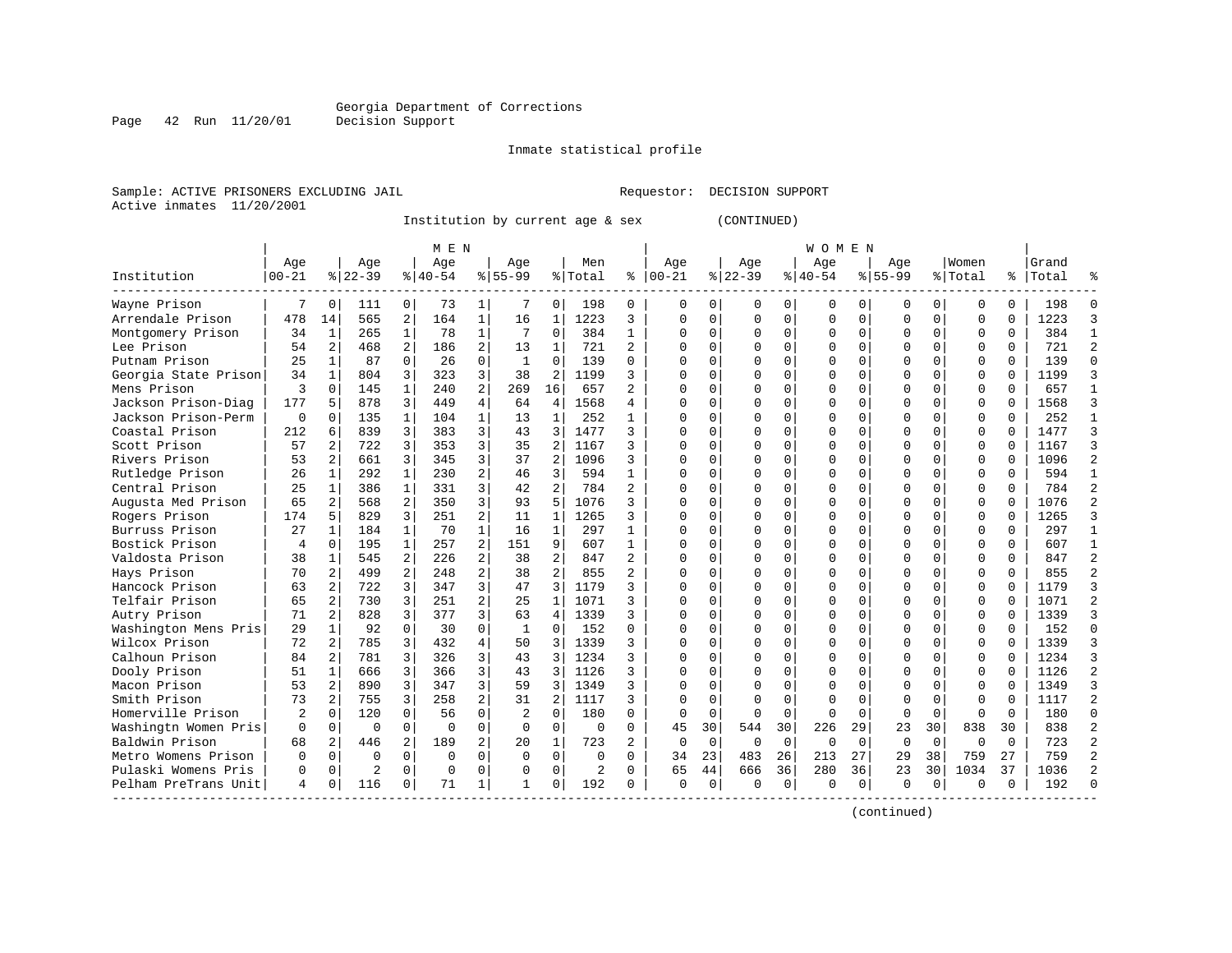Page 43 Run 11/20/01

#### Inmate statistical profile

Sample: ACTIVE PRISONERS EXCLUDING JAIL **Requestor: DECISION SUPPORT** Active inmates 11/20/2001

Institution by current age & sex (CONTINUED)

|                      |             |      |           |      | M E N                        |      |                    |      |         |          |           |             |           |   | W O M E N |          |           |        |          |       |           |      |
|----------------------|-------------|------|-----------|------|------------------------------|------|--------------------|------|---------|----------|-----------|-------------|-----------|---|-----------|----------|-----------|--------|----------|-------|-----------|------|
|                      | Age         |      | Age       |      | Age                          |      | Age                |      | Men     |          | Age       |             | Age       |   | Age       |          | Age       |        | Women    |       | Grand     |      |
| Institution          | $ 00-21$    |      | $ 22-39 $ |      | $ 40-54 $                    |      | $ 55-99$           |      | % Total | ి        | $00 - 21$ |             | $ 22-39 $ |   | $ 40-54 $ |          | $ 55-99 $ |        | % Total  | ွေ    | Total     | ႜ    |
| Milan Prison         | 52          |      | 165       |      | 51                           |      |                    | 0    | 268     |          |           |             |           |   | 0         |          | O         |        |          |       | 268       |      |
| West Central Prison  | 19          |      | 131       |      | 29                           | 0    |                    | 0    | 181     | 0        |           |             | 0         | 0 | 0         |          | 0         |        |          | 0     | 181       |      |
| D Ray James Prison   | 122         |      | 1002      | 4    | 396                          | 4    | 42                 | 2    | 1562    | 4        |           |             | $\Omega$  |   |           |          |           |        |          |       | 1562      |      |
| Coffee Corr Facility | 121         |      | 939       | 4    | 408                          | 4    | 45                 |      | 1513    | 4        |           |             | $\Omega$  |   |           |          |           |        |          |       | 1513      |      |
| Wheeler Corr Facilty | 107         |      | 912       |      | 431                          | 4    | 62                 | 4    | 1512    | 4        |           |             |           |   |           |          |           |        |          |       | 1512      |      |
| Transfer Inst Unkn   | $\mathbf 0$ |      | 0         |      | $\Omega$                     |      |                    |      |         |          |           |             | $\Omega$  |   |           |          |           |        |          |       |           |      |
| Montgomery BC        | 10          |      | 30        |      |                              |      |                    |      | 40      |          |           |             |           |   |           |          |           |        |          |       | 40        |      |
| Scott BC             | 0           |      |           |      | $\Omega$                     |      |                    |      | 3       |          |           |             |           |   |           |          |           |        |          | 0     |           |      |
| Burruss BC           | 47          |      | 86        |      |                              |      |                    |      | 133     |          |           |             |           |   |           |          |           |        |          | 0     | 134       |      |
| Hays BC              | 60          |      | 117       |      |                              |      | $\Omega$           | 0    | 177     |          |           |             | $\Omega$  |   | 0         |          | 0         |        |          | 0     | 177       |      |
| Baldwin BC           | 60          |      | 136       |      |                              |      | 0                  | 0    | 196     |          |           |             |           |   | $\Omega$  |          | $\Omega$  |        |          |       | 196       |      |
| Total reported       |             |      |           |      | 3505 100 25843 100 11242 100 |      | 1704 100 42294 100 |      |         |          | 149 100   |             | 1828 100  |   | 777 100   |          |           | 76 100 | 2830 100 |       | 45124 100 |      |
| Percent reported     |             | 96.1 |           | 97.8 |                              | 98.2 |                    | 99.1 |         | 97.8     |           | 100.0       | 100.0     |   |           | 100.0    |           | 100.0  |          | 100.0 |           | 98.0 |
| Not Reported         | 142         | 573  |           | 206  |                              | 16   |                    | 937  |         | $\Omega$ |           | $\mathbf 0$ |           | 0 |           | $\Omega$ |           | 0      |          | 937   |           |      |
| Total                | 3647        |      | 26416     |      | 11448                        |      | 1720               |      | 43231   |          | 149       |             | 1828      |   | 777       |          | 76        |        | 2830     |       | 46061     |      |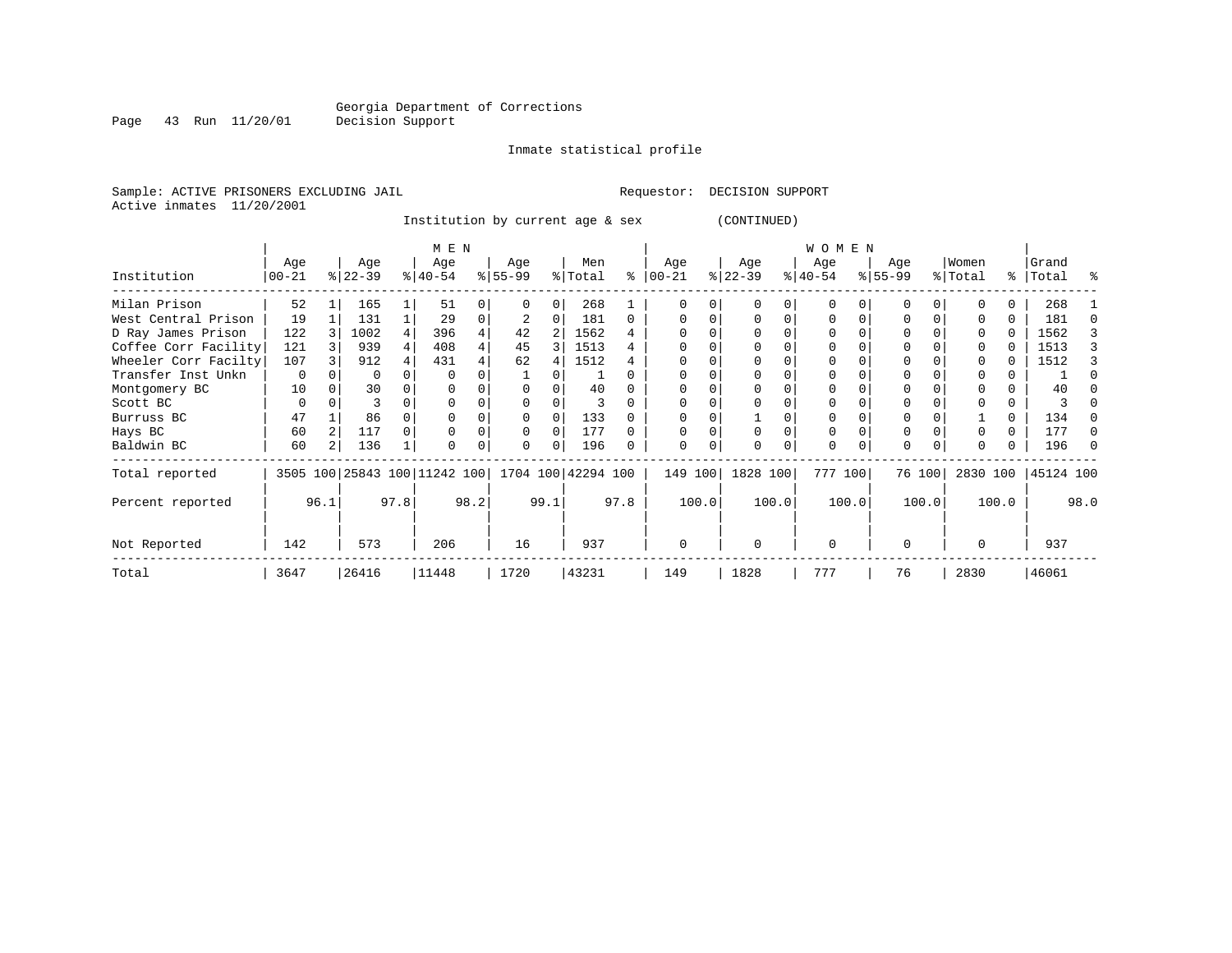Page 44 Run 11/20/01

#### Inmate statistical profile

Sample: ACTIVE PRISONERS EXCLUDING JAIL **Requestor: DECISION SUPPORT** Active inmates 11/20/2001

Misdemeanors And Felonies by current age & sex

| Crime Type            | Aqe<br>$00 - 21$ |          | Age<br>$8122 - 39$                 |          | M E N<br>Age<br>$8140 - 54$ |      | Aqe<br>$8155 - 99$ |      | Men<br>% Total           | ႜ        | Aqe<br>$00 - 21$ |                           | Age<br>$ 22-39$ |                | <b>WOMEN</b><br>Aqe<br>$8140 - 54$ |                         | Age<br>$8155 - 99$ |                    | Women<br>% Total |                     | Grand<br>%   Total | - 왕       |
|-----------------------|------------------|----------|------------------------------------|----------|-----------------------------|------|--------------------|------|--------------------------|----------|------------------|---------------------------|-----------------|----------------|------------------------------------|-------------------------|--------------------|--------------------|------------------|---------------------|--------------------|-----------|
| MISDEMEANOR<br>FELONY |                  | $\Omega$ | 17<br>3608 100 26286 100 11393 100 | $\Omega$ | 8                           | 0    | 2                  | 0    | 28<br>1707 100 42994 100 | $\Omega$ | 0                | $\overline{0}$<br>148 100 | 3<br>1805 100   | 0 <sup>1</sup> | 2                                  | $\mathbf{0}$<br>771 100 | $\Omega$           | $\Omega$<br>76 100 |                  | 5.<br>0<br>2800 100 | 45794 100          | $33 \t 0$ |
| Total reported        |                  |          | 3609 100 26303 100 11401 100       |          |                             |      |                    |      | 1709 100 43022 100       |          |                  | 148 100                   | 1808 100        |                |                                    | 773 100                 |                    | 76 100             | 2805 100         |                     | 45827 100          |           |
| Percent reported      |                  | 99.0     |                                    | 99.6     |                             | 99.6 |                    | 99.4 |                          | 99.5     |                  | 99.3                      |                 | 98.9'          |                                    | 99.5                    |                    | 100.0              |                  | 99.1                |                    | 99.5      |
| <b>NOT REPORTED</b>   | 38               |          | 113                                |          | 47                          |      | 11                 |      | 209                      |          |                  |                           | 20              |                | 4                                  |                         | $\Omega$           |                    | 25               |                     | 234                |           |
| Total                 | 3647             |          | 26416                              |          | 11448                       |      | 1720               |      | 43231                    |          | 149              |                           | 1828            |                | 777                                |                         | 76                 |                    | 2830             |                     | 46061              |           |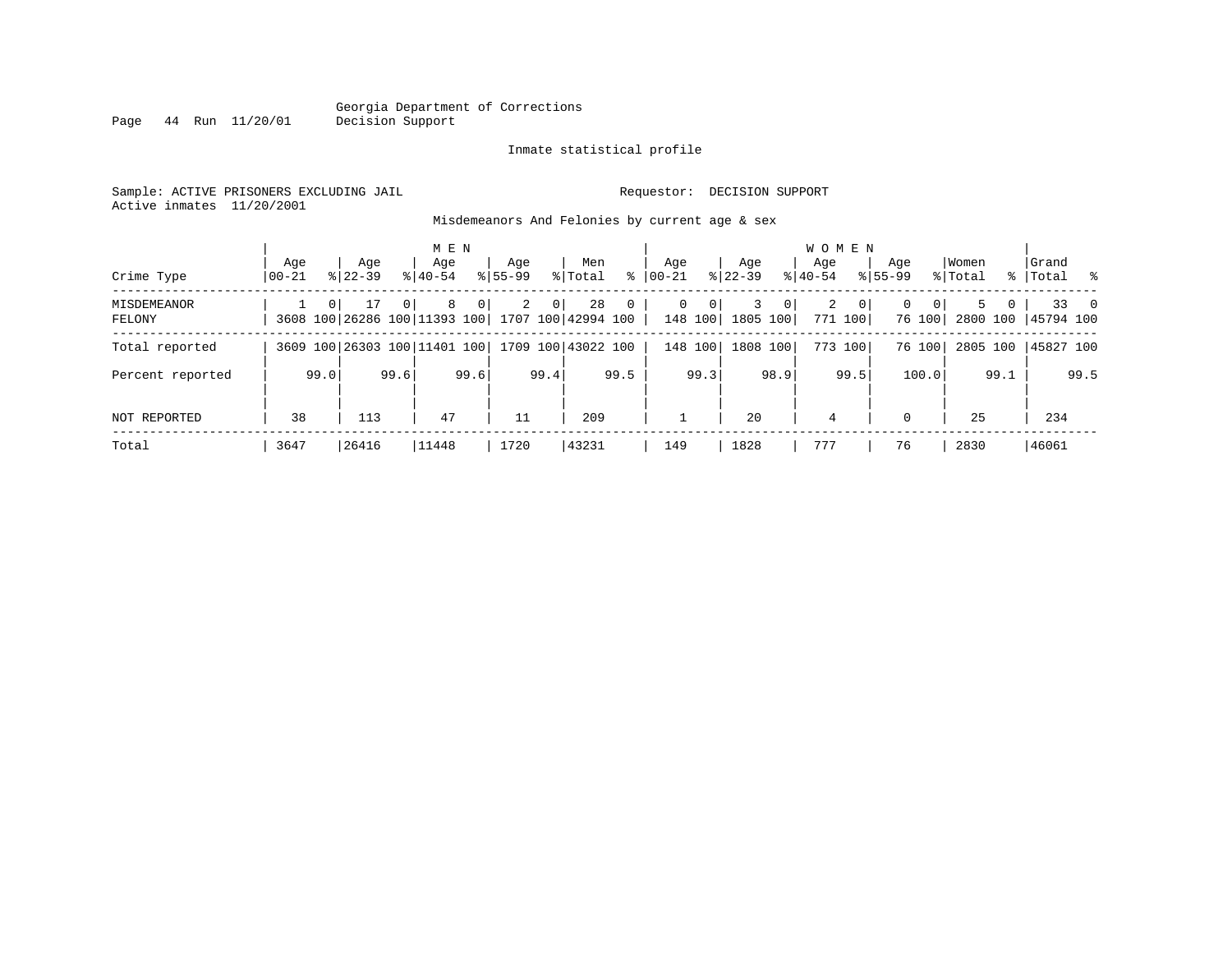Page 45 Run 11/20/01

#### Inmate statistical profile

Sample: ACTIVE PRISONERS EXCLUDING JAIL **Requestor: DECISION SUPPORT** Active inmates 11/20/2001

Crimes By Group by current age & sex

|                      |           |                |          |              | M E N                        |             |             |              |                    |          |                |          |              |      | W O M E N   |             |             |                |             |          |           |                |
|----------------------|-----------|----------------|----------|--------------|------------------------------|-------------|-------------|--------------|--------------------|----------|----------------|----------|--------------|------|-------------|-------------|-------------|----------------|-------------|----------|-----------|----------------|
|                      | Age       |                | Age      |              | Age                          |             | Aqe         |              | Men                |          | Age            |          | Age          |      | Age         |             | Aqe         |                | Women       |          | Grand     |                |
| Crimes By Group      | $00 - 21$ |                | $ 22-39$ |              | $8140 - 54$                  |             | $8155 - 99$ |              | % Total            | နွ       | $ 00-21$       |          | $8122 - 39$  |      | $8140 - 54$ |             | $8155 - 99$ |                | % Total     |          | Total     | °              |
| HOMICIDE             | 229       | <sup>6</sup>   | 3030     | 12           | 1758                         | 15          | 472         | 28           | 5489               | 13       | 17             | 11       | 229          | 13   | 138         | 18          | 37          | 49             | 421         | 15       | 5910      | 13             |
| ABORTION             | $\Omega$  | $\Omega$       | $\Omega$ | 0            | $\Omega$                     | $\mathbf 0$ | $\Omega$    | 0            | $\Omega$           | $\Omega$ | $\Omega$       | $\Omega$ | $\Omega$     | 0    | $\Omega$    | $\mathbf 0$ | $\Omega$    | $\overline{0}$ | $\Omega$    | $\Omega$ | $\Omega$  | $\Omega$       |
| BODILY INJRY&REL OFF | 500       | 14             | 3941     | 15           | 1554                         | 14          | 209         | 12           | 6204               | 14       | 22             | 15       | 178          | 10   | 95          | 12          | 6           | 8              | 301         | 11       | 6505      | 14             |
| ARSON & REL OFF      | 18        | 0              | 181      | 1            | 64                           | 1           | 12          | 1            | 275                |          | $\overline{2}$ |          | 8            | 0    | 12          | 2           | 3           |                | 25          |          | 300       | 1              |
| DAMAGE OF PROPERTY   | 12        | $\Omega$       | 68       | 0            | 25                           | $\Omega$    | 3           | 0            | 108                | $\Omega$ | ∩              | ∩        | 4            | U    | $\Omega$    | $\Omega$    | 0           | $\Omega$       | 4           | $\Omega$ | 112       | $\Omega$       |
| BURGLARY & REL OFF   | 515       | 14             | 3064     | 12           | 1217                         | 11          | 46          | 3            | 4842               | 11       | 9              | 6        | 120          | 7    | 40          | 5           | 0           | $\Omega$       | 169         | 6        | 5011      | 11             |
| FORGERY & REL OFF    | 58        | $\overline{c}$ | 759      | 3            | 355                          | 3           | 20          | $\mathbf{1}$ | 1192               | 3        | 22             | 15       | 306          | 17   | 106         | 14          |             | 9              | 441         | 16       | 1633      | 4              |
| THEFT                | 288       | 8              | 1565     | 6            | 736                          | 6           | 59          | 3            | 2648               | 6        | 10             | 7        | 211          | 12   | 98          | 13          | 3           | 4              | 322         | 11       | 2970      | 6              |
| <b>ROBBERY</b>       | 1084      | 30             | 4731     | 18           | 1212                         | 11          | 79          | 5            | 7106               | 17       | 47             | 32       | 173          | 10   | 39          | 5           | 2           | 3              | 261         | 9        | 7367      | 16             |
| SEXUAL OFFENSES      | 284       | 8              | 2854     | 11           | 2084                         | 18          | 563         | 33           | 5785               | 13       | 2              |          | 49           | 3    | 23          | 3           | C           | $\Omega$       | 74          | 3        | 5859      | 13             |
| OBSCENITY CRIMES     | O         | $\Omega$       | U        | 0            | 2                            | O           | 1           | $\Omega$     | 3                  | O        | $\Omega$       | $\Omega$ | $\Omega$     | U    | $\Omega$    | $\Omega$    | U           | $\Omega$       | $\Omega$    | $\Omega$ | 3         | $\Omega$       |
| TREASON & REL OFF    | O         | $\Omega$       | 1        | 0            | 2                            | $\Omega$    | U           | $\Omega$     | 3                  | O        |                |          | 1            | 0    | O           | $\Omega$    | 0           | $\Omega$       | 2           | $\Omega$ | 5         | $\Omega$       |
| CRIMES INVOLVNG GOVT | 72        | 2              | 593      | 2            | 190                          | 2           | 6           | 0            | 861                |          | $\Omega$       | $\Omega$ | 39           | 2    | 21          | 3           | C           | 0              | 60          | 2        | 921       | $\overline{a}$ |
| FALSIFICATIONS       | 3         | $\mathbf 0$    | 20       | 0            | 4                            | $\Omega$    |             | 0            | 29                 | $\Omega$ | 1              |          | $\Omega$     | 0    | $\Omega$    | $\Omega$    | C           | $\Omega$       | 1           | $\Omega$ | 30        | $\Omega$       |
| OBSTRUCT LAW ENFORCE | 9         | $\mathbf 0$    | 78       | $\Omega$     | 29                           | 0           | U           | 0            | 116                | O        | $\Omega$       | $\Omega$ | 3            | 0    | 3           | $\Omega$    |             | 1              | 7           | $\Omega$ | 123       | 0              |
| DISORDERLY CONDUCT   |           | $\mathbf 0$    | 25       | 0            | 12                           | 0           | 0           | 0            | 40                 |          |                |          | $\Omega$     | 0    | $\Omega$    | $\Omega$    | Ω           | 0              |             |          | 41        | $\Omega$       |
| GAMBLING & REL OFF   |           | $\Omega$       | 3        | 0            | $\mathbf{1}$                 | 0           | 1           | $\Omega$     | -6                 | U        | $\Omega$       | $\Omega$ | $\mathbf{1}$ | 0    | $\Omega$    | $\Omega$    | C           | $\Omega$       | 1           | $\Omega$ | 7         | $\Omega$       |
| CRUELTY TO CHILDREN  | 7         | $\Omega$       | 202      | $\mathbf{1}$ | 50                           | $\Omega$    | 9           | 1            | 268                | 1        | 4              | 3        | 71           | 4    | 12          | 2           | 0           | $\Omega$       | 87          | 3        | 355       | 1              |
| CRIMES WITH GUNS     | 14        | $\Omega$       | 105      | 0            | 47                           | $\Omega$    | 8           | 0            | 174                | O        | $\Omega$       | $\Omega$ | 0            | U    | 1           | $\Omega$    | Ω           | $\Omega$       | 1           | $\Omega$ | 175       | $\Omega$       |
| INVASION PRIVACY     | 2         | $\Omega$       | 9        | $\Omega$     | 10                           | 0           | -1          | O            | 22                 | U        | $\Omega$       | ∩        | $\Omega$     | U    | $\Omega$    | $\Omega$    | U           | $\Omega$       | ∩           | $\Omega$ | 22        | $\Omega$       |
| RACKETEERING         | O         | $\Omega$       | 11       | 0            | 19                           | 0           | -1          | 0            | 31                 | $\Omega$ | ∩              | $\Omega$ | 5            | 0    | 2           | $\mathbf 0$ | C           | $\Omega$       |             | ∩        | 38        | $\mathbf 0$    |
| DRUG ABUSE OFFENSES  | 446       | 12             | 3929     | 15           | 1543                         | 14          | 141         | 8            | 6059               | 14       | 9              | 6        | 323          | 18   | 148         | 19          | 14          | 18             | 494         | 18       | 6553      | 14             |
| DRUG TRAFFICKING     | 29        | 1              | 780      | 3            | 233                          | 2           | 36          | 2            | 1078               | 3        |                |          | 50           | 3    | 23          | 3           | 3           | 4              | 77          | २        | 1155      | 3              |
| AUTO CRIMES          | 6         | 0              | 230      | 1            | 213                          | 2           | 32          | 2            | 481                | 1        | $\Omega$       | $\Omega$ | 13           | 1    | 8           | 1           | 0           | 0              | 21          |          | 502       | 1              |
| REVENUE & CONTRABAND |           | 0              | 0        | 0            | $\Omega$                     | 0           | 0           | 0            | $\Omega$           | $\Omega$ | $\Omega$       | $\Omega$ | 0            | 0    | 0           | 0           | C           | 0              | $\mathbf 0$ | $\Omega$ | 0         | $\mathbf 0$    |
| CRIMES OF OTH STATES | O         | $\Omega$       | $\Omega$ | $\Omega$     | -1                           | $\Omega$    | U           | $\Omega$     | -1                 | O        | $\Omega$       | $\Omega$ | $\Omega$     | U    | $\Omega$    | $\Omega$    | 0           | $\Omega$       | $\Omega$    | $\Omega$ | -1        | $\Omega$       |
| MISC. FELONIES       | 23        | 1              | 102      | 0            | 29                           | 0           | 5           | 0            | 159                | O        | $\Omega$       | $\Omega$ | 21           |      | 2           | $\Omega$    | 0           | 0              | 23          |          | 182       | $\Omega$       |
| MISDEMEANORS         | 1         | 0              | 17       | 0            | 8                            | 0           |             | 0            | 28                 |          | $\Omega$       | 0        | 3            | 0    | 2           | 0           | C           | 0              | 5           |          | 33        | $\Omega$       |
| Total reported       |           |                |          |              | 3604 100 26298 100 11398 100 |             |             |              | 1708 100 43008 100 |          | 148 100        |          | 1808 100     |      | 773 100     |             |             | 76 100         | 2805 100    |          | 45813 100 |                |
| Percent reported     |           | 98.8           |          | 99.6         |                              | 99.6        |             | 99.3         |                    | 99.5     |                | 99.3     |              | 98.9 |             | 99.5        |             | 100.0          |             | 99.1     |           | 99.5           |
| NOT REPORTED         | 43        |                | 118      |              | 50                           |             | 12          |              | 223                |          | 1              |          | 20           |      | 4           |             | 0           |                | 25          |          | 248       |                |
| Total                | 3647      |                | 26416    |              | 11448                        |             | 1720        |              | 43231              |          | 149            |          | 1828         |      | 777         |             | 76          |                | 2830        |          | 46061     |                |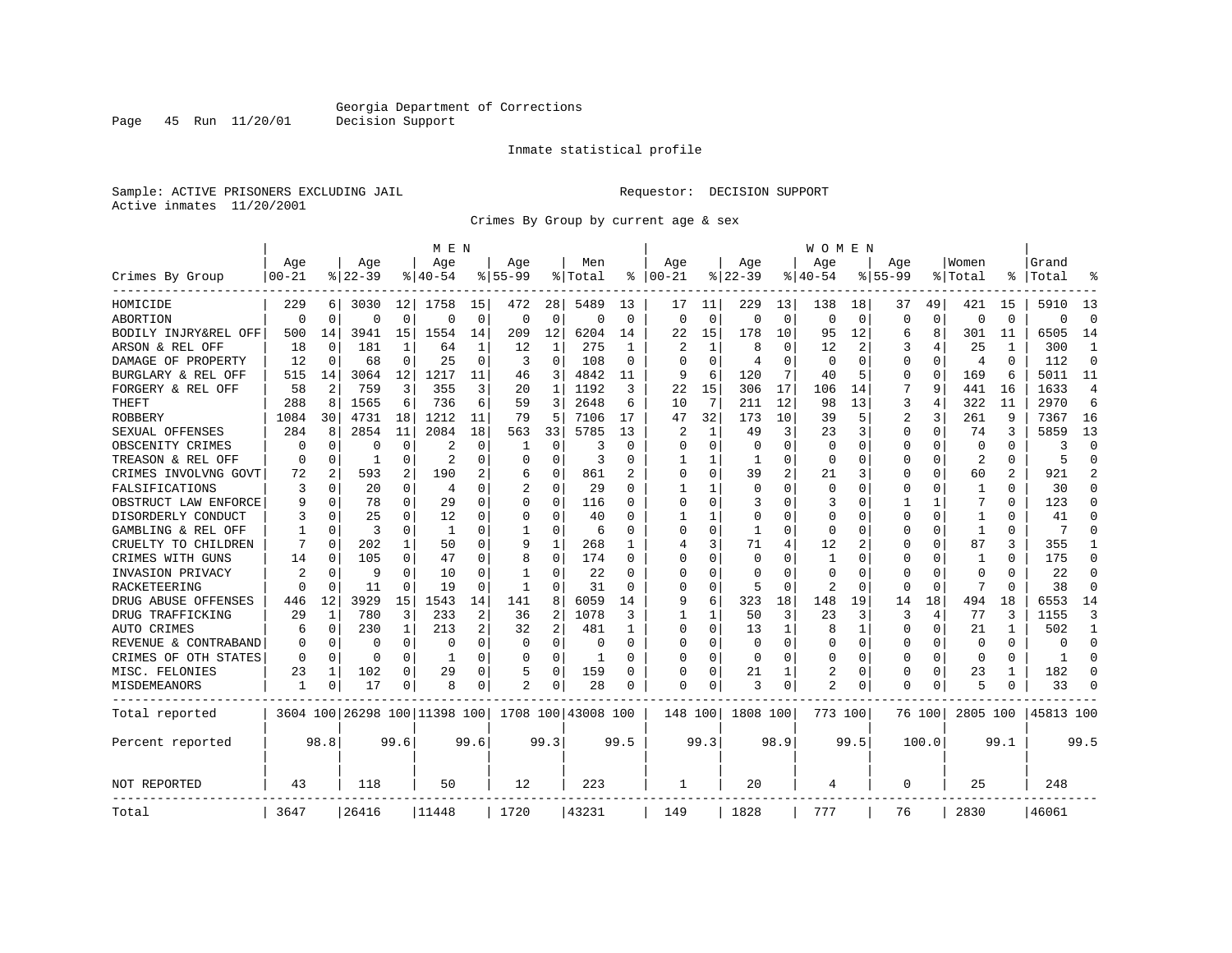Page 46 Run 11/20/01

#### Inmate statistical profile

Sample: ACTIVE PRISONERS EXCLUDING JAIL **Requestor: DECISION SUPPORT** Active inmates 11/20/2001

Most Serious Offense by current age & sex

|                                              |              |             |                 |              | M E N            |          |                  |              |                |              |                      |              |                 |              | <b>WOMEN</b>    |             |                    |          |                  |              |                    |              |
|----------------------------------------------|--------------|-------------|-----------------|--------------|------------------|----------|------------------|--------------|----------------|--------------|----------------------|--------------|-----------------|--------------|-----------------|-------------|--------------------|----------|------------------|--------------|--------------------|--------------|
| Most Serious Offense 00-21                   | Age          |             | Age<br>$ 22-39$ |              | Age<br>$8 40-54$ |          | Age<br>$8 55-99$ |              | Men<br>% Total | နွ           | Age<br>$ 00-21$      |              | Age<br>$ 22-39$ |              | Age<br>$ 40-54$ |             | Aqe<br>$8155 - 99$ |          | Women<br>% Total |              | Grand<br>%   Total |              |
| Misdemeanors                                 |              |             |                 |              |                  |          |                  |              |                |              |                      |              |                 |              |                 |             |                    |          |                  |              |                    |              |
| stalking                                     | $\Omega$     | $\Omega$    |                 | 0            | $\Omega$         | 0        | $\Omega$         | 0            | 1              | 0            | $\Omega$             | 0            | $\Omega$        | 0            | 0               | 0           | $\Omega$           | 0        | $\Omega$         | 0            |                    |              |
| aggravated assault                           | O            | $\mathbf 0$ | 1               | $\mathbf 0$  | $\Omega$         | 0        | $\Omega$         | $\mathbf 0$  | $\mathbf{1}$   | 0            | $\mathbf 0$          | 0            | $\Omega$        | $\mathbf 0$  | 0               | 0           | $\Omega$           | 0        | $\Omega$         | $\Omega$     |                    | $\Omega$     |
| simple assault                               | U            | $\mathbf 0$ |                 | $\Omega$     | $\Omega$         | 0        |                  | $\Omega$     | 1              | $\Omega$     | O                    | $\Omega$     | $\Omega$        | $\Omega$     | $\Omega$        | $\mathbf 0$ | $\Omega$           | $\Omega$ | ∩                | $\Omega$     |                    | $\cap$       |
| simple battery                               | O            | $\Omega$    |                 | $\Omega$     | 3                | $\Omega$ | $\Omega$         | $\Omega$     | 4              | 0            | $\Omega$             | $\Omega$     | $\mathbf{1}$    | $\Omega$     | $\Omega$        | $\Omega$    | $\Omega$           | $\Omega$ | 1                | $\Omega$     |                    | $\cap$       |
| robbery                                      |              | $\Omega$    |                 | $\Omega$     | $\Omega$         | $\Omega$ |                  | 0            |                | 0            | $\Omega$             | $\Omega$     | 0               | $\Omega$     | $\Omega$        | 0           | $\Omega$           | $\Omega$ | $\Omega$         | $\Omega$     |                    | $\Omega$     |
| bad checks                                   |              | $\Omega$    | $\Omega$        | $\Omega$     | O                | $\Omega$ |                  | $\Omega$     | U              | $\Omega$     | $\cap$               | $\Omega$     | 1               | $\Omega$     | 1               | $\Omega$    | $\Omega$           | $\Omega$ | 2                | $\Omega$     |                    | $\cap$       |
| poss of marijuana                            | U            | $\Omega$    | 1               | 0            | n                | 0        | ∩                | $\Omega$     | -1             | <sup>0</sup> | n                    | $\Omega$     | $\Omega$        | $\Omega$     | $\Omega$        | 0           | $\Omega$           | $\Omega$ | $\Omega$         | $\Omega$     |                    | $\Omega$     |
| viol motor yeh law                           |              | $\mathbf 0$ | 3               | 0            |                  | O        |                  | $\Omega$     | 6              | U            | $\Omega$             | $\Omega$     | $\Omega$        | $\Omega$     | $\Omega$        | 0           | O                  | 0        | ∩                | O            |                    |              |
| dui                                          | U            | $\Omega$    | 2               | 0            |                  | O        |                  | $\Omega$     | 4              | 0            | $\Omega$             | $\Omega$     | $\Omega$        | $\Omega$     | $\Omega$        | $\Omega$    | O                  | 0        | $\Omega$         | 0            |                    | $\Omega$     |
| obstr of law enf off                         | O            | $\Omega$    | 5               | $\Omega$     | 1                | 0        | $\Omega$         | 0            | 6              | 0            | 0                    | $\Omega$     | 0               | 0            | $\Omega$        | $\Omega$    | 0                  | $\Omega$ | $\Omega$         | 0            |                    | ∩            |
| crmnl trespassing                            | U            | $\mathbf 0$ | $\Omega$        | $\Omega$     | $\mathbf{1}$     | 0        | O                | 0            |                | 0            | $\Omega$             | $\mathbf 0$  | $\mathbf{1}$    | 0            | $\Omega$        | 0           | $\Omega$           | $\Omega$ | 1                | 0            | 2                  |              |
| cpwl & concealed wea                         | 0            | 0           | $\mathbf{1}$    | 0            | 0                | 0        | $\Omega$         | 0            | $\mathbf{1}$   | 0            | $\mathbf 0$          | 0            | 0               | 0            | $\Omega$        | 0           | $\Omega$           | 0        | $\mathbf 0$      | 0            | $\mathbf{1}$       | ∩            |
| FELONIES                                     |              |             |                 |              |                  |          |                  |              |                |              |                      |              |                 |              |                 |             |                    |          |                  |              |                    |              |
|                                              |              |             |                 |              |                  |          |                  |              |                |              |                      |              |                 |              |                 |             |                    |          |                  |              |                    |              |
| misc misdemeanor                             | $\mathbf 0$  | 0           | 0               | 0            | 1                | 0        | 0                | 0            | 1              | 0            | 0                    | 0            | $\mathbf 0$     | 0            | 1               | 0           | 0                  | 0        | 1                | 0            | 2                  |              |
| MISC HOMICIDE OFFENS                         | 3            | $\mathbf 0$ | $\overline{4}$  | $\Omega$     | 3                | $\Omega$ | $\Omega$         | $\Omega$     | 10             | 0            | $\Omega$             | 0            | 0               | 0            | $\Omega$        | 0           | $\Omega$           | $\Omega$ | $\Omega$         | $\Omega$     | 10                 | $\Omega$     |
| <b>MURDER</b>                                | 136          | 4           | 2067            | 8            | 1374             | 12       | 365              | 21           | 3942           | 9            | 8                    | 5            | 112             | 6            | 77              | 10          | 25                 | 33       | 222              | 8            | 4164               | q            |
| VOLUNTARY MANSLAUGHT                         | 58           | 2           | 704             | 3            | 286              | 3        | 78               | 5            | 1126           | 3            | 7                    | 5            | 88              | 5            | 50              | 6           | 9                  | 12       | 154              | 5            | 1280               | 3            |
| INVOLUNTARY MANSLAUG                         | 18           | $\Omega$    | 79              | 0            | 18               | 0        | 8                | $\Omega$     | 123            | 0            | 1                    | 1            | 11              | $\mathbf{1}$ | 2               | 0           | O                  | $\Omega$ | 14               | 0            | 137                | $\Omega$     |
| RECKLESS ABANDONMENT                         | $\Omega$     | $\Omega$    | $\Omega$        | $\Omega$     | $\Omega$         | $\Omega$ | $\Omega$         | 0            | 0              | U            | $\Omega$             | $\Omega$     | $\mathbf{1}$    | $\Omega$     | $\mathbf 0$     | 0           | $\Omega$           | $\Omega$ | 1                | $\Omega$     |                    | $\Omega$     |
| FETICIDE                                     | $\Omega$     | $\Omega$    | $\overline{c}$  | $\Omega$     | 2                | $\Omega$ | $\Omega$         | $\mathbf 0$  | 4              | U            | $\Omega$             | $\Omega$     | $\Omega$        | $\Omega$     | $\Omega$        | 0           | $\Omega$           | $\Omega$ | $\mathbf 0$      | $\Omega$     | $\overline{4}$     | $\cap$       |
| VEHICULAR HOMICIDE                           | 15           | $\Omega$    | 166             | $\mathbf{1}$ | 75               | 1        | 19               | $\mathbf{1}$ | 275            | $\mathbf{1}$ | $\mathbf{1}$         | $\mathbf{1}$ | 15              | 1            | 8               | 1           | 3                  | 4        | 27               | $\mathbf{1}$ | 302                | $\mathbf{1}$ |
| HOMICIDE BY PILOT, DU                        | 1            | $\Omega$    | 6               | $\Omega$     | $\overline{c}$   | $\Omega$ | $\Omega$         | $\Omega$     | 9              | 0            | $\Omega$             | $\Omega$     | $\mathbf{1}$    | $\Omega$     | $\Omega$        | $\Omega$    | $\Omega$           | $\Omega$ | 1                | $\Omega$     | 10                 | $\Omega$     |
| CONCEAL DEATH OF ANO                         | 1            | $\Omega$    | 3               | 0            | $\Omega$         | $\Omega$ |                  | $\Omega$     | 5              | U            | C                    | $\Omega$     | $\Omega$        | $\Omega$     | $\Omega$        | $\Omega$    | $\Omega$           | 0        | $\Omega$         | $\Omega$     |                    | $\Omega$     |
| ATMPT MURDER                                 | O            | $\Omega$    | 3               | 0            | -1               | $\Omega$ |                  | $\Omega$     | 5              | U            | $\Omega$             | $\Omega$     | -1              | $\Omega$     | 1               | $\Omega$    | O                  | 0        | $\overline{c}$   | 0            | 7                  | $\Omega$     |
| MISC ASSAULT/BATTERY                         | 1            | $\Omega$    | 25              | $\Omega$     | 13               | 0        | 2                | $\Omega$     | 41             | 0            | $\Omega$             | $\Omega$     | $\Omega$        | $\Omega$     | $\Omega$        | $\Omega$    | $\Omega$           | $\Omega$ | $\Omega$         | 0            | 41                 | ∩            |
| FAMILY VIOLENCE BATT                         | $\mathbf{1}$ | $\mathbf 0$ | 5               | 0            | $\mathbf 0$      | $\Omega$ | $\Omega$         | $\mathbf 0$  | 6              | $\Omega$     | $\Omega$             | $\Omega$     | 0               | $\Omega$     | $\Omega$        | $\Omega$    | $\Omega$           | $\Omega$ | $\mathbf 0$      | $\Omega$     | 6                  | $\Omega$     |
| <b>AGGRAV ASSAULT</b>                        | 320          | 9           | 2376            | 9            | 919              | 8        | 137              | 8            | 3752           | 9            | 18                   | 12           | 126             | 7            | 64              | 8           | 4                  | 5        | 212              | 8            | 3964               | q            |
| ATMPT AGGRAV ASSAULT                         | 0            | $\mathbf 0$ | $\mathbf{1}$    | 0            | 1                | 0        | 0                | 0            | 2              | $\Omega$     | $\mathbf 0$          | 0            | $\mathbf 0$     | $\Omega$     | $\mathbf 0$     | 0           | 0                  | $\Omega$ | $\mathbf 0$      | 0            | 2                  | $\Omega$     |
| <b>AGGRAV BATTERY</b><br>TERRORIST THREATS & | 45<br>19     | 1<br>1      | 319<br>160      | 1<br>1       | 129<br>62        | 1<br>1   | 19<br>5          | 1<br>0       | 512<br>246     | 1<br>1       | $\Omega$<br>$\Omega$ | 0<br>0       | 17<br>3         | 1<br>0       | 15<br>6         | 2<br>1      | 1<br>$\Omega$      | 1<br>0   | 33<br>9          | 1<br>0       | 545<br>255         |              |
|                                              |              |             |                 |              |                  |          |                  |              |                |              |                      |              |                 |              |                 |             |                    |          |                  |              |                    |              |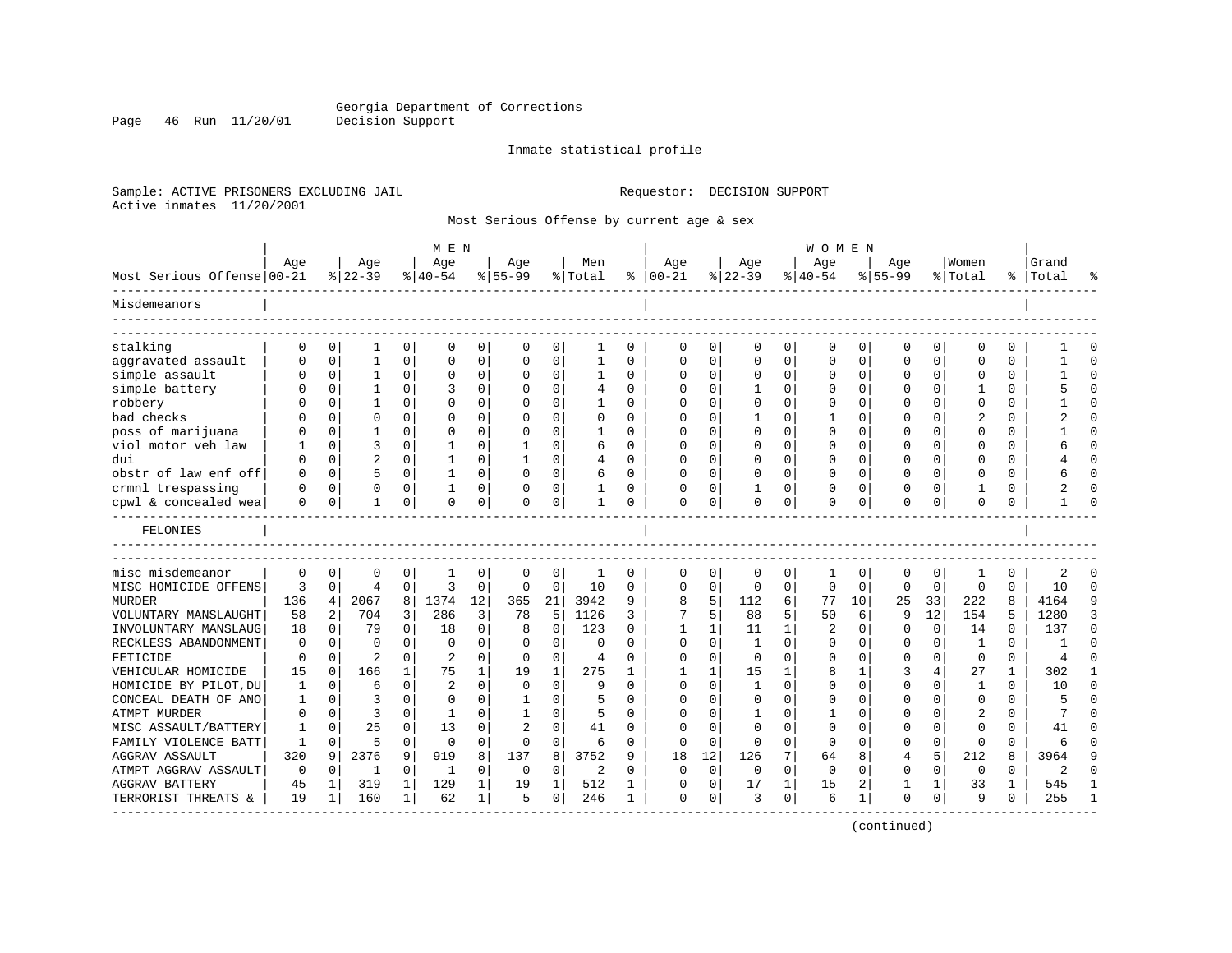Page 47 Run 11/20/01

#### Inmate statistical profile

Sample: ACTIVE PRISONERS EXCLUDING JAIL **Requestor: DECISION SUPPORT** Active inmates 11/20/2001

Most Serious Offense by current age & sex (CONTINUED)

|                                     |          |              |                |          | M E N     |    |           |             |         |          |               |             |              |             | <b>WOMEN</b> |              |             |          |             |          |                |          |
|-------------------------------------|----------|--------------|----------------|----------|-----------|----|-----------|-------------|---------|----------|---------------|-------------|--------------|-------------|--------------|--------------|-------------|----------|-------------|----------|----------------|----------|
|                                     | Age      |              | Age            |          | Age       |    | Age       |             | Men     |          | Age           |             | Age          |             | Age          |              | Age         |          | Women       |          | Grand          |          |
| Most Serious Offense 00-21          |          |              | $ 22-39$       |          | $8 40-54$ |    | $8 55-99$ |             | % Total |          | $8   00 - 21$ |             | $ 22-39 $    |             | $ 40-54$     |              | $8155 - 99$ |          | % Total     |          | %   Total      |          |
| FALSE IMPRISONMENT                  | 9        | 0            | 85             | 0        | 29        | 0  | 1         | 0           | 124     | 0        | 0             | 0           | 1            | 0           | 2            | 0            | 0           | 0        | 3           | 0        | 127            | $\Omega$ |
| KIDNAPPING                          | 89       | 2            | 677            | 3        | 284       | 2  | 30        | 2           | 1080    | 3        | 4             | 3           | 12           | 1           |              | 1            |             | 1        | 24          | 1        | 1104           | 2        |
| INTERFERENCE WITH CU                | 0        | 0            | 2              | 0        | 0         | 0  | 0         | $\mathbf 0$ | 2       | 0        | 0             | 0           | $\Omega$     | $\mathbf 0$ | 0            | $\mathbf 0$  | $\Omega$    | 0        | $\mathbf 0$ | 0        | 2              | ∩        |
| AGGRAV ASSAULT POLCE                | 9        | $\mathbf 0$  | 194            | 1        | 60        | 1  | 10        | 1           | 273     | 1        |               | 0           | 11           | 1           |              | 0            | 0           | 0        | 12          | 0        | 285            |          |
| AGGRAV BATTERY PEACE                |          | $\Omega$     | 6              | $\Omega$ | 2         | 0  |           | 0           | 8       | O        | O             | $\Omega$    | <sup>0</sup> | $\Omega$    | O            | 0            | 0           | O        | $\Omega$    | $\Omega$ |                | $\cap$   |
| SIMPLE BATTERY                      |          | $\Omega$     |                | $\Omega$ | 2         | 0  |           | 0           | 4       | 0        | O             | 0           | 0            | 0           | 0            | 0            | 0           | 0        | 0           | 0        |                | ∩        |
| RECK COND                           |          | n            | 6              | 0        | 3         | 0  |           | 0           | 9       | 0        | 0             | 0           | 6            | 0           | 0            | 0            | 0           | 0        | 6           | 0        | 15             | ∩        |
| STALKING                            |          | 0            | 0              |          |           | 0  |           | $\Omega$    | -1      | 0        |               | 0           | 0            | 0           | 0            | 0            | 0           | 0        | 0           | 0        |                |          |
| AGGRAV STALKING                     |          | 0            | 75             |          | 46        | 0  |           | $\Omega$    | 132     | 0        |               | 0           |              | 0           | 0            | C.           | 0           | O        | 2           | 0        | 134            |          |
| ATMPT KIDNAP                        |          | $\Omega$     | 9              |          | 3         | 0  |           | $\Omega$    | 12      | O        | C             | 0           | 0            | 0           | 0            | $\Omega$     | O           | O        | $\Omega$    | 0        | 12             |          |
| ARSON MISC                          | C        | 0            | $\overline{2}$ | $\Omega$ | -1        | 0  | 1         | $\Omega$    | 4       | 0        | 0             | 0           | 0            | 0           | 0            | $\Omega$     | 0           | 0        | $\Omega$    | 0        | $\overline{4}$ |          |
| ARSON 1ST DEGREE                    | 13       | 0            | 152            |          | 52        | 0  | 11        | 1           | 228     | 1        | 2             | 1           | 8            | 0           | 11           | 1            | 2           | 3        | 23          | 1        | 251            |          |
| ARSON 2ND DEGREE                    |          | 0            | 26             | $\Omega$ | 10        | 0  | $\Omega$  | $\Omega$    | 41      | $\Omega$ |               | 0           | $\Omega$     | $\Omega$    |              | $\mathbf 0$  |             | 1        | 2           | O        | 43             | $\Omega$ |
| ARSON 3RD DEGREE                    |          | 0            |                | $\Omega$ | $\Omega$  | 0  |           | $\Omega$    | 1       | O        |               | 0           | 0            | 0           | 0            | 0            | $\Omega$    | $\Omega$ | $\Omega$    | $\Omega$ |                | $\Omega$ |
| CRMNL POSS EXPLOSIVE                | O        | $\mathbf 0$  | $\Omega$       | $\Omega$ |           | 0  |           | 0           | 1       | O        | C             | 0           | O            | 0           | O            | 0            | O           | 0        | $\Omega$    | 0        |                | $\Omega$ |
| MISC CRIMINAL DAMAGE                | $\Omega$ | $\Omega$     | ٦              | $\Omega$ | C         | 0  |           | 0           | 1       | 0        | O             | 0           | 0            | $\Omega$    | 0            | 0            | O           | 0        | $\Omega$    | 0        |                | ∩        |
| CRMNL DAMAGE 1ST DEG                | 3        | 0            | 15             | O        | 6         | 0  |           | $\Omega$    | 24      | 0        | 0             | 0           |              | 0           | 0            | 0            | 0           | O        |             | U        | 25             |          |
| CRMNL DAMAGE 2ND DEG                |          | U            | 48             | O        | 17        | 0  |           | $\Omega$    | 75      | 0        | 0             | 0           |              | 0           | 0            | 0            | 0           | O        | 3           | U        | 78             |          |
| VANDALISM TO CHURCH                 | N        | n            |                |          | C         | 0  |           | $\Omega$    |         | O        | 0             | 0           | <sup>0</sup> | 0           | 0            | 0            | O           | O        | $\Omega$    | U        |                |          |
| ALTER ID                            | 2        | <sup>0</sup> | 3              | $\Omega$ | 2         | 0  | $\Omega$  | 0           | 7       | O        | 0             | 0           | 0            | 0           | 0            | 0            | 0           | 0        | 0           | 0        | 7              | $\cap$   |
| <b>BURGLARY</b>                     | 510      | 14           | 3033           | 12       | 1201      | 11 | 46        | 3           | 4790    | 11       | 9             | 6           | 119          | 7           | 40           | 5            | 0           | 0        | 168         | 6        | 4958           | 11       |
| POSS BURGLAR TOOLS                  |          | $\mathbf 0$  | 18             | $\Omega$ | 8         | 0  |           | 0           | 30      | $\Omega$ | O             | 0           | 1            | $\Omega$    | 0            | 0            | 0           | 0        | 1           | 0        | 31             | $\Omega$ |
| ATMPT BURGLARY                      |          | $\Omega$     | 13             | $\Omega$ | 8         | 0  |           | $\Omega$    | 22      | 0        | O             | $\Omega$    | $\Omega$     | 0           | 0            | $\Omega$     | 0           | 0        | $\Omega$    | O        | 22             | $\Omega$ |
| MISC FORGERY                        |          | 0            | 4              | $\Omega$ | 2         | 0  | $\Omega$  | $\Omega$    | 7       | 0        | <sup>0</sup>  | $\Omega$    | 4            | $\Omega$    | <sup>0</sup> | $\Omega$     | 0           | $\Omega$ | 4           | $\Omega$ | 11             | $\Omega$ |
| FORGERY 1ST DEGREE                  | 52       |              | 675            | 3        | 333       | 3  | 12        | 1           | 1072    | 2        | 18            | 12          | 272          | 15          | 99           | 13           |             | 9        | 396         | 14       | 1468           | 3        |
| FORGERY 2ND DEGREE                  | O        | 0            | 12             | $\Omega$ |           | 0  |           | 0           | 20      | O        | 0             | $\mathbf 0$ | 6            | 0           | 3            | 0            | 0           | O        | 9           | 0        | 29             | $\Omega$ |
| <b>BAD CHECKS</b>                   |          | n            | 1              | O        | 2         | 0  |           | $\Omega$    | 4       | O        |               | 0           |              | 0           | 0            | 0            | 0           | O        |             | 0        |                |          |
| THEFT CREDIT CARD                   |          | $\Omega$     | 25             | $\Omega$ | 3         | 0  |           | $\Omega$    | 29      | O        | C             | O           |              | O           | 2            | $\mathsf{C}$ | O           | O        | 4           | 0        | 33             |          |
| FORGERY CREDIT CARD                 | $\left($ | $\Omega$     | $\Omega$       | $\Omega$ | O         | 0  |           | $\Omega$    | 0       | O        |               | 1           | $\Omega$     | O           | 0            | $\Omega$     | O           | $\Omega$ | -1          | U        | -1             |          |
| FRAUDULENT CREDIT CA                |          | $\mathbf 0$  | 31             | $\Omega$ | 3         | 0  |           | 0           | 38      | O        | 3             | 2           | 13           | 1           | 2            | 0            | 0           | $\Omega$ | 18          | 1        | 56             |          |
| TELECOMMUNICATIONS F                | 0        | $\Omega$     |                | $\Omega$ | C         | 0  |           | 0           | -1      | O        |               | $\Omega$    | 0            | $\Omega$    | 0            | 0            | 0           | 0        | $\mathbf 0$ | O        |                |          |
| ATMPT FORGERY                       |          | $\Omega$     |                | $\Omega$ |           | 0  |           | 0           | 1       | O        |               | $\Omega$    | 0            | O           | 0            | $\mathbf 0$  | O           | $\Omega$ | O           | $\Omega$ |                | $\Omega$ |
| MISC FRAUD                          | C        | $\Omega$     | 9              | 0        | 5         | 0  | 6         | 0           | 20      | 0        | O             | 0           | 8            | 0           | 0            | 0            | 0           | 0        | 8           | 0        | 28             | ∩        |
| THEFT BY TAKING                     | 97       | 3            | 491            | 2        | 217       | 2  | 23        | 1           | 828     | 2        | 3             | 2           | 63           | 3           | 24           | 3            |             | 1        | 91          | 3        | 919            | 2        |
| THEFT BY DECEPTION<br>------------- | 1        | 0            | 19             | 0        | 14        | 0  | 2         | 0           | 36      | 0        | 0             | 0           | 6            | 0           | 1            | 0            | 0           | 0        | 7           | 0        | 43             |          |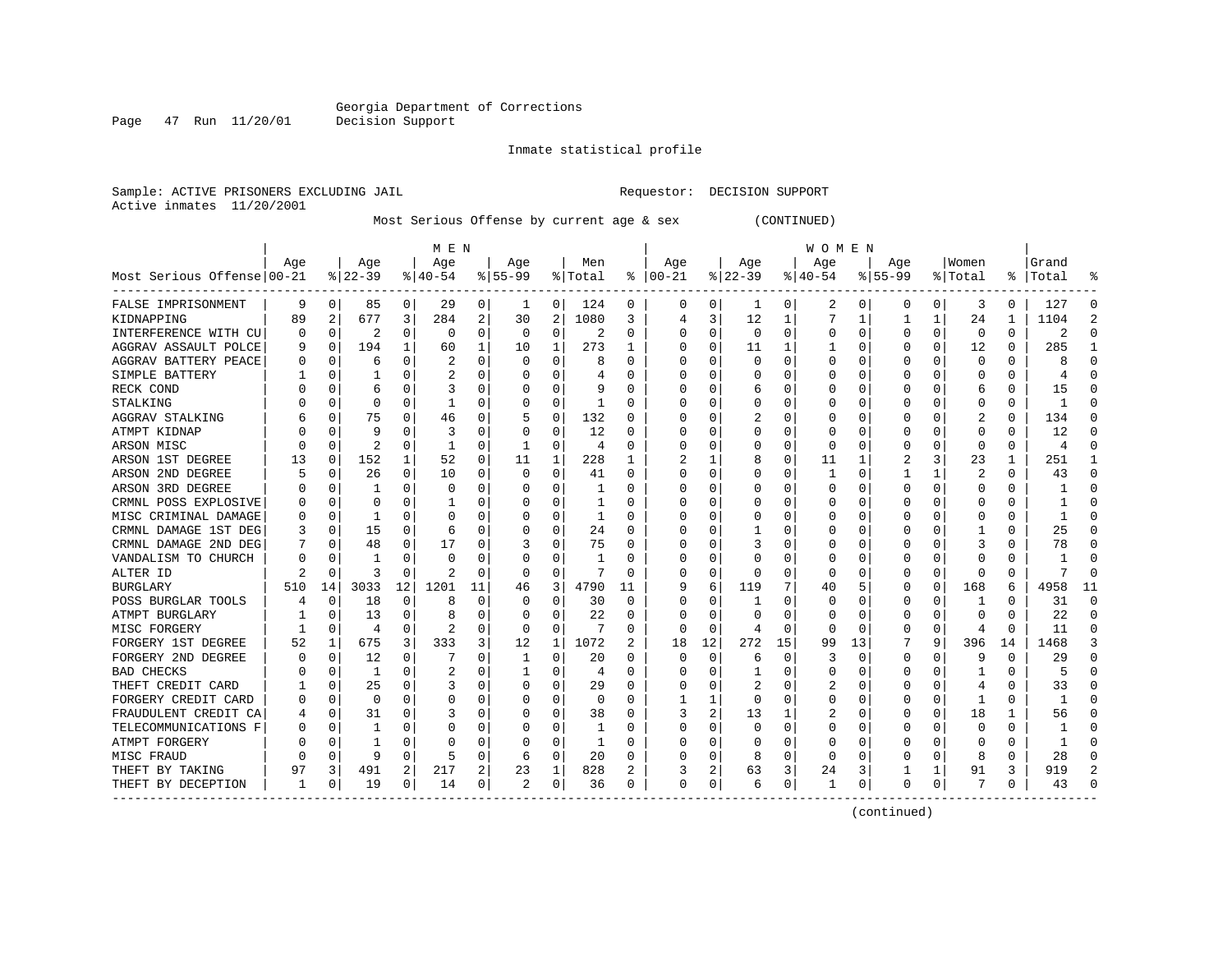Page 48 Run 11/20/01

#### Inmate statistical profile

Sample: ACTIVE PRISONERS EXCLUDING JAIL **Requestor: DECISION SUPPORT** Active inmates 11/20/2001

Most Serious Offense by current age & sex (CONTINUED)

|                            |          |             |           |          | M E N    |          |           |          |         |          |          |              |              |   | W O M E N |             |           |          |              |              |           |                |
|----------------------------|----------|-------------|-----------|----------|----------|----------|-----------|----------|---------|----------|----------|--------------|--------------|---|-----------|-------------|-----------|----------|--------------|--------------|-----------|----------------|
|                            | Aqe      |             | Age       |          | Age      |          | Aqe       |          | Men     |          | Age      |              | Age          |   | Aqe       |             | Aqe       |          | Women        |              | Grand     |                |
| Most Serious Offense 00-21 |          |             | $ 22-39 $ |          | $ 40-54$ |          | $8 55-99$ |          | % Total | ႜ        | $ 00-21$ |              | $ 22-39$     |   | $ 40-54$  |             | $8 55-99$ |          | % Total      |              | %   Total | °              |
| THEFT BY EXTORTION         | 0        | 0           | $\Omega$  | 0        |          | 0        | 0         | 0        | -1      | 0        | 0        | 0            | 0            | 0 | 0         | 0           | 0         | 0        | $\Omega$     | 0            |           | $\Omega$       |
| THEFT OF LOST PROPER       | 0        | $\Omega$    | $\Omega$  | $\Omega$ | 3        | 0        | 1         | 0        | 4       | 0        | 0        | $\Omega$     | -1           | 0 | Ω         | $\Omega$    | 0         | $\Omega$ | 1            | 0            | 5         | $\Omega$       |
| THEFT BY REC STOLEN        | 127      | 4           | 586       | 2        | 181      | 2        | 10        | 1        | 904     | 2        |          | 1            | 22           | 1 |           | 1           | U         | 0        | 32           | 1            | 936       | $\mathfrak{D}$ |
| THEFT OF SERVICES          |          | $\Omega$    | 4         | $\Omega$ | 2        | $\Omega$ | O         | $\Omega$ | 6       | O        |          | $\Omega$     | U            | O |           | $\Omega$    |           | 0        | $\Omega$     | <sup>0</sup> | 6         | $\Omega$       |
| THEFT BY CONVERSION        |          | $\Omega$    | 19        | 0        | 13       | 0        |           | $\Omega$ | 35      | $\Omega$ |          | 1            | 5            | 0 |           | $\Omega$    |           | 0        | 6            | 0            | 41        | ∩              |
| CONVSN PAYMNTS REAL        | n        | $\Omega$    | $\Omega$  | O        | -1       | 0        |           | $\Omega$ | 2       | $\Omega$ |          | 0            |              | U |           | $\Omega$    |           | 0        | <sup>0</sup> | 0            | 2         | ∩              |
| THEFT OF MOTOR VEH,        | 19       | 1           | 111       | 0        | 38       | 0        | 0         | 0        | 168     | 0        |          | 0            |              | 0 |           | 0           | 0         | 0        | 3            | 0            | 171       | $\Omega$       |
| THEFT BRING PROP IN        | 2        | 0           | 9         | 0        | 5        | 0        |           | 0        | 17      | 0        |          | 0            |              | 0 |           | 0           |           | U        |              |              | 18        | $\Omega$       |
| THEFT RECV PROP OUT        | 0        | $\Omega$    | 2         | 0        | 0        | 0        |           | 0        | 3       | 0        |          | 0            | 0            | 0 | 0         | $\Omega$    | 0         | 0        | $\Omega$     | 0            |           | $\Omega$       |
| THEFT BY SHOPLIFTING       | 11       | $\Omega$    | 241       | 1        | 234      | 2        | 14        | 1        | 500     |          |          | 3            | 111          | 6 | 62        | 8           |           | 3        | 180          | 6            | 680       | 1              |
| ENTERING VEHICLE           | 31       | 1           | 83        | 0        | 27       | 0        | 3         | 0        | 144     | O        | $\Omega$ | $\Omega$     | $\Omega$     | U | -1        | $\Omega$    | 0         | 0        | 1            | 0            | 145       | $\Omega$       |
| ROBBERY                    | 470      | 13          | 1890      | 7        | 479      | 4        | 22        | 1        | 2861    |          | 34       | 23           | 111          | 6 | 25        | 3           | 2         | 3        | 172          | 6            | 3033      | 7              |
| ARMED ROBBERY              | 548      | 15          | 2644      | 10       | 719      | 6        | 57        | 3        | 3968    | 9        | 12       | 8            | 52           | 3 | 12        | 2           | 0         | 0        | 76           | 3            | 4044      | 9              |
| HIJACKING MOTOR VEHI       | 11       | $\mathbf 0$ | 31        | 0        | C        | 0        | 0         | 0        | 42      | 0        |          | 1            | 1            | 0 |           | $\Omega$    | 0         | 0        | 2            | O            | 44        | $\Omega$       |
| ATMPT ROBBERY              | 10       | $\Omega$    | 32        | 0        | 6        | 0        | O         | 0        | 48      | $\Omega$ | U        | 0            | 2            | U |           | $\Omega$    | U         | 0        | 2            | 0            | 50        | $\Omega$       |
| ATMPT ARMED ROBBERY        | 45       | 1           | 134       | 1        | 8        | 0        | O         | 0        | 187     | O        |          | 0            | 7            | U | 2         | $\Omega$    | U         | 0        | q            | 0            | 196       | $\Omega$       |
| MISC SEXUAL                | 1        | 0           | 14        | 0        | 9        | 0        | -1        | 0        | 25      | O        |          |              |              | U |           | 0           |           | 0        |              |              | 26        | $\Omega$       |
| RAPE                       | 63       |             | 819       | 3        | 688      | 6        | 91        | 5        | 1661    | 4        |          |              | 1            | 0 |           | $\Omega$    |           | O        | 4            | O            | 1665      |                |
| SODOMY                     |          | $\Omega$    | 18        | 0        | 15       | O        | 5         | 0        | 39      | O        |          | <sup>0</sup> | U            | U |           | $\Omega$    |           | 0        | $\Omega$     | <sup>0</sup> | 39        | $\Omega$       |
| AGGRAV SODOMY              |          | $\Omega$    | 100       | 0        | 91       | 1        | 34        | 2        | 232     | 1        |          | $\Omega$     |              | U |           | $\Omega$    | Ω         | 0        |              | 0            | 236       |                |
| INCEST                     |          | 0           | 21        | 0        | 40       | $\Omega$ |           | $\Omega$ | 68      | $\Omega$ |          | $\Omega$     |              | U |           | O           |           | 0        | -1           | U            | 69        | $\Omega$       |
| AGGRAV SEXUAL BATTER       |          | $\mathbf 0$ | 38        | $\Omega$ | 34       | $\Omega$ | 9         | 1        | 83      | O        |          | $\Omega$     | $\mathbf{1}$ | O |           | $\Omega$    |           | 0        | $\mathbf{1}$ | O            | 84        | $\Omega$       |
| STATUTORY RAPE             | 62       | 2           | 354       | 1        | 41       | $\Omega$ | 13        | 1        | 470     | 1        |          | $\Omega$     | 7            | 0 |           | $\Omega$    |           | 0        | 7            | $\Omega$     | 477       | $\mathbf{1}$   |
| CHILD MOLESTATION          | 116      | 3           | 953       | 4        | 742      | 7        | 258       | 15       | 2069    | 5        |          | 1            | 21           | 1 | 11        | -1          | 0         | 0        | 34           |              | 2103      | 5              |
| ENTICING CHILD-INDEC       | $\Omega$ | 0           | 22        | 0        | 15       | 0        | 4         | 0        | 41      | 0        |          | 0            | 2            | 0 | $\Omega$  | 0           | 0         | 0        | 2            | O            | 43        | $\Omega$       |
| AGGRAV CHILD MOLESTA       | 28       | 1           | 470       | 2        | 392      | 3        | 139       | 8        | 1029    | 2        |          | 0            | 14           | 1 |           |             |           | 0        | 20           |              | 1049      | $\overline{2}$ |
| SEXL/ASSLT/AGN/PERS/       | O        | $\Omega$    | 6         | O        | $\Omega$ | O        | 0         | 0        | 6       | n        |          |              | 0            | 0 |           | $\Omega$    | U         | U        | $\Omega$     | 0            |           | ∩              |
| ATMPT RAPE                 |          | $\Omega$    | 37        | 0        | 15       | 0        |           | 0        | 57      | $\Omega$ |          | 0            | U            | 0 |           | $\Omega$    | U         | 0        | $\Omega$     | 0            | 57        | ∩              |
| ATMPT AGGRAV SODOMY        |          | 0           | 1         | 0        | 2        | 0        |           | $\Omega$ | 4       | O        |          | <sup>0</sup> | 0            | U |           | O           |           | 0        | <sup>0</sup> | O            |           | $\Omega$       |
| ATMPT CHILD MOLESTAT       |          | 0           |           | 0        | 0        | 0        |           | 0        | 1       | 0        |          | $\Omega$     |              | 0 |           | 0           |           | 0        |              | 0            |           | $\Omega$       |
| MISC OBSCENITY             |          | 0           | O         | 0        |          | 0        |           | $\Omega$ | 3       | $\Omega$ |          | 0            |              | 0 |           | 0           |           | 0        | ∩            | 0            |           | $\Omega$       |
| MISC PUBLIC ORDER          |          | 0           |           | 0        | 0        | 0        | O         | 0        |         | 0        | U        | 0            | 0            | 0 |           | 0           | U         | 0        | n            | 0            |           | ∩              |
| FALSE SWEARNG WRITTN       | O        | 0           | O         | 0        | 2        | 0        | U         | 0        | 2       | 0        |          | 1            |              | U |           | 0           |           | 0        | 2            | U            |           | $\Omega$       |
| BRIBERY GOVT OFFICER       | 2        | 0           | 0         | 0        | 2        | 0        |           | 0        |         | 0        |          | 0            |              | 0 |           | 0           |           | 0        |              |              |           | $\Omega$       |
| VIOL OATH PUBLIC OFF       | 0        | 0           |           | $\Omega$ | $\Omega$ | 0        | O         | 0        |         | 0        | $\Omega$ | 0            | 0            | 0 | O         | $\mathbf 0$ | U         | 0        | $\Omega$     | U            |           | $\Omega$       |
|                            |          |             |           |          |          |          |           |          |         |          |          |              |              |   |           |             |           |          |              |              |           |                |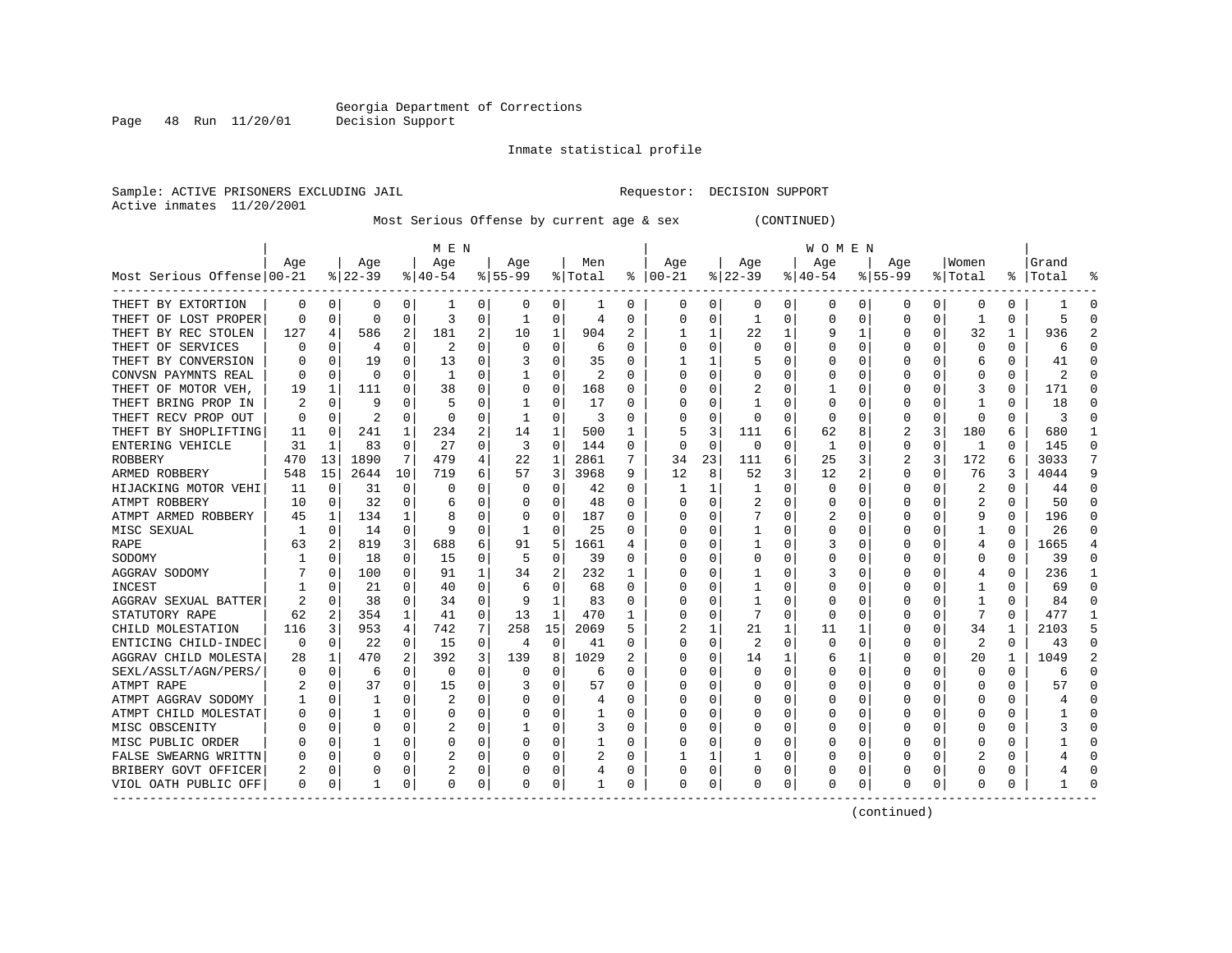Page 49 Run 11/20/01

#### Inmate statistical profile

Sample: ACTIVE PRISONERS EXCLUDING JAIL **Requestor: DECISION SUPPORT** Active inmates 11/20/2001

Most Serious Offense by current age & sex (CONTINUED)

| Age<br>Age<br>Men<br>Age<br>Age<br>Women<br>Grand<br>Age<br>Age<br>Age<br>Age<br>$ 22-39$<br>Most Serious Offense 00-21<br>$ 40-54$<br>$8 55-99$<br>% Total<br>$ 00-21$<br>$ 22-39$<br>$ 40-54$<br>$8155 - 99$<br>ႜ<br>% Total<br> Total<br>ႜ<br>DEFRAUDING STATE<br>0<br>0<br>0<br>0<br>0<br>0<br>0<br>0<br>0<br>0<br>0<br>0<br>$\Omega$<br>-1<br>0<br>1<br>0<br>0<br>2<br>ı<br>1<br>0<br>0<br>$\Omega$<br>$\mathbf 0$<br>0<br>0<br>$\Omega$<br>0<br>0<br>0<br>INFLUENCING WITNESS<br>$\Omega$<br>1<br>$\Omega$<br>0<br>0<br>$\Omega$<br>$\Omega$<br>1<br>$\Omega$<br>$\Omega$<br>-1<br>$\overline{2}$<br>2<br>$\overline{a}$<br>$\mathbf 0$<br>2<br>592<br>187<br>2<br>$\Omega$<br>3<br>0<br>2<br>913<br>854<br>39<br>59<br>OBSTR OF LAW ENF OFF<br>69<br>6<br>$\Omega$<br>20<br>0<br>$\mathbf 0$<br>2<br>$\Omega$<br>$\mathbf 0$<br>0<br>0<br>$\Omega$<br>$\Omega$<br>$\Omega$<br>$\Omega$<br>$\Omega$<br>$\Omega$<br>PERJURY<br>1<br>$\Omega$<br>$\cap$<br>4<br>$\Omega$<br>C<br>4<br>$\Omega$<br>$\Omega$<br>$\Omega$<br>IMPERSONATING OFFICE<br>0<br>$\Omega$<br>$\Omega$<br>0<br>1<br>$\Omega$<br>$\Omega$<br>0<br>$\Omega$<br>$\Omega$<br>$\Omega$<br>$\Omega$<br>-1<br>$\Omega$<br>O<br>0<br>$\mathbf 0$<br>17<br>0<br>FALSE STATEMENTS GOV<br>$\Omega$<br>3<br>0<br>22<br>0<br>0<br>$\Omega$<br>23<br>1<br>0<br>$\Omega$<br>C<br>0<br>0<br>IMPRSNTNG ANTHR RBAL<br>0<br>0<br>0<br>2<br>$\Omega$<br>0<br>0<br>$\Omega$<br>$\Omega$<br>$\Omega$<br>0<br>1<br>1<br>0<br>O<br>$\Omega$<br>C<br>70<br>27<br>0<br>107<br><b>ESCAPE</b><br>0<br>0<br>104<br>2<br>$\Omega$<br>$\Omega$<br>3<br>$\Omega$<br>0<br>0<br>$\Omega$<br>$\Omega$<br>0<br>0<br>Ω<br>HINDERING APPREH OR<br>$\Omega$<br>$\Omega$<br>$\Omega$<br>$\Omega$<br>$\Omega$<br>$\Omega$<br>$\Omega$<br>$\mathbf{1}$<br>$\Omega$<br>$\Omega$<br>$\mathbf{1}$<br>3<br>$\Omega$<br>8<br>4<br>$\Omega$<br>$\Omega$<br>5<br>MUTINY IN PENAL INST<br>$\Omega$<br>1<br>$\Omega$<br>$\Omega$<br>$\Omega$<br>$\Omega$<br>$\Omega$<br>$\Omega$<br>$\Omega$<br>$\Omega$<br>$\Omega$<br>O<br>1<br>$\Omega$<br>$\Omega$<br>U<br>1<br>$\Omega$<br>O<br>3<br>$\Omega$<br>$\Omega$<br><b>BAIL JUMPING</b><br>$\Omega$<br>$\Omega$<br>$\overline{c}$<br>$\Omega$<br>5<br>$\Omega$<br>$\Omega$<br>$\Omega$<br>$\Omega$<br>$\Omega$<br>O<br>$\Omega$<br>$\Omega$<br>$\Omega$<br>U<br>$\Omega$<br>0<br>$\Omega$<br>0<br>$\Omega$<br>$\mathbf 0$<br>$\Omega$<br>$\mathbf 0$<br>0<br>$\Omega$<br>$\Omega$<br>$\Omega$<br>ATMPT ESCAPE<br>O<br>1<br>0<br>O<br>Ω<br>1<br>0<br>2<br>FALSE PUBLIC ALARM<br>0<br>0<br>-1<br>$\Omega$<br>O<br>$\Omega$<br>$\Omega$<br>$\Omega$<br>$\Omega$<br>$\Omega$<br>$\Omega$<br>$\Omega$<br>O<br>0<br>Ω<br>$\Omega$<br>CRMNL INTERFERE GOVT<br>$\mathbf 0$<br>24<br>$\Omega$<br>11<br>$\Omega$<br>$\Omega$<br>38<br>$\Omega$<br>$\Omega$<br>39<br>$\Omega$<br>O<br>1<br>$\Omega$<br>C<br>O<br>COMMERICAL GAMBLING<br>$\mathbf 0$<br>1<br>$\Omega$<br>$\mathbf 0$<br>0<br>0<br>2<br>$\Omega$<br>0<br>$\Omega$<br>1<br>$\Omega$<br>$\Omega$<br>O<br>$\Omega$<br>$\Omega$<br>C<br>O<br>0<br>SOLICIT/ACCEPTING BR<br>$\mathbf 0$<br>$\Omega$<br>0<br>$\Omega$<br>$\Omega$<br>1<br>0<br>$\Omega$<br>$\Omega$<br>$\Omega$<br>0<br>$\Omega$<br>$\Omega$<br>O<br>1<br>C<br>0<br>DOGFIGHTING<br>$\mathbf 0$<br>$\Omega$<br>0<br>$\Omega$<br>$\Omega$<br>$\Omega$<br>$\Omega$<br>$\Omega$<br>O<br>C.<br>O<br>$\Omega$<br>O<br>C<br>$\Omega$<br>2<br>BUS HIJACKING<br>$\Omega$<br>1<br>$\Omega$<br>$\mathbf{1}$<br>$\Omega$<br>$\Omega$<br>$\Omega$<br>$\Omega$<br>$\Omega$<br>$\Omega$<br>$\Omega$<br>$\Omega$<br>$\mathfrak{D}$<br>$\Omega$<br>$\Omega$<br>$\cap$<br>$\Omega$<br>C |                |
|-------------------------------------------------------------------------------------------------------------------------------------------------------------------------------------------------------------------------------------------------------------------------------------------------------------------------------------------------------------------------------------------------------------------------------------------------------------------------------------------------------------------------------------------------------------------------------------------------------------------------------------------------------------------------------------------------------------------------------------------------------------------------------------------------------------------------------------------------------------------------------------------------------------------------------------------------------------------------------------------------------------------------------------------------------------------------------------------------------------------------------------------------------------------------------------------------------------------------------------------------------------------------------------------------------------------------------------------------------------------------------------------------------------------------------------------------------------------------------------------------------------------------------------------------------------------------------------------------------------------------------------------------------------------------------------------------------------------------------------------------------------------------------------------------------------------------------------------------------------------------------------------------------------------------------------------------------------------------------------------------------------------------------------------------------------------------------------------------------------------------------------------------------------------------------------------------------------------------------------------------------------------------------------------------------------------------------------------------------------------------------------------------------------------------------------------------------------------------------------------------------------------------------------------------------------------------------------------------------------------------------------------------------------------------------------------------------------------------------------------------------------------------------------------------------------------------------------------------------------------------------------------------------------------------------------------------------------------------------------------------------------------------------------------------------------------------------------------------------------------------------------------------------------------------------------------------------------------------------------------------------------------------------------------------------------------------------------------------------------------------------------------------------------------------------------------------------------------------------------------------------------------------------------------------------------------------------------------------------------------------------------------------------|----------------|
|                                                                                                                                                                                                                                                                                                                                                                                                                                                                                                                                                                                                                                                                                                                                                                                                                                                                                                                                                                                                                                                                                                                                                                                                                                                                                                                                                                                                                                                                                                                                                                                                                                                                                                                                                                                                                                                                                                                                                                                                                                                                                                                                                                                                                                                                                                                                                                                                                                                                                                                                                                                                                                                                                                                                                                                                                                                                                                                                                                                                                                                                                                                                                                                                                                                                                                                                                                                                                                                                                                                                                                                                                                                       |                |
|                                                                                                                                                                                                                                                                                                                                                                                                                                                                                                                                                                                                                                                                                                                                                                                                                                                                                                                                                                                                                                                                                                                                                                                                                                                                                                                                                                                                                                                                                                                                                                                                                                                                                                                                                                                                                                                                                                                                                                                                                                                                                                                                                                                                                                                                                                                                                                                                                                                                                                                                                                                                                                                                                                                                                                                                                                                                                                                                                                                                                                                                                                                                                                                                                                                                                                                                                                                                                                                                                                                                                                                                                                                       | °              |
|                                                                                                                                                                                                                                                                                                                                                                                                                                                                                                                                                                                                                                                                                                                                                                                                                                                                                                                                                                                                                                                                                                                                                                                                                                                                                                                                                                                                                                                                                                                                                                                                                                                                                                                                                                                                                                                                                                                                                                                                                                                                                                                                                                                                                                                                                                                                                                                                                                                                                                                                                                                                                                                                                                                                                                                                                                                                                                                                                                                                                                                                                                                                                                                                                                                                                                                                                                                                                                                                                                                                                                                                                                                       | $\Omega$       |
|                                                                                                                                                                                                                                                                                                                                                                                                                                                                                                                                                                                                                                                                                                                                                                                                                                                                                                                                                                                                                                                                                                                                                                                                                                                                                                                                                                                                                                                                                                                                                                                                                                                                                                                                                                                                                                                                                                                                                                                                                                                                                                                                                                                                                                                                                                                                                                                                                                                                                                                                                                                                                                                                                                                                                                                                                                                                                                                                                                                                                                                                                                                                                                                                                                                                                                                                                                                                                                                                                                                                                                                                                                                       | $\Omega$       |
|                                                                                                                                                                                                                                                                                                                                                                                                                                                                                                                                                                                                                                                                                                                                                                                                                                                                                                                                                                                                                                                                                                                                                                                                                                                                                                                                                                                                                                                                                                                                                                                                                                                                                                                                                                                                                                                                                                                                                                                                                                                                                                                                                                                                                                                                                                                                                                                                                                                                                                                                                                                                                                                                                                                                                                                                                                                                                                                                                                                                                                                                                                                                                                                                                                                                                                                                                                                                                                                                                                                                                                                                                                                       | $\overline{a}$ |
|                                                                                                                                                                                                                                                                                                                                                                                                                                                                                                                                                                                                                                                                                                                                                                                                                                                                                                                                                                                                                                                                                                                                                                                                                                                                                                                                                                                                                                                                                                                                                                                                                                                                                                                                                                                                                                                                                                                                                                                                                                                                                                                                                                                                                                                                                                                                                                                                                                                                                                                                                                                                                                                                                                                                                                                                                                                                                                                                                                                                                                                                                                                                                                                                                                                                                                                                                                                                                                                                                                                                                                                                                                                       | $\Omega$       |
|                                                                                                                                                                                                                                                                                                                                                                                                                                                                                                                                                                                                                                                                                                                                                                                                                                                                                                                                                                                                                                                                                                                                                                                                                                                                                                                                                                                                                                                                                                                                                                                                                                                                                                                                                                                                                                                                                                                                                                                                                                                                                                                                                                                                                                                                                                                                                                                                                                                                                                                                                                                                                                                                                                                                                                                                                                                                                                                                                                                                                                                                                                                                                                                                                                                                                                                                                                                                                                                                                                                                                                                                                                                       | $\Omega$       |
|                                                                                                                                                                                                                                                                                                                                                                                                                                                                                                                                                                                                                                                                                                                                                                                                                                                                                                                                                                                                                                                                                                                                                                                                                                                                                                                                                                                                                                                                                                                                                                                                                                                                                                                                                                                                                                                                                                                                                                                                                                                                                                                                                                                                                                                                                                                                                                                                                                                                                                                                                                                                                                                                                                                                                                                                                                                                                                                                                                                                                                                                                                                                                                                                                                                                                                                                                                                                                                                                                                                                                                                                                                                       | $\Omega$       |
|                                                                                                                                                                                                                                                                                                                                                                                                                                                                                                                                                                                                                                                                                                                                                                                                                                                                                                                                                                                                                                                                                                                                                                                                                                                                                                                                                                                                                                                                                                                                                                                                                                                                                                                                                                                                                                                                                                                                                                                                                                                                                                                                                                                                                                                                                                                                                                                                                                                                                                                                                                                                                                                                                                                                                                                                                                                                                                                                                                                                                                                                                                                                                                                                                                                                                                                                                                                                                                                                                                                                                                                                                                                       | $\Omega$       |
|                                                                                                                                                                                                                                                                                                                                                                                                                                                                                                                                                                                                                                                                                                                                                                                                                                                                                                                                                                                                                                                                                                                                                                                                                                                                                                                                                                                                                                                                                                                                                                                                                                                                                                                                                                                                                                                                                                                                                                                                                                                                                                                                                                                                                                                                                                                                                                                                                                                                                                                                                                                                                                                                                                                                                                                                                                                                                                                                                                                                                                                                                                                                                                                                                                                                                                                                                                                                                                                                                                                                                                                                                                                       | $\Omega$       |
|                                                                                                                                                                                                                                                                                                                                                                                                                                                                                                                                                                                                                                                                                                                                                                                                                                                                                                                                                                                                                                                                                                                                                                                                                                                                                                                                                                                                                                                                                                                                                                                                                                                                                                                                                                                                                                                                                                                                                                                                                                                                                                                                                                                                                                                                                                                                                                                                                                                                                                                                                                                                                                                                                                                                                                                                                                                                                                                                                                                                                                                                                                                                                                                                                                                                                                                                                                                                                                                                                                                                                                                                                                                       | $\Omega$       |
|                                                                                                                                                                                                                                                                                                                                                                                                                                                                                                                                                                                                                                                                                                                                                                                                                                                                                                                                                                                                                                                                                                                                                                                                                                                                                                                                                                                                                                                                                                                                                                                                                                                                                                                                                                                                                                                                                                                                                                                                                                                                                                                                                                                                                                                                                                                                                                                                                                                                                                                                                                                                                                                                                                                                                                                                                                                                                                                                                                                                                                                                                                                                                                                                                                                                                                                                                                                                                                                                                                                                                                                                                                                       | $\Omega$       |
|                                                                                                                                                                                                                                                                                                                                                                                                                                                                                                                                                                                                                                                                                                                                                                                                                                                                                                                                                                                                                                                                                                                                                                                                                                                                                                                                                                                                                                                                                                                                                                                                                                                                                                                                                                                                                                                                                                                                                                                                                                                                                                                                                                                                                                                                                                                                                                                                                                                                                                                                                                                                                                                                                                                                                                                                                                                                                                                                                                                                                                                                                                                                                                                                                                                                                                                                                                                                                                                                                                                                                                                                                                                       | $\Omega$       |
|                                                                                                                                                                                                                                                                                                                                                                                                                                                                                                                                                                                                                                                                                                                                                                                                                                                                                                                                                                                                                                                                                                                                                                                                                                                                                                                                                                                                                                                                                                                                                                                                                                                                                                                                                                                                                                                                                                                                                                                                                                                                                                                                                                                                                                                                                                                                                                                                                                                                                                                                                                                                                                                                                                                                                                                                                                                                                                                                                                                                                                                                                                                                                                                                                                                                                                                                                                                                                                                                                                                                                                                                                                                       | $\Omega$       |
|                                                                                                                                                                                                                                                                                                                                                                                                                                                                                                                                                                                                                                                                                                                                                                                                                                                                                                                                                                                                                                                                                                                                                                                                                                                                                                                                                                                                                                                                                                                                                                                                                                                                                                                                                                                                                                                                                                                                                                                                                                                                                                                                                                                                                                                                                                                                                                                                                                                                                                                                                                                                                                                                                                                                                                                                                                                                                                                                                                                                                                                                                                                                                                                                                                                                                                                                                                                                                                                                                                                                                                                                                                                       | $\Omega$       |
|                                                                                                                                                                                                                                                                                                                                                                                                                                                                                                                                                                                                                                                                                                                                                                                                                                                                                                                                                                                                                                                                                                                                                                                                                                                                                                                                                                                                                                                                                                                                                                                                                                                                                                                                                                                                                                                                                                                                                                                                                                                                                                                                                                                                                                                                                                                                                                                                                                                                                                                                                                                                                                                                                                                                                                                                                                                                                                                                                                                                                                                                                                                                                                                                                                                                                                                                                                                                                                                                                                                                                                                                                                                       | $\Omega$       |
|                                                                                                                                                                                                                                                                                                                                                                                                                                                                                                                                                                                                                                                                                                                                                                                                                                                                                                                                                                                                                                                                                                                                                                                                                                                                                                                                                                                                                                                                                                                                                                                                                                                                                                                                                                                                                                                                                                                                                                                                                                                                                                                                                                                                                                                                                                                                                                                                                                                                                                                                                                                                                                                                                                                                                                                                                                                                                                                                                                                                                                                                                                                                                                                                                                                                                                                                                                                                                                                                                                                                                                                                                                                       | $\Omega$       |
|                                                                                                                                                                                                                                                                                                                                                                                                                                                                                                                                                                                                                                                                                                                                                                                                                                                                                                                                                                                                                                                                                                                                                                                                                                                                                                                                                                                                                                                                                                                                                                                                                                                                                                                                                                                                                                                                                                                                                                                                                                                                                                                                                                                                                                                                                                                                                                                                                                                                                                                                                                                                                                                                                                                                                                                                                                                                                                                                                                                                                                                                                                                                                                                                                                                                                                                                                                                                                                                                                                                                                                                                                                                       | $\Omega$       |
|                                                                                                                                                                                                                                                                                                                                                                                                                                                                                                                                                                                                                                                                                                                                                                                                                                                                                                                                                                                                                                                                                                                                                                                                                                                                                                                                                                                                                                                                                                                                                                                                                                                                                                                                                                                                                                                                                                                                                                                                                                                                                                                                                                                                                                                                                                                                                                                                                                                                                                                                                                                                                                                                                                                                                                                                                                                                                                                                                                                                                                                                                                                                                                                                                                                                                                                                                                                                                                                                                                                                                                                                                                                       | $\Omega$       |
|                                                                                                                                                                                                                                                                                                                                                                                                                                                                                                                                                                                                                                                                                                                                                                                                                                                                                                                                                                                                                                                                                                                                                                                                                                                                                                                                                                                                                                                                                                                                                                                                                                                                                                                                                                                                                                                                                                                                                                                                                                                                                                                                                                                                                                                                                                                                                                                                                                                                                                                                                                                                                                                                                                                                                                                                                                                                                                                                                                                                                                                                                                                                                                                                                                                                                                                                                                                                                                                                                                                                                                                                                                                       | $\Omega$       |
| 197<br>$\mathbf{1}$<br>0<br>252<br>3<br>2<br>84<br>336<br>CRUELTY TO CHILDREN<br>$\mathbf 0$<br>41<br>0<br>68<br>4<br>12<br>$\Omega$<br>3<br>1<br>U                                                                                                                                                                                                                                                                                                                                                                                                                                                                                                                                                                                                                                                                                                                                                                                                                                                                                                                                                                                                                                                                                                                                                                                                                                                                                                                                                                                                                                                                                                                                                                                                                                                                                                                                                                                                                                                                                                                                                                                                                                                                                                                                                                                                                                                                                                                                                                                                                                                                                                                                                                                                                                                                                                                                                                                                                                                                                                                                                                                                                                                                                                                                                                                                                                                                                                                                                                                                                                                                                                   | 1              |
| $\mathbf 0$<br>$\Omega$<br>SEX EXPLOITATION CHI<br>$\mathbf 0$<br>$\Omega$<br>7<br>$\Omega$<br>2<br>13<br>0<br>$\Omega$<br>$\Omega$<br>$\Omega$<br>$\Omega$<br>14<br>4<br>$\Omega$<br>$\Omega$<br>1<br>O<br>0<br>-1                                                                                                                                                                                                                                                                                                                                                                                                                                                                                                                                                                                                                                                                                                                                                                                                                                                                                                                                                                                                                                                                                                                                                                                                                                                                                                                                                                                                                                                                                                                                                                                                                                                                                                                                                                                                                                                                                                                                                                                                                                                                                                                                                                                                                                                                                                                                                                                                                                                                                                                                                                                                                                                                                                                                                                                                                                                                                                                                                                                                                                                                                                                                                                                                                                                                                                                                                                                                                                   | $\Omega$       |
| $\mathbf 0$<br>$\overline{2}$<br>0<br>$\Omega$<br>0<br>ABANDONMENT OF CHILD<br>1<br>$\Omega$<br>0<br>$\Omega$<br>$\Omega$<br>0<br>$\Omega$<br>$\Omega$<br>3<br>-1<br>0<br>1<br>N                                                                                                                                                                                                                                                                                                                                                                                                                                                                                                                                                                                                                                                                                                                                                                                                                                                                                                                                                                                                                                                                                                                                                                                                                                                                                                                                                                                                                                                                                                                                                                                                                                                                                                                                                                                                                                                                                                                                                                                                                                                                                                                                                                                                                                                                                                                                                                                                                                                                                                                                                                                                                                                                                                                                                                                                                                                                                                                                                                                                                                                                                                                                                                                                                                                                                                                                                                                                                                                                      | $\Omega$       |
| $\mathbf 0$<br>0<br>CNTRBTNG DELINQENCY<br>$\Omega$<br>$\Omega$<br>$\Omega$<br>$\Omega$<br>$\Omega$<br>$\Omega$<br>$\Omega$<br>$\Omega$<br>$\mathbf{1}$<br>$\Omega$<br>0<br>$\Omega$<br>1<br>$\Omega$<br>$\mathbf{1}$<br>$\Omega$<br>Ω                                                                                                                                                                                                                                                                                                                                                                                                                                                                                                                                                                                                                                                                                                                                                                                                                                                                                                                                                                                                                                                                                                                                                                                                                                                                                                                                                                                                                                                                                                                                                                                                                                                                                                                                                                                                                                                                                                                                                                                                                                                                                                                                                                                                                                                                                                                                                                                                                                                                                                                                                                                                                                                                                                                                                                                                                                                                                                                                                                                                                                                                                                                                                                                                                                                                                                                                                                                                                | $\Omega$       |
| MISC WEAPON/EXPLOSIV<br>$\mathbf 0$<br>$\Omega$<br>0<br>$\Omega$<br>$\Omega$<br>0<br>$\Omega$<br>4<br>$\Omega$<br>0<br>O<br>6<br>$\Omega$<br>$\Omega$<br>C<br>0<br>$\Omega$<br>$\Omega$<br>6                                                                                                                                                                                                                                                                                                                                                                                                                                                                                                                                                                                                                                                                                                                                                                                                                                                                                                                                                                                                                                                                                                                                                                                                                                                                                                                                                                                                                                                                                                                                                                                                                                                                                                                                                                                                                                                                                                                                                                                                                                                                                                                                                                                                                                                                                                                                                                                                                                                                                                                                                                                                                                                                                                                                                                                                                                                                                                                                                                                                                                                                                                                                                                                                                                                                                                                                                                                                                                                          | $\Omega$       |
| CARRY CONCEALED WEAP<br>$\mathbf 0$<br>10<br>2<br>0<br>13<br>0<br>13<br>$\Omega$<br>0<br>$\Omega$<br>0<br>$\Omega$<br>$\Omega$<br>0<br>0<br>$\Omega$<br>0<br>O<br>0                                                                                                                                                                                                                                                                                                                                                                                                                                                                                                                                                                                                                                                                                                                                                                                                                                                                                                                                                                                                                                                                                                                                                                                                                                                                                                                                                                                                                                                                                                                                                                                                                                                                                                                                                                                                                                                                                                                                                                                                                                                                                                                                                                                                                                                                                                                                                                                                                                                                                                                                                                                                                                                                                                                                                                                                                                                                                                                                                                                                                                                                                                                                                                                                                                                                                                                                                                                                                                                                                   | $\Omega$       |
| ALTER PISTL LICENSE<br>0<br>0<br>0<br>$\Omega$<br>$\mathbf{1}$<br>O<br>$\Omega$<br>0<br>O<br>$\Omega$<br>O<br>0<br>$\Omega$<br>0<br>$\Omega$<br>1<br>O<br>C                                                                                                                                                                                                                                                                                                                                                                                                                                                                                                                                                                                                                                                                                                                                                                                                                                                                                                                                                                                                                                                                                                                                                                                                                                                                                                                                                                                                                                                                                                                                                                                                                                                                                                                                                                                                                                                                                                                                                                                                                                                                                                                                                                                                                                                                                                                                                                                                                                                                                                                                                                                                                                                                                                                                                                                                                                                                                                                                                                                                                                                                                                                                                                                                                                                                                                                                                                                                                                                                                           | $\Omega$       |
| POSS OF FIREARM DUR<br>0<br>0<br>$\Omega$<br>14<br>8<br>O<br>0<br>0<br>14<br>$\Omega$<br>O<br>0<br>$\Omega$<br>O<br>$\Omega$<br>4<br>O<br>Ω                                                                                                                                                                                                                                                                                                                                                                                                                                                                                                                                                                                                                                                                                                                                                                                                                                                                                                                                                                                                                                                                                                                                                                                                                                                                                                                                                                                                                                                                                                                                                                                                                                                                                                                                                                                                                                                                                                                                                                                                                                                                                                                                                                                                                                                                                                                                                                                                                                                                                                                                                                                                                                                                                                                                                                                                                                                                                                                                                                                                                                                                                                                                                                                                                                                                                                                                                                                                                                                                                                           | $\Omega$       |
| 23<br>2.3<br>POSS OF CERTAIN WEAP<br>$\mathbf 0$<br>14<br>$\Omega$<br>3<br>0<br>$\Omega$<br>$\Omega$<br>$\Omega$<br>$\Omega$<br>$\Omega$<br>$\overline{4}$<br>$\Omega$<br>∩<br>C<br>$\Omega$<br>U<br>$\Omega$                                                                                                                                                                                                                                                                                                                                                                                                                                                                                                                                                                                                                                                                                                                                                                                                                                                                                                                                                                                                                                                                                                                                                                                                                                                                                                                                                                                                                                                                                                                                                                                                                                                                                                                                                                                                                                                                                                                                                                                                                                                                                                                                                                                                                                                                                                                                                                                                                                                                                                                                                                                                                                                                                                                                                                                                                                                                                                                                                                                                                                                                                                                                                                                                                                                                                                                                                                                                                                         | $\Omega$       |
| 63<br>37<br>$\mathbf 0$<br>107<br>107<br>POSS FIREARM CONVCT<br>2<br>$\mathbf 0$<br>$\Omega$<br>0<br>5<br>$\Omega$<br>$\Omega$<br>$\Omega$<br>$\Omega$<br>$\Omega$<br>$\Omega$<br>C<br>$\Omega$<br>O<br>O                                                                                                                                                                                                                                                                                                                                                                                                                                                                                                                                                                                                                                                                                                                                                                                                                                                                                                                                                                                                                                                                                                                                                                                                                                                                                                                                                                                                                                                                                                                                                                                                                                                                                                                                                                                                                                                                                                                                                                                                                                                                                                                                                                                                                                                                                                                                                                                                                                                                                                                                                                                                                                                                                                                                                                                                                                                                                                                                                                                                                                                                                                                                                                                                                                                                                                                                                                                                                                             | $\Omega$       |
| $\Omega$<br>0<br>$\Omega$<br>10<br>CARRY WEAPON AT SCHO<br>$\mathbf 0$<br>5<br>$\mathbf 0$<br>0<br>$\Omega$<br>9<br>$\Omega$<br>$\Omega$<br>0<br>$\Omega$<br>C<br>$\Omega$<br>4<br>0                                                                                                                                                                                                                                                                                                                                                                                                                                                                                                                                                                                                                                                                                                                                                                                                                                                                                                                                                                                                                                                                                                                                                                                                                                                                                                                                                                                                                                                                                                                                                                                                                                                                                                                                                                                                                                                                                                                                                                                                                                                                                                                                                                                                                                                                                                                                                                                                                                                                                                                                                                                                                                                                                                                                                                                                                                                                                                                                                                                                                                                                                                                                                                                                                                                                                                                                                                                                                                                                  | $\Omega$       |
| 0<br>0<br>DESTROY/INJUR POLICE<br>0<br>0<br>0<br>0<br>$\Omega$<br>$\Omega$<br>$\Omega$<br>$\Omega$<br>$\Omega$<br>$\mathbf{1}$<br>0<br>$\Omega$<br>O<br>0<br>1<br>Ω                                                                                                                                                                                                                                                                                                                                                                                                                                                                                                                                                                                                                                                                                                                                                                                                                                                                                                                                                                                                                                                                                                                                                                                                                                                                                                                                                                                                                                                                                                                                                                                                                                                                                                                                                                                                                                                                                                                                                                                                                                                                                                                                                                                                                                                                                                                                                                                                                                                                                                                                                                                                                                                                                                                                                                                                                                                                                                                                                                                                                                                                                                                                                                                                                                                                                                                                                                                                                                                                                   | $\Omega$       |
| 0<br>MISC INVASION OF PRI<br>$\mathbf 0$<br>$\Omega$<br>$\Omega$<br>2<br>$\Omega$<br>2<br>$\Omega$<br>$\Omega$<br>$\Omega$<br>$\Omega$<br>$\Omega$<br>$\Omega$<br>2<br>N<br>0<br>$\Omega$<br>O<br>O<br>Ω                                                                                                                                                                                                                                                                                                                                                                                                                                                                                                                                                                                                                                                                                                                                                                                                                                                                                                                                                                                                                                                                                                                                                                                                                                                                                                                                                                                                                                                                                                                                                                                                                                                                                                                                                                                                                                                                                                                                                                                                                                                                                                                                                                                                                                                                                                                                                                                                                                                                                                                                                                                                                                                                                                                                                                                                                                                                                                                                                                                                                                                                                                                                                                                                                                                                                                                                                                                                                                              | $\Omega$       |
| $\Omega$<br>0<br>PEEPING TOM<br>0<br>9<br>8<br>20<br>$\Omega$<br>0<br>0<br>20<br>0<br>1<br>0<br>0<br>$\Omega$<br>$\Omega$<br>O<br>O<br>O<br>O                                                                                                                                                                                                                                                                                                                                                                                                                                                                                                                                                                                                                                                                                                                                                                                                                                                                                                                                                                                                                                                                                                                                                                                                                                                                                                                                                                                                                                                                                                                                                                                                                                                                                                                                                                                                                                                                                                                                                                                                                                                                                                                                                                                                                                                                                                                                                                                                                                                                                                                                                                                                                                                                                                                                                                                                                                                                                                                                                                                                                                                                                                                                                                                                                                                                                                                                                                                                                                                                                                         | $\Omega$       |
| 0<br>RACKETEERING<br>0<br>11<br>0<br>19<br>0<br>31<br>$\Omega$<br>0<br>0<br>38<br>O<br>1<br>0<br>5<br>0<br>2<br>$\Omega$<br>O                                                                                                                                                                                                                                                                                                                                                                                                                                                                                                                                                                                                                                                                                                                                                                                                                                                                                                                                                                                                                                                                                                                                                                                                                                                                                                                                                                                                                                                                                                                                                                                                                                                                                                                                                                                                                                                                                                                                                                                                                                                                                                                                                                                                                                                                                                                                                                                                                                                                                                                                                                                                                                                                                                                                                                                                                                                                                                                                                                                                                                                                                                                                                                                                                                                                                                                                                                                                                                                                                                                         | $\Omega$       |
| S/D NARCOTICS, OPIAT<br>0<br>73<br>50<br>0<br>0<br>0<br>8<br>132<br>1<br>14<br>0<br>146<br>0<br>0<br>6<br>1<br>6                                                                                                                                                                                                                                                                                                                                                                                                                                                                                                                                                                                                                                                                                                                                                                                                                                                                                                                                                                                                                                                                                                                                                                                                                                                                                                                                                                                                                                                                                                                                                                                                                                                                                                                                                                                                                                                                                                                                                                                                                                                                                                                                                                                                                                                                                                                                                                                                                                                                                                                                                                                                                                                                                                                                                                                                                                                                                                                                                                                                                                                                                                                                                                                                                                                                                                                                                                                                                                                                                                                                      | $\Omega$       |
| 57<br>$\mathbf 0$<br>S/D DEP, STIM, CNTRF D<br>5<br>0<br>0<br>27<br>0<br>3<br>0<br>92<br>3<br>0<br>0<br>9<br>101<br>$\Omega$<br>$\Omega$<br>6<br>0<br>U<br>$\Omega$                                                                                                                                                                                                                                                                                                                                                                                                                                                                                                                                                                                                                                                                                                                                                                                                                                                                                                                                                                                                                                                                                                                                                                                                                                                                                                                                                                                                                                                                                                                                                                                                                                                                                                                                                                                                                                                                                                                                                                                                                                                                                                                                                                                                                                                                                                                                                                                                                                                                                                                                                                                                                                                                                                                                                                                                                                                                                                                                                                                                                                                                                                                                                                                                                                                                                                                                                                                                                                                                                   | $\cap$         |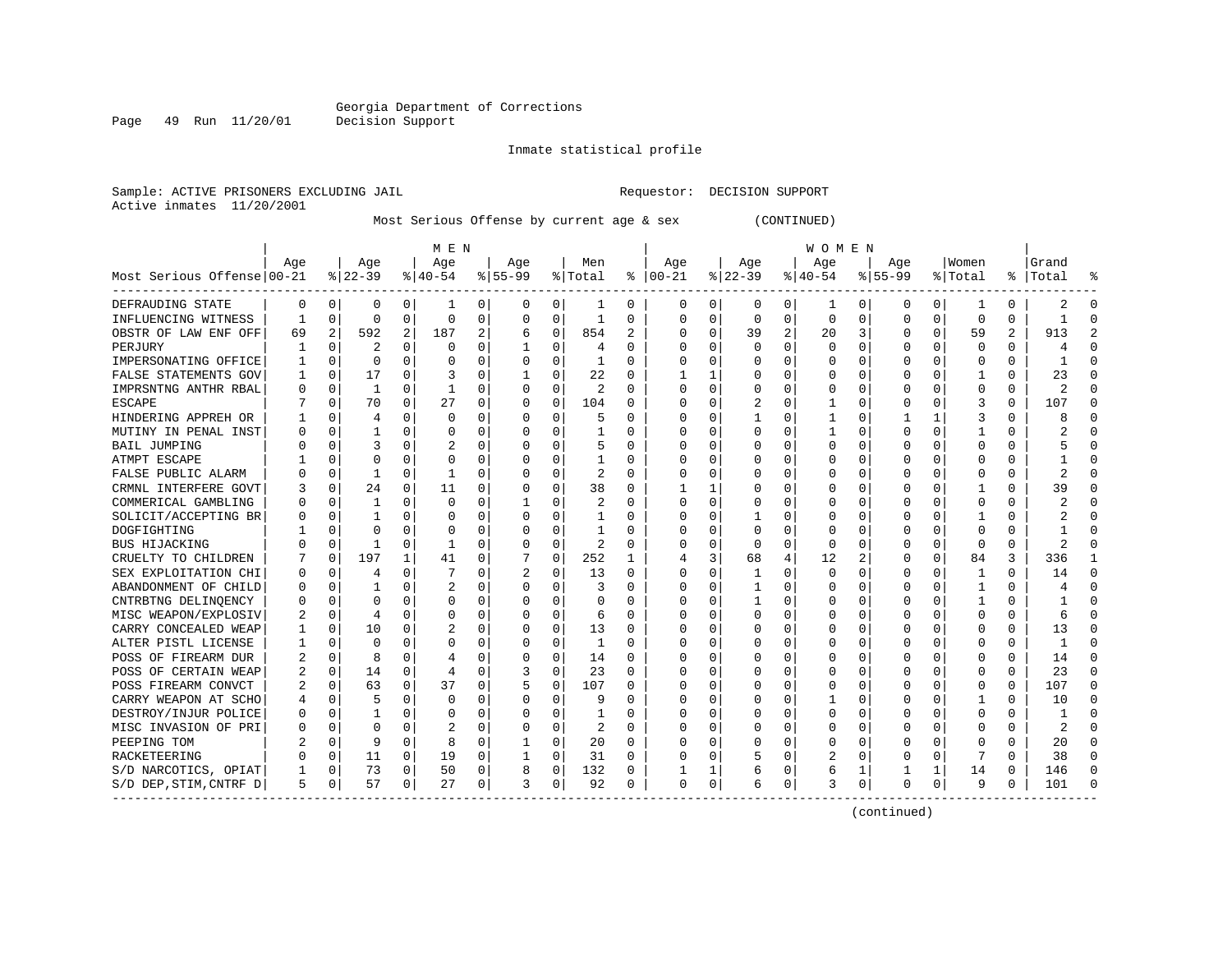Page 50 Run 11/20/01

#### Inmate statistical profile

Sample: ACTIVE PRISONERS EXCLUDING JAIL **Requestor: DECISION SUPPORT** Active inmates 11/20/2001

Most Serious Offense by current age & sex (CONTINUED)

|                            | M E N    |             |                |              |              |          |           |              |         |          | W O M E N      |              |              |          |          |             |          |              |                |          |                |              |
|----------------------------|----------|-------------|----------------|--------------|--------------|----------|-----------|--------------|---------|----------|----------------|--------------|--------------|----------|----------|-------------|----------|--------------|----------------|----------|----------------|--------------|
|                            | Age      |             | Age            |              | Age          |          | Age       |              | Men     |          | Age            |              | Age          |          | Age      |             | Age      |              | Women          |          | Grand          |              |
| Most Serious Offense 00-21 |          |             | $ 22-39 $      |              | $8 40-54$    |          | $8 55-99$ |              | % Total | ႜ        | $ 00-21$       |              | $ 22-39 $    |          | $ 40-54$ |             | $ 55-99$ |              | % Total        |          | %   Total      | ႜ            |
| S/D OF LSD                 | $\Omega$ | 0           | 2              | 0            | 0            | $\Omega$ | $\Omega$  | 0            | 2       | 0        | 0              | $\Omega$     | 0            | 0        | $\Omega$ | 0           | 0        | 0            | $\Omega$       | $\Omega$ | 2              | $\Omega$     |
| S/D OF MARIJUANA           | 29       | 1           | 199            | 1            | 78           | 1        | 8         | 0            | 314     | 1        | $\Omega$       | 0            | 12           | 1        | 3        | 0           | 2        | 3            | 17             | 1        | 331            | 1            |
| POSS NARCOTICS, OPIA       | 17       | 0           | 163            | $\mathbf 1$  | 97           | 1        | 5         | 0            | 282     | 1        | 2              | 1            | 27           | 1        | 14       | 2           | 0        | 0            | 43             | 2        | 325            | 1            |
| POSS DEP, STIM, CNTRF      |          | 0           | 91             | 0            | 39           | 0        | 3         | $\mathbf 0$  | 142     | 0        | $\Omega$       | $\mathbf 0$  | 15           | 1        |          | $\mathbf 0$ |          | 1            | 17             |          | 159            | $\Omega$     |
| POSS OF LSD                |          | $\mathbf 0$ | $\overline{4}$ | $\Omega$     | $\Omega$     | 0        | O         | $\mathbf 0$  | 4       | $\Omega$ | $\Omega$       | $\Omega$     | 1            | $\Omega$ |          | 0           | 0        | $\Omega$     | $\overline{2}$ | $\Omega$ | 6              | $\Omega$     |
| POSS OF MARIJUANA          | 29       | 1           | 195            | $\mathbf{1}$ | 54           | 0        |           | 0            | 285     | 1        | $\Omega$       | $\Omega$     | 14           | 1        | 3        | 0           |          | $\mathbf{1}$ | 18             | 1        | 303            | $\mathbf{1}$ |
| ILLEGAL ATTM TO OBT        | O        | $\mathbf 0$ | 6              | $\Omega$     | 4            | 0        |           | 0            | 12      | $\Omega$ | O              | $\Omega$     | 5            | 0        |          | 0           | 0        | 0            | 6              | $\Omega$ | 18             | $\Omega$     |
| VIOL GA CNTRL SBST A       |          | 0           | 59             | 0            | 18           | 0        | 0         | 0            | 81      | $\Omega$ |                |              | 2            | 0        | 2        | $\Omega$    | C        | 0            | 4              |          | 85             | $\Omega$     |
| VIOL DNGROUS DRGS AC       |          | 0           | 1              | O            | $\Omega$     | $\Omega$ | O         | 0            | 1       | $\Omega$ | $\Omega$       |              | ำ            | O        |          | $\Omega$    | C        | $\Omega$     |                | $\Omega$ |                | $\Omega$     |
| UNLWFL MFG/DEL/DIST        |          | $\Omega$    | 22             | $\Omega$     |              | $\Omega$ | $\Omega$  | $\Omega$     | 35      | $\Omega$ | $\Omega$       | $\Omega$     | -1           | 0        |          | $\Omega$    | U        | $\Omega$     | 1              | $\Omega$ | 36             | $\Omega$     |
| POSS DRUG RELATED MA       | $\Omega$ | 0           | 1              | $\Omega$     | -1           | 0        | 0         | 0            | 2       | $\Omega$ | $\Omega$       | $\Omega$     | 0            | 0        |          | $\Omega$    | 0        | $\Omega$     | $\Omega$       | $\Omega$ | 2              | U            |
| S/D CONT SUB PUBLIC        | 11       | 0           | 51             | 0            | 11           | 0        | 0         | $\mathbf 0$  | 73      | 0        |                | $\Omega$     | 3            | $\Omega$ |          | 0           | Ω        | 0            | 4              | $\Omega$ | 77             | $\Omega$     |
| S/D CONT SUB SCHOOL        | 4        | $\mathbf 0$ | 21             | 0            | 7            | 0        |           | $\mathbf 0$  | 34      | $\Omega$ | $\Omega$       | $\Omega$     | $\mathbf{1}$ | 0        | $\Omega$ | $\Omega$    | Ω        | $\Omega$     | $\mathbf{1}$   | $\Omega$ | 35             | $\Omega$     |
| S/D COCAINE                | 132      | 4           | 1419           | 5            | 555          | 5        | 41        | 2            | 2147    | 5        |                | 3            | 99           | 5        | 53       | 7           | 4        | 5            | 160            | 6        | 2307           | 5            |
| POSS OF COCAINE            | 201      | 6           | 1539           | 6            | 583          | 5        | 58        | 3            | 2381    | 6        | $\overline{2}$ | $\mathbf{1}$ | 129          | 7        | 60       | 8           | 5        | 7            | 196            | 7        | 2577           | 6            |
| ATMPT VIOL SUBSTANCE       | 0        | 0           | 26             | $\Omega$     | 10           | 0        | 4         | 0            | 40      | $\Omega$ | $\Omega$       | $\Omega$     | 1            | 0        | 0        | 0           | 0        | 0            | -1             | $\Omega$ | 41             | $\Omega$     |
| MISC DRUGS TRAFFICKI       | 11       | 0           | 258            | $\mathbf{1}$ | 67           | 1        | 9         | $\mathbf{1}$ | 345     | 1        | $\Omega$       | $\Omega$     | 15           | 1        | 10       | 1           |          | $\mathbf{1}$ | 26             |          | 371            | 1            |
| COCAINE LESS 20<br>TRAF    | 8        | 0           | 320            | $\mathbf{1}$ | 96           | 1        | 18        | 1            | 442     | 1        | $\Omega$       | $\Omega$     | 13           | 1        |          | 1           | 0        | $\Omega$     | 20             |          | 462            | 1            |
| TRAF COCAINE 201-400       | 1        | 0           | 54             | 0            | 13           | 0        | 2         | 0            | 70      | 0        | $\Omega$       | 0            | 6            | 0        | 3        | 0           | 0        | 0            | 9              | $\Omega$ | 79             | 0            |
| TRAF COCAINE 401+ GM       | 3        | 0           | 92             | $\Omega$     | 29           | $\Omega$ | 3         | 0            | 127     | $\Omega$ |                | 1            | 8            | 0        | O        | $\Omega$    | 2        | 3            | 11             | $\Omega$ | 138            | $\Omega$     |
| TRAF NARCOTIC LESS 1       | 0        | 0           | 1              | 0            | 0            | 0        | 0         | 0            | 1       | 0        | 0              | 0            | 0            | 0        |          | 0           | 0        | 0            | 0              | 0        | 1              | $\mathbf 0$  |
| TRAF NARCOTIC 15-28        | O        | $\mathbf 0$ | 1              | O            | 1            | 0        | O         | 0            | 2       | $\Omega$ | $\Omega$       | $\Omega$     | O            | 0        |          | $\Omega$    | 0        | $\Omega$     | $\Omega$       | $\Omega$ | 2              | $\Omega$     |
| TRAF NARCOTIC 29+ GM       | 0        | 0           | 3              | $\Omega$     | 2            | 0        | 0         | 0            | 5       | 0        | O              | $\Omega$     | 2            | 0        |          | $\Omega$    | 0        | $\Omega$     | $\overline{2}$ | 0        |                | $\Omega$     |
| TRAF MARIJNA 101-200       | 5        | 0           | 14             | $\Omega$     | 5            | 0        | 1         | 0            | 25      | 0        |                | $\Omega$     | 3            | 0        | $\left($ | $\Omega$    | O        | $\Omega$     | 3              | 0        | 28             | $\Omega$     |
| TRAF MARIJNA 2001-10       | O        | 0           | 1              | O            | $\mathsf{C}$ | $\Omega$ | O         | 0            |         |          | O              |              | O            | O        |          | $\Omega$    |          | $\Omega$     | $\Omega$       |          | $\mathbf{1}$   | $\Omega$     |
| TRAF METHAOUALONE>=4       | O        | $\Omega$    | 1              | $\Omega$     | $\Omega$     | $\Omega$ | O         | $\Omega$     | 1       | $\Omega$ | $\Omega$       | $\Omega$     | O            | O        |          | $\Omega$    |          | $\Omega$     | $\Omega$       | $\Omega$ | $\overline{1}$ | $\cap$       |
| TRAF AMPHTMINE 28-19       | 0        | $\Omega$    | 5              | $\Omega$     | 12           | $\Omega$ | 0         | $\Omega$     | 17      | $\Omega$ | $\Omega$       | $\Omega$     | $\Omega$     | $\Omega$ |          | $\Omega$    | 0        | $\Omega$     |                | $\Omega$ | 18             | $\Omega$     |
| TRAF AMPHTMINE 200-3       | 0        | $\Omega$    | 2              | $\Omega$     | -1           | $\Omega$ | O         | $\Omega$     | 3       | $\Omega$ | $\Omega$       | $\Omega$     |              | 0        | 0        | $\Omega$    | 0        | $\Omega$     |                | $\Omega$ | 4              | O            |
| TRAF AMPHTMINE 400+        |          | 0           |                | 0            | 1            | 0        | 0         | 0            | 8       | 0        |                | 0            |              | 0        |          | 0           | C        | 0            |                | 0        | 9              | $\Omega$     |
| USE COMM FACLTY VIO        | 0        | $\mathbf 0$ | 2              | O            |              | 0        | O         | 0            | 4       | $\Omega$ | $\Omega$       | $\Omega$     | O            | 0        |          | $\Omega$    | O        | $\Omega$     | $\Omega$       | $\Omega$ | 4              | $\Omega$     |
| ATT/CONSPRCY COMMT C       | 1        | 0           | 19             | $\Omega$     | 4            | 0        | 3         | 0            | 27      | $\Omega$ | O              | $\Omega$     | ำ            | 0        | 2        | 0           | O        | $\Omega$     | 3              | $\Omega$ | 30             | $\Omega$     |
| VIOL MOTOR VEHICLE L       | 5        | $\mathbf 0$ | 61             | $\Omega$     | 34           | 0        | 5         | 0            | 105     | 0        | $\Omega$       | $\Omega$     | 4            | 0        | 4        | 1           | 0        | 0            | 8              | 0        | 113            | $\Omega$     |
| DRVNG HABTL VIOLATOR       |          | $\mathbf 0$ | 163            | 1            | 172          | 2        | 26        | 2            | 362     | 1        | $\Omega$       | $\Omega$     | q            | $\Omega$ | 4        | 1           | 0        | 0            | 13             | $\Omega$ | 375            | 1            |
| HABIT TRAF VOIL/IMPA       | 0        | 0           | 5              | $\Omega$     | 6            | 0        | 1         | 0            | 12      | $\Omega$ |                | 0            | O            | 0        |          | $\Omega$    | Ω        | 0            | $\Omega$       | $\Omega$ | 12             | $\Omega$     |
| HABIT TRAF VIOL/OTHE       | 0        | 0           | 1              | 0            | -1           | 0        | $\Omega$  | 0            | 2       | $\Omega$ | $\Omega$       | 0            | $\Omega$     | 0        | $\Omega$ | 0           | 0        | 0            | $\Omega$       | $\Omega$ | 2              | $\cap$       |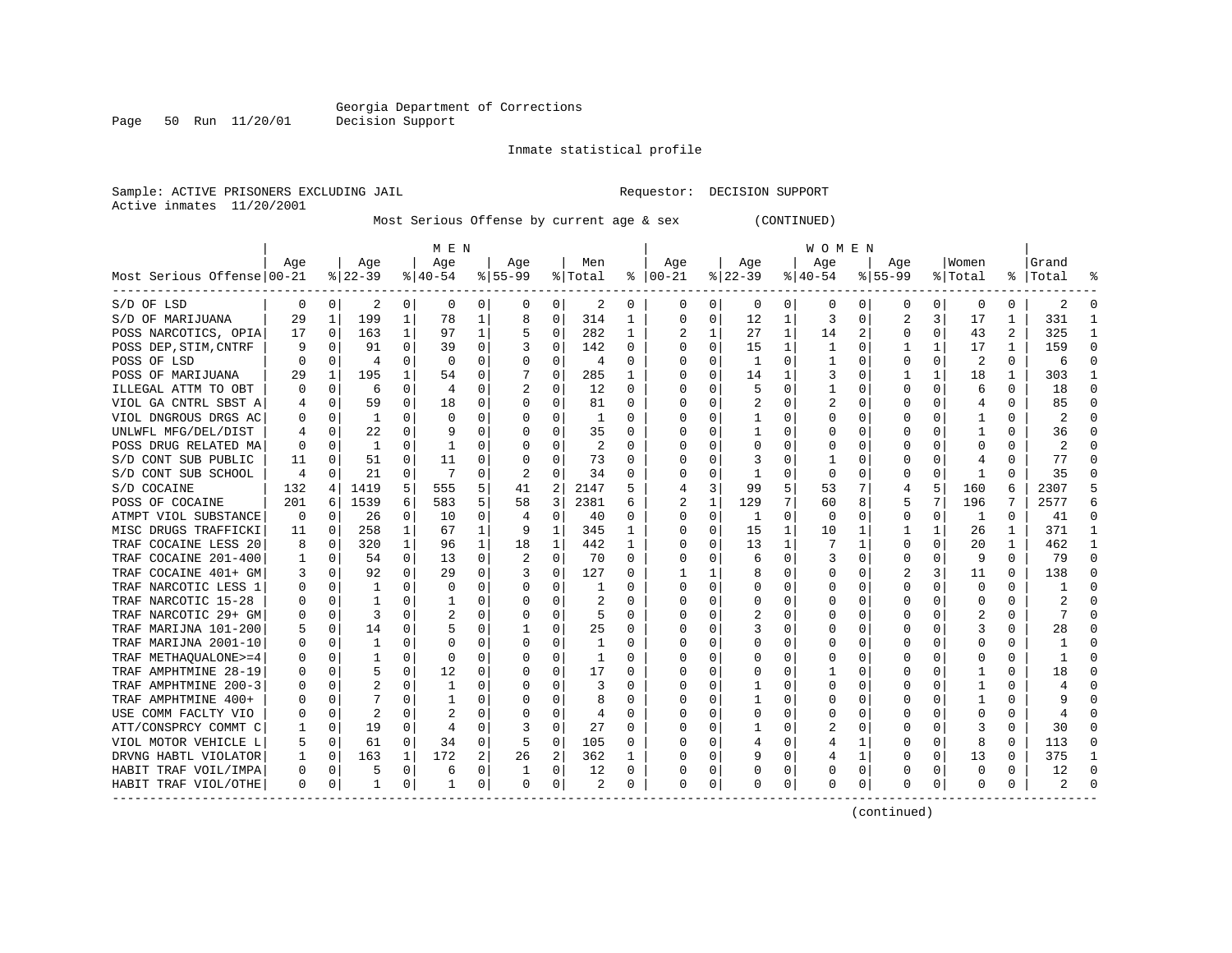Page 51 Run 11/20/01

#### Inmate statistical profile

Sample: ACTIVE PRISONERS EXCLUDING JAIL **Requestor: DECISION SUPPORT** Active inmates 11/20/2001 Most Serious Offense by current age & sex (CONTINUED)

|                            | M E N         |    |               |    |         |       |           |    |                                                 |      |               |         |           |    |                   |      |          |          |          |      |           |      |
|----------------------------|---------------|----|---------------|----|---------|-------|-----------|----|-------------------------------------------------|------|---------------|---------|-----------|----|-------------------|------|----------|----------|----------|------|-----------|------|
|                            | Aqe           |    | Age           |    | Age     |       | Age       |    | Men                                             |      | Age           |         | Age       |    | Age               |      | Age      |          | Women    |      | Grand     |      |
| Most Serious Offense 00-21 |               |    | $ 22-39 $     |    | % 40-54 |       | $8 55-99$ |    | % Total                                         |      | $8   00 - 21$ |         | $ 22-39 $ |    | $8 40-54$         |      | $ 55-99$ |          | % Total  |      | %   Total | °    |
| VIOL GAME AND FISH L       | $\Omega$      |    | O             |    |         | 0     |           |    |                                                 |      |               |         |           | 0  |                   |      |          |          |          |      |           |      |
| MISC CORRECTIONL INS       | 2             |    |               | 0  |         | 0     |           |    |                                                 | 0    |               |         |           | 0  |                   |      |          | 0        |          | 0    |           |      |
| VIOLATN OTHR STATES        | O             |    | $\Omega$      |    |         |       |           |    |                                                 | 0    |               |         |           |    |                   |      |          |          |          |      |           |      |
| CONSPIRACY                 | 9             |    | 63            |    | 12      |       |           |    | 85                                              |      |               |         | 11        |    |                   |      |          |          | 12       |      | 97        |      |
| CRMNL ATMPT                | 10            |    | 25            |    | 14      |       |           |    | 52                                              |      |               |         |           |    |                   |      |          |          |          |      | 60        |      |
| AIRCRAFT HIJACKING         | $\Omega$      |    |               |    |         |       |           |    |                                                 |      |               |         |           |    |                   |      |          |          |          |      |           |      |
| UNAUTH DIST RECRD DE       | O             |    |               |    |         |       |           |    |                                                 |      |               |         |           |    |                   |      |          |          |          |      |           |      |
| NONPYMT AGR NVL STOR       | 1613          | 45 | 8300          | 32 | 3152    | 28    | 501       | 29 | 13566                                           | 32   | 70            | 47      | 663       | 37 | 263               | 34   | 26       | 34       | 1022     | 36   | 14588     | -32  |
| CRMNL SOLICITATION         | 2034          |    | 56 18126      | 69 | 8298    | 73    | 1220      |    | 71 29678                                        | 69   | 79            | 53      | 1165      | 64 | 514               | 66   | 50       | 66       | 1808     | 64   | 31486     | 69   |
| PARTY TO A CRIME           |               |    | 2             | 0  |         | 0     | O         |    | 6                                               | 0    | 0             | 0       |           | 0  | O                 |      | 0        | $\Omega$ |          |      | 9         |      |
| GANG PARTICIPATION         |               |    | 0             | 0  | 0       | 0     | 0         | 0  |                                                 |      | $\Omega$      | 0       |           |    | 0                 |      | $\Omega$ | $\Omega$ |          |      |           |      |
| Total reported             |               |    |               |    |         |       |           |    | 7256 100 52719 100 22849 100 3429 100 86253 100 |      |               | 297 100 |           |    | 3636 100 1550 100 |      | 152 100  |          | 5635 100 |      | 91888 100 |      |
| Percent reported           |               |    | 99.0<br>99.6  |    | 99.6    |       | 99.4      |    | 99.5                                            |      |               | 99.3    | 98.9      |    | 99.5              |      | 100.0    |          |          | 99.1 |           | 99.5 |
| NOT REPORTED               | 38            |    | 113           |    | 47      |       | 11        |    | 209                                             |      |               |         | 20        |    | 4                 |      | $\Omega$ |          | 25       |      | 234       |      |
| Total                      | 26416<br>3647 |    | 11448<br>1720 |    |         | 43231 |           |    | 149                                             | 1828 |               | 777     |           | 76 |                   | 2830 |          | 46061    |          |      |           |      |